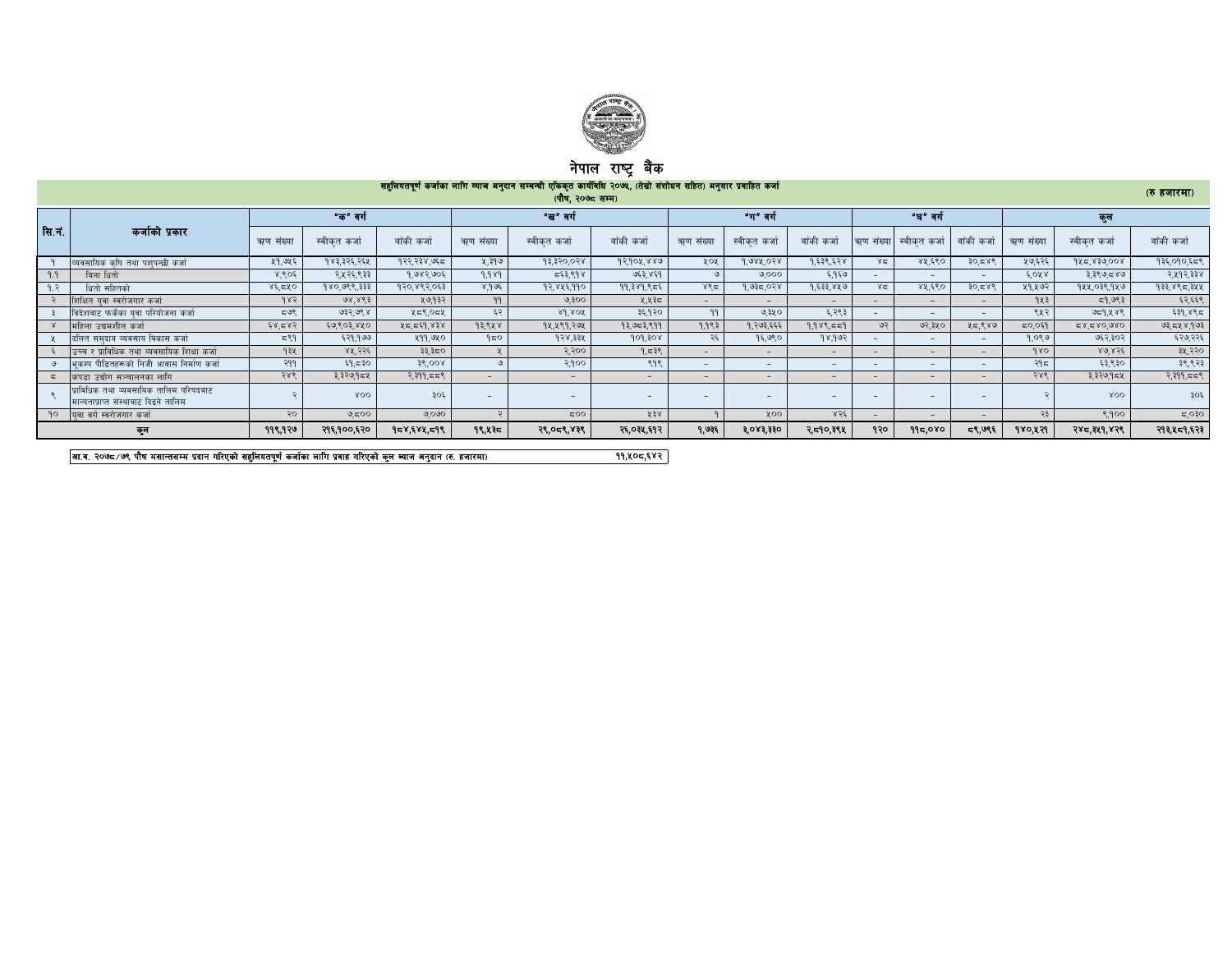

नेपाल राष्ट्र बैंक

| आ.व. २०७८ ∕७९ पौष महिना सम्ममा "सहुलियतपूर्ण कर्जाका लागि व्याज अनुदान सम्बन्धी एकिकृत कार्यविधि २०७५, (तेस्रो संशोधन सहित)" बमोजिम<br>सहुलियतपूर्ण कर्जा उपयोग गरेका बैंकको विवरण |                                        |                        |                       |                           |  |  |  |
|------------------------------------------------------------------------------------------------------------------------------------------------------------------------------------|----------------------------------------|------------------------|-----------------------|---------------------------|--|--|--|
|                                                                                                                                                                                    |                                        |                        |                       |                           |  |  |  |
| S.N.                                                                                                                                                                               | <b>INSTITUTION NAME</b>                | <b>TOTAL BORROWERS</b> | <b>APPROVED LIMIT</b> | <b>OUTSTANDING AMOUNT</b> |  |  |  |
| $\mathbf{1}$                                                                                                                                                                       | AGRICULTURE DEVELOPMENT BANK           | 14,716                 | 26,452,686,076        | 23,471,595,156            |  |  |  |
| $2^{\circ}$                                                                                                                                                                        | BANK OF KATHMANDU LIMITED              | 2,571                  | 5,402,609,500         | 4,776,007,970             |  |  |  |
| 3                                                                                                                                                                                  | CENTURY COMMERCIAL BANK LIMITED        | 2,268                  | 3,261,207,960         | 2,853,300,700             |  |  |  |
| 4                                                                                                                                                                                  | CITIZENS BANK INTERNATIONAL LIMITED    | 3,731                  | 5,849,529,130         | 4,935,958,691             |  |  |  |
| 5                                                                                                                                                                                  | CIVIL BANK LIMITED                     | 2,812                  | 4,924,543,965         | 4,127,888,051             |  |  |  |
| 6                                                                                                                                                                                  | <b>EVEREST BANK LIMITED</b>            | 2,995                  | 4,578,066,000         | 3,870,844,957             |  |  |  |
| 7                                                                                                                                                                                  | <b>GLOBAL IME BANK LIMITED</b>         | 5,134                  | 12,559,216,568        | 9,905,689,441             |  |  |  |
| 8                                                                                                                                                                                  | HIMALAYAN BANK LIMITED                 | 1,408                  | 3,668,446,307         | 3,448,706,834             |  |  |  |
| 9                                                                                                                                                                                  | KUMARI BANK LIMITED                    | 2,915                  | 6,383,991,185         | 5,569,696,139             |  |  |  |
| 10                                                                                                                                                                                 | LAXMI BANK LIMITED                     | 6,787                  | 5,331,489,305         | 3,973,066,844             |  |  |  |
| 11                                                                                                                                                                                 | MACHHAPUCHHRE BANK LIMITED             | 2,482                  | 3,792,296,206         | 3,266,146,304             |  |  |  |
| 12                                                                                                                                                                                 | MEGA BANK NEPAL LIMITED                | 5,567                  | 8,025,284,122         | 5,798,652,264             |  |  |  |
| 13                                                                                                                                                                                 | NABIL BANK LIMITED                     | 3,324                  | 6,915,286,159         | 5,994,196,378             |  |  |  |
| 14                                                                                                                                                                                 | NEPAL BANGALADESH BANK LIMITED         | 3,583                  | 6,888,436,943         | 6,230,869,734             |  |  |  |
| 15                                                                                                                                                                                 | NEPAL BANK LIMITED                     | 6,994                  | 9,793,354,801         | 8,855,642,668             |  |  |  |
| 16                                                                                                                                                                                 | NEPAL CREDIT AND COMMERCE BANK LIMITED | 2,385                  | 5,774,867,726         | 5,362,323,112             |  |  |  |
| 17                                                                                                                                                                                 | NEPAL INVESTMENT BANK LIMITED          | 4,727                  | 5,448,840,717         | 4,567,992,405             |  |  |  |
| 18                                                                                                                                                                                 | NEPAL SBI BANK LIMITED                 | 2,711                  | 5,052,476,204         | 3,997,174,172             |  |  |  |
|                                                                                                                                                                                    | 19   NIC ASIA BANK LIMITED             | 3,457                  | 17,884,599,347        | 16,425,812,949            |  |  |  |
| 20                                                                                                                                                                                 | NMB BANK LIMITED                       | 6,135                  | 10,911,201,756        | 9,196,290,147             |  |  |  |
| 21                                                                                                                                                                                 | PRABHU BANK LIMITED                    | 4,578                  | 6,280,067,950         | 5,301,968,253             |  |  |  |
| 22                                                                                                                                                                                 | PRIME COMMERCIAL BANK LIMITED          | 4,398                  | 11,778,037,030        | 10,460,769,120            |  |  |  |
| 23                                                                                                                                                                                 | RASTRIYA BANIJYA BANK                  | 10,679                 | 12,636,247,284        | 10,744,834,027            |  |  |  |
| 24                                                                                                                                                                                 | SANIMA BANK LIMITED                    | 3,538                  | 6,537,835,715         | 5,643,909,672             |  |  |  |
| 25                                                                                                                                                                                 | SIDDHARTHA BANK LIMITED                | 4,040                  | 10,493,727,000        | 7,672,979,530             |  |  |  |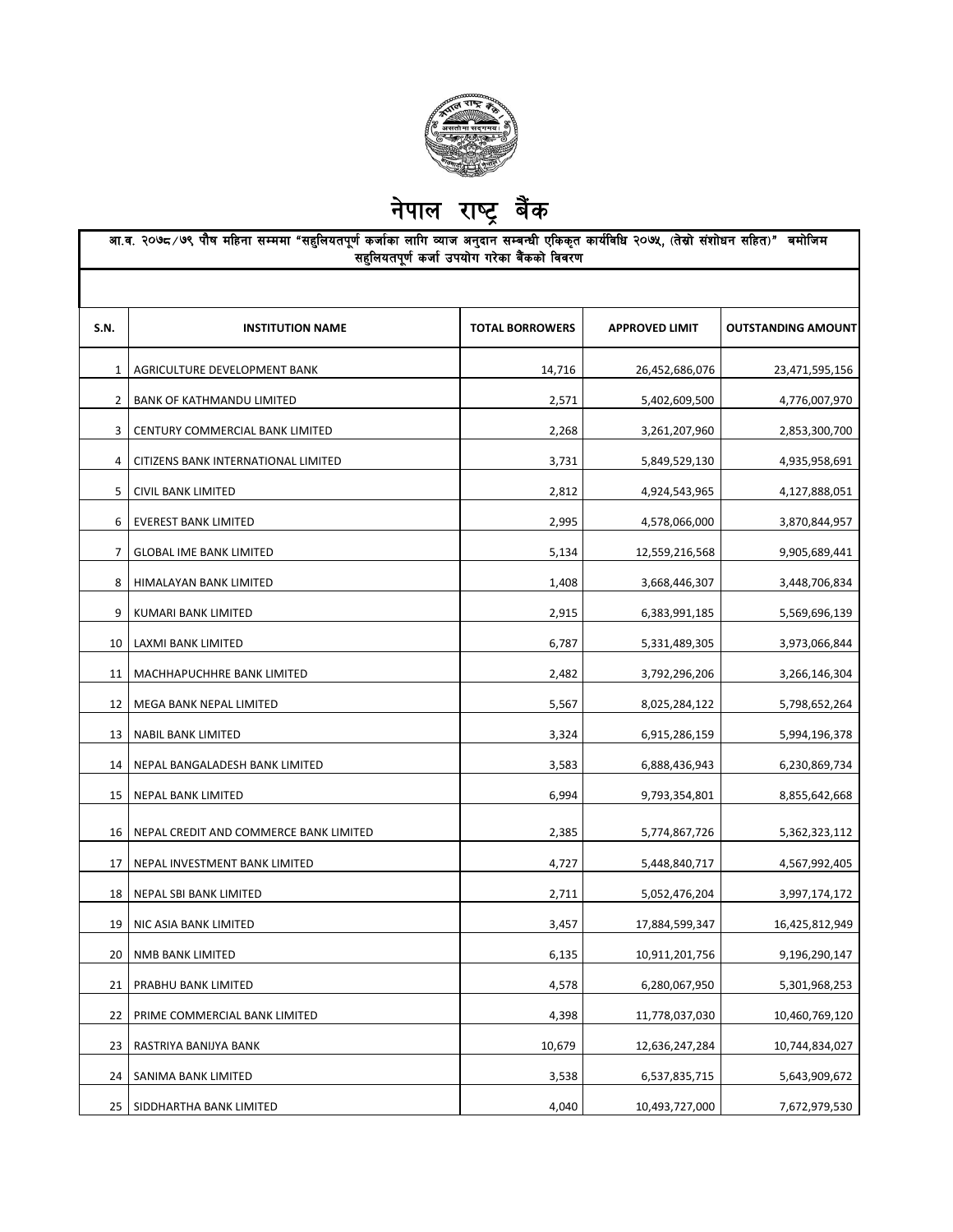| 26 | STANDARD CHARTERED BANK NEPAL LIMITED                                  | 390     | 1,405,190,883   | 1,312,062,564   |
|----|------------------------------------------------------------------------|---------|-----------------|-----------------|
| 27 | SUNRISE BANK LIMITED                                                   | 4,802   | 8,071,084,127   | 6,881,441,060   |
| 28 | <b>GREEN DEVELOPMENT BANK LIMITED</b>                                  | 319     | 506,689,000     | 451,334,817     |
| 29 | JYOTI BIKAS BANK LIMITED                                               | 2,855   | 4,496,375,000   | 4,072,298,679   |
| 30 | KAMANA SEWA BIKASH BANK LIMITED                                        | 1,968   | 3,740,610,400   | 3,406,700,865   |
| 31 | LUMBINI BIKAS BANK LIMITED                                             | 783     | 1,256,112,210   | 1,166,334,712   |
| 32 | MAHALAXMI BIKAS BANK LIMITED                                           | 509     | 735,179,000     | 657,130,439     |
| 33 | MITERI DEVELOPMENT BANK LIMITED                                        | 244     | 189,170,000     | 165,846,966     |
| 34 | MUKTINATH BIKAS BANK LIMITED                                           | 6,160   | 7,570,835,598   | 6,872,370,452   |
| 35 | SAPTAKOSHI DEVELOPMENT BANK LIMITED                                    | 142     | 180,497,000     | 159,930,074     |
| 36 | SHANGRILA DEVELOPMENT BANK LIMITED                                     | 1,732   | 1,999,149,620   | 1,729,161,367   |
| 37 | SHINE RESUNGA DEVELOPMENT BANK LIMITED                                 | 1,109   | 2,100,990,645   | 1,779,580,187   |
| 38 | EXCEL DEVELOPMENT BANK LIMITED                                         | 350     | 734,000,000     | 594,734,796     |
|    |                                                                        |         |                 |                 |
| 39 | SALAPA BIKAS BANK LIMITED                                              | 47      | 51,800,000      | 49,656,043      |
| 40 | GARIMA BIKAS BANK LIMITED                                              | 3,273   | 5,460,980,291   | 4,869,981,600   |
| 41 | SINDHU BIKAS BANK LIMITED                                              | 47      | 67,050,000      | 60,551,012      |
| 42 | CENTRAL FINANCE LIMITED                                                | 6       | 29,450,000      | 29,392,782      |
| 43 | <b>GURKHAS FINANCE LIMITED</b>                                         | 135     | 355,177,000     | 338,284,897     |
| 44 | JANAKI FINANCE CO. LIMITED                                             | 110     | 431,080,000     | 416,749,301     |
| 45 | POKHARA FINANCE LIMITED                                                | 505     | 814,552,219     | 712,891,619     |
| 46 | PROGESSIVE FINANCE LIMITED                                             | 218     | 290,056,000     | 265,205,931     |
| 47 | SAMRIDDHI FINANCE COMPANY LIMITED                                      | 140     | 182,835,000     | 170,071,925     |
| 48 | <b>ICFC FINANCE LIMITED</b>                                            | 276     | 524,240,000     | 481,673,562     |
| 49 | RELIANCE FINANCE LIMITED                                               | 158     | 75,815,000      | 69,374,166      |
| 50 | GUHESHWORI MERCHANT BANKING & FINANCE LIMITED                          | 44      | 90,690,000      | 87,218,077      |
|    |                                                                        |         |                 |                 |
| 51 | SHREE INVESTMENT & FINANCE CO. LIMITED                                 | 45      | 101,650,000     | 99,180,417      |
| 52 | NEPAL FINANCE LIMITED                                                  | 23      | 30,650,000      | 29,204,045      |
| 53 | <b>BEST FINANCE LIMITED</b>                                            | 76      | 117,135,000     | 111,148,397     |
| 54 | INFINITY LAGHUBITTA BITTIYA SANSTHA LTD                                | 109     | 106,350,000     | 79,476,744      |
|    |                                                                        |         |                 |                 |
| 55 | MEROMICROFINANCE LAGHUBITTA BITTIYA SANATHA LTD.<br><b>Grand Total</b> | 11      | 11,690,000      | 10,319,584      |
|    |                                                                        | 140,521 | 248,351,428,949 | 213,581,622,597 |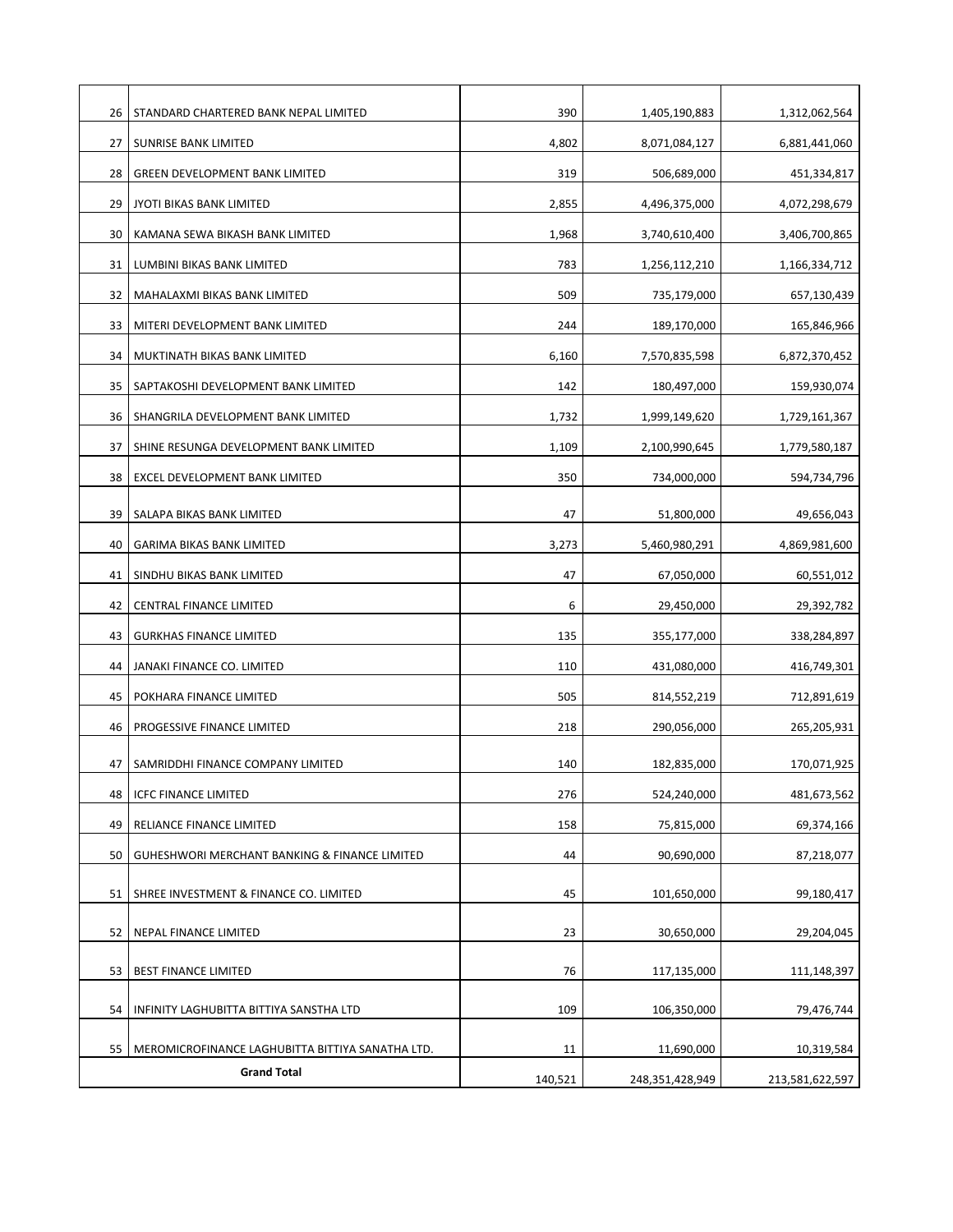

## आ.व. २०७८⁄७९ पौष महिना सम्ममा "सहुलियतपूर्ण कर्जाका लागि व्याज अनुदान सम्बन्धी एकिकृत कार्यविधि २०७४, (तेस्रो संशोधन सहित)" बमोजिम रु १ करोड भन्दा बढी सहुलियतपूर्ण कर्जा उपयोग गरेका ऋणीको विवरण

| <b>S.N.</b> | <b>BORROWER NAME</b>                           | <b>PROVINCE</b>   | <b>INSTITUTION NAME</b>                    |
|-------------|------------------------------------------------|-------------------|--------------------------------------------|
|             | 1 AAROHI KRISHI FIRM PVT. LTD.                 | <b>PROVINCE 1</b> | AGRICULTURE DEVELOPMENT BANK               |
|             | 2 BALIKA KRISHI FIRM                           | <b>PROVINCE 1</b> | AGRICULTURE DEVELOPMENT BANK               |
|             | <b>3 BIBEK KRISHI FIRM</b>                     | <b>PROVINCE 1</b> | AGRICULTURE DEVELOPMENT BANK               |
|             |                                                |                   |                                            |
|             | 4 BUDHAKARAN AND SONS TEA COMPANY PVT LTD      | <b>PROVINCE 1</b> | AGRICULTURE DEVELOPMENT BANK               |
|             | 5 GANGA KRISHI FIRM                            | <b>PROVINCE 1</b> | AGRICULTURE DEVELOPMENT BANK               |
|             | 6 GREEN HILL TEA INDUSTRIES                    | <b>PROVINCE 1</b> | AGRICULTURE DEVELOPMENT BANK               |
|             | 7 HARI AGRICULTURE AND LIVE STOCK CENTER       | <b>PROVINCE 1</b> | AGRICULTURE DEVELOPMENT BANK               |
|             | 8 HIMAL INTEGRATED AGRO FARM PVT LTD           | <b>PROVINCE 1</b> | AGRICULTURE DEVELOPMENT BANK               |
|             | 9 KIRAT AGRICULTURE AND LIVESTOCK FARM PVT     | <b>PROVINCE 1</b> | AGRICULTURE DEVELOPMENT BANK               |
|             | 10 LILA KRISHI FIRM                            | <b>PROVINCE 1</b> | AGRICULTURE DEVELOPMENT BANK               |
|             | 11 MAKALU HIMALAYAN AGRO TOURISM PVT. LTD.     | <b>PROVINCE 1</b> | AGRICULTURE DEVELOPMENT BANK               |
|             | 12 MATRIBHUMI AGRICULTURE & FARMING PL         | <b>PROVINCE 1</b> | AGRICULTURE DEVELOPMENT BANK               |
|             | NEPAL EVEREST CARDAMOM PRODUCTION AND          |                   |                                            |
|             | 13 PROCESSING PVT LTD                          | <b>PROVINCE 1</b> | AGRICULTURE DEVELOPMENT BANK               |
|             | 14 PATHIBHARA POULTRY FIRM                     | <b>PROVINCE 1</b> | AGRICULTURE DEVELOPMENT BANK               |
|             | SAGARMATHA KRISHI ANUSANDHAN TATHA             |                   |                                            |
|             | 15 UTPADAN KENDRA                              | <b>PROVINCE 1</b> | AGRICULTURE DEVELOPMENT BANK               |
|             | 16 SEVENTIKA KRISHI FIRM PRIVATE LTD           | <b>PROVINCE 1</b> | AGRICULTURE DEVELOPMENT BANK               |
|             | SUNDARHARAICHA S.& S. MULTIPURPOSE KRISHI      |                   |                                            |
|             | 17 FARM PVT LTD.                               | <b>PROVINCE 1</b> | AGRICULTURE DEVELOPMENT BANK               |
|             | 18 TABDAR BIRAT COM AGRI EN CO PVT LTD         | <b>PROVINCE 1</b> | AGRICULTURE DEVELOPMENT BANK               |
|             | 19 TIKA GAUSHALA KRI & PA FIRM PVT LTD         | <b>PROVINCE 1</b> | AGRICULTURE DEVELOPMENT BANK               |
|             | 20 KESHARI KNITTED WEARS                       | <b>PROVINCE 1</b> | <b>BANK OF KATHMANDU LIMITED</b>           |
|             | 21 LUVKUSH KRISHI FARM PVT LTD                 | <b>PROVINCE 1</b> | <b>BANK OF KATHMANDU LIMITED</b>           |
|             | 22 M.P MULTI AGRO FARM PVT LTD                 | <b>PROVINCE 1</b> | <b>BANK OF KATHMANDU LIMITED</b>           |
|             | 23 NAMES AGRO FARM PVT.LTD                     | <b>PROVINCE 1</b> | <b>BANK OF KATHMANDU LIMITED</b>           |
|             | 24 NIRAULA KRISHI TATHA PASHUPALAN PVT. LTD.   | <b>PROVINCE 1</b> | <b>BANK OF KATHMANDU LIMITED</b>           |
|             | 25 PRIYANKA KRISHI FIRM                        | <b>PROVINCE 1</b> | <b>BANK OF KATHMANDU LIMITED</b>           |
|             | 26 PRO TEX PRIVATE LIMITED                     | <b>PROVINCE 1</b> | <b>BANK OF KATHMANDU LIMITED</b>           |
|             | 27 ROYAL COLD STORAGE PVT. LTD.                | <b>PROVINCE 1</b> | <b>BANK OF KATHMANDU LIMITED</b>           |
|             | RUPDAL KRISHI FIRM TATHA PASUPALAN COMPANY     |                   |                                            |
|             | 28 PVT LTD                                     | <b>PROVINCE 1</b> | <b>BANK OF KATHMANDU LIMITED</b>           |
|             | 29 SAGARMATHA TEA ESTATE PVT LTD               | <b>PROVINCE 1</b> | <b>BANK OF KATHMANDU LIMITED</b>           |
|             |                                                |                   |                                            |
|             | 30 SRAMMISRAN KRISHI TATHA PASHUPALAN PVT. LTD | <b>PROVINCE 1</b> | <b>BANK OF KATHMANDU LIMITED</b>           |
|             | 31 TRILOCHAN KRISHI FARM PVT LTD               | <b>PROVINCE 1</b> | <b>BANK OF KATHMANDU LIMITED</b>           |
|             | 32 MADHUMALLA KRISHI FARM HO.&.RE. P.L         | <b>PROVINCE 1</b> | CENTURY COMMERCIAL BANK LIMITED            |
|             | 33 RAMDHUNI MACHHA FARM PVT. LTD.              | <b>PROVINCE 1</b> | CENTURY COMMERCIAL BANK LIMITED            |
|             | 34 AMULYA HATCHERY PVT LTD                     | <b>PROVINCE 1</b> | CITIZENS BANK INTERNATIONAL LIMITED        |
|             | 35 BARAHA LIVESTOCK PVT. LTD                   | <b>PROVINCE 1</b> | CITIZENS BANK INTERNATIONAL LIMITED        |
|             | 36 BARAHA LIVESTOCK PVT.LTD                    | <b>PROVINCE 1</b> | <b>CITIZENS BANK INTERNATIONAL LIMITED</b> |
|             | BAYARBAN KRISHI TATHA PASHUPALAN UDHYOG PVT    |                   |                                            |
|             | 37 LTD                                         | <b>PROVINCE 1</b> | CITIZENS BANK INTERNATIONAL LIMITED        |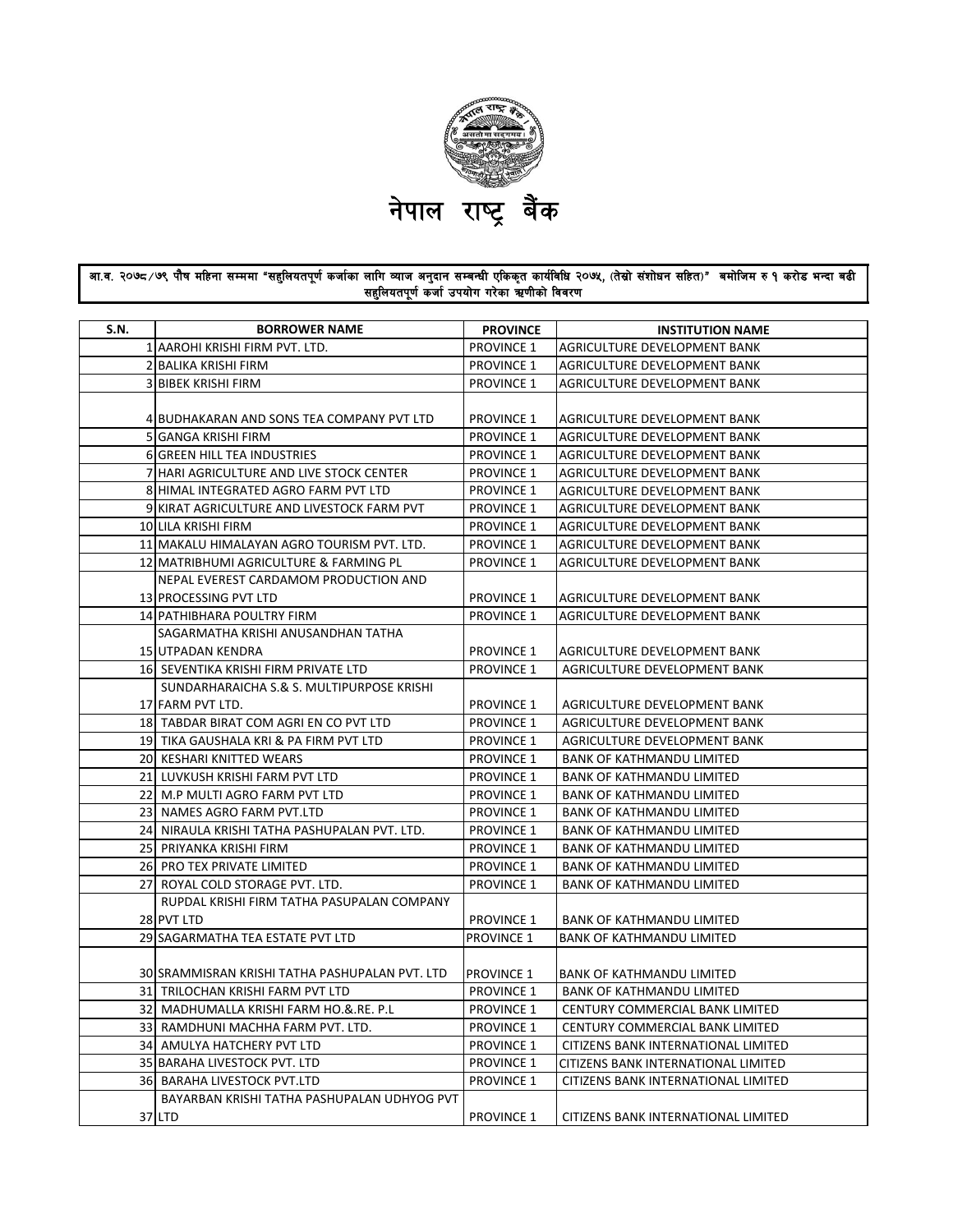| DAIRY DEVELOPMENT AND RESEARCH CENTER        |                   |                                     |
|----------------------------------------------|-------------------|-------------------------------------|
| 38 PVT.LTD.                                  | <b>PROVINCE 1</b> | CITIZENS BANK INTERNATIONAL LIMITED |
| 39 HARIHAR BAHUUDESHIYA KRISHI FARM PVT LTD  | <b>PROVINCE 1</b> | CITIZENS BANK INTERNATIONAL LIMITED |
| 40 MIRGAULIYA KRISHI FARM PVT.LTD.           | <b>PROVINCE 1</b> | CITIZENS BANK INTERNATIONAL LIMITED |
| 41 SHUBHALABHA KNITTING & FABRICS IND.       | <b>PROVINCE 1</b> | CITIZENS BANK INTERNATIONAL LIMITED |
| 42 BAHUNDANGI KRISHI TATHA PASHUPALAN        | <b>PROVINCE 1</b> | CIVIL BANK LIMITED                  |
| 43 GREEN LEAF INTERNATIONAL AGRO TOUR        | <b>PROVINCE 1</b> | <b>CIVIL BANK LIMITED</b>           |
| 44 MANG MALUNG CHIYA BAGAN LTD               | <b>PROVINCE 1</b> | CIVIL BANK LIMITED                  |
| 45 NATIONAL AGRO FARMING & RC JHAPA PL       | <b>PROVINCE 1</b> | CIVIL BANK LIMITED                  |
| 46 PURBELI AGRO INDUSTRIES PVT LTD           | <b>PROVINCE 1</b> | CIVIL BANK LIMITED                  |
| 47 SAJHA HATCHERY INDUSTRIES PVT. LTD        | <b>PROVINCE 1</b> | <b>CIVIL BANK LIMITED</b>           |
| 48 SHREE MAHALAXMI DAIRY PRODUCT             | <b>PROVINCE 1</b> | CIVIL BANK LIMITED                  |
| 49 UNIQUE AGRICULTURE AND RESEARCH CE        | <b>PROVINCE 1</b> | CIVIL BANK LIMITED                  |
| KAMDHENU DUGDHA BIKAS SHAKARI SANSTHA        |                   |                                     |
| 50 LIMITED                                   | <b>PROVINCE 1</b> | EVEREST BANK LIMITED                |
| 51 PABITRA KRISHI FARM                       | <b>PROVINCE 1</b> | <b>EVEREST BANK LIMITED</b>         |
| 52 PRAGATI KRISHI FARM                       | <b>PROVINCE 1</b> | <b>EVEREST BANK LIMITED</b>         |
| RABINDRA HOSIERY & GARMENT CUM EMBROIDERY    |                   |                                     |
| 53 INDUSTRIES                                | <b>PROVINCE 1</b> | <b>EVEREST BANK LIMITED</b>         |
| 54 TRISHAKTI PATHIBHARA CHIYA UDHYOG PVT.LTD | <b>PROVINCE 1</b> | <b>EVEREST BANK LIMITED</b>         |
| 55 ASTHANGA PHARMACCUTICALS PVT. LTD         | <b>PROVINCE 1</b> | EXCEL DEVELOPMENT BANK LIMITED      |
| 56 B AND B BREEDING                          | <b>PROVINCE 1</b> | EXCEL DEVELOPMENT BANK LIMITED      |
| 57 B AND B BREEDING PVT. LTD.                | <b>PROVINCE 1</b> | EXCEL DEVELOPMENT BANK LIMITED      |
| 58 BAL BISAUNI TRIVENI KRISHI FARM PVT       | <b>PROVINCE 1</b> | EXCEL DEVELOPMENT BANK LIMITED      |
| 59 DHANA SHREE FEEDS AND POULTRY FARM        | <b>PROVINCE 1</b> | EXCEL DEVELOPMENT BANK LIMITED      |
| 60 GOLDEN GATE AGRO FARM PVT.LTD             | <b>PROVINCE 1</b> | EXCEL DEVELOPMENT BANK LIMITED      |
| 61 LOTUS GREEN AGRICULTURE FARM PVT LT       | <b>PROVINCE 1</b> | EXCEL DEVELOPMENT BANK LIMITED      |
| 62 MECHI ORGANIC KRISHI CENTER PVT LTD       | <b>PROVINCE 1</b> | EXCEL DEVELOPMENT BANK LIMITED      |
| 63 PRABASHI JHAPALI AGRO FARM PVT. LTD       | <b>PROVINCE 1</b> | EXCEL DEVELOPMENT BANK LIMITED      |
| 64 PURBI KIRAN KRISHI FARM PVT. LTD          | <b>PROVINCE 1</b> | EXCEL DEVELOPMENT BANK LIMITED      |
| 65 SILVAR MOUNTAIN TEA INDUSTRIES            | <b>PROVINCE 1</b> | EXCEL DEVELOPMENT BANK LIMITED      |
| 66 CENTRAL FISH FIRM                         | <b>PROVINCE 1</b> | <b>GARIMA BIKAS BANK LIMITED</b>    |
| 67 PANCHAMUKHI KRISHI UDHYOG PVT.LTD.        | <b>PROVINCE 1</b> | <b>GARIMA BIKAS BANK LIMITED</b>    |
| 68 ARJUN STORE                               | <b>PROVINCE 1</b> | <b>GLOBAL IME BANK LIMITED</b>      |
| 69 ARUBOTE TEA ESTATE PVT LTD                | <b>PROVINCE 1</b> | <b>GLOBAL IME BANK LIMITED</b>      |
| 70 BHAGWAN SELLER MILL                       | <b>PROVINCE 1</b> | GLOBAL IME BANK LIMITED             |
| DAHAL BANDHU ORTHODOX CHIYA PRASODHAN        |                   |                                     |
| 71 UDHYOG PVT.LTD                            | <b>PROVINCE 1</b> | <b>GLOBAL IME BANK LIMITED</b>      |
| 72 GIRIDHARI FOOD INDUSTRIES                 | <b>PROVINCE 1</b> | <b>GLOBAL IME BANK LIMITED</b>      |
| 73 GREEN ILAM TEA INDUSTRIES P LTD           | <b>PROVINCE 1</b> | <b>GLOBAL IME BANK LIMITED</b>      |
| 74 ILAM TEA PRODUCERS PVT.LTD                | <b>PROVINCE 1</b> | <b>GLOBAL IME BANK LIMITED</b>      |
| 75 JAYSHRI RAM KHADYA UDYOG                  | <b>PROVINCE 1</b> | <b>GLOBAL IME BANK LIMITED</b>      |
| 76 JEEVAN BIKAS DAIRY PRODUCTS PVT LTD       | <b>PROVINCE 1</b> | <b>GLOBAL IME BANK LIMITED</b>      |
| 77 M.S.NANDU KHADHYANNA UDHYOG PVT. LTD.     | <b>PROVINCE 1</b> | <b>GLOBAL IME BANK LIMITED</b>      |
| 78 NEPAL SMALL TEA PRODUCERS LIMITED         | <b>PROVINCE 1</b> | <b>GLOBAL IME BANK LIMITED</b>      |
| 79 RARA CHIYA PRASODHAN UDHYOG               | <b>PROVINCE 1</b> | <b>GLOBAL IME BANK LIMITED</b>      |
| 80 SHREE SHANTI COLD STORAGE PVT LTD         | <b>PROVINCE 1</b> | <b>GLOBAL IME BANK LIMITED</b>      |
| 81 SIDDHI BINAYAK TEA INDUSTRIES PVT. LTD    | PROVINCE 1        | GLOBAL IME BANK LIMITED             |
| 82 TEA CULTURE PVT LTD                       | <b>PROVINCE 1</b> | <b>GLOBAL IME BANK LIMITED</b>      |
| 83 PYRAMID VALLEY PVT. LTD.                  | <b>PROVINCE 1</b> | <b>GURKHAS FINANCE LIMITED</b>      |
| 84 HIMALAYAN DAIRY FARM PVT LTD              | <b>PROVINCE 1</b> | HIMALAYAN BANK LIMITED              |
| 85 K.S.A FARMING PVT. LTD.                   | <b>PROVINCE 1</b> | HIMALAYAN BANK LIMITED              |
| 86 M.J.R. FARMING PVT LTD                    | <b>PROVINCE 1</b> | HIMALAYAN BANK LIMITED              |
| 87 UTTAM GAU FARM                            | <b>PROVINCE 1</b> | HIMALAYAN BANK LIMITED              |
| 88 ARYANA KRISHI TATHA PASHUPALAN            | <b>PROVINCE 1</b> | JYOTI BIKAS BANK LIMITED            |
| 89 BIRTA EVERGREEN AGRO PVT. LTD.            | <b>PROVINCE 1</b> | JYOTI BIKAS BANK LIMITED            |
| 90 DAIMAND AGRICULTURE FARM                  | <b>PROVINCE 1</b> | JYOTI BIKAS BANK LIMITED            |
| 91 MATA GANGA PASHUPALAN KRISHI FIRM         | <b>PROVINCE 1</b> | JYOTI BIKAS BANK LIMITED            |
| 92 S.H. KRISHI FARM PVT.LTD.                 | <b>PROVINCE 1</b> | JYOTI BIKAS BANK LIMITED            |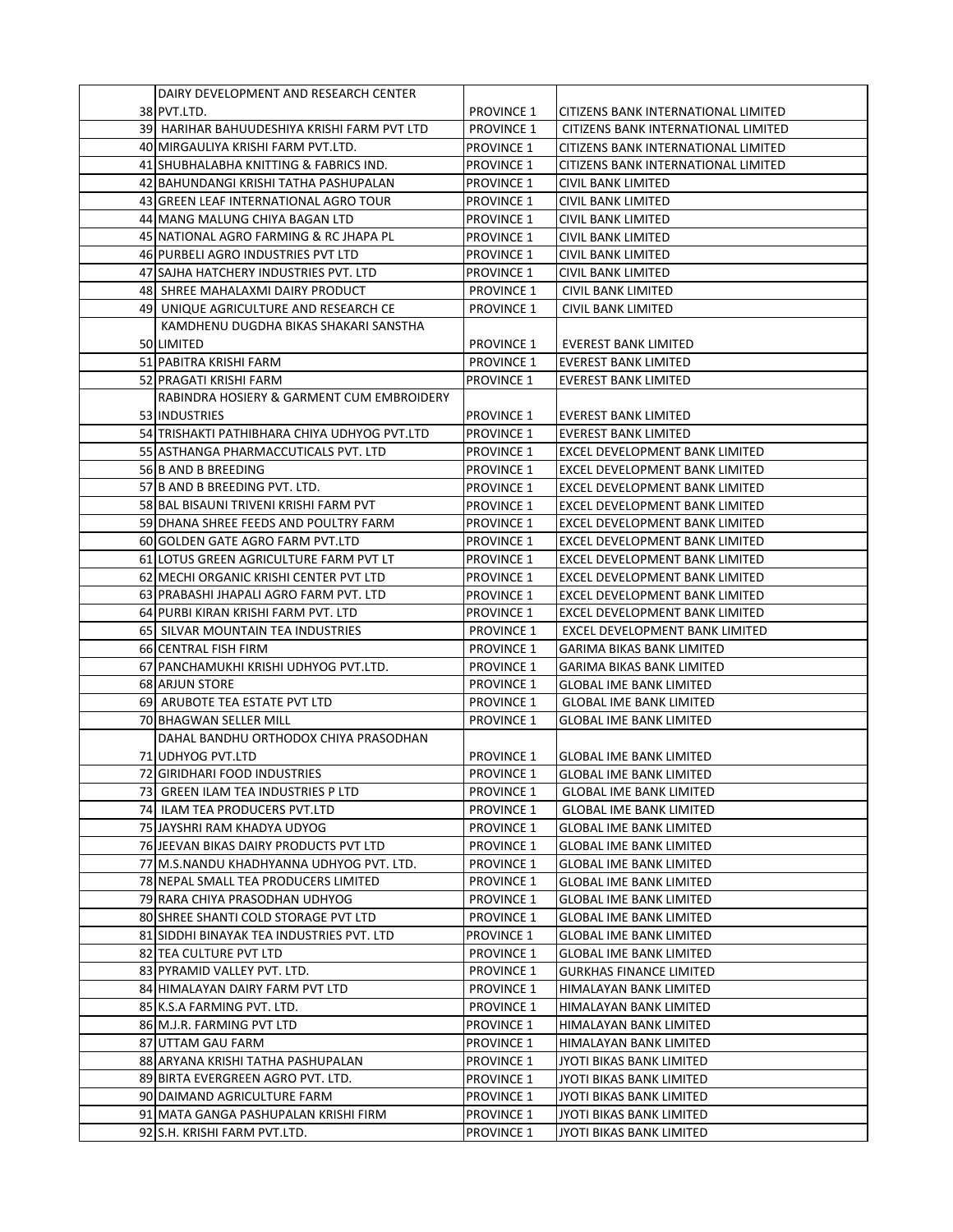| 93 SAPTAKOSHI NATIONAL MULTIPURPOSE PV                                                    | <b>PROVINCE 1</b>               | JYOTI BIKAS BANK LIMITED                           |
|-------------------------------------------------------------------------------------------|---------------------------------|----------------------------------------------------|
| 94 DAMATAR KRISHI FARM PVT LTD                                                            | <b>PROVINCE 1</b>               | KAMANA SEWA BIKASH BANK LIMITED                    |
| 95 LIME LEAF AGRO PVT. LTD                                                                | <b>PROVINCE 1</b>               | KAMANA SEWA BIKASH BANK LIMITED                    |
| 96 ADVANCE NEPAL AGRICULTURE PVT. LTD.                                                    | <b>PROVINCE 1</b>               | KUMARI BANK LIMITED                                |
| 97 ATHIYABARI KRISHI FARM PVT. LTD.                                                       | <b>PROVINCE 1</b>               | KUMARI BANK LIMITED                                |
| 98 AYUSH TEA PROCESSING PRIVATE LIMITED                                                   | <b>PROVINCE 1</b>               | KUMARI BANK LIMITED                                |
| 99 BISTA AGRO FARM PVT.LTD.                                                               | <b>PROVINCE 1</b>               | KUMARI BANK LIMITED                                |
| 100 CHANDANI AGRO FEEDS PVT. LTD.                                                         | <b>PROVINCE 1</b>               | KUMARI BANK LIMITED                                |
| 101  DHAN JYOTI KRISHI FARM PRIVATE LIMITED                                               | <b>PROVINCE 1</b>               | KUMARI BANK LIMITED                                |
|                                                                                           |                                 |                                                    |
| 102 DURGA DEVI MULTI PURPOSE AGRO FARM PVT. LTD.                                          | <b>PROVINCE 1</b>               | KUMARI BANK LIMITED                                |
| 103 GREENPLY INDUSTRIES NEPAL PRIVATE LIMITED                                             | <b>PROVINCE 1</b>               | KUMARI BANK LIMITED                                |
|                                                                                           |                                 |                                                    |
| 104 ILAM SPRING WATER AND TEA INDUSTRIES PVT LTD                                          | <b>PROVINCE 1</b>               | KUMARI BANK LIMITED                                |
| KANCHAN BAHUUDESHYA COMPANY PRIVATE                                                       |                                 |                                                    |
| 105 LIMITED                                                                               | <b>PROVINCE 1</b>               | KUMARI BANK LIMITED                                |
| 106 KANCHAN BAHUUDESHYA COMPANY PVT LTD                                                   | <b>PROVINCE 1</b>               | KUMARI BANK LIMITED                                |
| 107 KERABARI POULTRY FARM PVT LTD.                                                        | <b>PROVINCE 1</b>               | KUMARI BANK LIMITED                                |
| 108 OM NAMO CHIYA UDHYOG PVT.LTD                                                          | <b>PROVINCE 1</b>               | KUMARI BANK LIMITED                                |
|                                                                                           |                                 |                                                    |
| 109 R.R MULTI FARMING AND AGRICULTURE                                                     | <b>PROVINCE 1</b>               | KUMARI BANK LIMITED                                |
| 110 SHIVAM AGRO AND RESEARCH CENTER PVT. LTD.                                             | <b>PROVINCE 1</b>               | KUMARI BANK LIMITED                                |
| 111 UNIQUE AGRO INDUSTRIES PVT. LTD.                                                      | <b>PROVINCE 1</b>               | KUMARI BANK LIMITED                                |
|                                                                                           |                                 |                                                    |
| 112  ANNAPURNA KRISHI MAL KHAD UDHYOG                                                     | <b>PROVINCE 1</b>               | LAXMI BANK LIMITED                                 |
| 113 BEGHA FARM PVT.LTD.                                                                   | <b>PROVINCE 1</b>               | LAXMI BANK LIMITED                                 |
| 114 DEBENARA AGRO INDUSTRIES PVT LTD                                                      | <b>PROVINCE 1</b>               | LAXMI BANK LIMITED                                 |
| DHANPALTHAN FISHERIES AND AGRICULTURE MULTI                                               |                                 |                                                    |
| 115 FARMING CENTER PVT. LTD                                                               | <b>PROVINCE 1</b>               | LAXMI BANK LIMITED                                 |
| 116  GARUDBAHINI BAHUUDESYA KRISHI FARM PVT LTD                                           | <b>PROVINCE 1</b>               | LAXMI BANK LIMITED                                 |
| 117 HIMALAYAN NEPAL TEA INDUSTRY PVT. LTD.                                                | <b>PROVINCE 1</b>               | LAXMI BANK LIMITED                                 |
| 118 KULUNG BANGUR FARM HOUSE                                                              | <b>PROVINCE 1</b>               | LAXMI BANK LIMITED                                 |
| PANCHAMUKHI KUKHURA PASUPALAN TATHA KRISHI                                                |                                 |                                                    |
| 119 FARM                                                                                  | <b>PROVINCE 1</b>               | LAXMI BANK LIMITED                                 |
| 120 TANSU AND SAMES TEA INDUSTRY PVT LTD                                                  | <b>PROVINCE 1</b>               | LAXMI BANK LIMITED                                 |
| 121 UPAHAR FEEDS PVT. LTD.                                                                | <b>PROVINCE 1</b>               | LAXMI BANK LIMITED                                 |
| 122 MORANG KRISHI FARM PVT.LTD                                                            | <b>PROVINCE 1</b>               | LUMBINI BIKAS BANK LIMITED                         |
| 123  TURCHHA DRAGON FRUIT & BA. K. FARM                                                   | <b>PROVINCE 1</b>               | LUMBINI BIKAS BANK LIMITED                         |
| 124 D.K. KRISHI FIRM                                                                      | <b>PROVINCE 1</b>               | MACHHAPUCHHRE BANK LIMITED                         |
| 125 LAGOON AGRICULTURE RESEARCH CENTER                                                    | <b>PROVINCE 1</b>               | MACHHAPUCHHRE BANK LIMITED                         |
|                                                                                           | <b>PROVINCE 1</b>               |                                                    |
| 126 LOYAL KRISHI FARM PVT LTD<br>127 PARSHURAM KRISHI FARM PVT LTD                        |                                 | MACHHAPUCHHRE BANK LIMITED                         |
|                                                                                           | <b>PROVINCE 1</b><br>PROVINCE 1 | MACHHAPUCHHRE BANK LIMITED                         |
| 128 YADAV KRISHI FIRM                                                                     |                                 | MACHHAPUCHHRE BANK LIMITED                         |
| 129 AGRI PURE PVT. LTD                                                                    | <b>PROVINCE 1</b>               | MEGA BANK NEPAL LIMITED                            |
| 130 B N D MAKALU KRISHI COMPANY PVT LTD                                                   | <b>PROVINCE 1</b>               | MEGA BANK NEPAL LIMITED                            |
| 131 BANJARA AGRO PVT.LTD.                                                                 | <b>PROVINCE 1</b>               | MEGA BANK NEPAL LIMITED                            |
| 132 BASKOTA KRISHI TATHA PASHUPALAN PVT. LTD                                              | <b>PROVINCE 1</b>               | MEGA BANK NEPAL LIMITED                            |
|                                                                                           |                                 |                                                    |
| 133 HAMI DAJUBHAI KRISHI TATHA PASHUPALAN PVT.LTD                                         | <b>PROVINCE 1</b>               | MEGA BANK NEPAL LIMITED                            |
|                                                                                           |                                 |                                                    |
| 134  HIMSHIKHAR AGRO AND HERB RESEARCH CENTER<br>MARGADARSHAN KRISHI TATHA PASHUPALAN PVT | <b>PROVINCE 1</b>               | MEGA BANK NEPAL LIMITED                            |
| 135 LTD                                                                                   | <b>PROVINCE 1</b>               | MEGA BANK NEPAL LIMITED                            |
| 136 MEHAR KRISHI KENDRA PVT LTD                                                           | <b>PROVINCE 1</b>               | MEGA BANK NEPAL LIMITED                            |
| 137 PATHIBHARA C.J. KRISHI FARM PVT LTD                                                   | <b>PROVINCE 1</b>               |                                                    |
| 138 SAGARMATHA NATIONAL AGRO FARM                                                         | <b>PROVINCE 1</b>               | MEGA BANK NEPAL LIMITED<br>MEGA BANK NEPAL LIMITED |
| SAGARMATHA NATIONAL AGRO FARM PRIVATE                                                     |                                 |                                                    |
| 139 LIMITED                                                                               | <b>PROVINCE 1</b>               | MEGA BANK NEPAL LIMITED                            |
| 140 T.R.MULTI AGRO PVT.LTD.                                                               | <b>PROVINCE 1</b>               | MEGA BANK NEPAL LIMITED                            |
|                                                                                           |                                 |                                                    |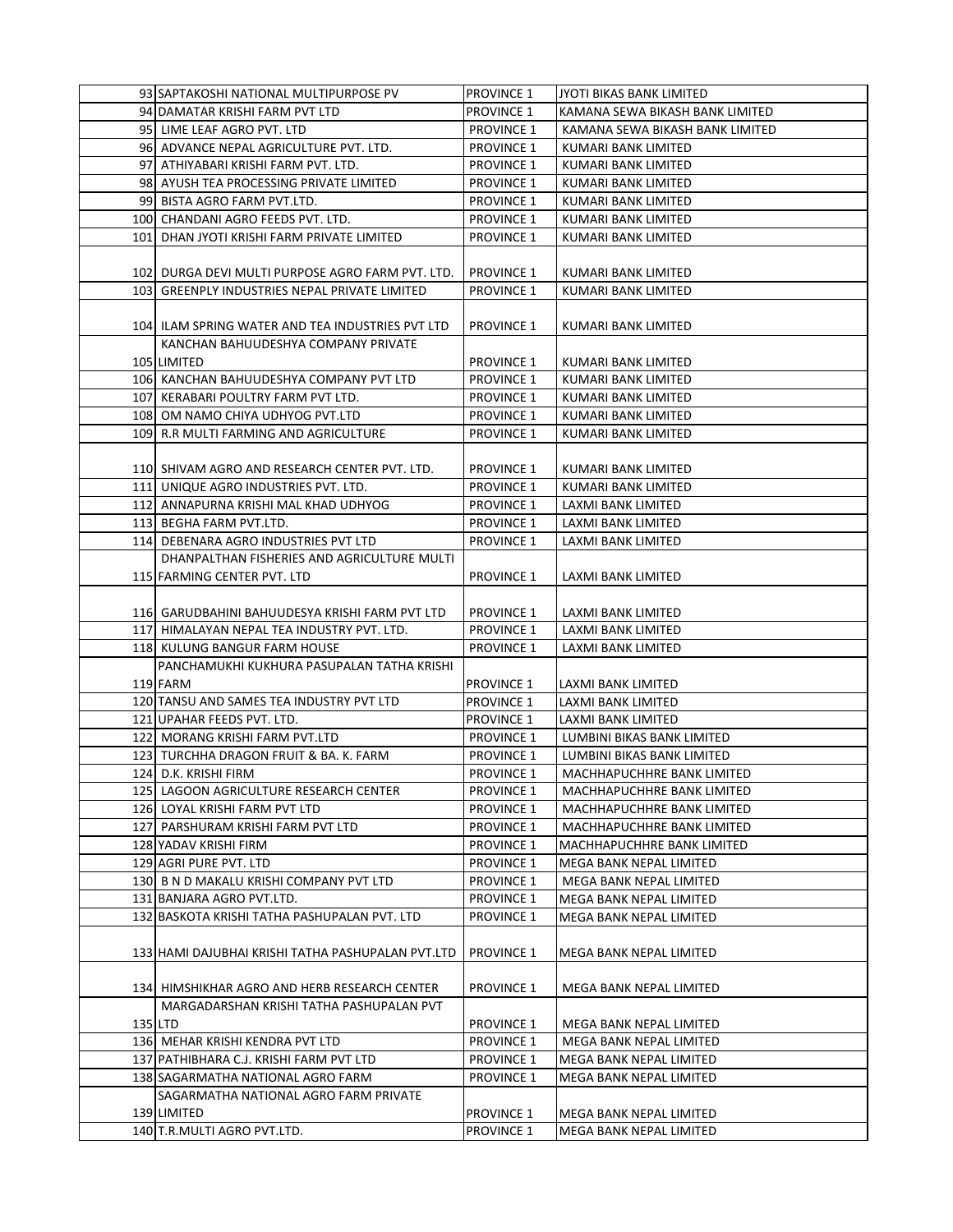| 141 ARAMBHA KRISHI UDHYAM                       | PROVINCE 1        | MUKTINATH BIKAS BANK LIMITED           |
|-------------------------------------------------|-------------------|----------------------------------------|
| 142 IDOL KRISHI FIRM PVT. LTD                   | <b>PROVINCE 1</b> | MUKTINATH BIKAS BANK LIMITED           |
| 143 NATURE FARM PVT. LTD.                       | <b>PROVINCE 1</b> | MUKTINATH BIKAS BANK LIMITED           |
| 144  PRAGATI BOYAR BAKHARA PALAN AND TAL        | <b>PROVINCE 1</b> | MUKTINATH BIKAS BANK LIMITED           |
| 145 SHIVA KAILASH AKIKRIT KRISHI FARM P         | <b>PROVINCE 1</b> | MUKTINATH BIKAS BANK LIMITED           |
| 146 ASIAN AGRO TOURISM PVT. LTD.                | <b>PROVINCE 1</b> | <b>NABIL BANK LIMITED</b>              |
| 147 BASNET KRISHI FIRM                          | <b>PROVINCE 1</b> | <b>NABIL BANK LIMITED</b>              |
| 148 BINAYA CHYAU UDHYOG PVT LTD                 | <b>PROVINCE 1</b> | <b>NABIL BANK LIMITED</b>              |
| 149 CHANDRAGADI TEA STATE P.LTD                 | <b>PROVINCE 1</b> | NABIL BANK LIMITED                     |
| 150 DAMAK AGRICULTURE FARM PRIVATE LIMITED      | <b>PROVINCE 1</b> | <b>NABIL BANK LIMITED</b>              |
| 151 DANFEY TEA PROCESSING CO(P) LTD             | <b>PROVINCE 1</b> | <b>NABIL BANK LIMITED</b>              |
| 152  DEVI PATHIVARA AGRO PRIVATE LIMITED        | <b>PROVINCE 1</b> | NABIL BANK LIMITED                     |
|                                                 |                   |                                        |
| 153 EVEREST LARGE CARDAMOM INDUSTRIES PVT. LTD. | <b>PROVINCE 1</b> | NABIL BANK LIMITED                     |
| 154 HIMAL CHIYA UDHYOG PVT. LTD                 | <b>PROVINCE 1</b> | NABIL BANK LIMITED                     |
| 155 KOSHI FEEDS PVT. LTD.                       |                   |                                        |
|                                                 | <b>PROVINCE 1</b> | NABIL BANK LIMITED                     |
| 156 N.M.A AGRO PVT. LTD.                        | <b>PROVINCE 1</b> | <b>NABIL BANK LIMITED</b>              |
| 157 P.EIGHT AGRICULTURE PRIVATE LIMITED         | <b>PROVINCE 1</b> | NABIL BANK LIMITED                     |
| 158 PURBANCHAL HATCHERY INDUSTRIES PVT.LTD      | <b>PROVINCE 1</b> | <b>NABIL BANK LIMITED</b>              |
|                                                 |                   |                                        |
| 159 SAMSHER AND GANGA DEVI TEA COMPANY PVT LTD  | <b>PROVINCE 1</b> | NABIL BANK LIMITED                     |
| 160 SHREE BARAHA CHIYA UDHYOG PVT LTD           | <b>PROVINCE 1</b> | <b>NABIL BANK LIMITED</b>              |
| 161 SITAL FEEDS PRIVATE LIMITED                 | <b>PROVINCE 1</b> | NABIL BANK LIMITED                     |
| 162 BRIGHT FEED PRIVATE LIMITED                 | <b>PROVINCE 1</b> | NEPAL BANGALADESH BANK LIMITED         |
| 163 CHYANGTHAPU TRADERS                         | <b>PROVINCE 1</b> | NEPAL BANGALADESH BANK LIMITED         |
| 164 DHARAN DAIRY FOOD PRODUCTS PVT.LTD.         | <b>PROVINCE 1</b> | NEPAL BANGALADESH BANK LIMITED         |
| 165 KHADKA KRISHI FARM                          | <b>PROVINCE 1</b> | NEPAL BANGALADESH BANK LIMITED         |
| 166 KULAYAN NATURAL HERBAL PRIVATE LIMI         | <b>PROVINCE 1</b> | NEPAL BANGALADESH BANK LIMITED         |
| 167 MAINA MAINI AGRICULTURE PRIVATE LIM         | <b>PROVINCE 1</b> | NEPAL BANGALADESH BANK LIMITED         |
| 168 NAINAKALA KRISHI FARM PRIVATE LIMIT         | <b>PROVINCE 1</b> | NEPAL BANGALADESH BANK LIMITED         |
| 169 PATHIBHARA AGRO FERTILIZER PVT LTD          | <b>PROVINCE 1</b> | NEPAL BANGALADESH BANK LIMITED         |
| 170 SAPTAKOSHI HATCHERY INDUSTRIES PVT          | <b>PROVINCE 1</b> | NEPAL BANGALADESH BANK LIMITED         |
| 171 SHANI AGRO FARM PVT.LTD                     | <b>PROVINCE 1</b> | NEPAL BANGALADESH BANK LIMITED         |
| 172 SUNKOSHI CHIYA BAGAN PRIVATE                | <b>PROVINCE 1</b> | NEPAL BANGALADESH BANK LIMITED         |
| 173 SUNKOSHI CHIYA BAGAN PRIVATE LIMITE         | <b>PROVINCE 1</b> | NEPAL BANGALADESH BANK LIMITED         |
| 174 SURYA AGRITECH PVT LTD                      | <b>PROVINCE 1</b> | NEPAL BANGALADESH BANK LIMITED         |
| 175 BISTA KRISHI FIRM                           | <b>PROVINCE 1</b> | NEPAL BANK LIMITED                     |
| 176 CHANDRA SHIVA KHADYA UDHYOG                 | <b>PROVINCE 1</b> | NEPAL BANK LIMITED                     |
| 177 DAHAL KRISHI FIRM                           | <b>PROVINCE 1</b> | <b>NEPAL BANK LIMITED</b>              |
| 178 GITA KRISHI FIRM                            | <b>PROVINCE 1</b> | NEPAL BANK LIMITED                     |
| 179  KOSHI KRISHI FIRM                          | <b>PROVINCE 1</b> | NEPAL BANK LIMITED                     |
| 180 KRISHNA KRISHI FIRM                         | <b>PROVINCE 1</b> | NEPAL BANK LIMITED                     |
| 181 LAXMI KRISHI FIRM                           | <b>PROVINCE 1</b> | NEPAL BANK LIMITED                     |
| 182 NUTRI FOODS PVT.LTD.                        | <b>PROVINCE 1</b> | NEPAL BANK LIMITED                     |
| 183  PATHIBHARA KRISHI FIRM                     | <b>PROVINCE 1</b> | NEPAL BANK LIMITED                     |
| 184  PATHIVARA KRISHI FARM                      | <b>PROVINCE 1</b> | NEPAL BANK LIMITED                     |
| 185  PATHIVARA KRISHI FIRM                      | <b>PROVINCE 1</b> | NEPAL BANK LIMITED                     |
| 186  SHRESTHA KRISHI FIRM                       | <b>PROVINCE 1</b> | NEPAL BANK LIMITED                     |
| 187 SUBEDI KRISHI FIRM                          | <b>PROVINCE 1</b> | NEPAL BANK LIMITED                     |
| 188   AMAN KRISHI FIRM                          | <b>PROVINCE 1</b> | NEPAL CREDIT AND COMMERCE BANK LIMITED |
| 189 GREEN VALLEY TEA PVT.LTD.                   | <b>PROVINCE 1</b> | NEPAL CREDIT AND COMMERCE BANK LIMITED |
| 190 INARUWA KRISHI FARM PVT.LTD                 | <b>PROVINCE 1</b> | NEPAL CREDIT AND COMMERCE BANK LIMITED |
| 191  J.S.R FISHERY AND ANIMAL HUSBANDARY        | <b>PROVINCE 1</b> | NEPAL CREDIT AND COMMERCE BANK LIMITED |
| 192  JANAKI KRISHI FIRM                         | <b>PROVINCE 1</b> | NEPAL CREDIT AND COMMERCE BANK LIMITED |
| 193 JAYA SHREE RAM AGRO PHARMS                  | <b>PROVINCE 1</b> | NEPAL CREDIT AND COMMERCE BANK LIMITED |
| 194 KAMAKHSHYA DEVI TEA (P) LTD                 | <b>PROVINCE 1</b> | NEPAL CREDIT AND COMMERCE BANK LIMITED |
| 195 MECHI VALLEY CHIYA UDHYOG                   | <b>PROVINCE 1</b> | NEPAL CREDIT AND COMMERCE BANK LIMITED |
| 196 O.S.P. BREEDERS PVT.LTD.                    | <b>PROVINCE 1</b> | NEPAL CREDIT AND COMMERCE BANK LIMITED |
| 197  OM SRI PASHUPATI BREEDERS PVT. LTD         | <b>PROVINCE 1</b> | NEPAL CREDIT AND COMMERCE BANK LIMITED |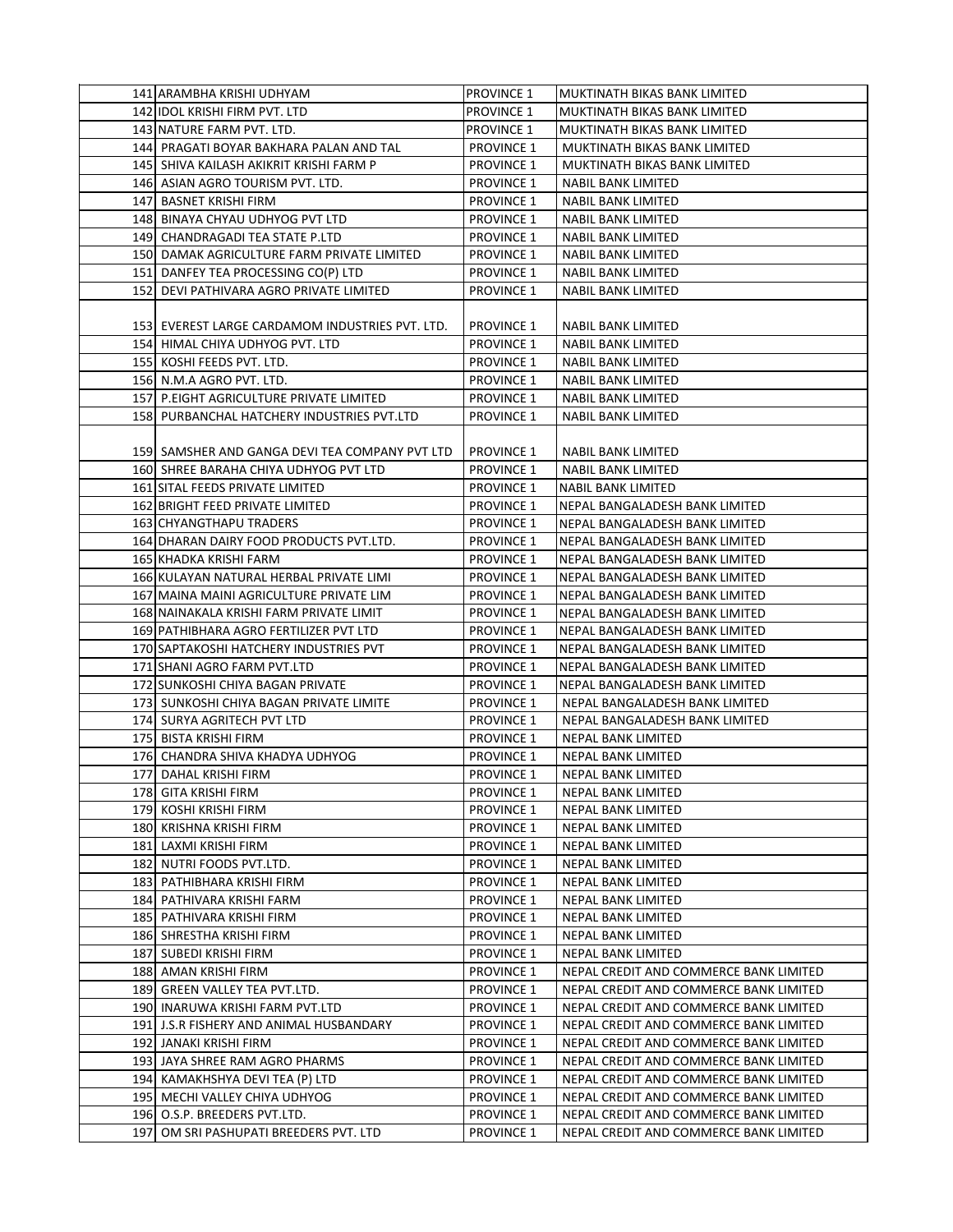|         | 198 PASHUPATI POULTRY BREEDING FARM P.L          | <b>PROVINCE 1</b> | NEPAL CREDIT AND COMMERCE BANK LIMITED |
|---------|--------------------------------------------------|-------------------|----------------------------------------|
|         | 199 SHREE LAXMI TEA INDUSTRIES PVT.LTD           | <b>PROVINCE 1</b> | NEPAL CREDIT AND COMMERCE BANK LIMITED |
|         | 200 SURYODAYA DAIRY UDHYOG P.LTD                 | <b>PROVINCE 1</b> | NEPAL CREDIT AND COMMERCE BANK LIMITED |
|         | 201 BIRAT KRISHI FIRM PVT.LTD                    | <b>PROVINCE 1</b> | NEPAL INVESTMENT BANK LIMITED          |
|         | 202 GORKHA TEA ESTATE PVT LTD                    | <b>PROVINCE 1</b> | NEPAL INVESTMENT BANK LIMITED          |
|         | 203 KARKI KRISHI FIRM                            | <b>PROVINCE 1</b> | NEPAL INVESTMENT BANK LIMITED          |
|         | 204 LAXMI KRISHI FARM                            | <b>PROVINCE 1</b> | NEPAL INVESTMENT BANK LIMITED          |
|         | 205 NAMUNA KRISHI FIRM                           | <b>PROVINCE 1</b> | NEPAL INVESTMENT BANK LIMITED          |
|         | 206 SHRESTHA KIRANA PASAL                        | <b>PROVINCE 1</b> | NEPAL INVESTMENT BANK LIMITED          |
|         |                                                  |                   |                                        |
|         |                                                  |                   |                                        |
|         | 207 JUNIQUE HASINA AGRO TOURISM PRIVATE LIMITED  | <b>PROVINCE 1</b> | NEPAL INVESTMENT BANK LIMITED          |
|         | 208 UTSAV KRISHI FARM                            | <b>PROVINCE 1</b> | NEPAL INVESTMENT BANK LIMITED          |
|         | 209 ASIATIQUE KRISHI FARM                        | <b>PROVINCE 1</b> | NEPAL SBI BANK LIMITED                 |
|         |                                                  |                   |                                        |
|         | 210 BHATBHATENI INTERNATIONAL HATCHERY PVT. LTD  | <b>PROVINCE 1</b> | NEPAL SBI BANK LIMITED                 |
|         | BHATBHATENI INTERNATIONAL HATCHERY PVT. LTD 2    |                   |                                        |
| 211 %   |                                                  | <b>PROVINCE 1</b> | NEPAL SBI BANK LIMITED                 |
|         | BHATBHATENI INTERNATIONAL HATCHERY PVT. LTD,     |                   |                                        |
| 212 2%  |                                                  | <b>PROVINCE 1</b> | NEPAL SBI BANK LIMITED                 |
|         | 213 BUTTABARI TEA (P.) LTD.                      | <b>PROVINCE 1</b> | NEPAL SBI BANK LIMITED                 |
|         | 214 GREEN ESTATE AGRO FARM PVT LTD.              | <b>PROVINCE 1</b> | NEPAL SBI BANK LIMITED                 |
|         | 215 GREEN PASTURES AGRO FARM PVT LTD             | <b>PROVINCE 1</b> | <b>NEPAL SBI BANK LIMITED</b>          |
|         | 216 ILAM TEA PRODUCERS PVT LTD.                  | <b>PROVINCE 1</b> | NEPAL SBI BANK LIMITED                 |
|         | KANCHANJUNGHA TEA ESTATE AND RESEARCH            |                   |                                        |
|         | 217 CENTER PVT LTD                               | <b>PROVINCE 1</b> | NEPAL SBI BANK LIMITED                 |
|         |                                                  |                   |                                        |
|         | 218 NEPAL TEA DEVELOPMENT CORPORATION LIMITED    | <b>PROVINCE 1</b> | NEPAL SBI BANK LIMITED                 |
|         | 219 PURBANCHAL POULTRY PVT.LTD                   | <b>PROVINCE 1</b> | NEPAL SBI BANK LIMITED                 |
|         |                                                  |                   |                                        |
|         | 220 SATHI MULTIPURPOSE AGRO FARM PRIVATE LIMITED | <b>PROVINCE 1</b> | NEPAL SBI BANK LIMITED                 |
|         | 221 SATKOSHI POULTRY FARM PVT LTD                | <b>PROVINCE 1</b> | NEPAL SBI BANK LIMITED                 |
|         | 222 SUNSARI POULTRY PRIVATE LIMITED              | <b>PROVINCE 1</b> | NEPAL SBI BANK LIMITED                 |
|         | 223 AATREYA POUDEL KRISHI FIRM PVT LTD           | <b>PROVINCE 1</b> | NIC ASIA BANK LIMITED                  |
|         | 224 AAYUSHI KRISHI FARM PRIVATE LIMITED          | <b>PROVINCE 1</b> | NIC ASIA BANK LIMITED                  |
|         | 225 ACHARYA KRISHI FARM                          | <b>PROVINCE 1</b> | NIC ASIA BANK LIMITED                  |
|         | 226 AMULYA KRISHI FIRM PVT LTD                   | <b>PROVINCE 1</b> | NIC ASIA BANK LIMITED                  |
|         | 227 AROMA TEA ESTATE PVT.LTD                     | <b>PROVINCE 1</b> | NIC ASIA BANK LIMITED                  |
|         | 228 AYAAN BAHUUDDESHIYA KRISHI FARM PVT LTD      | <b>PROVINCE 1</b> | NIC ASIA BANK LIMITED                  |
|         | 229 BHAIBHAB TEA ESTATE (P) LTD                  | <b>PROVINCE 1</b> | NIC ASIA BANK LIMITED                  |
|         | BHATTARAI FAMILY AGRICULTURE INDUSTRIES PVT      |                   |                                        |
| 230 LTD |                                                  | <b>PROVINCE 1</b> | NIC ASIA BANK LIMITED                  |
|         | 231 BHUMI SEED COMPANY PVT. LTD.                 | <b>PROVINCE 1</b> | NIC ASIA BANK LIMITED                  |
| 232     | BINDABASINI AGRICULTURE FARM PVT.LTD             | <b>PROVINCE 1</b> | NIC ASIA BANK LIMITED                  |
|         |                                                  |                   |                                        |
|         | 233  BIRAT AGRICULTURE FARM AND RESEARCH CENTRE  | <b>PROVINCE 1</b> | NIC ASIA BANK LIMITED                  |
|         | 234 BIRAT POULTRY FARM                           | <b>PROVINCE 1</b> | NIC ASIA BANK LIMITED                  |
|         | 235  BUDHATHOKI KRISHI FIRM                      | <b>PROVINCE 1</b> | NIC ASIA BANK LIMITED                  |
|         | 236 CHAUBISE KRISHI FARM                         | <b>PROVINCE 1</b> | NIC ASIA BANK LIMITED                  |
|         | 237 CHAUDHARY KRISHI FIRM                        | <b>PROVINCE 1</b> | NIC ASIA BANK LIMITED                  |
|         | 238 DEVISTHAN KRISHI FARM                        | <b>PROVINCE 1</b> | NIC ASIA BANK LIMITED                  |
|         | 239  ENG MULTIPURPOSE KRISHI FARM PVT LTD        | <b>PROVINCE 1</b> | NIC ASIA BANK LIMITED                  |
|         | 240 EVEREST BAHU-UDHESHIYA KRISI FIRM PVT.LTD    | <b>PROVINCE 1</b> | NIC ASIA BANK LIMITED                  |
|         | GAMBHIR BAHUUDDESIYA ORGANIC PASHU TATHA         |                   |                                        |
|         | 241 KRISHI ANUSANDHAN PRIVATE LIMITED            | <b>PROVINCE 1</b> | NIC ASIA BANK LIMITED                  |
|         | 242 GENUINE AGRICULTURE FARM PRIVATE LIMITED     | <b>PROVINCE 1</b> | NIC ASIA BANK LIMITED                  |
|         | 243 GURUNIL KRISHI TATHA PASHUPALAN PVT.LTD      | <b>PROVINCE 1</b> | NIC ASIA BANK LIMITED                  |
|         | HALDHIBARI KRISHI TATHA PASHUPALAN FIRM PVT      |                   |                                        |
| 244 LTD |                                                  | <b>PROVINCE 1</b> | NIC ASIA BANK LIMITED                  |
|         | 245 HALESHI MAHADEV KRISHI FARM PVT LTD          | <b>PROVINCE 1</b> | NIC ASIA BANK LIMITED                  |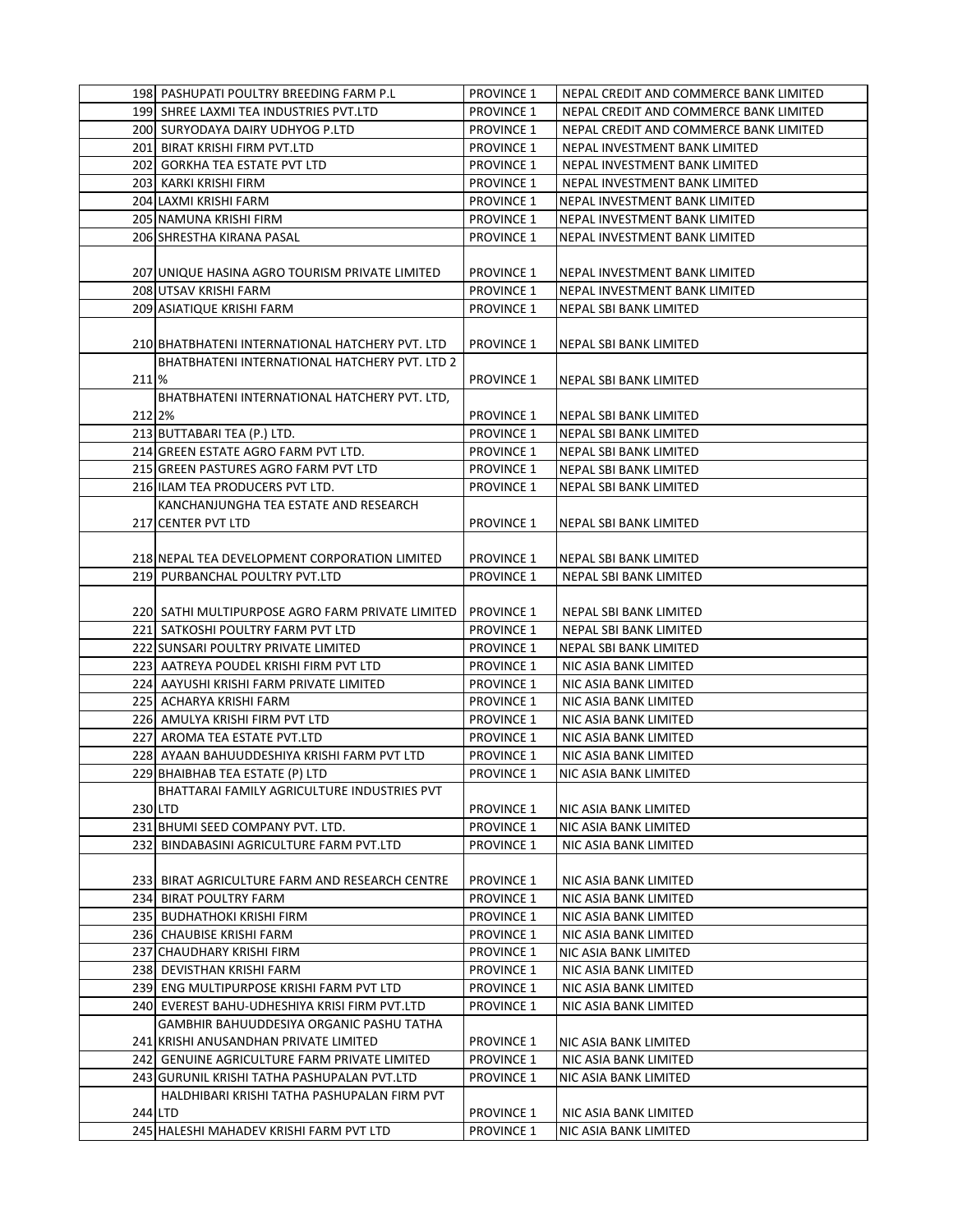|         | 246  HIMAL KRISHI PARIYOJANA PVT LTD               | <b>PROVINCE 1</b> | NIC ASIA BANK LIMITED |
|---------|----------------------------------------------------|-------------------|-----------------------|
|         | HIMANG BAHUUDHESHYIYA DAIRY TATHA KRISHI           |                   |                       |
|         | 247 FARM PVT LTD                                   | <b>PROVINCE 1</b> | NIC ASIA BANK LIMITED |
|         | 248 J.K.J. KRISHI FARM PVT.LTD.                    | <b>PROVINCE 1</b> | NIC ASIA BANK LIMITED |
|         | 249 KATUWAL AGRO FARM PVT LTD                      | <b>PROVINCE 1</b> | NIC ASIA BANK LIMITED |
|         | 250 KHADKA KRISHI FIRM                             | <b>PROVINCE 1</b> | NIC ASIA BANK LIMITED |
|         | 251 KHOLIKO AGRO FIRM PVT.LTD.                     | <b>PROVINCE 1</b> | NIC ASIA BANK LIMITED |
|         | 252 KISAN AGRO MART PVT LTD                        | <b>PROVINCE 1</b> | NIC ASIA BANK LIMITED |
|         | 253 KRISHNA KRISHI FARM                            | <b>PROVINCE 1</b> | NIC ASIA BANK LIMITED |
|         | 254 M.K.P. TEA COMPANY PVT LTD                     | <b>PROVINCE 1</b> | NIC ASIA BANK LIMITED |
|         | 255 MAKALU KRISHI FARM                             | <b>PROVINCE 1</b> | NIC ASIA BANK LIMITED |
|         | 256 MANAKAMANA KRISHI FARM                         | <b>PROVINCE 1</b> | NIC ASIA BANK LIMITED |
|         | 257 MANAKAMANA KRISHI FIRM                         | <b>PROVINCE 1</b> | NIC ASIA BANK LIMITED |
|         | 258 MANS KRISHI FARM PVT LTD                       | <b>PROVINCE 1</b> | NIC ASIA BANK LIMITED |
|         |                                                    |                   |                       |
|         | 259] MARATHHA BAHUUDDHESHIYA KRISHI FARM PVT LTD   | <b>PROVINCE 1</b> | NIC ASIA BANK LIMITED |
|         | MATA PATHIBHARA KRISHI TATHA PASHUPALAN            |                   |                       |
|         | 260 COMPANY PVT LTD                                | <b>PROVINCE 1</b> | NIC ASIA BANK LIMITED |
|         | 261 MILKE MENCHHYAYEM AGRO PVT LTD                 | <b>PROVINCE 1</b> | NIC ASIA BANK LIMITED |
|         | 262 MIRMIRE ARGO PVT LTD.                          | <b>PROVINCE 1</b> | NIC ASIA BANK LIMITED |
|         | 263 NAMUNA KRISHI FARM                             | <b>PROVINCE 1</b> | NIC ASIA BANK LIMITED |
|         | 264 NAYAN KRISHI FIRM                              | <b>PROVINCE 1</b> | NIC ASIA BANK LIMITED |
|         | 265 NEPAL KRISHI FARM                              | <b>PROVINCE 1</b> | NIC ASIA BANK LIMITED |
|         |                                                    |                   |                       |
|         | 266 NIYOG ABHIYAN KRISHI TATHA PASHUPALAN PVT. LTD | <b>PROVINCE 1</b> | NIC ASIA BANK LIMITED |
|         | 267 OKO KRISHI FARM PVT LTD                        | <b>PROVINCE 1</b> | NIC ASIA BANK LIMITED |
|         | 268 PACHAKANYA KRISHI UTPADAN PVT LTD              | <b>PROVINCE 1</b> | NIC ASIA BANK LIMITED |
|         | 269 PAURAKHI DAIRY UDHYOG                          | <b>PROVINCE 1</b> | NIC ASIA BANK LIMITED |
|         | 270 PUJA KRISHI FIRM                               | <b>PROVINCE 1</b> |                       |
|         | PURWANCHAL AGRICULTURE FARM AND TRADING            |                   | NIC ASIA BANK LIMITED |
|         | 271 PVT LTD                                        | PROVINCE 1        | NIC ASIA BANK LIMITED |
|         | 272 PURWANCHAL KRISHI FARM                         | <b>PROVINCE 1</b> | NIC ASIA BANK LIMITED |
|         | 273 R AND R AGRO PVT LTD                           | <b>PROVINCE 1</b> | NIC ASIA BANK LIMITED |
|         | 274 SABITA KRISHI FIRM                             | <b>PROVINCE 1</b> | NIC ASIA BANK LIMITED |
|         | 275  SAMJHANA KRISHI FARM                          | <b>PROVINCE 1</b> | NIC ASIA BANK LIMITED |
|         | 276 SARASWATI KRISHI FIRM                          | <b>PROVINCE 1</b> | NIC ASIA BANK LIMITED |
|         | SHREE PARAKHOPI SANA KISAN CHIYA SAHAKARI          |                   |                       |
|         | 277 SANSTHA LTD                                    | <b>PROVINCE 1</b> | NIC ASIA BANK LIMITED |
|         | SIWAKOTI AND SONS AGRICULTURE COMPANY PVT          |                   |                       |
| 278 LTD |                                                    | PROVINCE 1        | NIC ASIA BANK LIMITED |
|         | 279 SUBHA LAXMI KRISHI FIRM                        | <b>PROVINCE 1</b> | NIC ASIA BANK LIMITED |
|         | 280 SUNDAR KRISHI FARM                             | <b>PROVINCE 1</b> | NIC ASIA BANK LIMITED |
|         | 281 SUSPARSHA AGRO PVT LTD                         | <b>PROVINCE 1</b> | NIC ASIA BANK LIMITED |
|         |                                                    |                   |                       |
|         | 282 TARAHARA BAHUUDDESHIYA KRISHI FARM PVT. LTD.   | <b>PROVINCE 1</b> | NIC ASIA BANK LIMITED |
|         | 283 TINJURE AGRICULTURE AND FARMING PVT LTD        | <b>PROVINCE 1</b> | NIC ASIA BANK LIMITED |
|         | 284 WAIBA POULTRY AND KRISHI FARM PVT. LTD         | <b>PROVINCE 1</b> | NIC ASIA BANK LIMITED |
|         | YAFRE KRISHI UTPADAN PRASHODHAN BIKRI TATHA        |                   |                       |
|         | 285 NIKASHI KENDRA PVT. LTD.                       | <b>PROVINCE 1</b> | NIC ASIA BANK LIMITED |
|         | AARATI BAHUUDDESIYA KRISHI BIKASH FARM PVT         |                   |                       |
|         | 286 LTD                                            | <b>PROVINCE 1</b> | NMB BANK LIMITED      |
|         |                                                    |                   |                       |
|         | 287 CLASSIC TERAI TEA INDUSTRIES PRIVATE LIMITED   | <b>PROVINCE 1</b> | NMB BANK LIMITED      |
|         | 288 DEVI PATHIBHARA POULTRY FARM                   | <b>PROVINCE 1</b> | NMB BANK LIMITED      |
|         | EVEREST AGROVET FARM AND RESEARCH CENTER           |                   |                       |
|         | 289 PVT.LTD.                                       | <b>PROVINCE 1</b> | NMB BANK LIMITED      |
|         | 290 HIMALAYAN VALLEY TEA PVT LTD                   | <b>PROVINCE 1</b> | NMB BANK LIMITED      |
|         | 291 KRISHNA DANA UDHYOG PVT LTD                    | <b>PROVINCE 1</b> | NMB BANK LIMITED      |
|         | 292 MECHI SITAULA HANDICRAFT PVT. LTD.             | <b>PROVINCE 1</b> | NMB BANK LIMITED      |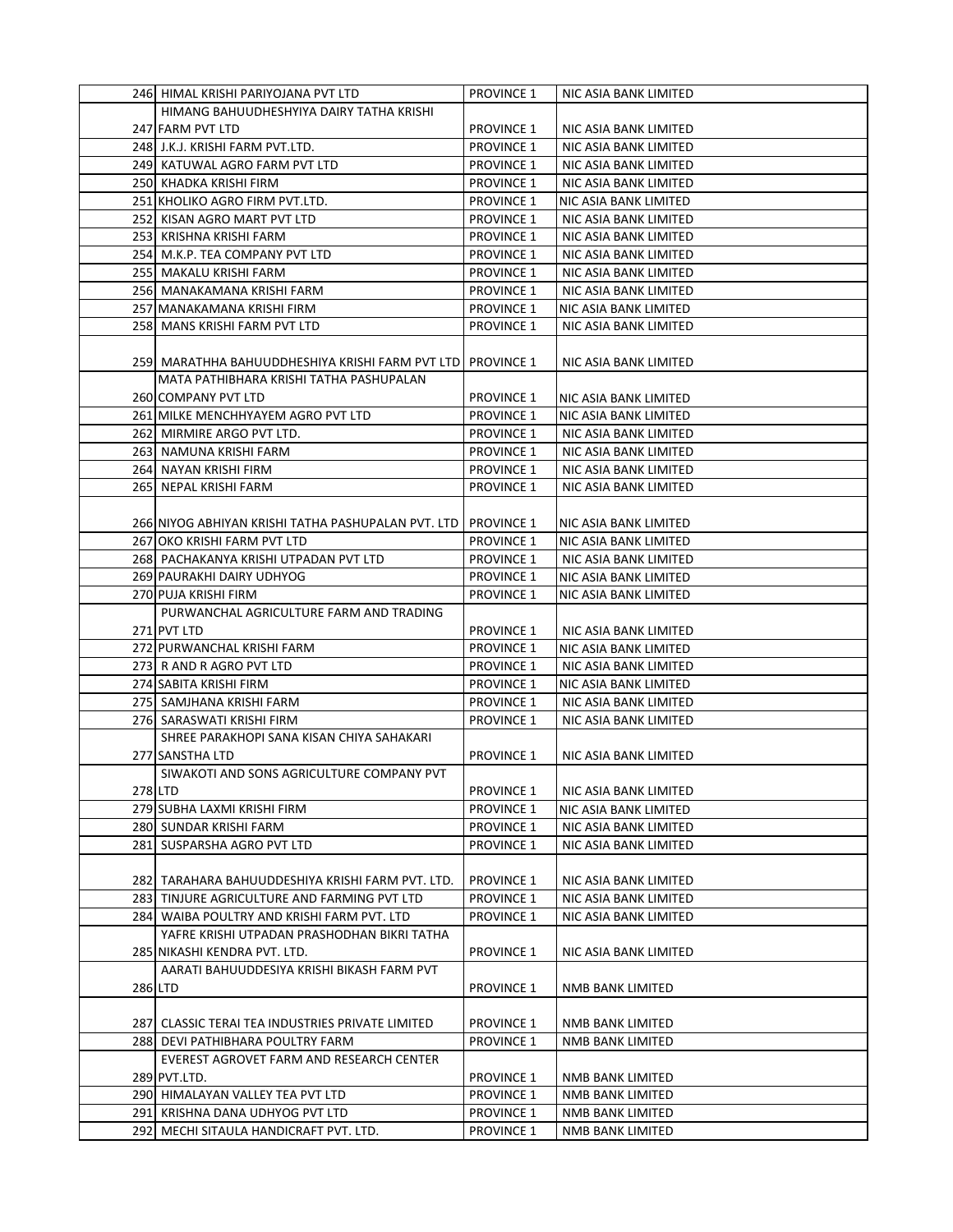| PATHIBHARA DAIRY FARM COMPANY PRIVATE            |                   |                               |
|--------------------------------------------------|-------------------|-------------------------------|
| 293 LIMITED                                      | <b>PROVINCE 1</b> | NMB BANK LIMITED              |
|                                                  |                   |                               |
| PRANAM AGRI SEEDS AND FARMING AND DIARY          |                   |                               |
| 294 PRODUCT PVT. LTD.                            | <b>PROVINCE 1</b> | NMB BANK LIMITED              |
| 295 PURBANCHAL MILK & FOODS PVT LTD              | <b>PROVINCE 1</b> | NMB BANK LIMITED              |
| 296 SA AGRO FARM PRIVATE LIMITED                 | <b>PROVINCE 1</b> | NMB BANK LIMITED              |
| SAPTAKOSHI KRISHI ANUSANDHAN TATHA BIKASH        |                   |                               |
| 297 PVT LTD                                      | <b>PROVINCE 1</b> | NMB BANK LIMITED              |
| 298 C.T. AGROVATES PVT LTD                       | <b>PROVINCE 1</b> | PRABHU BANK LIMITED           |
| 299 MEGHA AGRICULTURE                            | <b>PROVINCE 1</b> | PRABHU BANK LIMITED           |
| 300 UNNAT AGROTECH PVT.LTD                       | <b>PROVINCE 1</b> | PRABHU BANK LIMITED           |
| 301 ARJUNDHARA KRISHI FARM PVT. LTD.             | <b>PROVINCE 1</b> | PRIME COMMERCIAL BANK LIMITED |
| 302 BIRAT EKIKRIT KRISHI FARM PVT LTD            | <b>PROVINCE 1</b> | PRIME COMMERCIAL BANK LIMITED |
| 303  BIRAT MACHHA FARM PVT LTD                   | <b>PROVINCE 1</b> | PRIME COMMERCIAL BANK LIMITED |
| 304 DHANDIL KRISHI PVT. LTD                      | <b>PROVINCE 1</b> | PRIME COMMERCIAL BANK LIMITED |
| 305   GALIL BAHUUDESHYA KRISHI FARM PVT.         | <b>PROVINCE 1</b> | PRIME COMMERCIAL BANK LIMITED |
| 306 GHIMIRE KRISHI FIRM                          | <b>PROVINCE 1</b> | PRIME COMMERCIAL BANK LIMITED |
| 307 JAY SHREE RAMDHUNI KRISHI FARM PVT. LTD.     | <b>PROVINCE 1</b> | PRIME COMMERCIAL BANK LIMITED |
| KESHALIYA AGRICULTURE FARM & RESEARCH CENTER     |                   |                               |
| 308 PVT.LTD                                      | <b>PROVINCE 1</b> | PRIME COMMERCIAL BANK LIMITED |
|                                                  |                   |                               |
| 309  PANIGHATTA MANAKAMANA KRISHI FARM PVT. LTD. | <b>PROVINCE 1</b> | PRIME COMMERCIAL BANK LIMITED |
| 310 PATHIBHARA FEED INDUSTRIES PVT. LTD          | <b>PROVINCE 1</b> | PRIME COMMERCIAL BANK LIMITED |
| 311  SAKSHAM KRISHI FARM                         | <b>PROVINCE 1</b> | PRIME COMMERCIAL BANK LIMITED |
| 312  TAKIYA KRISHI FIRM PVT.LTD.                 | <b>PROVINCE 1</b> | PRIME COMMERCIAL BANK LIMITED |
| 313  ADHIKARI KRISHI FIRM                        | <b>PROVINCE 1</b> | RASTRIYA BANIJYA BANK         |
| 314 BINAYAK KRISHI FARM                          | <b>PROVINCE 1</b> | RASTRIYA BANIJYA BANK         |
| 315 HIMALAYAN RANGE TEA IND. PVT. LTD            | <b>PROVINCE 1</b> | RASTRIYA BANIJYA BANK         |
| 316 HIMALAYAN RANGE TEA IND.PVT.LTD.             | <b>PROVINCE 1</b> | RASTRIYA BANIJYA BANK         |
| 317 HIMALAYAN SANGRILA TEA P. PVT.LTD            | <b>PROVINCE 1</b> | RASTRIYA BANIJYA BANK         |
| 318 KAMALA KRISHI FARM                           | <b>PROVINCE 1</b> | RASTRIYA BANIJYA BANK         |
| 319 NABIN KRISHI FARM                            | <b>PROVINCE 1</b> | RASTRIYA BANIJYA BANK         |
| 320 RITIKA DAIRY UDYOG PVT.LTD                   | <b>PROVINCE 1</b> | RASTRIYA BANIJYA BANK         |
| 321 SAGARMATHA KRISHI FIRM                       | <b>PROVINCE 1</b> | RASTRIYA BANIJYA BANK         |
| 322  SATYA SAI HATCHERY PVT LTD                  | <b>PROVINCE 1</b> | RASTRIYA BANIJYA BANK         |
| 323 SHREE PRABHU KRISHI FIRM                     | <b>PROVINCE 1</b> | RASTRIYA BANIJYA BANK         |
| 324 SHRESTHA KRISHI FARM                         | <b>PROVINCE 1</b> | RASTRIYA BANIJYA BANK         |
| 325 SHUVA SANI AGRO PVT. LTD                     | <b>PROVINCE 1</b> | RASTRIYA BANIJYA BANK         |
| 326 STAR TEA INDUSTRIES PVT LTD                  | <b>PROVINCE 1</b> | RASTRIYA BANIJYA BANK         |
|                                                  |                   |                               |
| 327 BHARDWAJ KRISHI TATHA PASHUPALAN PVT.LTD.    | <b>PROVINCE 1</b> | SANIMA BANK LIMITED           |
| 328 FALGUNANDA MADAN KRISHI FARM                 | <b>PROVINCE 1</b> | SANIMA BANK LIMITED           |
| 329 JASBIRE TEA PROCESSING INDUSTRIES PVT LTD    | <b>PROVINCE 1</b> | SANIMA BANK LIMITED           |
| 330 MAHALAXMI AGRICULTURE PVT. LTD.              | <b>PROVINCE 1</b> | SANIMA BANK LIMITED           |
| 331 MORANG AADHUNIK KRISHI FARM PVT. LTD.        | <b>PROVINCE 1</b> | SANIMA BANK LIMITED           |
|                                                  |                   |                               |
| 332  PANCHESHWAR ORGANIC KRISHI FARM PVT.LTD.    | <b>PROVINCE 1</b> | SANIMA BANK LIMITED           |
| 333 PRAKASHPUR KOSHI KI TA PO FA PVT.LT          | <b>PROVINCE 1</b> | SANIMA BANK LIMITED           |
| 334 SAGAR FEEDS PVT.LTD                          | <b>PROVINCE 1</b> | SANIMA BANK LIMITED           |
| 335 ANGEL AGRICULTURE TRADERS                    | <b>PROVINCE 1</b> | SIDDHARTHA BANK LIMITED       |
| 336 ANGEL AGRICULTURE TRADERS PVT.LTD            | <b>PROVINCE 1</b> | SIDDHARTHA BANK LIMITED       |
| 337 BIRAT HEALTH FOOD PRODUCTS PVT.LTD.          | <b>PROVINCE 1</b> | SIDDHARTHA BANK LIMITED       |
| 338 GLOBAL NATIONAL AGRO POULTRY FARM            | <b>PROVINCE 1</b> | SIDDHARTHA BANK LIMITED       |
| 339 GRAMIN CHIYA UDHYOG PVT LTD                  | <b>PROVINCE 1</b> | SIDDHARTHA BANK LIMITED       |
| 340 HAMRO KRISHI FARM                            | <b>PROVINCE 1</b> | SIDDHARTHA BANK LIMITED       |
| 341 HI TECH POULTRY PVT.LTD                      | <b>PROVINCE 1</b> | SIDDHARTHA BANK LIMITED       |
| 342 NEPA TEA INDUSTRIES PVT.LTD                  | <b>PROVINCE 1</b> | SIDDHARTHA BANK LIMITED       |
| 343 NEW GEN AGRO FARM PRIVATE LIMITED            | <b>PROVINCE 1</b> | SIDDHARTHA BANK LIMITED       |
| 344 PARAJULI TEA INDUSTRIES PVT.LTD.             | <b>PROVINCE 1</b> | SIDDHARTHA BANK LIMITED       |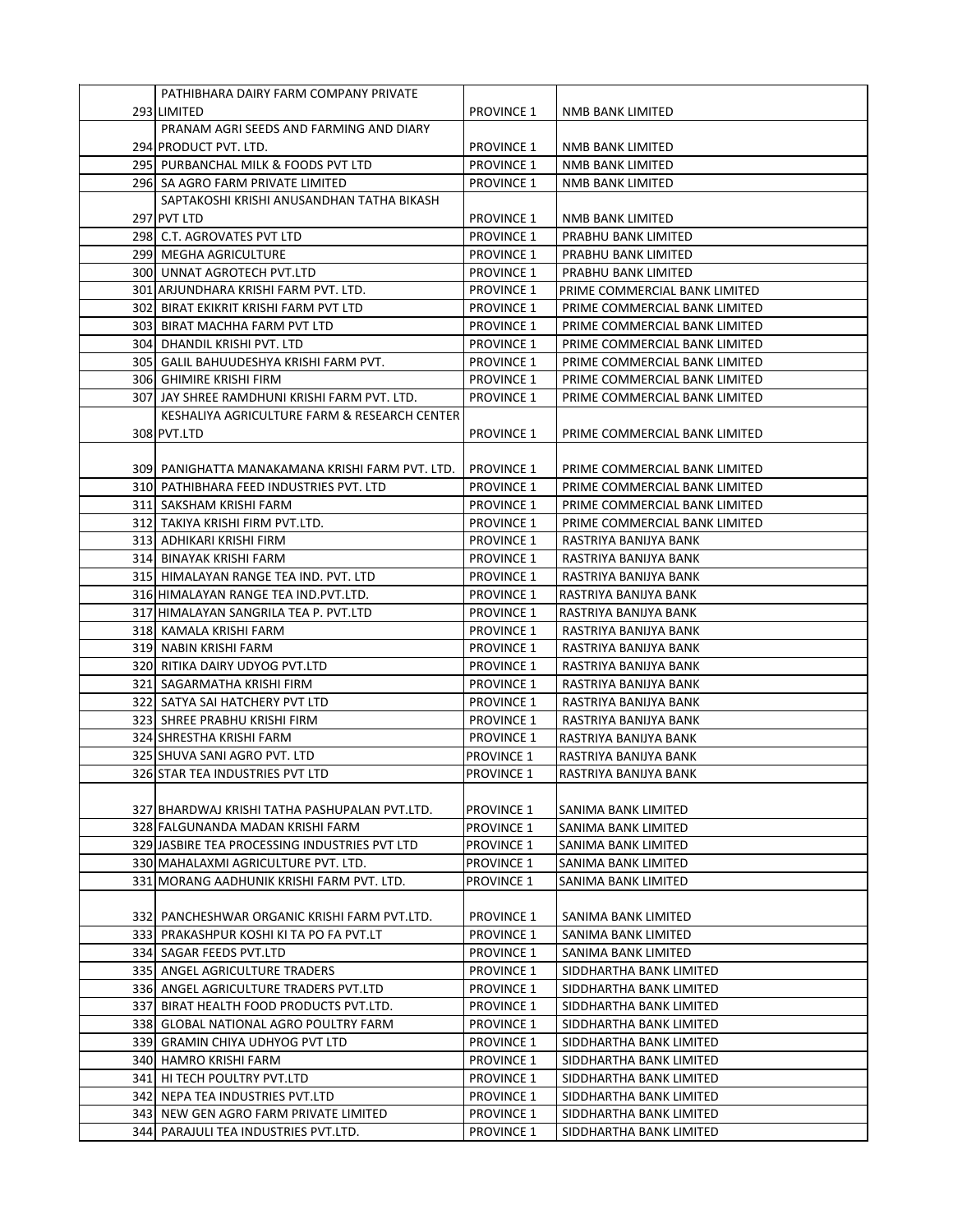|     | 345 PURBANCHAL AGRITECH PVT. LTD.                | <b>PROVINCE 1</b>                      | SIDDHARTHA BANK LIMITED               |
|-----|--------------------------------------------------|----------------------------------------|---------------------------------------|
|     | 346  RARA FISH FARM PVT. LTD.                    | <b>PROVINCE 1</b>                      | SIDDHARTHA BANK LIMITED               |
|     | 347 RARA KRISHI FARM PVT LTD                     | <b>PROVINCE 1</b>                      | SIDDHARTHA BANK LIMITED               |
|     | 348 SHIVA NARABHAKTI KRISHI FRAM P.LTD           | <b>PROVINCE 1</b>                      | SIDDHARTHA BANK LIMITED               |
|     | 349 SIDDHI VALLEY TEA ESTATE PVT LTD             | <b>PROVINCE 1</b>                      | SIDDHARTHA BANK LIMITED               |
|     | 350 SURYODAYA MILK & BEVERAGE IND P LTD          | <b>PROVINCE 1</b>                      | SIDDHARTHA BANK LIMITED               |
|     | 351 TAMAR MILK DERIVATIVE PLANT PVT LTD          | <b>PROVINCE 1</b>                      | SIDDHARTHA BANK LIMITED               |
|     | 352 TIRUPATI TEA INDUSTRIES PVT LTD              | <b>PROVINCE 1</b>                      | SIDDHARTHA BANK LIMITED               |
|     | 353 MODERN TEA INDUSTRIES PRIVATE LIMIT          | <b>PROVINCE 1</b>                      | STANDARD CHARTERED BANK NEPAL LIMITED |
|     |                                                  |                                        |                                       |
|     | 354 RAJAT KNITWEARS                              | <b>PROVINCE 1</b>                      | STANDARD CHARTERED BANK NEPAL LIMITED |
|     | 355 BANASKHANDI AGRICULTURE PVT. LTD.            | <b>PROVINCE 1</b>                      | SUNRISE BANK LIMITED                  |
|     | 356 BINDABASINI AGRO TOURISM PVT. LTD.           | <b>PROVINCE 1</b>                      | SUNRISE BANK LIMITED                  |
|     | BUDDHA LAXMI KRISHI BYABASAYA MATSYA             |                                        |                                       |
|     | 357 POULTRY PASHUPANCHI FIRM PVT LTD             | <b>PROVINCE 1</b>                      | SUNRISE BANK LIMITED                  |
|     | 358 DHANA LAXMI AGRICULTURE                      | <b>PROVINCE 1</b>                      | <b>SUNRISE BANK LIMITED</b>           |
|     | 359 DIYALO HATCHERY PVT LTD                      | <b>PROVINCE 1</b>                      | <b>SUNRISE BANK LIMITED</b>           |
|     | 360 GAJURMUKHI HERBAL PVT.LTD                    | <b>PROVINCE 1</b>                      | <b>SUNRISE BANK LIMITED</b>           |
|     | 361 GORAS DAIRY PVT.LTD.                         | <b>PROVINCE 1</b>                      | SUNRISE BANK LIMITED                  |
|     | 362 HARAKPUR AGRICULTURE PVT. LTD.               | <b>PROVINCE 1</b>                      | <b>SUNRISE BANK LIMITED</b>           |
|     | 363  HEAVEN WATER PARK PVT LTD                   | <b>PROVINCE 1</b>                      | <b>SUNRISE BANK LIMITED</b>           |
|     | 364 JAYAPATI KRISHI FARM PVT. LTD.               | <b>PROVINCE 1</b>                      | <b>SUNRISE BANK LIMITED</b>           |
|     | 365 KARMASHIL MAHILA KRISHI FARM PVT.LTD         | <b>PROVINCE 1</b>                      | <b>SUNRISE BANK LIMITED</b>           |
|     |                                                  |                                        |                                       |
|     | 366  KARNA AND BROTHERS TEA INDUSTRIES PVT LTD.  | <b>PROVINCE 1</b>                      | <b>SUNRISE BANK LIMITED</b>           |
|     | 367 MANJIL AGRICULTURE PVT LTD                   | <b>PROVINCE 1</b>                      | <b>SUNRISE BANK LIMITED</b>           |
|     |                                                  |                                        |                                       |
|     | 368 MOHAN KRISHI TATHA PASHUPALAN FARM PVT LTD   | <b>PROVINCE 1</b>                      | SUNRISE BANK LIMITED                  |
|     | 369 PURBANCHAL GROUP AGRICULTURE PVT. LTD.       | <b>PROVINCE 1</b>                      | <b>SUNRISE BANK LIMITED</b>           |
|     | 370 RAMDHUNI KRISHI FIRM PVT.LTD                 | <b>PROVINCE 1</b>                      | <b>SUNRISE BANK LIMITED</b>           |
|     | SHREE SANA KISAN CHIYA UTPADAK SAHAKARI          |                                        |                                       |
|     | 371 SASTHA LTD                                   | <b>PROVINCE 1</b>                      | <b>SUNRISE BANK LIMITED</b>           |
|     | 372 AMAN KRISHI TATHA PASHUPANCHHI FIRM          | <b>PROVINCE 2</b>                      | AGRICULTURE DEVELOPMENT BANK          |
|     | 373 BIPRAYA KRISHI TRADE                         | <b>PROVINCE 2</b>                      | AGRICULTURE DEVELOPMENT BANK          |
|     | 374 HIRAPUR KIRSHI FARM PVT LTD                  | <b>PROVINCE 2</b>                      | AGRICULTURE DEVELOPMENT BANK          |
|     |                                                  |                                        |                                       |
|     | 375 KAMDHENU PASHUPALAN FRAM                     | <b>PROVINCE 2</b><br><b>PROVINCE 2</b> | AGRICULTURE DEVELOPMENT BANK          |
|     | 376 MUSKA JENI MACHA TATHA PASU FIRM             |                                        | AGRICULTURE DEVELOPMENT BANK          |
|     | 377 NIJ KRISHI FARM PVT.LTD.                     | <b>PROVINCE 2</b>                      | AGRICULTURE DEVELOPMENT BANK          |
|     | 378  RAM JANAKI KRISHI TATHA PASHU FIRM          | <b>PROVINCE 2</b>                      | AGRICULTURE DEVELOPMENT BANK          |
|     | 379  SAHANI MACHHAPALAN UDHYOG PVT. LTD.         | <b>PROVINCE 2</b>                      | AGRICULTURE DEVELOPMENT BANK          |
|     | 380 SAHID SMRITI ADHUNIK KRISHI FIRM PVT.LTD     | <b>PROVINCE 2</b>                      | AGRICULTURE DEVELOPMENT BANK          |
|     | 381  SUDISH MACHHA PALAN KENDRA                  | <b>PROVINCE 2</b>                      | AGRICULTURE DEVELOPMENT BANK          |
|     | 382 TIRUPATI BAHUUDESHYA                         | <b>PROVINCE 2</b>                      | AGRICULTURE DEVELOPMENT BANK          |
|     | 383 HARDIYA EKIKRIT KIRSHI AGRO FIRM PVT LTD     | <b>PROVINCE 2</b>                      | <b>BANK OF KATHMANDU LIMITED</b>      |
|     | 384 KOHINOOR KNITTEX INDUSTRIES                  | <b>PROVINCE 2</b>                      | BANK OF KATHMANDU LIMITED             |
|     | 385 KOHINOOR TEXTILE INDUSTRIES PVT LTD          | <b>PROVINCE 2</b>                      | BANK OF KATHMANDU LIMITED             |
|     | 386 PHATTEPUR MACHHA PALAN FIRM                  | <b>PROVINCE 2</b>                      | <b>BANK OF KATHMANDU LIMITED</b>      |
|     | 387 SAURYA AGRO FARM PVT. LTD.                   | <b>PROVINCE 2</b>                      | CENTRAL FINANCE LIMITED               |
|     | 388 B. K. MATSYE TATHA AGRO PVT. LTD.            | <b>PROVINCE 2</b>                      | CENTURY COMMERCIAL BANK LIMITED       |
| 389 | BIRGUNJ BONE PROCESSING INDUST                   | <b>PROVINCE 2</b>                      | CENTURY COMMERCIAL BANK LIMITED       |
|     |                                                  |                                        |                                       |
|     | 390  MAHENDRA MACHHA TATHA KRISHI FARM PVT. LTD. | <b>PROVINCE 2</b>                      | CENTURY COMMERCIAL BANK LIMITED       |
|     | 391  SHREE SITA AYURVEDIC CENTRE PVT. LTD.       | <b>PROVINCE 2</b>                      | CENTURY COMMERCIAL BANK LIMITED       |
|     | 392 INDRAKAMAL HATCH P. LTD.                     | <b>PROVINCE 2</b>                      | CITIZENS BANK INTERNATIONAL LIMITED   |
|     | 393 MATA ISHWORI MATSAY FARM (OD)                | <b>PROVINCE 2</b>                      | CITIZENS BANK INTERNATIONAL LIMITED   |
|     | 394 NARENDRA RITA EKIKRIT KRISHI FARM            | <b>PROVINCE 2</b>                      | CITIZENS BANK INTERNATIONAL LIMITED   |
|     |                                                  |                                        |                                       |
|     | 395  NARI MATSHYA TATHA PASHU PALAN FARM PVT LTD | <b>PROVINCE 2</b>                      | CITIZENS BANK INTERNATIONAL LIMITED   |
|     |                                                  |                                        |                                       |
|     | 396 NUOVA HITECH FEED INDUSTRIES PVT LTD         | <b>PROVINCE 2</b>                      | CITIZENS BANK INTERNATIONAL LIMITED   |
|     | 397 JAY SHREE GOPAL DAIRY PVT.LTD.               | <b>PROVINCE 2</b>                      | CIVIL BANK LIMITED                    |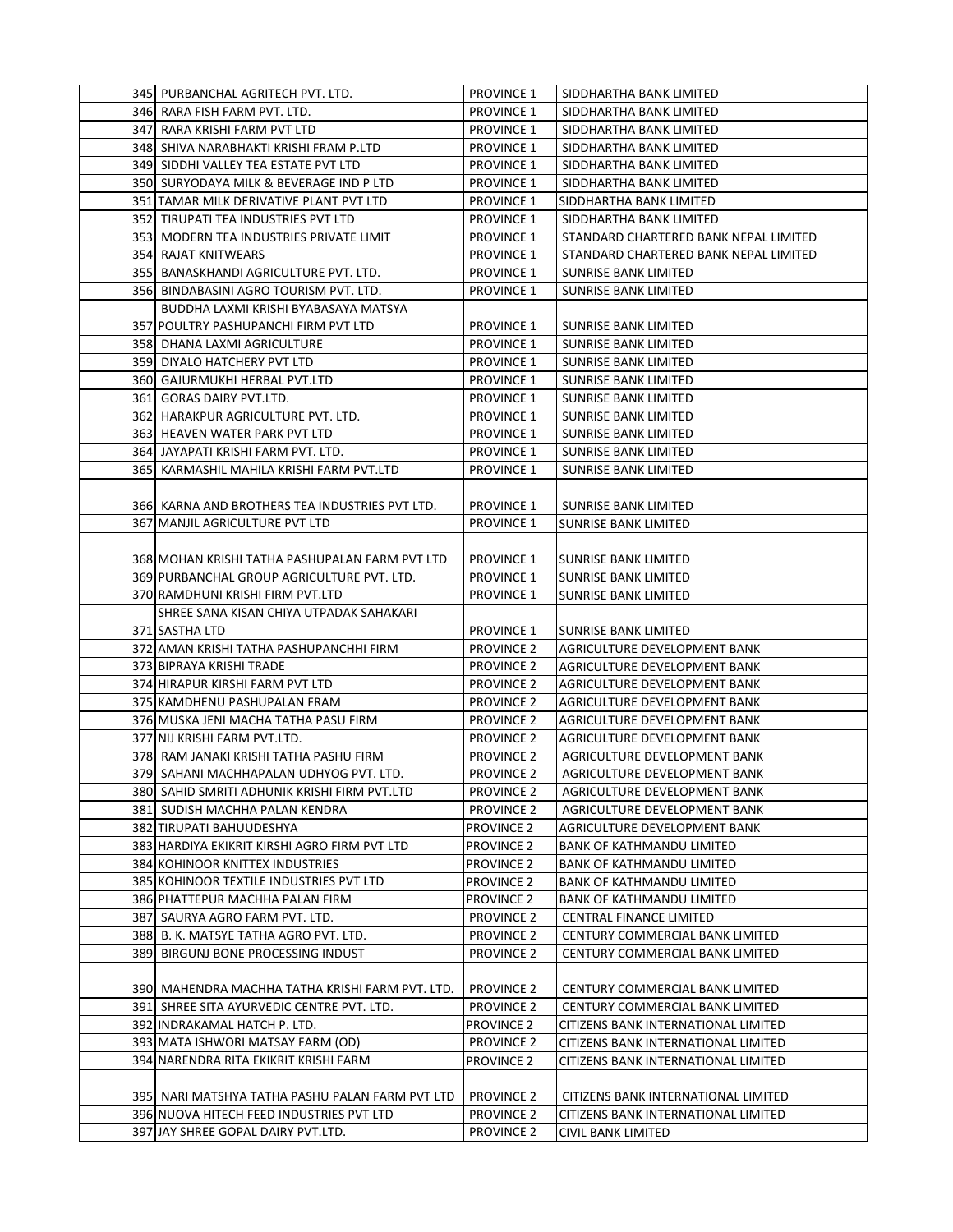|  | 398 KANTIPUR POULTRY BREEDING FIRM PVT                                          | <b>PROVINCE 2</b>                      | <b>CIVIL BANK LIMITED</b>                                   |
|--|---------------------------------------------------------------------------------|----------------------------------------|-------------------------------------------------------------|
|  | 399 LAWA POULTRY FARM PVT LTD                                                   | <b>PROVINCE 2</b>                      | CIVIL BANK LIMITED                                          |
|  | 400 BABA KHADYA UDHYOG                                                          | <b>PROVINCE 2</b>                      | <b>EVEREST BANK LIMITED</b>                                 |
|  | 401 BIKASH MATSYA FARM                                                          | <b>PROVINCE 2</b>                      | <b>EVEREST BANK LIMITED</b>                                 |
|  | DUDHMATI MAAI BAHUDESHIYA KRISHI FARM                                           |                                        |                                                             |
|  | 402 PVT.LTD                                                                     | <b>PROVINCE 2</b>                      | <b>EVEREST BANK LIMITED</b>                                 |
|  | 403 G.J POULTRY HATCHERY                                                        | <b>PROVINCE 2</b>                      | <b>EVEREST BANK LIMITED</b>                                 |
|  | 404 KRITIKA MATSYA FARM                                                         | <b>PROVINCE 2</b>                      | <b>EVEREST BANK LIMITED</b>                                 |
|  | 405 PAWAN PUTRA KHADYA UDYOG PVT LTD                                            | <b>PROVINCE 2</b>                      | <b>EVEREST BANK LIMITED</b>                                 |
|  | 406 SHIVAM DAIRY UDHYOG                                                         | <b>PROVINCE 2</b>                      | <b>EVEREST BANK LIMITED</b>                                 |
|  | 407 ANAMOL KRISHI FARM PVT LTD                                                  | <b>PROVINCE 2</b>                      | <b>GARIMA BIKAS BANK LIMITED</b>                            |
|  | 408 GODAITA AGRO FARM PVT.LTD.                                                  | <b>PROVINCE 2</b>                      | GARIMA BIKAS BANK LIMITED                                   |
|  | 409 JALPA MAI MACHHA PALAN KENDRA                                               | <b>PROVINCE 2</b>                      | <b>GARIMA BIKAS BANK LIMITED</b>                            |
|  | 410 RAM JANAKI BREEDERS FARM PVT.LTD.                                           | <b>PROVINCE 2</b>                      | <b>GARIMA BIKAS BANK LIMITED</b>                            |
|  | 411 RAM JANKI BREEDERS FIRM (R.R.YADAV                                          | <b>PROVINCE 2</b>                      | GARIMA BIKAS BANK LIMITED                                   |
|  | KAMALAMAI PANCHAKANYA POULTRY FEED AND                                          |                                        |                                                             |
|  | 412 COLDSTORAGE PVT. LTD.                                                       | <b>PROVINCE 2</b>                      | <b>GLOBAL IME BANK LIMITED</b>                              |
|  | 413 MAA JANAKI DAIRY UDHYOG                                                     | <b>PROVINCE 2</b>                      | <b>GLOBAL IME BANK LIMITED</b>                              |
|  | MANDAL POULTRY MACHHA AND MULTIPURPOSE                                          |                                        |                                                             |
|  | 414 PVT.LTD                                                                     | <b>PROVINCE 2</b>                      | <b>GLOBAL IME BANK LIMITED</b>                              |
|  | 415 NEW SHANKAR TEXTILE INDUSTRIES                                              | <b>PROVINCE 2</b>                      | <b>GLOBAL IME BANK LIMITED</b>                              |
|  | RAJDEVI AGRICULTURE FARM AND MULTIPURPOSE                                       |                                        |                                                             |
|  | 416 PVT LTD                                                                     | <b>PROVINCE 2</b>                      | <b>GLOBAL IME BANK LIMITED</b>                              |
|  | 417 NOBLE TEXTILES PVT LTD                                                      | <b>PROVINCE 2</b>                      | HIMALAYAN BANK LIMITED                                      |
|  | 418 BIJALPURA KRISHI FARM PVT LTD                                               | <b>PROVINCE 2</b>                      | JANAKI FINANCE CO. LIMITED                                  |
|  | 419 CHURIYA MAI BHAISI FARM                                                     | <b>PROVINCE 2</b>                      | JANAKI FINANCE CO. LIMITED                                  |
|  | 420 DULARI AGRO FARM PVT LTD                                                    | <b>PROVINCE 2</b>                      | JANAKI FINANCE CO. LIMITED                                  |
|  | 421 MAHESH KUMAR SINGH                                                          | <b>PROVINCE 2</b>                      | JANAKI FINANCE CO. LIMITED                                  |
|  |                                                                                 |                                        |                                                             |
|  | 422 MITHILA KRISHI TATHA PASHUPANCHHI PALAN FARM                                | <b>PROVINCE 2</b>                      | JANAKI FINANCE CO. LIMITED                                  |
|  |                                                                                 |                                        |                                                             |
|  | 423 MITHILA TOURISM AGRICULTURE COMPANY PVT LTD                                 | <b>PROVINCE 2</b>                      | JANAKI FINANCE CO. LIMITED                                  |
|  | 424 PRIYA MACHA TATHA PASUPACHI FORM                                            | <b>PROVINCE 2</b>                      | JANAKI FINANCE CO. LIMITED                                  |
|  | 425 PUNAM AGRO FARM PVT LTD                                                     | <b>PROVINCE 2</b>                      | JANAKI FINANCE CO. LIMITED                                  |
|  | 426 RITA PASHUPALAN FIRM                                                        | <b>PROVINCE 2</b>                      | JANAKI FINANCE CO. LIMITED                                  |
|  | 427 SADMARGA KRISI FARM PVT LTD                                                 | <b>PROVINCE 2</b>                      | JANAKI FINANCE CO. LIMITED                                  |
|  | 428 SHAMBHU YADAV                                                               | <b>PROVINCE 2</b>                      | JANAKI FINANCE CO. LIMITED                                  |
|  | 429 YASHIKA AGRO FARM                                                           | <b>PROVINCE 2</b>                      | JANAKI FINANCE CO. LIMITED                                  |
|  | 430 ANURAG MATSYA FARM PVT. LTD.                                                | <b>PROVINCE 2</b><br><b>PROVINCE 2</b> | <b>JYOTI BIKAS BANK LIMITED</b>                             |
|  | 431  M/S SAPTAKOSHI INTEGRATED AGRO FARM                                        |                                        | JYOTI BIKAS BANK LIMITED                                    |
|  | 432 OM SHAKTI PASHUPALAN TATHA KR FARM                                          | <b>PROVINCE 2</b>                      | JYOTI BIKAS BANK LIMITED                                    |
|  | 433  SANDIP BAHUUDHESIYA KRISHI FARM<br>434 SHIVAM KISHI PASHU PANCHI FARM TATH | <b>PROVINCE 2</b><br><b>PROVINCE 2</b> | JYOTI BIKAS BANK LIMITED<br>KAMANA SEWA BIKASH BANK LIMITED |
|  | AANCHAL AND AANSHUTOSHNAGRO PRIVATE                                             |                                        |                                                             |
|  | 435 LIMITED                                                                     |                                        | KUMARI BANK LIMITED                                         |
|  | 436 BHOLA MATSYA KRISHI FIRM PVT LTD                                            | <b>PROVINCE 2</b><br><b>PROVINCE 2</b> | KUMARI BANK LIMITED                                         |
|  | 437 KSHIRESHWAR KRISHI FARM PVT LTD                                             | <b>PROVINCE 2</b>                      | KUMARI BANK LIMITED                                         |
|  | RAMRAJ BAHUUDDESHIYA KRISHI TATHA                                               |                                        |                                                             |
|  | 438 PASHUPALAN PVT LTD                                                          | <b>PROVINCE 2</b>                      | KUMARI BANK LIMITED                                         |
|  | SHREENANDI PASHU TATHA PANKSHI RA MACHHA                                        |                                        |                                                             |
|  | 439 PALAN PVT LTD                                                               | <b>PROVINCE 2</b>                      | KUMARI BANK LIMITED                                         |
|  |                                                                                 |                                        |                                                             |
|  | 440 SINDHULI BAHUUDESHIY KRISHI PASHUPANCHI FARM                                | <b>PROVINCE 2</b>                      | KUMARI BANK LIMITED                                         |
|  | 441 MILCO INDUSTRIES PVT LTD                                                    | <b>PROVINCE 2</b>                      | LAXMI BANK LIMITED                                          |
|  | 442  AADARSHA BAHUMUKHI DUGDHA UTPADAK S                                        | <b>PROVINCE 2</b>                      | LUMBINI BIKAS BANK LIMITED                                  |
|  | 443 BABA FOODS AND RESTRO PVT. LTD                                              | <b>PROVINCE 2</b>                      | LUMBINI BIKAS BANK LIMITED                                  |
|  | 444  PARIWARTAN BAHUDDHESHIYA KRISHI FAR                                        | <b>PROVINCE 2</b>                      | LUMBINI BIKAS BANK LIMITED                                  |
|  | 445  SHREE SAI PRERAK B.K.F P. LTD                                              | <b>PROVINCE 2</b>                      | LUMBINI BIKAS BANK LIMITED                                  |
|  | 446  SREJAL MACHHA PALAN FARM                                                   | <b>PROVINCE 2</b>                      | LUMBINI BIKAS BANK LIMITED                                  |
|  |                                                                                 |                                        |                                                             |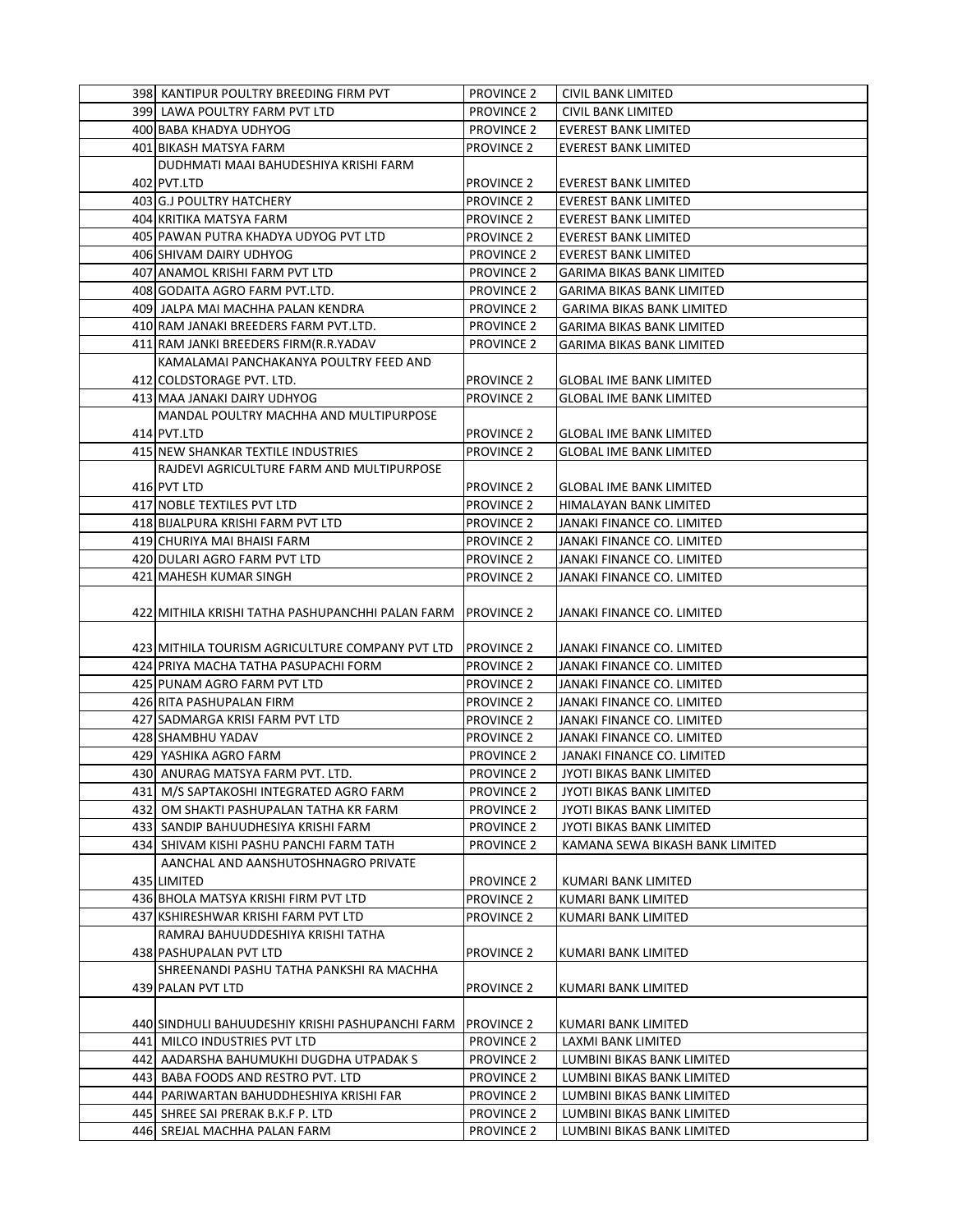| 447 BISHAL MATSHYA KUKHURA TAHTHA KR       | <b>PROVINCE 2</b> | MACHHAPUCHHRE BANK LIMITED             |
|--------------------------------------------|-------------------|----------------------------------------|
| 448 GORKHA FEED INDUSTRIES PVT LTD         | <b>PROVINCE 2</b> | MACHHAPUCHHRE BANK LIMITED             |
| 449 JANAUTTHAN KRISHI FARM PVT LTD         | <b>PROVINCE 2</b> | MACHHAPUCHHRE BANK LIMITED             |
| 450 KAJAL MATSYA FARM PRIVATE LIMITE       | <b>PROVINCE 2</b> | MACHHAPUCHHRE BANK LIMITED             |
| 451 MANAKAMANA MACHHAPALAN PVT LTD         | <b>PROVINCE 2</b> | MACHHAPUCHHRE BANK LIMITED             |
| DAI BHAI AADHUNIK KRISHI TATHA MATSYA FARM |                   |                                        |
| 452 P.LTD                                  | <b>PROVINCE 2</b> | MEGA BANK NEPAL LIMITED                |
| 453   MAA BHAGWATI PASHUPALAN FARM         | <b>PROVINCE 2</b> | MEGA BANK NEPAL LIMITED                |
| 454 SAKAR BAHUUDDESHYA KRISHI FIRM PVT LTD | <b>PROVINCE 2</b> | MEGA BANK NEPAL LIMITED                |
| 455 SUDHIR AKIKRIT KRISHI FIRM PVT.LTD     | <b>PROVINCE 2</b> | MEGA BANK NEPAL LIMITED                |
| 456 SUNSET AGRICULTURE PVT. LTD.           | <b>PROVINCE 2</b> | MUKTINATH BIKAS BANK LIMITED           |
| 457 BHASKAR HERBACEUTICALS P. LTD          | <b>PROVINCE 2</b> | NABIL BANK LIMITED                     |
| 458 I.S. POULTRY PVT.LTD                   | <b>PROVINCE 2</b> | NABIL BANK LIMITED                     |
| 459 JANAKI AGRO INDUSTRIES PVT. LTD        | <b>PROVINCE 2</b> | NABIL BANK LIMITED                     |
| 460 NIKITA INVESTMENT PVT. LTD.            | <b>PROVINCE 2</b> | <b>NABIL BANK LIMITED</b>              |
| 461 OM INDUSTRY PRIVATE LIMITED            | <b>PROVINCE 2</b> | <b>NABIL BANK LIMITED</b>              |
| 462 SHIVAM HATCHERY & FEED INDUSTRIES      | <b>PROVINCE 2</b> | <b>NABIL BANK LIMITED</b>              |
| 463 SHIVAM NUTRIPRO PVT. LTD               | <b>PROVINCE 2</b> | <b>NABIL BANK LIMITED</b>              |
| 464 SHWETA KRISHI FARM                     | <b>PROVINCE 2</b> | NABIL BANK LIMITED                     |
| 465 ANIMAL DEVELOPMENT CARE NEPAL PRIVA    | <b>PROVINCE 2</b> | NEPAL BANGALADESH BANK LIMITED         |
| 466 B.SAHANI EKIKRIT KRISHI FARM           | <b>PROVINCE 2</b> | NEPAL BANGALADESH BANK LIMITED         |
| 467 BIMAL NURSERY KENDRA PVT LTD           | <b>PROVINCE 2</b> | NEPAL BANGALADESH BANK LIMITED         |
| 468  DIMPAL ANIL FOUNDATION PRIVATE LIMI   | <b>PROVINCE 2</b> | NEPAL BANGALADESH BANK LIMITED         |
| 469 EVEREST TEXTILES INDUSTRIES            | <b>PROVINCE 2</b> | NEPAL BANGALADESH BANK LIMITED         |
| 470 MA SITAMAI MATSYA FARM                 | <b>PROVINCE 2</b> | NEPAL BANGALADESH BANK LIMITED         |
| 471  MAINALI MACHHA PALAN KENDRA PRIVATE   | <b>PROVINCE 2</b> | NEPAL BANGALADESH BANK LIMITED         |
| 472   MIRRACAL COMMERCIAL AGRO AND ANIMAL  | <b>PROVINCE 2</b> | NEPAL BANGALADESH BANK LIMITED         |
| 473 MUSARIMAI KRISHI FARM PVT LTD          | <b>PROVINCE 2</b> | NEPAL BANGALADESH BANK LIMITED         |
| 474 AMIT POULTRY FIRM                      | <b>PROVINCE 2</b> | NEPAL BANK LIMITED                     |
|                                            |                   |                                        |
| 475 CHAUDHARY MATSYA FARM                  | <b>PROVINCE 2</b> | NEPAL BANK LIMITED                     |
| 476 D. FARM HOUSE                          | <b>PROVINCE 2</b> | NEPAL BANK LIMITED                     |
| 477 KRISHNA EKIKRIT KRISHI FIRM            | <b>PROVINCE 2</b> | NEPAL BANK LIMITED                     |
| 478 RAJ KISOR GAI BAISI PALAN&DUDY OYAS    | <b>PROVINCE 2</b> | NEPAL BANK LIMITED                     |
| 479 SHIVAM LAYERS FARM PVT.LTD.            | <b>PROVINCE 2</b> | NEPAL BANK LIMITED                     |
| 480 SHREE SIDDHI TEXTILES PVT.LTD.         | <b>PROVINCE 2</b> | NEPAL BANK LIMITED                     |
| 481 TERAI KISHAN KRISHI FARM               | <b>PROVINCE 2</b> | NEPAL BANK LIMITED                     |
| 482 YUWARANI MATSYA TATHA KRISHI FIRM P    | <b>PROVINCE 2</b> | <b>NEPAL BANK LIMITED</b>              |
| 483 ALBINA AGRO FARM                       | <b>PROVINCE 2</b> | NEPAL CREDIT AND COMMERCE BANK LIMITED |
| 484 APOLO HATCHERY& POULTRY B.F.PVT.LTD    | <b>PROVINCE 2</b> | NEPAL CREDIT AND COMMERCE BANK LIMITED |
| 485 G & S MACHHA PALAN FARM                | <b>PROVINCE 2</b> | NEPAL CREDIT AND COMMERCE BANK LIMITED |
| 486 GANESH BAHUUDESSIYA MACHHAPALAN        | <b>PROVINCE 2</b> | NEPAL CREDIT AND COMMERCE BANK LIMITED |
| 487 K.H.ARGO AND RESEARCH CENTRE PVT.LT    | <b>PROVINCE 2</b> | NEPAL CREDIT AND COMMERCE BANK LIMITED |
| 488 KAMALA MAI MACHHA PALAN FARM           | <b>PROVINCE 2</b> | NEPAL CREDIT AND COMMERCE BANK LIMITED |
| 489 KAMDHENU GAUSHALA PVT.LTD              | <b>PROVINCE 2</b> | NEPAL CREDIT AND COMMERCE BANK LIMITED |
| 490 KRISHI MULTIPURPOSE NEPAL PVT. LTD     | <b>PROVINCE 2</b> | NEPAL CREDIT AND COMMERCE BANK LIMITED |
| 491 KRISHN BYABASAYIK KRISHI FARM          | <b>PROVINCE 2</b> | NEPAL CREDIT AND COMMERCE BANK LIMITED |
| 492 KRISHNA BAHUUDESSIYA MACHHAPALAN       | <b>PROVINCE 2</b> | NEPAL CREDIT AND COMMERCE BANK LIMITED |
| 493  MANISH POULTRY FIRM                   | <b>PROVINCE 2</b> | NEPAL CREDIT AND COMMERCE BANK LIMITED |
| 494 NAMUNA DEVELOP AGRO FARM PVT LTD       | <b>PROVINCE 2</b> | NEPAL CREDIT AND COMMERCE BANK LIMITED |
| 495  PROGRESSIVE CATTLE FODDER INDUSTRIE   | <b>PROVINCE 2</b> | NEPAL CREDIT AND COMMERCE BANK LIMITED |
| 496  RAGNI MATASIYA PALAN FARM PVT. LTD.   | <b>PROVINCE 2</b> | NEPAL CREDIT AND COMMERCE BANK LIMITED |
| 497  RAMESH AGRO FARM PVT.LTD.             | <b>PROVINCE 2</b> | NEPAL CREDIT AND COMMERCE BANK LIMITED |
| 498 SHREE GANESH TRADERS                   | <b>PROVINCE 2</b> | NEPAL CREDIT AND COMMERCE BANK LIMITED |
| 499  SONU MATASAYA PALAN FIRM              | <b>PROVINCE 2</b> | NEPAL CREDIT AND COMMERCE BANK LIMITED |
| 500 SUNIL MATSAY PALAN UDHYOG              | <b>PROVINCE 2</b> | NEPAL CREDIT AND COMMERCE BANK LIMITED |
| 501 KRISHNA KRISHI FARM                    | <b>PROVINCE 2</b> | NEPAL INVESTMENT BANK LIMITED          |
| 502 MONIKA AGRO FIRM PVT. LTD.             | <b>PROVINCE 2</b> | NEPAL INVESTMENT BANK LIMITED          |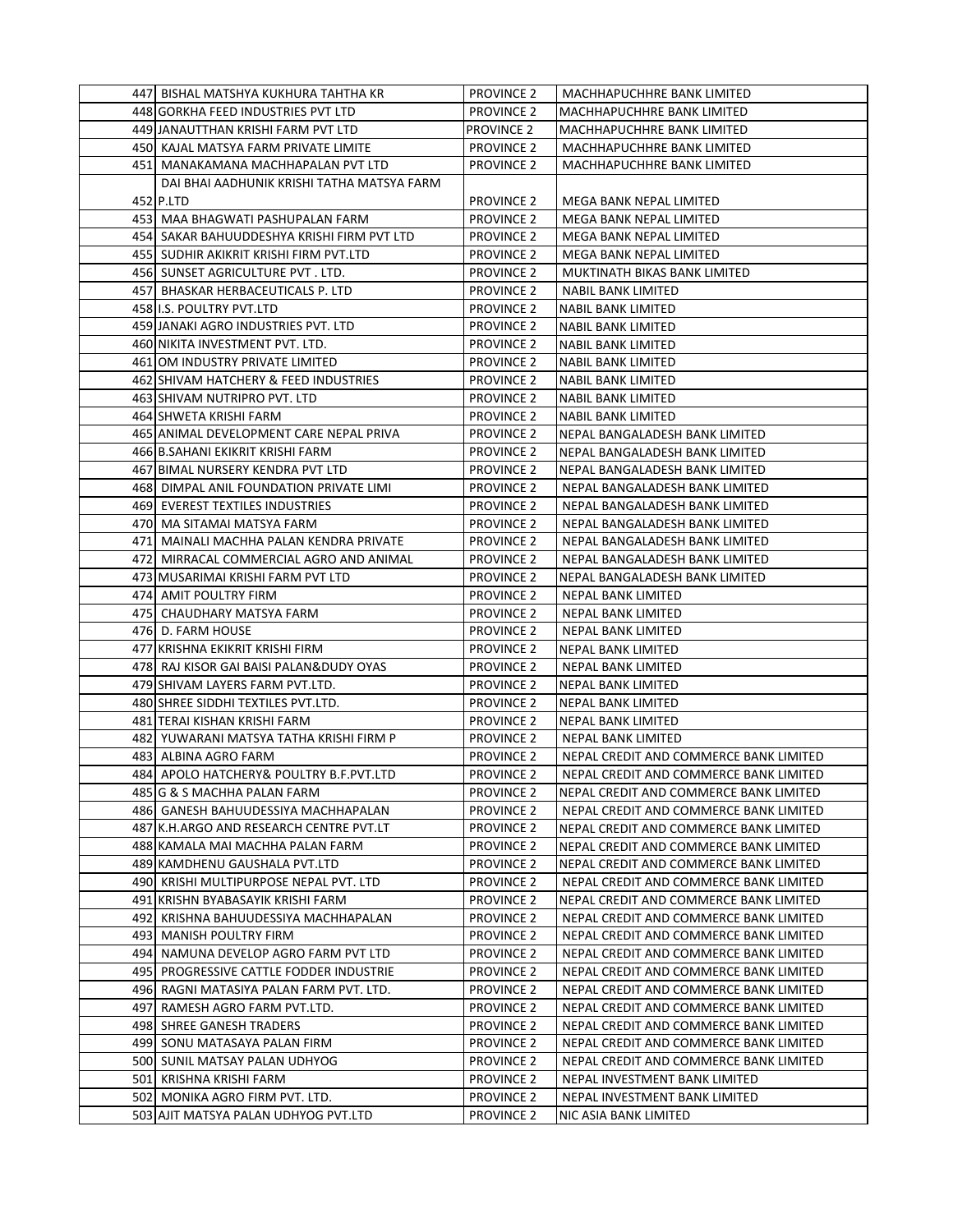| AKIKRIT MUSAHARNI MAI KRISHI FARM PRIVATE                                  |                                        |                                                |
|----------------------------------------------------------------------------|----------------------------------------|------------------------------------------------|
| 504 LIMITED                                                                | <b>PROVINCE 2</b>                      | NIC ASIA BANK LIMITED                          |
| 505 ALIYA DEVI MACHHA PALAN FARM                                           | <b>PROVINCE 2</b>                      | NIC ASIA BANK LIMITED                          |
|                                                                            |                                        |                                                |
| 506  AL-MATIN BAHUUDDESIYA KRISHI FARM PVT.LRD                             | <b>PROVINCE 2</b>                      | NIC ASIA BANK LIMITED                          |
| 507 AMRIT PASHUPALAN FARM PVT. LTD.                                        | <b>PROVINCE 2</b>                      | NIC ASIA BANK LIMITED                          |
| 508 ANAMIKA MATSYA FARM PVT LTD                                            | <b>PROVINCE 2</b>                      | NIC ASIA BANK LIMITED                          |
| ANMOL MASTYA TATHA PASHUPANCHHI PALAN                                      |                                        |                                                |
| 509 KENDRA                                                                 | <b>PROVINCE 2</b>                      | NIC ASIA BANK LIMITED                          |
|                                                                            |                                        |                                                |
| 510  ANNAPURNA MACHHAPALAN COMPANY PVT. LTD.                               | <b>PROVINCE 2</b>                      | NIC ASIA BANK LIMITED                          |
| 511 ANSARI MACHHA FARM                                                     | <b>PROVINCE 2</b>                      | NIC ASIA BANK LIMITED                          |
|                                                                            |                                        |                                                |
| 512 ANSHU MATSYA TATHA POULTRY FARM PVT. LTD.                              | <b>PROVINCE 2</b>                      | NIC ASIA BANK LIMITED                          |
| 513 ANURAG MATSYAPALAN PRIVATE LIMITED                                     | <b>PROVINCE 2</b>                      | NIC ASIA BANK LIMITED                          |
|                                                                            |                                        |                                                |
| 514  ANUSHKA BAHUUDDESIYA KRISHI FARM PVT LTD                              | <b>PROVINCE 2</b>                      | NIC ASIA BANK LIMITED                          |
| 515 ASIAN GROUP OF INTERNATIONAL PVT LTD                                   | <b>PROVINCE 2</b>                      | NIC ASIA BANK LIMITED                          |
| BARAM BABA PASHUPALAN TATHA KRISHI FIRM                                    |                                        |                                                |
| 516 PVT.LTD                                                                | <b>PROVINCE 2</b>                      | NIC ASIA BANK LIMITED                          |
| 517 CHANSI MATSYA PALAN FIRM PVT LTD                                       | <b>PROVINCE 2</b>                      | NIC ASIA BANK LIMITED                          |
| DHANUSHADHAM PASHUPALAN TATHA MATSYA                                       |                                        |                                                |
| 518 FARM                                                                   | <b>PROVINCE 2</b>                      | NIC ASIA BANK LIMITED                          |
| 519 DHURBA KRISHI FARM PVT. LTD.                                           | <b>PROVINCE 2</b>                      | NIC ASIA BANK LIMITED                          |
| 520 GANGA MACHHA PALAN FARM PVT LTD.                                       | <b>PROVINCE 2</b>                      | NIC ASIA BANK LIMITED                          |
| 521 GANPATI KRISHI FARM PVT. LTD.                                          | <b>PROVINCE 2</b>                      | NIC ASIA BANK LIMITED                          |
| GARBHUBABA MULTI PURPOSE KRISHI FARM PVT.                                  |                                        |                                                |
| 522 LTD                                                                    | <b>PROVINCE 2</b>                      | NIC ASIA BANK LIMITED                          |
| GAUN GHAR KRISHI SAMAGRI COMPANY PRIVATE                                   |                                        |                                                |
| 523 LIMITED                                                                | <b>PROVINCE 2</b>                      | NIC ASIA BANK LIMITED                          |
| 524 GREEN GOLD AGRO BUSINESS PVT. LTD.<br>525 HARAIYA KRISHI FARM PVT. LTD | <b>PROVINCE 2</b><br><b>PROVINCE 2</b> | NIC ASIA BANK LIMITED<br>NIC ASIA BANK LIMITED |
| 526 HIM AMRIT KRISHI FARM PVT LTD                                          | <b>PROVINCE 2</b>                      | NIC ASIA BANK LIMITED                          |
| 527 JAY AMBE HATCHERY AND FEEDS PVT.LTD.                                   | <b>PROVINCE 2</b>                      | NIC ASIA BANK LIMITED                          |
| 528 KALIKA BAHUUDESHYA KRISHI FARM PVT LTD                                 | <b>PROVINCE 2</b>                      | NIC ASIA BANK LIMITED                          |
| 529 KARKI EKIKRIT PASHU BIKASH KENDRA                                      | <b>PROVINCE 2</b>                      | NIC ASIA BANK LIMITED                          |
| 530 MAA SHANTI DAIRY UDHYOG PVT LTD                                        | <b>PROVINCE 2</b>                      | NIC ASIA BANK LIMITED                          |
| MAHADEV AGRICULTURE AND PRODUCTION                                         |                                        |                                                |
| 531 COMPANY PVT. LTD.                                                      | <b>PROVINCE 2</b>                      | NIC ASIA BANK LIMITED                          |
| 532 MAHAT POULTRY FIRM                                                     | <b>PROVINCE 2</b>                      | NIC ASIA BANK LIMITED                          |
| 533 MAHIMA AGRO PARK PVT LTD                                               | <b>PROVINCE 2</b>                      | NIC ASIA BANK LIMITED                          |
| 534 MANJUDEVI AGRO FARM PPRIVATE LIMITED                                   | <b>PROVINCE 2</b>                      | NIC ASIA BANK LIMITED                          |
| 535 MATA GHODIDEVI KRISHI FIRM PVT. LTD                                    | <b>PROVINCE 2</b>                      | NIC ASIA BANK LIMITED                          |
| MITHILANCHAL AGRO FARM TATHA MACHHA PALAN                                  |                                        |                                                |
| 536 PVT LTD                                                                | <b>PROVINCE 2</b>                      | NIC ASIA BANK LIMITED                          |
| NITU BYABASAYIK MISHRIT KRISHI TATHA PARYATAN                              |                                        |                                                |
| 537 UDHYOG PVT. LTD.                                                       | <b>PROVINCE 2</b>                      | NIC ASIA BANK LIMITED                          |
|                                                                            |                                        |                                                |
| 538 OM STAR KRISHI TATHA PASHUPALAN FARM PVT. LTD                          | <b>PROVINCE 2</b>                      | NIC ASIA BANK LIMITED                          |
| 539 PARICHAN MACHHA PALAN FIRM                                             | <b>PROVINCE 2</b>                      | NIC ASIA BANK LIMITED                          |
| 540 PATEL MATSYA FARM                                                      | <b>PROVINCE 2</b>                      | NIC ASIA BANK LIMITED                          |
| PRABHU MAHIMA KRISHI FARM & RESEARCH CENTER                                |                                        |                                                |
| 541 PVT LTD                                                                | <b>PROVINCE 2</b>                      | NIC ASIA BANK LIMITED                          |
|                                                                            |                                        |                                                |
| 542] PRATIBHA MATSYA TATHA KRISHI FARM PVT LTD                             | <b>PROVINCE 2</b>                      | NIC ASIA BANK LIMITED                          |
| 543 PRATIGYA AGRICULTURE FARM PVT LTD                                      | <b>PROVINCE 2</b>                      | NIC ASIA BANK LIMITED                          |
| R.N. KRISHI FARM AND DAIRY MILK PRODUCT                                    |                                        |                                                |
| 544 PVT.LTD                                                                | <b>PROVINCE 2</b>                      | NIC ASIA BANK LIMITED                          |
| 545 RAJU MACHHA PALAN                                                      | <b>PROVINCE 2</b>                      | NIC ASIA BANK LIMITED                          |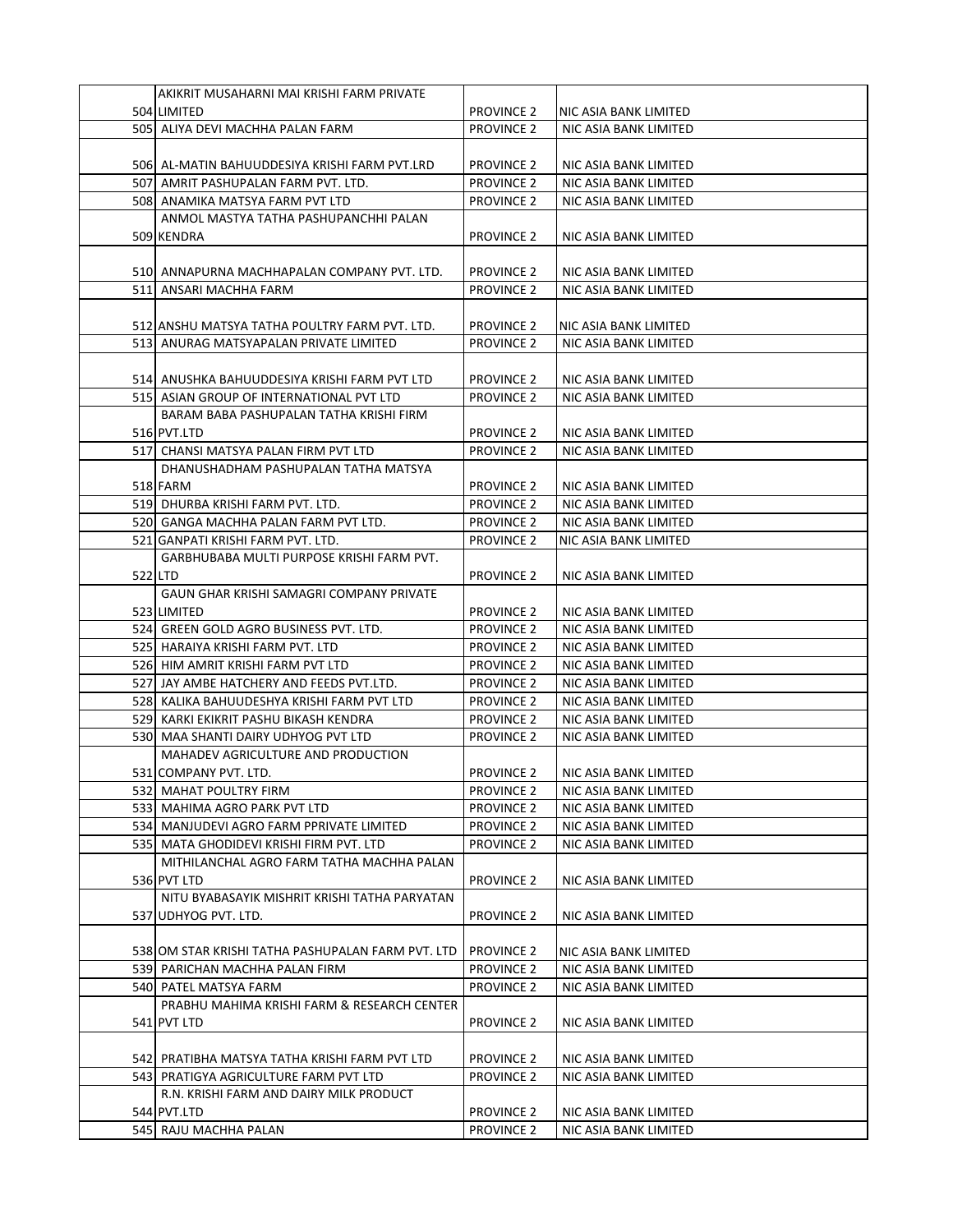| 546  RAVI MATSYA PALAN UDYOG                                             | <b>PROVINCE 2</b>                      | NIC ASIA BANK LIMITED                                         |
|--------------------------------------------------------------------------|----------------------------------------|---------------------------------------------------------------|
| 547 REHAN MACHHA PALAN FARM PVT. LTD                                     | <b>PROVINCE 2</b>                      | NIC ASIA BANK LIMITED                                         |
|                                                                          |                                        |                                                               |
| 548  S.M. KRISHI FARM AND RESEARCH CENTER PVT.LTD.                       | <b>PROVINCE 2</b>                      | NIC ASIA BANK LIMITED                                         |
| SANDESH KUKHURA HASH TATHA MACHHA PALAN                                  |                                        |                                                               |
| 549 FIRM                                                                 | <b>PROVINCE 2</b>                      | NIC ASIA BANK LIMITED                                         |
| SAURAV AGRO TATHA MACHHA PALAN FARM                                      |                                        |                                                               |
| 550 PVT.LTD.                                                             | <b>PROVINCE 2</b>                      | NIC ASIA BANK LIMITED                                         |
| 551 SHAH AMAR AGRICULTURE FARM PVT. LTD.                                 | <b>PROVINCE 2</b>                      | NIC ASIA BANK LIMITED                                         |
| 552 SHIVA AGRO FARM PVT LTD                                              | <b>PROVINCE 2</b>                      | NIC ASIA BANK LIMITED                                         |
| 553 SHUBHAM POULTRY FARM                                                 | <b>PROVINCE 2</b>                      | NIC ASIA BANK LIMITED                                         |
| 554 SITARA KRISHI FARM PVT LTD                                           | <b>PROVINCE 2</b>                      | NIC ASIA BANK LIMITED                                         |
| 555 TEJ KRISHI FARM PVT LTD                                              | <b>PROVINCE 2</b>                      | NIC ASIA BANK LIMITED                                         |
| 556 TRIMURTI EKIKRIT KRISHI FARM PVT. LTD.                               | <b>PROVINCE 2</b>                      | NIC ASIA BANK LIMITED                                         |
| 557 YADAV MATSYA FARM                                                    | <b>PROVINCE 2</b>                      | NIC ASIA BANK LIMITED                                         |
| 558 YADUKUL KRISHI FARM PRIVATE LIMITED                                  | <b>PROVINCE 2</b>                      | NIC ASIA BANK LIMITED                                         |
| YUWAN MULTIPURPOSE AGRO FIRM PRIVATE                                     |                                        |                                                               |
| 559 LIMITED                                                              | <b>PROVINCE 2</b>                      | NIC ASIA BANK LIMITED                                         |
| 560 ABIRAL HATCHERY PRIVATE LIMITED                                      | <b>PROVINCE 2</b>                      | NMB BANK LIMITED                                              |
| 561 JAY KISAN PVT.LTD<br>562 SURYASON AGRICULTURE FORM PVT LTD.          | <b>PROVINCE 2</b><br><b>PROVINCE 2</b> | NMB BANK LIMITED<br>NMB BANK LIMITED                          |
| 563   ITAHARI HATCHERY AND FEED PVT LTD                                  | <b>PROVINCE 2</b>                      | PRABHU BANK LIMITED                                           |
| 564 SAPTAKOSHI FEED PVT LTD                                              | <b>PROVINCE 2</b>                      | PRABHU BANK LIMITED                                           |
| 565  AARAV MACHHA TATHA PASUPANCHI PALAN                                 | <b>PROVINCE 2</b>                      | PRIME COMMERCIAL BANK LIMITED                                 |
| 566 AISHA FISH INDUSTRIES PVT.LTD                                        | <b>PROVINCE 2</b>                      | PRIME COMMERCIAL BANK LIMITED                                 |
| DURGA MEMORIAL ORG. FARM & BRE.RE. CENTER                                |                                        |                                                               |
| 567 PVT.LTD.                                                             | <b>PROVINCE 2</b>                      | PRIME COMMERCIAL BANK LIMITED                                 |
| 568   GADHI MAI MATASYA PALAN PVT.LTD.                                   | <b>PROVINCE 2</b>                      | PRIME COMMERCIAL BANK LIMITED                                 |
| 569 KRISHI PASHUPANCHI TATHA MATSYA FARAM                                | <b>PROVINCE 2</b>                      | PRIME COMMERCIAL BANK LIMITED                                 |
|                                                                          |                                        |                                                               |
|                                                                          |                                        |                                                               |
| 570 PARSA KRISHI TATHA PASHUPANCHI FARM PVT.LTD.                         | <b>PROVINCE 2</b>                      | PRIME COMMERCIAL BANK LIMITED                                 |
| 571 ANSHU MATASYA PALAN                                                  | <b>PROVINCE 2</b>                      | RASTRIYA BANIJYA BANK                                         |
| 572 ANUPAM COLD STORAGE PVT. LTD                                         | <b>PROVINCE 2</b>                      | RASTRIYA BANIJYA BANK                                         |
| 573 GUPTA MATSYA FARM PVT LTD                                            | <b>PROVINCE 2</b>                      | RASTRIYA BANIJYA BANK                                         |
| 574 JANAKI MATSYA FARM                                                   | <b>PROVINCE 2</b>                      | RASTRIYA BANIJYA BANK                                         |
| 575 KARKI POULTRY FIRM                                                   | <b>PROVINCE 2</b>                      | RASTRIYA BANIJYA BANK                                         |
| 576 KUSHWAHA KRISHI ICE AND COLD STORE                                   | <b>PROVINCE 2</b>                      | RASTRIYA BANIJYA BANK                                         |
| 577 NANDANI KRISHI FARM PVT LTD                                          | <b>PROVINCE 2</b>                      | RASTRIYA BANIJYA BANK                                         |
| 578 NEW SHIVA KISHAN BAHUDESHIYA K. F.                                   | <b>PROVINCE 2</b>                      | RASTRIYA BANIJYA BANK                                         |
| 579 RAJ NANDAN MATSYA PALAN FIRM P.L                                     | <b>PROVINCE 2</b>                      | RASTRIYA BANIJYA BANK                                         |
| 580 RANJITKAR COLD STORAGE PVT.LTD                                       | <b>PROVINCE 2</b>                      | RASTRIYA BANIJYA BANK                                         |
| 581 RHODO POULTRY BREEDING FARM                                          | <b>PROVINCE 2</b>                      | RASTRIYA BANIJYA BANK                                         |
| 582 SAH MACHHA PALAN FARM                                                | <b>PROVINCE 2</b>                      | RASTRIYA BANIJYA BANK                                         |
| 583 SAH POULTRY FARM                                                     | <b>PROVINCE 2</b>                      | RASTRIYA BANIJYA BANK                                         |
| 584 SAMUHIK BIU BRIDHI COMPANY P.L                                       | <b>PROVINCE 2</b>                      | RASTRIYA BANIJYA BANK                                         |
| 585 QUICK MEAT INDUSTRY PVT. LTD.                                        | <b>PROVINCE 2</b>                      | SANIMA BANK LIMITED                                           |
| 586 STANDARD AGRO PVT.LTD.                                               | <b>PROVINCE 2</b>                      | SANIMA BANK LIMITED                                           |
| 587 A.S. NEPAL AGRITECH PVT LTD                                          | <b>PROVINCE 2</b>                      | SIDDHARTHA BANK LIMITED                                       |
| 588 CAPTAIN FARM PVT LTD                                                 | <b>PROVINCE 2</b>                      | SIDDHARTHA BANK LIMITED                                       |
| 589 PRATAP KRISHI FARM PVT LTD                                           | <b>PROVINCE 2</b>                      | SIDDHARTHA BANK LIMITED                                       |
| 590 PRATIBHA KRISHI FARM PVT.LTD                                         | <b>PROVINCE 2</b>                      | SIDDHARTHA BANK LIMITED                                       |
| 591 S AND S POULTRY FARM PVT LTD                                         | <b>PROVINCE 2</b>                      | SIDDHARTHA BANK LIMITED                                       |
| 592 SAH KRISHI TATHA PASU. FARM PVT LTD                                  | <b>PROVINCE 2</b>                      | SIDDHARTHA BANK LIMITED                                       |
| 593 SAHANE MATSYA PRAJANAN FARM                                          | <b>PROVINCE 2</b>                      | SIDDHARTHA BANK LIMITED                                       |
| 594 SANTOSH POULTRY FARM PVT LTD                                         | <b>PROVINCE 2</b>                      | SIDDHARTHA BANK LIMITED                                       |
| 595 SEJA POULTRY FARM PVT. LTD.                                          | <b>PROVINCE 2</b>                      | SIDDHARTHA BANK LIMITED                                       |
| 596 UTTARBAHINI KRISHI FARM PVT. LTD.                                    | <b>PROVINCE 2</b>                      | SIDDHARTHA BANK LIMITED                                       |
| 597 JAYA BAJARANG PLYWOOD INDUSTRIES P<br>598 KHAREL KRISHI FARM PVT.LTD | <b>PROVINCE 2</b><br><b>PROVINCE 2</b> | STANDARD CHARTERED BANK NEPAL LIMITED<br>SUNRISE BANK LIMITED |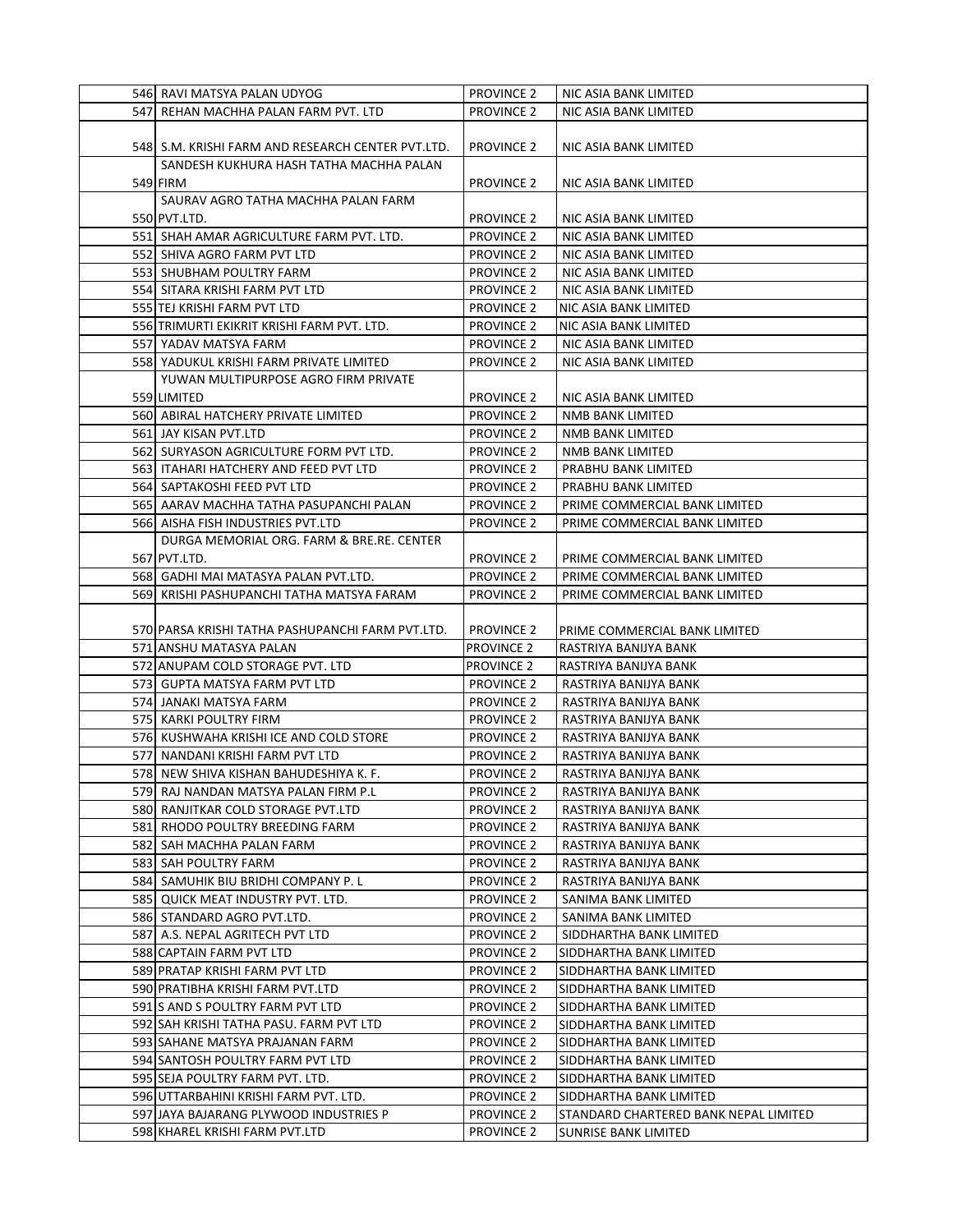| KISHAN KRISHI UTPADAN TATHA PRASHODHAN         |                   |                              |
|------------------------------------------------|-------------------|------------------------------|
| 599 KENDRA PVT LTD                             | <b>PROVINCE 2</b> | SUNRISE BANK LIMITED         |
|                                                |                   |                              |
| 600 MANGALAM DAIRY AND FOODS INDUSTRY PVT. LTD | <b>PROVINCE 2</b> | ISUNRISE BANK LIMITED        |
| 601 MILAN DAIRY & FOOD INDUSTRIES PV.LT        | <b>PROVINCE 2</b> | <b>SUNRISE BANK LIMITED</b>  |
| 602 SAPTAKOSHI POULTRY FARM PVT.LTD            | <b>PROVINCE 2</b> | <b>SUNRISE BANK LIMITED</b>  |
| 603 A.R. POULTRY FIRM                          | <b>PROVINCE 3</b> | AGRICULTURE DEVELOPMENT BANK |
| 604 AGRASAR POULTRY PVT.LTD.                   | <b>PROVINCE 3</b> | AGRICULTURE DEVELOPMENT BANK |
| 605 AGRO NARAYANI PVT.LTD                      | <b>PROVINCE 3</b> | AGRICULTURE DEVELOPMENT BANK |
| 606 B.B.R AGRO PVT LTD                         | <b>PROVINCE 3</b> | AGRICULTURE DEVELOPMENT BANK |
| 607 BHANDARI KRISHI FIRM                       | <b>PROVINCE 3</b> | AGRICULTURE DEVELOPMENT BANK |
| 608 BHU LAXMI POULTRY TA MA FA PVT LTD         | <b>PROVINCE 3</b> | AGRICULTURE DEVELOPMENT BANK |
| 609 BINDABASINI POULTRY FIRM PVT.LTD.          | <b>PROVINCE 3</b> | AGRICULTURE DEVELOPMENT BANK |
| 610 BISHWO DAIRY UDHYOG PVT. LTD.              | <b>PROVINCE 3</b> | AGRICULTURE DEVELOPMENT BANK |
| 611 CHAMPAPUR HATCHARY BRIDING                 | <b>PROVINCE 3</b> | AGRICULTURE DEVELOPMENT BANK |
| 612 CHIMBER POKHARI KRISHI POULTRY FIRM        | <b>PROVINCE 3</b> | AGRICULTURE DEVELOPMENT BANK |
| 613 CHIR PARICHIT AGRO FIRM PVT.LTD            |                   |                              |
|                                                | <b>PROVINCE 3</b> | AGRICULTURE DEVELOPMENT BANK |
| 614 CHIRAYU PASUPALAN TATHA KRISHI UT.K        | <b>PROVINCE 3</b> | AGRICULTURE DEVELOPMENT BANK |
| 615 D.P. POULTRY FARM AND HATCHERY PVT.L       | <b>PROVINCE 3</b> | AGRICULTURE DEVELOPMENT BANK |
| 616 DANGOL BHAISI FIRM                         | <b>PROVINCE 3</b> | AGRICULTURE DEVELOPMENT BANK |
| 617 DHAMATHU KRISHI FARM PVT. LTD.             | <b>PROVINCE 3</b> | AGRICULTURE DEVELOPMENT BANK |
| DHULIKHEL YOUTH VISION MULTI PURPOSE AGRO      |                   |                              |
| 618 AND RESEARCH CENTER P. LTD.                | <b>PROVINCE 3</b> | AGRICULTURE DEVELOPMENT BANK |
| 619 DILLIRAM KRISHI FIRM PVT.LTD.              | <b>PROVINCE 3</b> | AGRICULTURE DEVELOPMENT BANK |
| 620 DURGA CHANDRA ORGANIC KRISHI FIRM          | <b>PROVINCE 3</b> | AGRICULTURE DEVELOPMENT BANK |
| 621 EJURAR KRISHI FARM                         | <b>PROVINCE 3</b> | AGRICULTURE DEVELOPMENT BANK |
| 622 GLOBAL INTEGRATED AGRI FARM P. LTD.        | <b>PROVINCE 3</b> | AGRICULTURE DEVELOPMENT BANK |
| 623 GOSAIKUNDA PALET FEED INDUSTRIES PVT. LTD  | <b>PROVINCE 3</b> | AGRICULTURE DEVELOPMENT BANK |
| 624 HARIYALI KRISHI FIRM                       | <b>PROVINCE 3</b> | AGRICULTURE DEVELOPMENT BANK |
| 625 HATCH NEPAL PVT LTD                        | <b>PROVINCE 3</b> | AGRICULTURE DEVELOPMENT BANK |
|                                                |                   |                              |
| 626 HELAMBU AGRO AND RESEARCH CENTER PVT LTD   | <b>PROVINCE 3</b> | AGRICULTURE DEVELOPMENT BANK |
| 627 HIMGIRI PERRMACULTURE FORM PVT LTD         | <b>PROVINCE 3</b> | AGRICULTURE DEVELOPMENT BANK |
| 628 INDRAWATI PA.PA.DU.S.T.P.K PVT.LTD.        | <b>PROVINCE 3</b> | AGRICULTURE DEVELOPMENT BANK |
| 629 JAL BINAYAK KRISHI FARM                    | <b>PROVINCE 3</b> | AGRICULTURE DEVELOPMENT BANK |
| 630 JANAKALYAN POULTRY FARM PVT.LTD.           | <b>PROVINCE 3</b> | AGRICULTURE DEVELOPMENT BANK |
| 631 JASMIN POULTRY FARM PVT.LTD.               | <b>PROVINCE 3</b> | AGRICULTURE DEVELOPMENT BANK |
| 632 KALIKA POULTRY FARM                        | <b>PROVINCE 3</b> | AGRICULTURE DEVELOPMENT BANK |
| 633 KATHMANDU AGRO FIRM                        | <b>PROVINCE 3</b> | AGRICULTURE DEVELOPMENT BANK |
| 634 KAUMAARYA MAA POU & AGR CEN PVT LTD        | PROVINCE 3        | AGRICULTURE DEVELOPMENT BANK |
| 635 KERUNGA SAMUHIK KRI.T.ANU.K.PVT LTD        | <b>PROVINCE 3</b> | AGRICULTURE DEVELOPMENT BANK |
| 636 KEWALPUR AGRO FIRM PVT LTD                 | <b>PROVINCE 3</b> | AGRICULTURE DEVELOPMENT BANK |
| 637 KHOPASI DAIRY UDHYOG PVT LTD               | <b>PROVINCE 3</b> | AGRICULTURE DEVELOPMENT BANK |
| 638 KOSHILI DIARY UDYOG PVT. LTD.              | <b>PROVINCE 3</b> | AGRICULTURE DEVELOPMENT BANK |
| 639 LAL PARSA EKIKRIT KRISHI FIRM PVT.LTD.     | PROVINCE 3        | AGRICULTURE DEVELOPMENT BANK |
| 640 LALIMA EKIKRIT AGRO FARM                   | PROVINCE 3        | AGRICULTURE DEVELOPMENT BANK |
| 641 LUBHOO MAHALAXMI TEXTILE                   | <b>PROVINCE 3</b> | AGRICULTURE DEVELOPMENT BANK |
| 642 MACHHINDRABAN VINEYARD AGRO PVT LTD        | <b>PROVINCE 3</b> | AGRICULTURE DEVELOPMENT BANK |
| 643 MAHADEV KRISHI FIRM                        | <b>PROVINCE 3</b> | AGRICULTURE DEVELOPMENT BANK |
| 644 MANAKAMANA AGREETECH PVT LTD               | <b>PROVINCE 3</b> | AGRICULTURE DEVELOPMENT BANK |
| 645 MANAKAMANA POULTRY FIRM                    | <b>PROVINCE 3</b> | AGRICULTURE DEVELOPMENT BANK |
| 646 MANIDEEP KRISHI FIRM PVT LTD               | <b>PROVINCE 3</b> | AGRICULTURE DEVELOPMENT BANK |
| 647 MANJU FEED & POULTRY INDUSTRIES PVT        | <b>PROVINCE 3</b> | AGRICULTURE DEVELOPMENT BANK |
| 648 MOUNT EVEREST ORGANIC COFFEE PVT.LTD       | <b>PROVINCE 3</b> | AGRICULTURE DEVELOPMENT BANK |
| 649 MUNAL POULTRY FEED AND FARM PVT.LTD        | <b>PROVINCE 3</b> | AGRICULTURE DEVELOPMENT BANK |
| 650 NAGARIK KALYAN AGRICULTURE FARM PVT        | <b>PROVINCE 3</b> | AGRICULTURE DEVELOPMENT BANK |
| 651 NEPAL MULTIPLANT PRODUCT AND RESEARCH      | <b>PROVINCE 3</b> | AGRICULTURE DEVELOPMENT BANK |
|                                                |                   |                              |
| 652 NMG HATCHARY TATHA DANA UDHYOG PVT. LTD.   | <b>PROVINCE 3</b> | AGRICULTURE DEVELOPMENT BANK |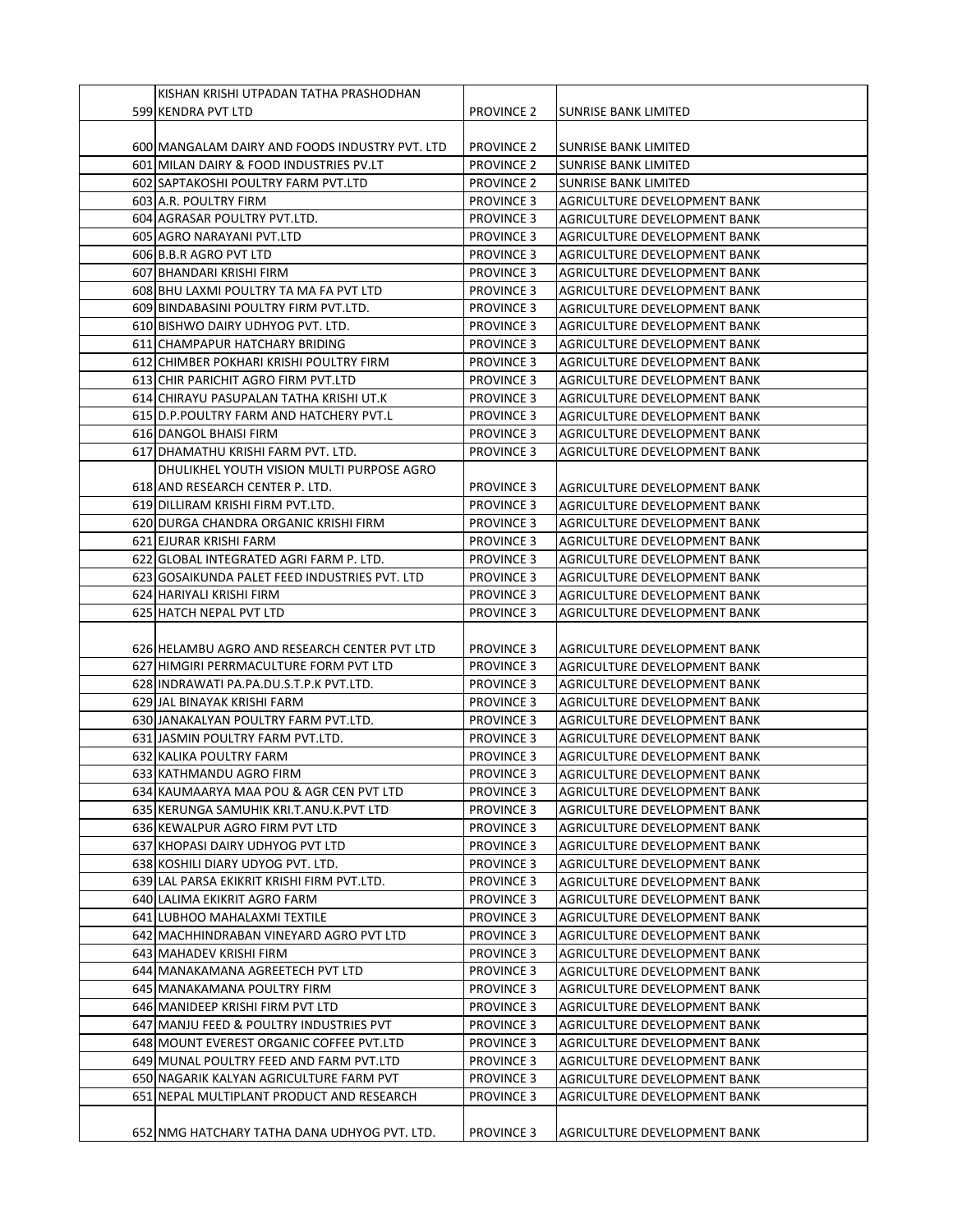| 653 OM HATCHERY UDHYOG PVT. LTD.                           | <b>PROVINCE 3</b> | AGRICULTURE DEVELOPMENT BANK     |
|------------------------------------------------------------|-------------------|----------------------------------|
| 654 P.S.P. AGRO PVT LTD                                    | <b>PROVINCE 3</b> | AGRICULTURE DEVELOPMENT BANK     |
| 655 PANCHADEEP POULTRY FARM PVT.LTD                        | <b>PROVINCE 3</b> | AGRICULTURE DEVELOPMENT BANK     |
| 656 PANCHAKANYA KRISHI FIRM                                | <b>PROVINCE 3</b> | AGRICULTURE DEVELOPMENT BANK     |
| PATHIVARA PASHUPALAN TATHA DANA UTPADAN                    |                   |                                  |
| 657 KENDRA                                                 | <b>PROVINCE 3</b> | AGRICULTURE DEVELOPMENT BANK     |
| 658 PRAKASH KRISHI FIRM                                    | <b>PROVINCE 3</b> | AGRICULTURE DEVELOPMENT BANK     |
| 659 PRAKASH POULTRY FARM                                   | <b>PROVINCE 3</b> | AGRICULTURE DEVELOPMENT BANK     |
| 660 PRAVA POULTRY FIRM PVT LTD                             | <b>PROVINCE 3</b> | AGRICULTURE DEVELOPMENT BANK     |
| 661 PURI FARM HOUSE PVT.LTD                                | <b>PROVINCE 3</b> | AGRICULTURE DEVELOPMENT BANK     |
| 662 PYAKUREL POULTRY FIRM                                  | <b>PROVINCE 3</b> | AGRICULTURE DEVELOPMENT BANK     |
| 663 QUALITY DAIRY PVT.LTD                                  | <b>PROVINCE 3</b> | AGRICULTURE DEVELOPMENT BANK     |
| 664 R.P. POULTRY SUPPLIERS P.L                             | <b>PROVINCE 3</b> | AGRICULTURE DEVELOPMENT BANK     |
| 665 R.S.POULTRY FARM PVT.LTD.                              | <b>PROVINCE 3</b> | AGRICULTURE DEVELOPMENT BANK     |
| 666 RAKSHY MODERN AGRICALTURE FORM PVT.LTD                 | <b>PROVINCE 3</b> | AGRICULTURE DEVELOPMENT BANK     |
| RAKSHYA DEVI KRISHI TATHA PASUPALAN FARM PVT               |                   |                                  |
| 667 LTD                                                    | <b>PROVINCE 3</b> | AGRICULTURE DEVELOPMENT BANK     |
| <b>668 RISING HATCHREY PVT LTD</b>                         | <b>PROVINCE 3</b> | AGRICULTURE DEVELOPMENT BANK     |
| 669 RITU AGRO PVT.LTD                                      | <b>PROVINCE 3</b> | AGRICULTURE DEVELOPMENT BANK     |
| 670 S.Q.B.POULTRY FIRM PVT. LTD.                           | <b>PROVINCE 3</b> | AGRICULTURE DEVELOPMENT BANK     |
| 671 S.R. POULTRY FARM PVT LTD                              | <b>PROVINCE 3</b> | AGRICULTURE DEVELOPMENT BANK     |
| 672 SAFAL POULTRY FIRM                                     | <b>PROVINCE 3</b> | AGRICULTURE DEVELOPMENT BANK     |
| 673 SANJAY TEXTAIL                                         | <b>PROVINCE 3</b> | AGRICULTURE DEVELOPMENT BANK     |
|                                                            |                   |                                  |
| 674 SAPTABHUME AGRO AND RESEARCH CENTER PVT LTD PROVINCE 3 |                   | AGRICULTURE DEVELOPMENT BANK     |
| 675 SATHI SAFE AGRI CONCERNS P.LTD                         | <b>PROVINCE 3</b> | AGRICULTURE DEVELOPMENT BANK     |
| 676 SHREE RAM KRISHI FIRM                                  | <b>PROVINCE 3</b> | AGRICULTURE DEVELOPMENT BANK     |
| 677 SHRESTHA KRISHI FARM                                   | <b>PROVINCE 3</b> | AGRICULTURE DEVELOPMENT BANK     |
| 678 SIRIUS AGRICULTURE AND FARMING PVT LTD                 | <b>PROVINCE 3</b> | AGRICULTURE DEVELOPMENT BANK     |
| 679 SITA KRISHI FIRM                                       | <b>PROVINCE 3</b> | AGRICULTURE DEVELOPMENT BANK     |
| 680 SUBEDI MULTIPURPOSE KRISHI FARM PVT LTD                | <b>PROVINCE 3</b> | AGRICULTURE DEVELOPMENT BANK     |
| 681 SUDIP POULTRY PVT.LTD.                                 | <b>PROVINCE 3</b> | AGRICULTURE DEVELOPMENT BANK     |
| 682 SUNKOSHI ADVENTURE RETREAT PVT LTD                     | <b>PROVINCE 3</b> | AGRICULTURE DEVELOPMENT BANK     |
| 683 SUPREME INNOVATIVE AGRO PVT.LTD                        | <b>PROVINCE 3</b> | AGRICULTURE DEVELOPMENT BANK     |
| 684 SURYA MAMA BHANJA GAI FARM PVT LTD                     | <b>PROVINCE 3</b> | AGRICULTURE DEVELOPMENT BANK     |
| 685 SUWARNA POULTRY PVT. LTD.                              | <b>PROVINCE 3</b> | AGRICULTURE DEVELOPMENT BANK     |
| 686 UTPRENNA KRISHI&PASHUPALAN PVT.LTD                     | <b>PROVINCE 3</b> | AGRICULTURE DEVELOPMENT BANK     |
| 687 VISION OF MAKAWANPUR AGRIC PVT LTD                     | <b>PROVINCE 3</b> | AGRICULTURE DEVELOPMENT BANK     |
| 688 AGRAWAL COW FARM AND AGRO PVT.LTD.                     | <b>PROVINCE 3</b> | <b>BANK OF KATHMANDU LIMITED</b> |
| 689 AROGYA BHAWAN WORKS PVT.LTD                            | <b>PROVINCE 3</b> | <b>BANK OF KATHMANDU LIMITED</b> |
| 690 BINDABASINI FRUITS CHAMBER PVT. LTD.                   | <b>PROVINCE 3</b> | <b>BANK OF KATHMANDU LIMITED</b> |
| 691 BUDDHA POULTRY AND INTEGRATED P. LTD.                  | <b>PROVINCE 3</b> | <b>BANK OF KATHMANDU LIMITED</b> |
| 692 BUDDHESHWOR TEXTILE                                    | <b>PROVINCE 3</b> | <b>BANK OF KATHMANDU LIMITED</b> |
| 693 JAGATPUR AGRO PVT.LTD                                  | <b>PROVINCE 3</b> | <b>BANK OF KATHMANDU LIMITED</b> |
| 694 JHAPA TEA ESTATE PVT. LTD                              | <b>PROVINCE 3</b> | <b>BANK OF KATHMANDU LIMITED</b> |
| 695 K.C. POULTRY BREEDING PVT LTD                          | <b>PROVINCE 3</b> | BANK OF KATHMANDU LIMITED        |
| 696 KHADKA BAHUUDESIYA KRISHI FARM PVT LTD                 | <b>PROVINCE 3</b> | <b>BANK OF KATHMANDU LIMITED</b> |
| 697 KOLMATESHWOR AGRICULTURE FARM PVT.LTD                  | <b>PROVINCE 3</b> | BANK OF KATHMANDU LIMITED        |
| 698 LIFE LINE BREEDING FARMS PVT LTD.                      | <b>PROVINCE 3</b> | <b>BANK OF KATHMANDU LIMITED</b> |
| 699 LUBHOO MEMORISE TEXTILE                                | <b>PROVINCE 3</b> | <b>BANK OF KATHMANDU LIMITED</b> |
| MAULAKALIKA POULTRY BREEDING AND RESEACH                   |                   |                                  |
| 700 FARM PVT. LTD.                                         | <b>PROVINCE 3</b> | <b>BANK OF KATHMANDU LIMITED</b> |
| 701 MEGA HATCHERY PVT, LTD.                                | <b>PROVINCE 3</b> | <b>BANK OF KATHMANDU LIMITED</b> |
| 702 N N HATCHERY PVT LTD                                   | <b>PROVINCE 3</b> | <b>BANK OF KATHMANDU LIMITED</b> |
| 703 NASIB POULTRY PVT. LTD.                                | <b>PROVINCE 3</b> | BANK OF KATHMANDU LIMITED        |
| 704 NEW HEERA TEXTILE UDHYOG                               | <b>PROVINCE 3</b> | BANK OF KATHMANDU LIMITED        |
| 705 PANCHARATNA HATCHERY PVT LTD                           | <b>PROVINCE 3</b> | BANK OF KATHMANDU LIMITED        |
|                                                            |                   |                                  |
| 706 PAUDEL DANA UDHYOG AND POULTRY FARM PVT LTD            | <b>PROVINCE 3</b> | <b>BANK OF KATHMANDU LIMITED</b> |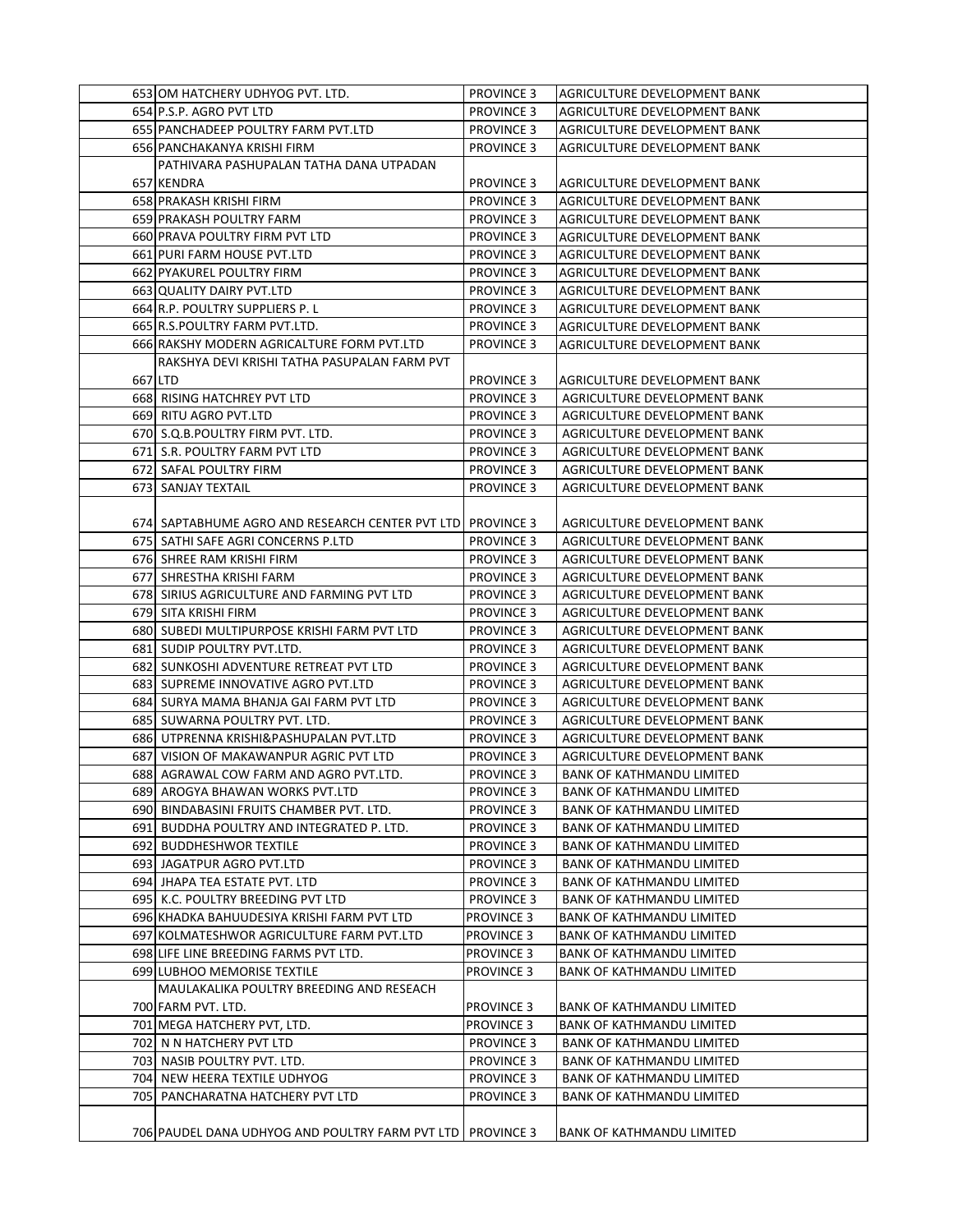| 707 R.G.S. POULTRY FARM PVT. LTD.                | <b>PROVINCE 3</b> | <b>BANK OF KATHMANDU LIMITED</b>    |
|--------------------------------------------------|-------------------|-------------------------------------|
| 708 RACHANA HATCHERY PVT. LTD.                   | <b>PROVINCE 3</b> | <b>BANK OF KATHMANDU LIMITED</b>    |
| 709 RATNA HATCHERY PVT LTD                       | <b>PROVINCE 3</b> | <b>BANK OF KATHMANDU LIMITED</b>    |
|                                                  |                   |                                     |
| 710 SAGAR POULTRY BREEDING FARM PRIVATE LIMITED  | <b>PROVINCE 3</b> | <b>BANK OF KATHMANDU LIMITED</b>    |
| 711 SAMBRIDI POULTRY FARM PVT. LTD.              | <b>PROVINCE 3</b> | <b>BANK OF KATHMANDU LIMITED</b>    |
|                                                  |                   |                                     |
| 712 SAPANA KRISHI TATHA PASHUPALAN FARM PVT.LTD  | <b>PROVINCE 3</b> | <b>BANK OF KATHMANDU LIMITED</b>    |
| 713  SHIKHAR MACHHA PALAN FARM PVT.LTD.          | <b>PROVINCE 3</b> | <b>BANK OF KATHMANDU LIMITED</b>    |
| 714 VALLEY PELLET FEED PVT. LTD.                 | <b>PROVINCE 3</b> | <b>BANK OF KATHMANDU LIMITED</b>    |
| 715 ABHISHREE AGRO HERB PVT. LTD                 |                   |                                     |
|                                                  | <b>PROVINCE 3</b> | CENTURY COMMERCIAL BANK LIMITED     |
| 716 ANNAPURNA POULTRY AGRO FARM PV               | <b>PROVINCE 3</b> | CENTURY COMMERCIAL BANK LIMITED     |
| 717 ANNAPURNA POULTRY AGRO FARM PVT.LTD          | <b>PROVINCE 3</b> | CENTURY COMMERCIAL BANK LIMITED     |
| 718 EKATA ORGANIC FARM PVT LTD                   | <b>PROVINCE 3</b> | CENTURY COMMERCIAL BANK LIMITED     |
| 719 INTER NEPAL AGROVET CO. PVT. LTD.            | <b>PROVINCE 3</b> | CENTURY COMMERCIAL BANK LIMITED     |
| 720  PARIDANDA AGRICULTURAL FARM PVT LTD         | <b>PROVINCE 3</b> | CENTURY COMMERCIAL BANK LIMITED     |
| 721 ADHUNIK AGRO PRODUCTS PVT. LTD.              | <b>PROVINCE 3</b> | CITIZENS BANK INTERNATIONAL LIMITED |
| 722 ADHUNIK FEED PRODUCT (P) LTD                 | <b>PROVINCE 3</b> | CITIZENS BANK INTERNATIONAL LIMITED |
| 723 ADHUNIK POULTRY BREEDING FARM (P) LTD        | <b>PROVINCE 3</b> | CITIZENS BANK INTERNATIONAL LIMITED |
| 724 AMARSIDDHI HATCH PVT. LTD.                   | <b>PROVINCE 3</b> | CITIZENS BANK INTERNATIONAL LIMITED |
| 725 BAGESHWORI POULTRY PVT. LTD                  | <b>PROVINCE 3</b> | CITIZENS BANK INTERNATIONAL LIMITED |
| 726 BELGHARI KIRSHI FARM PVT LTD                 | <b>PROVINCE 3</b> | CITIZENS BANK INTERNATIONAL LIMITED |
|                                                  |                   |                                     |
| 727 DOTELS WILDLIFE AGRO RESEARCH CENTRE PVT LTD | <b>PROVINCE 3</b> | CITIZENS BANK INTERNATIONAL LIMITED |
| 728 EVEREST AROMA PVT. LTD.                      | <b>PROVINCE 3</b> | CITIZENS BANK INTERNATIONAL LIMITED |
| 729 GORAKHANATH HERBACUTICALS P. LTD.            | <b>PROVINCE 3</b> | CITIZENS BANK INTERNATIONAL LIMITED |
| 730 KHATRI FEED INDUSTRIES                       | <b>PROVINCE 3</b> | CITIZENS BANK INTERNATIONAL LIMITED |
| 731 KHATRI POULTRY BREEDING FARM                 | <b>PROVINCE 3</b> | CITIZENS BANK INTERNATIONAL LIMITED |
| 732 MAHALAXMI FARMS NEPAL PVT. LTD               | <b>PROVINCE 3</b> | CITIZENS BANK INTERNATIONAL LIMITED |
| 733 OJASWI AKIKRIT KRISHI FARM P LTD             | <b>PROVINCE 3</b> | CITIZENS BANK INTERNATIONAL LIMITED |
| 734 QUALITY COLD STORAGE PVT. LTD                | <b>PROVINCE 3</b> | CITIZENS BANK INTERNATIONAL LIMITED |
| 735 QUALITY HATCHARY PVT. LTD                    | <b>PROVINCE 3</b> | CITIZENS BANK INTERNATIONAL LIMITED |
| 736 S.K. MEAT AND FISHERIES PVT. LTD.            | <b>PROVINCE 3</b> | CITIZENS BANK INTERNATIONAL LIMITED |
| 737 S.K. MEATS AND FISHERIES PVT. LTD.           | <b>PROVINCE 3</b> | CITIZENS BANK INTERNATIONAL LIMITED |
| 738 SAUGAT POULTERY BREEDING FARM                | <b>PROVINCE 3</b> | CITIZENS BANK INTERNATIONAL LIMITED |
| 739 SHAKTI POULTRY PVT. LTD.                     | <b>PROVINCE 3</b> | CITIZENS BANK INTERNATIONAL LIMITED |
| 740 UJJWAL LAXMI KRISHI FARM                     | <b>PROVINCE 3</b> | CITIZENS BANK INTERNATIONAL LIMITED |
| 741 A. S CUTFLOWER NURSARY UDHYOG                | <b>PROVINCE 3</b> | CIVIL BANK LIMITED                  |
| 742 ANKITA POULTRY FARM PVT LTD                  | <b>PROVINCE 3</b> | CIVIL BANK LIMITED                  |
| 743 B.K POULTRY FARM PVT LTD                     | <b>PROVINCE 3</b> | CIVIL BANK LIMITED                  |
| 744 CHITWAN SEA FOODS PVT LTD                    | <b>PROVINCE 3</b> | CIVIL BANK LIMITED                  |
| 745 DHAKAL AGRO FARM PVT. LTD                    | <b>PROVINCE 3</b> | CIVIL BANK LIMITED                  |
| 746 HIGHFIELD AGRO COMPANY PVT LTD               | <b>PROVINCE 3</b> | CIVIL BANK LIMITED                  |
| 747 JALESHWOR AGRO AND BEVERAGE PVT. L           | <b>PROVINCE 3</b> | CIVIL BANK LIMITED                  |
| 748 JAYMANGALA DANA UDHYOG PVT LTD               | <b>PROVINCE 3</b> | CIVIL BANK LIMITED                  |
| 749 KAPIYA POULTRY FARM PVT LTD                  | <b>PROVINCE 3</b> | CIVIL BANK LIMITED                  |
| 750 NABA PASHUPATI BREEDING FARM PVT LT          | <b>PROVINCE 3</b> | CIVIL BANK LIMITED                  |
| 751  NEPAL HATCHIRY - BREEDING,FARM PLTD         | <b>PROVINCE 3</b> | CIVIL BANK LIMITED                  |
| 752 OMKAR HATCHERY PVT LTD.                      | <b>PROVINCE 3</b> | CIVIL BANK LIMITED                  |
| 753 PANCHAKANYA STORE AND SUPPLIERS              | <b>PROVINCE 3</b> | CIVIL BANK LIMITED                  |
| 754 PRASIDDHA ALAICHI KRISHI FARM PVT L          | <b>PROVINCE 3</b> | CIVIL BANK LIMITED                  |
| 755 PRASIDDHA COFFEE ESTATE PVT LTD              | <b>PROVINCE 3</b> | CIVIL BANK LIMITED                  |
| 756  SUBEKSHYA BAHUUDESHYA KRISHI FA P L         | <b>PROVINCE 3</b> | CIVIL BANK LIMITED                  |
| 757 SUNRISE RESEARCH & BREE FARM P. L            | <b>PROVINCE 3</b> | CIVIL BANK LIMITED                  |
| 758 SURABHI AGRICULTURE AND TECHNOLOGY           | <b>PROVINCE 3</b> | CIVIL BANK LIMITED                  |
| 759 SWASTIK FEED PVT LTD                         | <b>PROVINCE 3</b> | CIVIL BANK LIMITED                  |
| 760 TILESWOR DUGDHA DAIRY PVT LTD                | <b>PROVINCE 3</b> | CIVIL BANK LIMITED                  |
| 761 VEGA POULTRY PVT LTD                         | <b>PROVINCE 3</b> | CIVIL BANK LIMITED                  |
| 762 A.B.S POULTRY GROUP PVT. LTD                 | <b>PROVINCE 3</b> | <b>EVEREST BANK LIMITED</b>         |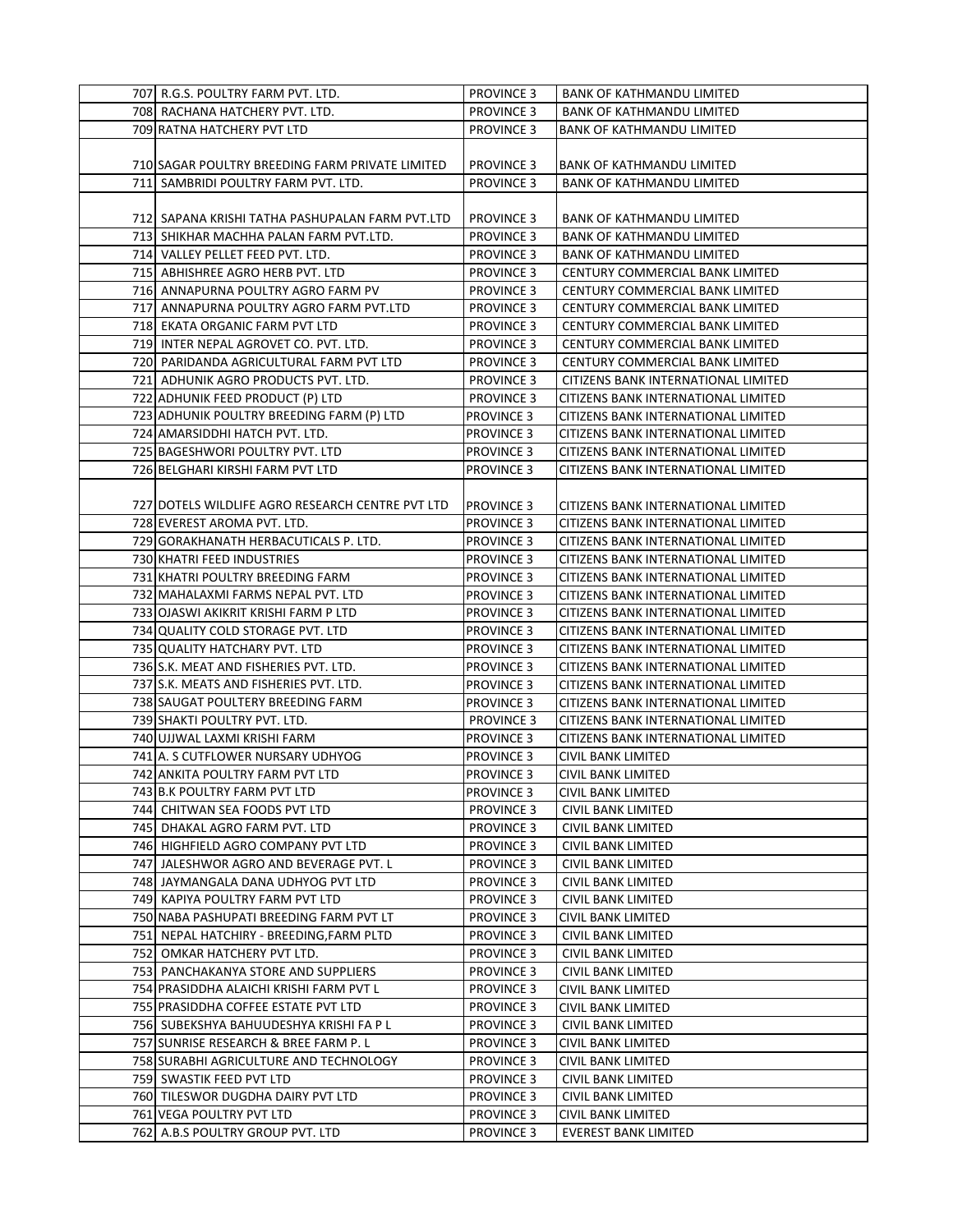| 763 ARYAL KRISHI FIRM                            | <b>PROVINCE 3</b> | EVEREST BANK LIMITED             |
|--------------------------------------------------|-------------------|----------------------------------|
| 764  BAGADWAR KRISHI AND PASU FARM PVT LTD       | <b>PROVINCE 3</b> | EVEREST BANK LIMITED             |
| 765 BHUMEDEVI KRISHI FIRM PVT.LTD.               | <b>PROVINCE 3</b> | <b>EVEREST BANK LIMITED</b>      |
| 766 GAURI SHANKAR KRISHI FARM                    | <b>PROVINCE 3</b> | <b>EVEREST BANK LIMITED</b>      |
| 767 GAUTAMSHREE ORGANIC & COW FARM PVT.LTD       | <b>PROVINCE 3</b> | <b>EVEREST BANK LIMITED</b>      |
| 768 KHADKA NURSERY PVT. LTD.                     | <b>PROVINCE 3</b> | <b>EVEREST BANK LIMITED</b>      |
| 769 KOTBARI KRISHI FARM P.LTD                    | <b>PROVINCE 3</b> | <b>EVEREST BANK LIMITED</b>      |
| 770 LALITPUR POULTRY P. LTD.                     | <b>PROVINCE 3</b> | <b>EVEREST BANK LIMITED</b>      |
| 771 PRABIN POULTRY FARM                          | <b>PROVINCE 3</b> | <b>EVEREST BANK LIMITED</b>      |
| 772 QUALITY FEED & COLD STORAGE PVT LTD          | <b>PROVINCE 3</b> | <b>EVEREST BANK LIMITED</b>      |
| 773 RAJ DANA AND POULTRY FARM PVT. LTD.          | <b>PROVINCE 3</b> | <b>EVEREST BANK LIMITED</b>      |
| 774 SHARMILA SHRESTHA                            | <b>PROVINCE 3</b> | EVEREST BANK LIMITED             |
| 775 SHUBHA DAIRY INDUSTRIES PVT.LTD.             | <b>PROVINCE 3</b> | <b>EVEREST BANK LIMITED</b>      |
| 776 SIMALTHALI AGRO PRIVATE. LIMITED.            | <b>PROVINCE 3</b> | <b>EVEREST BANK LIMITED</b>      |
|                                                  | <b>PROVINCE 3</b> |                                  |
| 777 SITEBA ORGANIC KRISHI FARM PVT LTD           |                   | <b>EVEREST BANK LIMITED</b>      |
|                                                  |                   |                                  |
| 778 WELLNESS HEALTH FOODS AND PRODUCTS PVT LTD   | <b>PROVINCE 3</b> | <b>EVEREST BANK LIMITED</b>      |
| AMIT KRISHI MULTI AGRO                           |                   |                                  |
| 779 FARM PVT LTD                                 | <b>PROVINCE 3</b> | <b>GARIMA BIKAS BANK LIMITED</b> |
| 780 BHATTARAI MILK FIRM PVT LTD.                 | <b>PROVINCE 3</b> | GARIMA BIKAS BANK LIMITED        |
| <b>INDIRA POULTRY FIRM</b>                       |                   |                                  |
| 781 PVT.LTD.                                     | <b>PROVINCE 3</b> | <b>GARIMA BIKAS BANK LIMITED</b> |
| K.D.A. FEED & POULTRY                            |                   |                                  |
| 782 PVT LTD                                      | <b>PROVINCE 3</b> | <b>GARIMA BIKAS BANK LIMITED</b> |
| 783 SAFAL SAMBHAB POULTRY FARM                   | <b>PROVINCE 3</b> | <b>GARIMA BIKAS BANK LIMITED</b> |
|                                                  |                   |                                  |
| 784  ANNAPURNA BEE AND AGRO CONCERN PVT.LTD      | <b>PROVINCE 3</b> | <b>GLOBAL IME BANK LIMITED</b>   |
| 785 AVIAN HATCHARY PVT.LTD                       | <b>PROVINCE 3</b> | <b>GLOBAL IME BANK LIMITED</b>   |
| 786 BAGLUNGKALI POULTRY FARM PVT LTD             | <b>PROVINCE 3</b> | <b>GLOBAL IME BANK LIMITED</b>   |
| BAIDYARAJ AGRO AND RESEARCH CENTER PRIVATE       |                   |                                  |
| 787 LIMITED                                      | <b>PROVINCE 3</b> | <b>GLOBAL IME BANK LIMITED</b>   |
| 788 BRIHASPATI POULTRY PVT LTD                   | <b>PROVINCE 3</b> | <b>GLOBAL IME BANK LIMITED</b>   |
| 789 BRIHAT AGRO FARM PVT. LTD.                   | <b>PROVINCE 3</b> | <b>GLOBAL IME BANK LIMITED</b>   |
| 790 DESTINATION AGRO FARM P.LTD                  | <b>PROVINCE 3</b> | <b>GLOBAL IME BANK LIMITED</b>   |
| 791 FRIENDSHIP POULTRY FIRM PRIVATE LIMITED      | <b>PROVINCE 3</b> | <b>GLOBAL IME BANK LIMITED</b>   |
| 792 HIMALAYAN GRACE COFFEE PVT.LTD               | <b>PROVINCE 3</b> | <b>GLOBAL IME BANK LIMITED</b>   |
| ICHCHHAKAMANA POULTRY AND BREEDING FARM          |                   |                                  |
| 793 PVT.LTD                                      | <b>PROVINCE 3</b> | <b>GLOBAL IME BANK LIMITED</b>   |
| 794 JEMS AGRO FARM PVT.LTD.                      | <b>PROVINCE 3</b> | <b>GLOBAL IME BANK LIMITED</b>   |
|                                                  |                   |                                  |
| 795  KAILASHPATI AGRO INDUSTRIES PRIVATE LIMITED | <b>PROVINCE 3</b> | <b>GLOBAL IME BANK LIMITED</b>   |
| KANDEL POULTRY AND AGRO RESEARCH FARM            |                   |                                  |
| 796 PRIVATE LIMITED                              | <b>PROVINCE 3</b> | <b>GLOBAL IME BANK LIMITED</b>   |
| 797 KRITIKA POULTRY FARM PVT LTD                 | <b>PROVINCE 3</b> | <b>GLOBAL IME BANK LIMITED</b>   |
| 798 KUSHUM POULTRY AND HATCHERY PVT LTD          | <b>PROVINCE 3</b> | <b>GLOBAL IME BANK LIMITED</b>   |
|                                                  |                   |                                  |
| 799 LARKE HIMAL JADIBUTI UDHYOG PRIVATE LIMITED  | <b>PROVINCE 3</b> | GLOBAL IME BANK LIMITED          |
| 800 MANAKAMANA TEXTILE                           | <b>PROVINCE 3</b> | <b>GLOBAL IME BANK LIMITED</b>   |
| 801 NATIONAL ORGANICS PVT. LTD.                  | <b>PROVINCE 3</b> | <b>GLOBAL IME BANK LIMITED</b>   |
| NAVA DURGA POULTRY BREEDING AND                  |                   |                                  |
| 802 RESEARCHFARM PRIVATE LIMITED                 | <b>PROVINCE 3</b> | <b>GLOBAL IME BANK LIMITED</b>   |
| 803 NAVAYUG NEPAL AGRO PVT. LTD.                 | <b>PROVINCE 3</b> | <b>GLOBAL IME BANK LIMITED</b>   |
| 804 NC AGRO TECH INDUSTRIES PVT LTD              | <b>PROVINCE 3</b> | GLOBAL IME BANK LIMITED          |
| NEPAL FOOD AND MEAT PRODUCTION COMPANY           |                   |                                  |
| 805 PRIVATE LIMITED                              | <b>PROVINCE 3</b> | GLOBAL IME BANK LIMITED          |
| 806 NEPO INDUSTRIES PVT LTD                      | <b>PROVINCE 3</b> | <b>GLOBAL IME BANK LIMITED</b>   |
|                                                  |                   |                                  |
| 807] OM SUPA DEURALI KHADHYANNA UDHYOG PVT. LTD. | <b>PROVINCE 3</b> | <b>GLOBAL IME BANK LIMITED</b>   |
| 808 PALCHOKIMAI TEXTILE PVT. LTD.                | <b>PROVINCE 3</b> | GLOBAL IME BANK LIMITED          |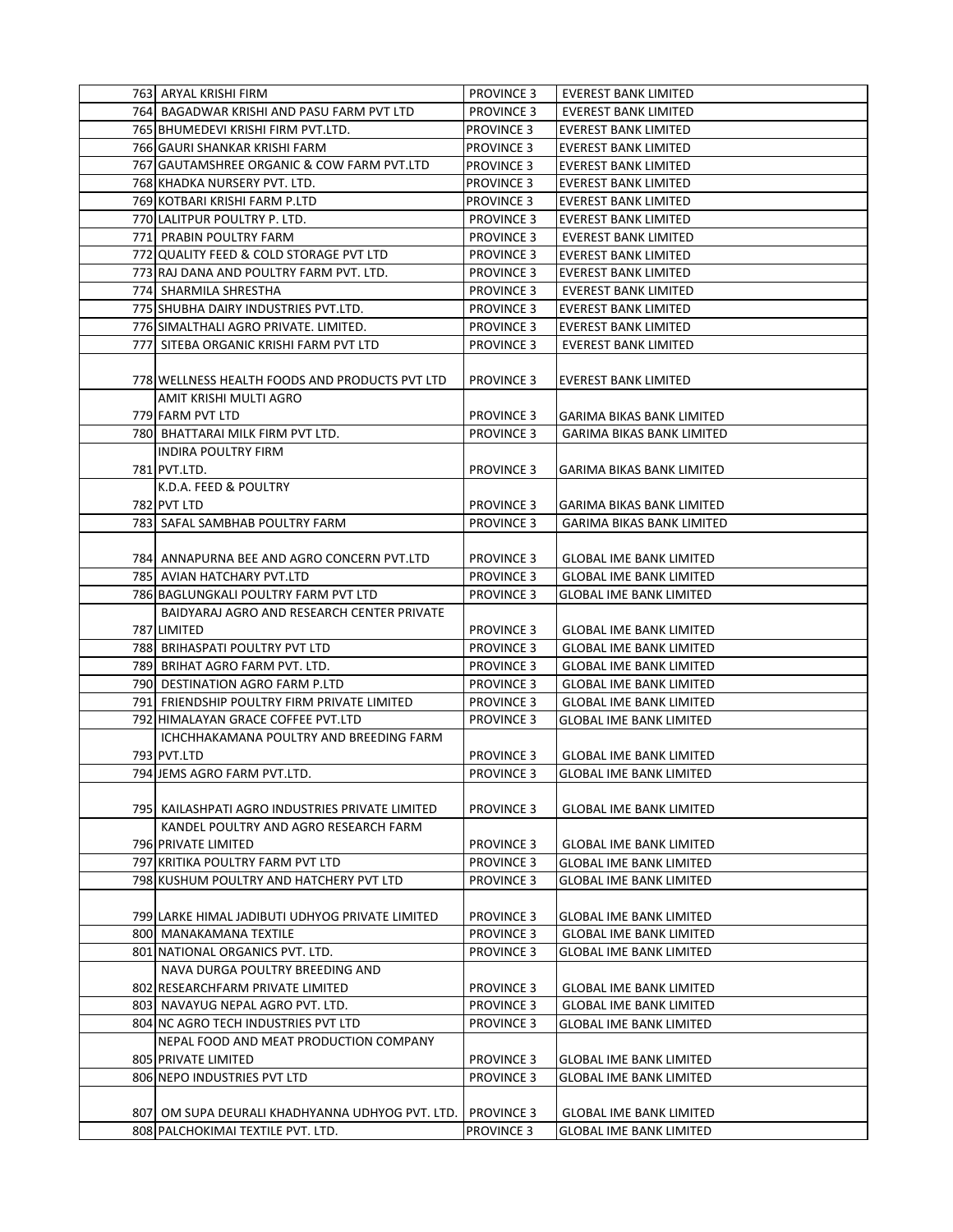| 809 PASHUPATI POULTRY FIRM PVT. LTD.                | <b>PROVINCE 3</b> | <b>GLOBAL IME BANK LIMITED</b> |
|-----------------------------------------------------|-------------------|--------------------------------|
| 810 PRAKRITIK HERBACEUTICALS PVT .LTD               | <b>PROVINCE 3</b> | GLOBAL IME BANK LIMITED        |
| 811 RAJDHANI DAIRY PVT LTD                          | <b>PROVINCE 3</b> | <b>GLOBAL IME BANK LIMITED</b> |
| 812 RATNANAGAR POULTRY FARM PRIVATE LIMITED         | <b>PROVINCE 3</b> | <b>GLOBAL IME BANK LIMITED</b> |
|                                                     |                   |                                |
| 813 ROYAL POULTRY BREEDING AND KRISI FARM PVT LTD   | <b>PROVINCE 3</b> | <b>GLOBAL IME BANK LIMITED</b> |
| 814 SABINA POULTRY FARM PVT LTD                     | <b>PROVINCE 3</b> | <b>GLOBAL IME BANK LIMITED</b> |
|                                                     |                   |                                |
| 815 SAFAL POULTRY BREEDING FARM PRIVATE LIMITED     | <b>PROVINCE 3</b> | <b>GLOBAL IME BANK LIMITED</b> |
| 816 SAMUDAYIK KRISHAK DAIRY PVT LT                  | <b>PROVINCE 3</b> | <b>GLOBAL IME BANK LIMITED</b> |
| 817 SAMYUKTA DAIRY AND FOODS PVT.LTD                | <b>PROVINCE 3</b> | <b>GLOBAL IME BANK LIMITED</b> |
| 818 SANSAR KHATRI POULTRY FIRM                      | <b>PROVINCE 3</b> | <b>GLOBAL IME BANK LIMITED</b> |
| SHRESTHA POULTRY AND AGRO RESEARCH FARM PVT         |                   |                                |
| 819 LTD                                             | <b>PROVINCE 3</b> | GLOBAL IME BANK LIMITED        |
| 820 SHUBHA SAKSHAM POULTRY FARM PVT LTD             | <b>PROVINCE 3</b> | <b>GLOBAL IME BANK LIMITED</b> |
| 821 SIRJANA POULTRY FARM PVT LTD                    | <b>PROVINCE 3</b> | <b>GLOBAL IME BANK LIMITED</b> |
| 822 SURYODAYA POULTRY AND BREEDING PVT LTD          | <b>PROVINCE 3</b> | <b>GLOBAL IME BANK LIMITED</b> |
| 823 THREE A.K.D KRISHI FARM PRIVATE LIMITED         | <b>PROVINCE 3</b> | <b>GLOBAL IME BANK LIMITED</b> |
| 824 TRIVENI FEED INDUSTRIES PVT LTD                 | PROVINCE 3        | <b>GLOBAL IME BANK LIMITED</b> |
| 825 VISION DAIRY UDYOG PVT LTD                      | <b>PROVINCE 3</b> | <b>GLOBAL IME BANK LIMITED</b> |
| 826 AGRO KINGS PVT.LTD.                             | <b>PROVINCE 3</b> | <b>GURKHAS FINANCE LIMITED</b> |
|                                                     |                   |                                |
| 827   CHAURIDEURALI UTTHAN KRISHAK SAMUHA PVT. LTD. | <b>PROVINCE 3</b> | GURKHAS FINANCE LIMITED        |
|                                                     |                   |                                |
| 828 HIMALAYAN RARA ORGANIC FOOD HOUSE PVT LTD       | <b>PROVINCE 3</b> | <b>GURKHAS FINANCE LIMITED</b> |
| 829 SEWARO KRISHI FARM                              | <b>PROVINCE 3</b> | <b>GURKHAS FINANCE LIMITED</b> |
| 830 A.S POULTRY P. LTD                              | <b>PROVINCE 3</b> | HIMALAYAN BANK LIMITED         |
| 831 AGROMIX FEED INDUSTRIES PVT.LTD.                | <b>PROVINCE 3</b> | HIMALAYAN BANK LIMITED         |
| 832 ANNAPURNA MATS HA TAT YAK KRI F P L             | <b>PROVINCE 3</b> | HIMALAYAN BANK LIMITED         |
| 833 ARYAL COBB BREEDING PVT LTD                     | <b>PROVINCE 3</b> | HIMALAYAN BANK LIMITED         |
| 834 CHITWAN SAM.MACHHA DANA UDH.PVT.LTD             | <b>PROVINCE 3</b> | HIMALAYAN BANK LIMITED         |
| 835 CROWN TEXTILE INDUSTRIES PVT LTD                | <b>PROVINCE 3</b> | HIMALAYAN BANK LIMITED         |
| 836 DINESH KHADYA UDHYOG PVT. LTD.                  | <b>PROVINCE 3</b> | HIMALAYAN BANK LIMITED         |
| 837 DIVYA HATCHERY PVT. LTD.                        | <b>PROVINCE 3</b> | HIMALAYAN BANK LIMITED         |
| 838 GLOBAL HATCHERY PVT. LTD.                       | <b>PROVINCE 3</b> | HIMALAYAN BANK LIMITED         |
| 839 HIMALAYAN COBB BRD FARM PVTLTD                  | <b>PROVINCE 3</b> | HIMALAYAN BANK LIMITED         |
| 840 HYLAY BREEDER NEPALPVT. LTD.                    | PROVINCE 3        | HIMALAYAN BANK LIMITED         |
| 841 KATHMANDU POULTRY PVT LTD                       | PROVINCE 3        | HIMALAYAN BANK LIMITED         |
| 842 KHANAL POULTRY P LTD.                           | <b>PROVINCE 3</b> | HIMALAYAN BANK LIMITED         |
| 843 LAKSHYA POULTRY PVT.LTD.                        | <b>PROVINCE 3</b> | HIMALAYAN BANK LIMITED         |
| 844 MAHALAXMI BREEDING FARM & HATCHERY              | PROVINCE 3        | HIMALAYAN BANK LIMITED         |
| 845 NATIONAL BREEDERS NEPAL PLTD.                   | PROVINCE 3        | HIMALAYAN BANK LIMITED         |
| 846 PANCHARATNA FEEDS PVT. LTD.                     | <b>PROVINCE 3</b> | HIMALAYAN BANK LIMITED         |
| 847 RATNA BREEDERS PVT LTD                          | <b>PROVINCE 3</b> | HIMALAYAN BANK LIMITED         |
| 848 S.S HI-TECH AGRO INDUSTRIES PVT.LTD             | <b>PROVINCE 3</b> | HIMALAYAN BANK LIMITED         |
| 849 SAINO POULTRY PVT.LTD.                          | <b>PROVINCE 3</b> | HIMALAYAN BANK LIMITED         |
| 850 SAKAR FEED PRODUCT                              | PROVINCE 3        | HIMALAYAN BANK LIMITED         |
| 851 SAKURA INT ORG & AGRO FARM HOUSE PL             | <b>PROVINCE 3</b> | HIMALAYAN BANK LIMITED         |
| 852 SANJIBANI KHADDYA UDHYOG PVT LTD                | PROVINCE 3        | HIMALAYAN BANK LIMITED         |
| 853 SHIKHAR HATCHERY PVT.LTD                        | PROVINCE 3        | HIMALAYAN BANK LIMITED         |
| 854 SHIVA BABA FABRIC PVT LTD.                      | PROVINCE 3        | HIMALAYAN BANK LIMITED         |
| 855 SHUBHAM POULTRY PVT.LTD                         | <b>PROVINCE 3</b> | HIMALAYAN BANK LIMITED         |
| 856 SITA SHRESTHA                                   | PROVINCE 3        | HIMALAYAN BANK LIMITED         |
| 857 SUBIS POULTRY P LTD.                            | PROVINCE 3        | HIMALAYAN BANK LIMITED         |
| 858 SUDDHIKARAN KRISHI FARM                         | PROVINCE 3        | HIMALAYAN BANK LIMITED         |
| 859 SUMANGAL DANA UDHYOG PVT.LTD                    | <b>PROVINCE 3</b> | HIMALAYAN BANK LIMITED         |
| 860 YUGAL DANA UDHYOG PVT.LTD.                      | <b>PROVINCE 3</b> | HIMALAYAN BANK LIMITED         |
| 861 AKIKRIT KRISHI BIKASH COMPANY                   | <b>PROVINCE 3</b> | <b>ICFC FINANCE LIMITED</b>    |
| 862 BIBEK POULTRY FIRM PVT. LTD.                    | <b>PROVINCE 3</b> | JYOTI BIKAS BANK LIMITED       |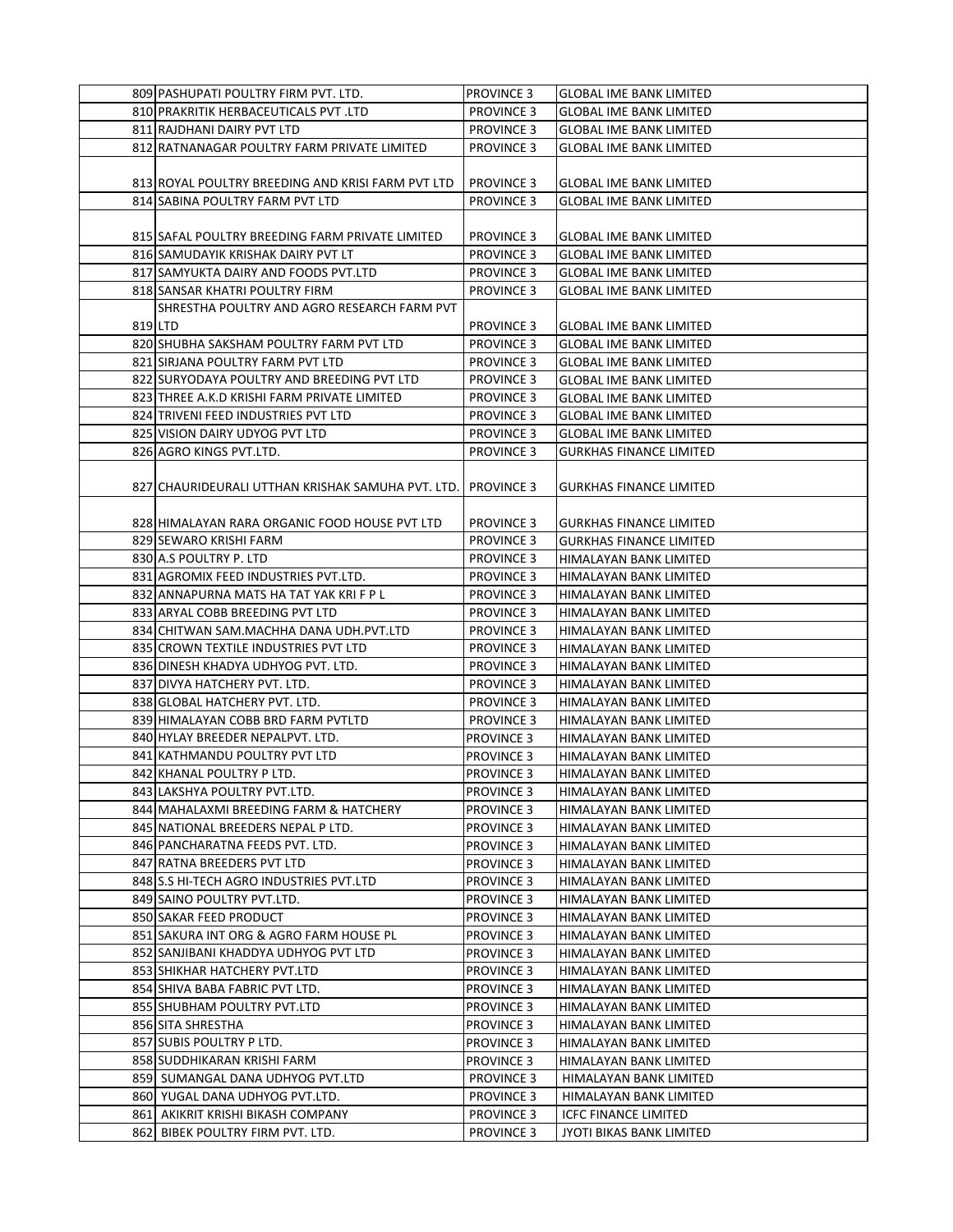|         | 865 CHERRY AGRICULTURE & RESEARCH CENTE                                 | <b>PROVINCE 3</b>                      | JYOTI BIKAS BANK LIMITED                   |
|---------|-------------------------------------------------------------------------|----------------------------------------|--------------------------------------------|
|         | 866 J.M. AGROFARM PVT. LTD.                                             | <b>PROVINCE 3</b>                      | <b>JYOTI BIKAS BANK LIMITED</b>            |
|         |                                                                         |                                        |                                            |
|         | 867  KRISHNA AGRICULTURE RESEARCH CENTER PVT.LTD.                       | <b>PROVINCE 3</b>                      | JYOTI BIKAS BANK LIMITED                   |
|         | NAMASTE NEPAL MULTIPURPOSE INVESTMENT                                   |                                        |                                            |
|         | 868 COMPANY LTD                                                         | <b>PROVINCE 3</b>                      | JYOTI BIKAS BANK LIMITED                   |
|         | 869 NAWA JYOTI POULTRY BREEDING FARM PVT.LTD                            | <b>PROVINCE 3</b>                      | JYOTI BIKAS BANK LIMITED                   |
|         |                                                                         |                                        |                                            |
|         | 870  NAWALPUR MODERN KRISHI TATHA PASHU FIRM                            | <b>PROVINCE 3</b>                      | JYOTI BIKAS BANK LIMITED                   |
|         | 871 PASIKOT FEED AND POULTRY FARM                                       | <b>PROVINCE 3</b>                      | JYOTI BIKAS BANK LIMITED                   |
|         | 872 RAMCHE PASUPALAN TATHA BAHUUDESHIYA                                 | <b>PROVINCE 3</b>                      | JYOTI BIKAS BANK LIMITED                   |
| 873 LTD | SIMPANI DEVKOT BAHUUDESIYE KRISHI FARM PVT.                             | <b>PROVINCE 3</b>                      | JYOTI BIKAS BANK LIMITED                   |
|         | 874 TRISHUL DAIRY PVT LTD                                               | <b>PROVINCE 3</b>                      | JYOTI BIKAS BANK LIMITED                   |
|         | 875 TRISHUL DAIRY UDHYOG                                                | <b>PROVINCE 3</b>                      | JYOTI BIKAS BANK LIMITED                   |
|         | 876 TULASA DAIRY PVT.LTD                                                | <b>PROVINCE 3</b>                      | JYOTI BIKAS BANK LIMITED                   |
|         | 877 GREENLAND GAI FARM PVT LTD                                          | <b>PROVINCE 3</b>                      | KAMANA SEWA BIKASH BANK LIMITED            |
|         | 878 TATRIBAS PASU BIKASH FARM TATHA KRI                                 | <b>PROVINCE 3</b>                      | KAMANA SEWA BIKASH BANK LIMITED            |
|         | 879 AARUBARI KRISI FARM PVT.LTD.                                        | <b>PROVINCE 3</b>                      | KUMARI BANK LIMITED                        |
|         | ANUSHKA PASHU TATHA EKIKRIT KRISHI FARM PVT.                            |                                        |                                            |
|         | 880 LTD                                                                 | <b>PROVINCE 3</b>                      | KUMARI BANK LIMITED                        |
|         | 881 ASTA SIDDHI POULTRY UDHYOG PVT LTD                                  | <b>PROVINCE 3</b>                      | KUMARI BANK LIMITED                        |
|         |                                                                         |                                        |                                            |
|         | 882 CHANDANI BAHUUDESIYA KRISHI FARM PVT. LTD.                          | <b>PROVINCE 3</b>                      | KUMARI BANK LIMITED                        |
|         | 883 FIKKAL TEA AND COFFEE COMPANY PVT.LTD.                              | <b>PROVINCE 3</b>                      | KUMARI BANK LIMITED                        |
|         | 884 H.E.D.AGRO PRIVATE LIMITED                                          | <b>PROVINCE 3</b>                      | KUMARI BANK LIMITED                        |
|         | 885 HIGHLAND AGRO AND ECO VILLA PVTLTD                                  | <b>PROVINCE 3</b>                      | KUMARI BANK LIMITED                        |
|         | 886 JHULE ORGANIC FARM HOUSE PVT.LTD                                    | <b>PROVINCE 3</b>                      | KUMARI BANK LIMITED                        |
|         | 887 KALIDEVI POULTRY FARM                                               | <b>PROVINCE 3</b>                      | KUMARI BANK LIMITED                        |
|         | 888  MANASLU COLD STORAGE PVT. LTD.<br>889 MATSYADEVI AGRO FARM PVT LTD | <b>PROVINCE 3</b><br><b>PROVINCE 3</b> | KUMARI BANK LIMITED<br>KUMARI BANK LIMITED |
|         | 890 PEPE ICECREAM AND DIARY PVT.LTD.                                    | <b>PROVINCE 3</b>                      | KUMARI BANK LIMITED                        |
|         | 891 POULTRY RESEARCH FARM AND CONSULTANCY                               | <b>PROVINCE 3</b>                      | KUMARI BANK LIMITED                        |
|         | 892 PRAKASH POULTRY FIRM                                                | <b>PROVINCE 3</b>                      | KUMARI BANK LIMITED                        |
|         | 893 PUJA BAKHRA FARM TATHA TELHAN PVT LTD                               | <b>PROVINCE 3</b>                      | KUMARI BANK LIMITED                        |
|         | SETIDEVI KRISHI TATHA PASUPANCHHI FARM PVT.                             |                                        |                                            |
|         | 894 LTD.                                                                | <b>PROVINCE 3</b>                      | KUMARI BANK LIMITED                        |
|         | 895  SMART KRISHI PARIYOJANA PRIVATE LIMITED                            | <b>PROVINCE 3</b>                      | KUMARI BANK LIMITED                        |
|         | 896 VAMIKA FARMS PVT. LTD.                                              | <b>PROVINCE 3</b>                      | KUMARI BANK LIMITED                        |
|         | 897 VITTHAL AGROTECH PVT LTD                                            | <b>PROVINCE 3</b>                      | KUMARI BANK LIMITED                        |
|         | YETI ORGANIC AGRO AND RESEARCH CENTER PVT                               |                                        |                                            |
|         | 898 LTD                                                                 | <b>PROVINCE 3</b>                      | KUMARI BANK LIMITED                        |
|         | 899 DIVYA POULTRY FARM                                                  | <b>PROVINCE 3</b>                      | LAXMI BANK LIMITED                         |
|         | 900 JANUKA POULTRY FARM                                                 | <b>PROVINCE 3</b>                      | LAXMI BANK LIMITED                         |
|         | 901 SANO PAILA AGRO PVT LTD<br>902 SHAUBHAGYA POULTRY PVT.LTD.          | <b>PROVINCE 3</b>                      | LAXMI BANK LIMITED                         |
|         | 903 SIDDHA DEVI TEA ESTATE PVT.LTD                                      | <b>PROVINCE 3</b><br><b>PROVINCE 3</b> | LAXMI BANK LIMITED<br>LAXMI BANK LIMITED   |
|         | 904 URBAN FOOD INDUSTRIES PRIVATE LIMITED                               | <b>PROVINCE 3</b>                      | LAXMI BANK LIMITED                         |
|         | 905 ADAMS KRISHI FARM PVT. LTD.                                         | <b>PROVINCE 3</b>                      | MACHHAPUCHHRE BANK LIMITED                 |
|         | 906 AGLESHWORI MULTIPRODUCTION PVT LTD                                  | <b>PROVINCE 3</b>                      | MACHHAPUCHHRE BANK LIMITED                 |
|         | 907 ANAMOL FEEDS PVT. LTD.                                              | <b>PROVINCE 3</b>                      | MACHHAPUCHHRE BANK LIMITED                 |
|         | 908 ANAMOL POULTRY R. AND B. FARM P.LTD                                 | <b>PROVINCE 3</b>                      | MACHHAPUCHHRE BANK LIMITED                 |
|         | 909 ARYAL POULTRY SUPPLIERS PVT LTD                                     | <b>PROVINCE 3</b>                      | MACHHAPUCHHRE BANK LIMITED                 |
|         | 910  BALAJI FEED INDUSTRIES PVT.LTD                                     | <b>PROVINCE 3</b>                      | MACHHAPUCHHRE BANK LIMITED                 |
|         |                                                                         |                                        |                                            |
|         | 911 BISHAL AND BAIBHAV INVESTMENT GROUP PVT. LTD                        | <b>PROVINCE 3</b>                      | MACHHAPUCHHRE BANK LIMITED                 |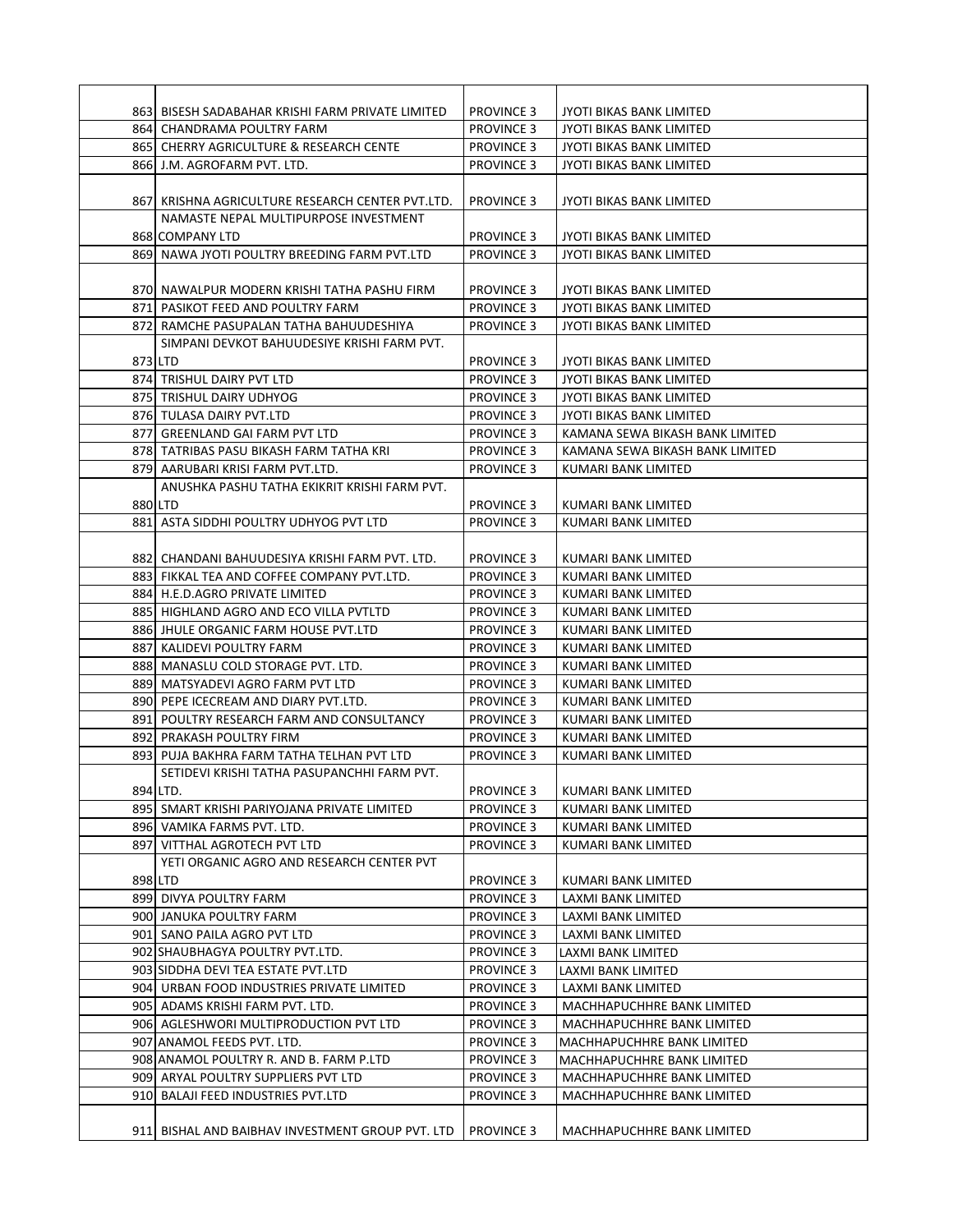| 912 DEVCHULI POULTRY BREEDING FIRM P                                              | <b>PROVINCE 3</b> | MACHHAPUCHHRE BANK LIMITED   |
|-----------------------------------------------------------------------------------|-------------------|------------------------------|
| 913  FUTURE AGRO TECH PVT.LTD.                                                    | <b>PROVINCE 3</b> | MACHHAPUCHHRE BANK LIMITED   |
| 914 HERITAGE TEA INDUSTRIES PVT LTD                                               | <b>PROVINCE 3</b> | MACHHAPUCHHRE BANK LIMITED   |
| 915 HIBIRD POULTRY R.& BR. FARM P. L.                                             | <b>PROVINCE 3</b> | MACHHAPUCHHRE BANK LIMITED   |
| 916 K.T.M.NEWA GROUP P. LTD                                                       | <b>PROVINCE 3</b> | MACHHAPUCHHRE BANK LIMITED   |
| 917 KAVRE AGRO FARM PVT. LTD.                                                     | <b>PROVINCE 3</b> | MACHHAPUCHHRE BANK LIMITED   |
| 918 KK LIME INDUSTRIES P                                                          | <b>PROVINCE 3</b> | MACHHAPUCHHRE BANK LIMITED   |
| 919 KUSHAL POULTRY FEED PVT LTD                                                   | <b>PROVINCE 3</b> | MACHHAPUCHHRE BANK LIMITED   |
| 920 MODERN DAIRY INDUSTRIES PVT. LTD                                              | <b>PROVINCE 3</b> | MACHHAPUCHHRE BANK LIMITED   |
|                                                                                   |                   |                              |
| 921 S.K.B. AGRICULTURE AND MULTIPURPOSE PVT. LTD.                                 | <b>PROVINCE 3</b> | MACHHAPUCHHRE BANK LIMITED   |
| 922 SAGARMATHA POULTRY FEED PRODUCT                                               | <b>PROVINCE 3</b> | MACHHAPUCHHRE BANK LIMITED   |
| 923 SHREE NAWA PRABHAT DAIRY PVT.LT                                               | <b>PROVINCE 3</b> | MACHHAPUCHHRE BANK LIMITED   |
| 924 UNIQUE HATCHERY PVT LTD                                                       | <b>PROVINCE 3</b> | MACHHAPUCHHRE BANK LIMITED   |
| 925  AADHUNIK KRISHI ENTERPRISES PVT.LTD.                                         | <b>PROVINCE 3</b> | MEGA BANK NEPAL LIMITED      |
| 926 AHISTA EKIKRIT KRISHI FARM PVT LTD                                            | <b>PROVINCE 3</b> | MEGA BANK NEPAL LIMITED      |
| 927 BUDHATHOKI KRISHI FARM PRIVATE LIMITED                                        | <b>PROVINCE 3</b> | MEGA BANK NEPAL LIMITED      |
| 928 CHITWAN ARGANIC MATSYA PHARM P.LTD.                                           | <b>PROVINCE 3</b> | MEGA BANK NEPAL LIMITED      |
| 929 FRESH FOOD AND AGRO PVT LTD                                                   | <b>PROVINCE 3</b> | MEGA BANK NEPAL LIMITED      |
| <b>INDRENI MUSHROOM FARM PUBLIC LIMITED</b>                                       |                   |                              |
| 930 COMPANY                                                                       | <b>PROVINCE 3</b> | MEGA BANK NEPAL LIMITED      |
| 931  KABILASH AGRO AND ORGANIC PVT. LTD.                                          | <b>PROVINCE 3</b> | MEGA BANK NEPAL LIMITED      |
| 932 NEW JAI BHIMSEN MEAT SHOP PVT LTD                                             | <b>PROVINCE 3</b> | MEGA BANK NEPAL LIMITED      |
| 933 OMBE ORGANIC KRISHI FARM PVT.LTD                                              | <b>PROVINCE 3</b> | MEGA BANK NEPAL LIMITED      |
| 934  P.B.T WEST INDUSTRIES PVT.LTD.                                               | <b>PROVINCE 3</b> | MEGA BANK NEPAL LIMITED      |
| 935 QUALITY FRESH AND FROZEN MEAT PVT. LTD.                                       | <b>PROVINCE 3</b> | MEGA BANK NEPAL LIMITED      |
|                                                                                   |                   |                              |
| 936 RAPTI POULTRY PVT.LTD                                                         | <b>PROVINCE 3</b> | MEGA BANK NEPAL LIMITED      |
| 937  S P R POULTRY AND HATCHARY PVT LTD                                           | <b>PROVINCE 3</b> | MEGA BANK NEPAL LIMITED      |
| 938 SEVEN HILLS FARM PVT. LTD                                                     | <b>PROVINCE 3</b> | MEGA BANK NEPAL LIMITED      |
| SHUBHARAMBHA DAIRY AND AGROVET RESEARCH                                           |                   |                              |
| 939 PVT LTD                                                                       | <b>PROVINCE 3</b> | MEGA BANK NEPAL LIMITED      |
| 940 ABIPRA AND RONISH AGRICULTURE FARM                                            | <b>PROVINCE 3</b> | MUKTINATH BIKAS BANK LIMITED |
| 941 GREENERY AGRO INTEGRATED GROUP PVT.                                           | <b>PROVINCE 3</b> | MUKTINATH BIKAS BANK LIMITED |
| 942 HOT LINE AGRO FARM PVT.LTD.                                                   | <b>PROVINCE 3</b> | MUKTINATH BIKAS BANK LIMITED |
| 943  KSHITIJ AKIKRIT KRISHI FARM PVT.LTD                                          | <b>PROVINCE 3</b> | MUKTINATH BIKAS BANK LIMITED |
| 944L NAVADURGA ORGANIC AGRO AND POULTRY FARM                                      |                   |                              |
|                                                                                   | <b>PROVINCE 3</b> | MUKTINATH BIKAS BANK LIMITED |
| 945  PAWANPUTRA FARMS AND DAIRY PVT. LTD<br>946 SHIVA JYOTI FEED & AGRO PVT. LTD. | <b>PROVINCE 3</b> | MUKTINATH BIKAS BANK LIMITED |
|                                                                                   | <b>PROVINCE 3</b> | MUKTINATH BIKAS BANK LIMITED |
| 947 AGRO POULTRY BREEDING PVT. LTD.                                               | <b>PROVINCE 3</b> | <b>NABIL BANK LIMITED</b>    |
| 948 ARYA DAIRY PVT LTD                                                            | <b>PROVINCE 3</b> | NABIL BANK LIMITED           |
| 949 BALAJU CHICKEN HOUSE PVT. LTD.                                                | <b>PROVINCE 3</b> | NABIL BANK LIMITED           |
| 950 DANG FEED INDUSTRIES PVT. LTD.                                                | <b>PROVINCE 3</b> | NABIL BANK LIMITED           |
| 951 DELISH DAIRIES PVT. LTD.                                                      | PROVINCE 3        | <b>NABIL BANK LIMITED</b>    |
| 952 DEVELOPMENT BAHUUDESHYEYA KRISHI FARM                                         | PROVINCE 3        | <b>NABIL BANK LIMITED</b>    |
| 953 DIYOUNGS KRISHI FARM                                                          | <b>PROVINCE 3</b> | <b>NABIL BANK LIMITED</b>    |
| 954 EVEREST ORGANIC CHIYA BIKAS PVT. LTD.                                         | PROVINCE 3        | NABIL BANK LIMITED           |
| 955 FINE FEEDS INDUSTRIES PVT. LTD.                                               | <b>PROVINCE 3</b> | NABIL BANK LIMITED           |
| 956 G.M.T. KRISHI SAMAGRI UDHYOG PRIVATE LIMITED                                  | <b>PROVINCE 3</b> | <b>NABIL BANK LIMITED</b>    |
| 957 G.M.T. KRISHI SAMGRI UDHYOG PRIVATE LIMITED                                   | <b>PROVINCE 3</b> | NABIL BANK LIMITED           |
| 958 GORKHA AGRO ENTERPRISES AND GARDEN TOOLS                                      | <b>PROVINCE 3</b> | NABIL BANK LIMITED           |
| 959 GORKHA SEED COMPANY PVT.LTD                                                   | <b>PROVINCE 3</b> | NABIL BANK LIMITED           |
| KASTHAMANDAP MULTIPURPOSE AGRO FARM AND                                           |                   |                              |
| 960 RESEARCH CENTRE PVT.LTD                                                       | <b>PROVINCE 3</b> | <b>NABIL BANK LIMITED</b>    |
| 961 LAXMI KIRANA PASAL                                                            | <b>PROVINCE 3</b> | NABIL BANK LIMITED           |
|                                                                                   |                   |                              |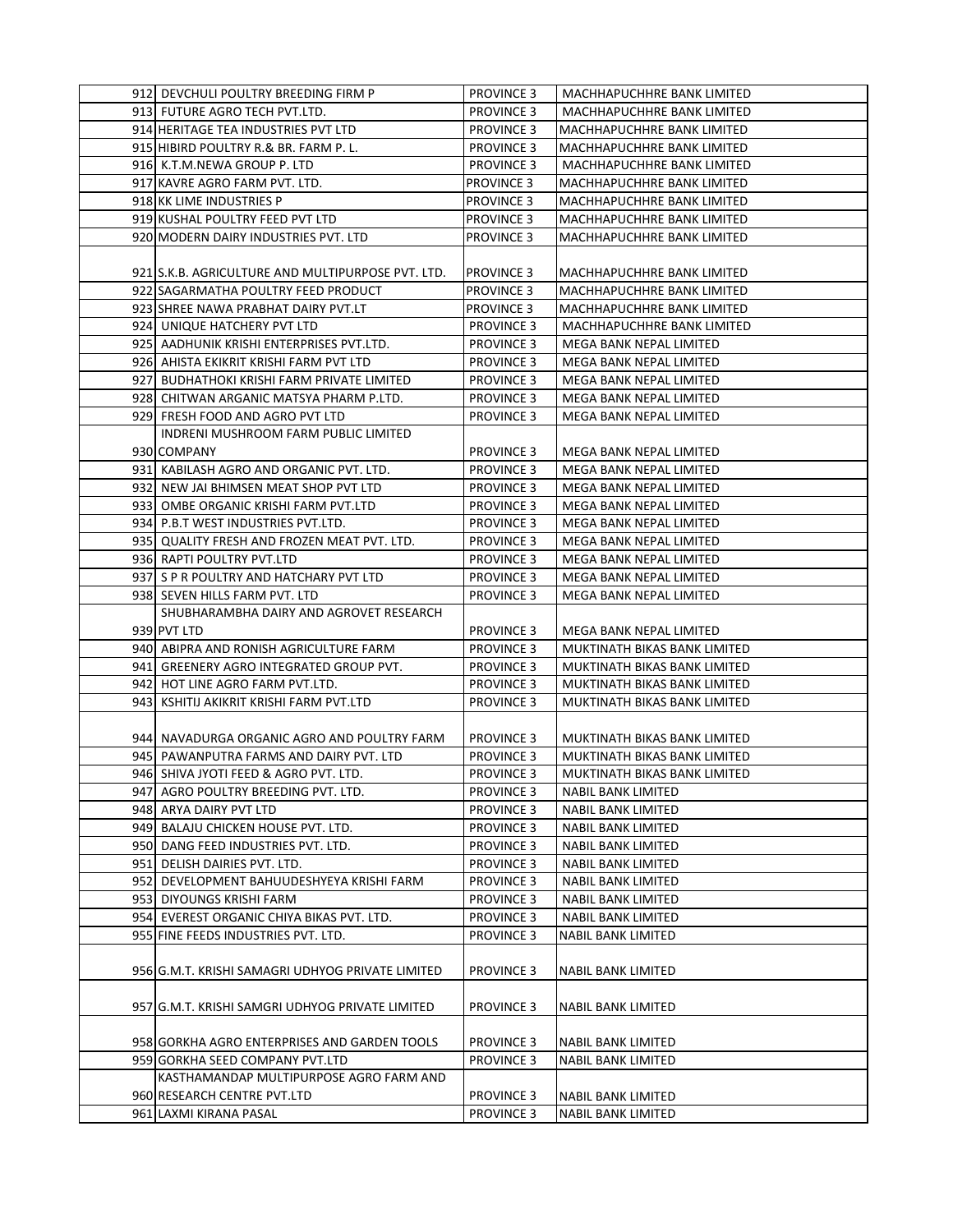| 962 MADHYABINDU POULTRY BREEDING FARM PVT. LTD.                    | <b>PROVINCE 3</b>                      | <b>NABIL BANK LIMITED</b>                                        |
|--------------------------------------------------------------------|----------------------------------------|------------------------------------------------------------------|
| 963 MATA MANAKAMANA FEED PVT LTD                                   | <b>PROVINCE 3</b>                      | NABIL BANK LIMITED                                               |
| 964 NATURE NEST AGRO FARM PVT LTD                                  | <b>PROVINCE 3</b>                      | NABIL BANK LIMITED                                               |
|                                                                    |                                        |                                                                  |
| 965 NEPAL PELLET FEED INDUSTRIES PRIVATE LIMITED                   | <b>PROVINCE 3</b>                      | NABIL BANK LIMITED                                               |
| 966 OM SHREE POULTRY FARM PVT. LTD                                 | <b>PROVINCE 3</b>                      | <b>NABIL BANK LIMITED</b>                                        |
| PANCHAKANYA HATCHERY AND POULTRY FARM                              |                                        |                                                                  |
| 967 PRIVATE LIMITED                                                | <b>PROVINCE 3</b>                      | <b>NABIL BANK LIMITED</b>                                        |
| 968 PATHAK POULTRY FIRM                                            | <b>PROVINCE 3</b>                      | <b>NABIL BANK LIMITED</b>                                        |
| 969 PRASHANT MEAT PRODUCT PVT. LTD.                                | <b>PROVINCE 3</b>                      | NABIL BANK LIMITED                                               |
| 970 REGMI KRISHI FARM                                              | <b>PROVINCE 3</b>                      | NABIL BANK LIMITED                                               |
| 971 SADGUNA HITECH FEED PVT.LTD                                    | <b>PROVINCE 3</b>                      | NABIL BANK LIMITED                                               |
| 972 SAHARA COBB BREEDING PVT LTD                                   | <b>PROVINCE 3</b>                      | NABIL BANK LIMITED                                               |
| 973 SARITA SHRESTHA                                                | <b>PROVINCE 3</b>                      | NABIL BANK LIMITED                                               |
| 974 SHIKHAR DANA UDHYOG PVT LTD                                    | <b>PROVINCE 3</b>                      | <b>NABIL BANK LIMITED</b>                                        |
| 975 SIANA AGRO PVT LTD.                                            | <b>PROVINCE 3</b>                      | NABIL BANK LIMITED                                               |
| 976 SULAV HATCHERY PVT. LTD.                                       | <b>PROVINCE 3</b>                      | <b>NABIL BANK LIMITED</b>                                        |
| 977 SUNITA SHRESTHA                                                | <b>PROVINCE 3</b>                      | NABIL BANK LIMITED                                               |
| 978 SUPRIM FEED PRODUCTS PVT LTD                                   | <b>PROVINCE 3</b>                      | NABIL BANK LIMITED                                               |
| 979 AARUNKHOLA POULTRY BREEDING FARM PR                            | <b>PROVINCE 3</b>                      | NEPAL BANGALADESH BANK LIMITED                                   |
| 980 ANKIT KRISHI FARM                                              | <b>PROVINCE 3</b>                      | NEPAL BANGALADESH BANK LIMITED                                   |
| 981 BAGMATI GOAT SEEDS PVT.LTD                                     | <b>PROVINCE 3</b>                      | NEPAL BANGALADESH BANK LIMITED                                   |
| 982 BASUKI DAIRY UDHYOG PVT. LTD.                                  | <b>PROVINCE 3</b>                      | NEPAL BANGALADESH BANK LIMITED                                   |
| 983 CHAUDHARY POULTRY TATHA EKIKRIT KRI                            | <b>PROVINCE 3</b>                      | NEPAL BANGALADESH BANK LIMITED                                   |
| 984 CHITRAKAR POULTRY FARM                                         | <b>PROVINCE 3</b>                      | NEPAL BANGALADESH BANK LIMITED                                   |
| 985   GARIMA AND SAMRAT KRISHI FIRM PRIVA                          | <b>PROVINCE 3</b>                      | NEPAL BANGALADESH BANK LIMITED                                   |
| 986 HIMSHIKHAR POULTRY FEED INDUSTRIES                             | <b>PROVINCE 3</b>                      | NEPAL BANGALADESH BANK LIMITED                                   |
| 987 KB MULTIPURPOSE AGRO FARM PVT LTD                              | <b>PROVINCE 3</b>                      | NEPAL BANGALADESH BANK LIMITED                                   |
| 988 KHADKA POULTRY FIRM<br>989 KHAIRAHANI SAMUHIK AKIKRIT KRISHI F | <b>PROVINCE 3</b><br><b>PROVINCE 3</b> | NEPAL BANGALADESH BANK LIMITED<br>NEPAL BANGALADESH BANK LIMITED |
| 990  MANAKAMANA POULTRY FEED MILLS&HATCH                           | <b>PROVINCE 3</b>                      | NEPAL BANGALADESH BANK LIMITED                                   |
| 991 NARAYANI POULTRY FARM PVT LTD                                  | <b>PROVINCE 3</b>                      | NEPAL BANGALADESH BANK LIMITED                                   |
| 992 NEPAL ECO ORGANIC PRODUCTS PVT LTD                             | <b>PROVINCE 3</b>                      | NEPAL BANGALADESH BANK LIMITED                                   |
| 993 NUMEREOUS INVESTMENT PRIVATE LIMITE                            | <b>PROVINCE 3</b>                      | NEPAL BANGALADESH BANK LIMITED                                   |
| 994 OJASHWI KRISHI FARM PRIVATE LIMITED                            | <b>PROVINCE 3</b>                      | NEPAL BANGALADESH BANK LIMITED                                   |
| 995 PANDEY KRISHI FARM                                             | <b>PROVINCE 3</b>                      | NEPAL BANGALADESH BANK LIMITED                                   |
| 996 PHUYAL POULTRY F. & H. UDHYOG P.LTD                            | <b>PROVINCE 3</b>                      | NEPAL BANGALADESH BANK LIMITED                                   |
| 997 PRABHU POULTRY BREEDING PVT.LTD                                | <b>PROVINCE 3</b>                      | NEPAL BANGALADESH BANK LIMITED                                   |
| 998 RABIN POULTRY                                                  | <b>PROVINCE 3</b>                      | NEPAL BANGALADESH BANK LIMITED                                   |
| 999 SAHARA KRISHI FARM                                             | <b>PROVINCE 3</b>                      | NEPAL BANGALADESH BANK LIMITED                                   |
| 1000 SAMBRIDI HATCHERY PRIVATE LIMITED                             | <b>PROVINCE 3</b>                      | NEPAL BANGALADESH BANK LIMITED                                   |
| 1001 SHANTI POULTRY FIRM PRIVATE LIMITED                           | <b>PROVINCE 3</b>                      | NEPAL BANGALADESH BANK LIMITED                                   |
| 1002 SOCIAL POULTRY BREEDING & RESEARCH                            | <b>PROVINCE 3</b>                      | NEPAL BANGALADESH BANK LIMITED                                   |
| 1003 SUNRISE HATCHERY PVT.LTD                                      | <b>PROVINCE 3</b>                      | NEPAL BANGALADESH BANK LIMITED                                   |
| 1004 WHITE BIRD POULTRY AND BREEDING PVT                           | <b>PROVINCE 3</b>                      | NEPAL BANGALADESH BANK LIMITED                                   |
| 1005 YUWA SWAROJGARLAKHIT KRISHI FARM                              | <b>PROVINCE 3</b>                      | NEPAL BANGALADESH BANK LIMITED                                   |
| 1006 ADHIKARI RICE MILL                                            | <b>PROVINCE 3</b>                      | NEPAL BANK LIMITED                                               |
| 1007 BAJRA BARAHI MULTI PURPOSE AGRO FIR                           | <b>PROVINCE 3</b>                      | NEPAL BANK LIMITED                                               |
| 1008 CHITWAN KANDEL POULTRY FARM                                   | <b>PROVINCE 3</b>                      | NEPAL BANK LIMITED                                               |
| 1009 D.R TEXTILE                                                   | <b>PROVINCE 3</b>                      | NEPAL BANK LIMITED                                               |
| 1010  DAHAL KERA BAGAN                                             | <b>PROVINCE 3</b>                      | NEPAL BANK LIMITED                                               |
| 1011 DARSHAN POULTRY& HATCHERY                                     | <b>PROVINCE 3</b>                      | NEPAL BANK LIMITED                                               |
| 1012 DHAKAL DAIRY UDHYOG PVT LTD                                   | <b>PROVINCE 3</b>                      | NEPAL BANK LIMITED                                               |
| 1013   GANESH DANA UDHYOG PVT. LTD.                                | <b>PROVINCE 3</b>                      | NEPAL BANK LIMITED                                               |
| 1014 GURUNG POULTRY FIRM                                           | <b>PROVINCE 3</b>                      | NEPAL BANK LIMITED                                               |
| 1015 HEMA TEXTILE                                                  | <b>PROVINCE 3</b>                      | NEPAL BANK LIMITED                                               |
| 1016 K.S.G TEXTILE                                                 | <b>PROVINCE 3</b>                      | NEPAL BANK LIMITED                                               |
| 1017 KALIKA POULTRY FIRM                                           | <b>PROVINCE 3</b>                      | NEPAL BANK LIMITED                                               |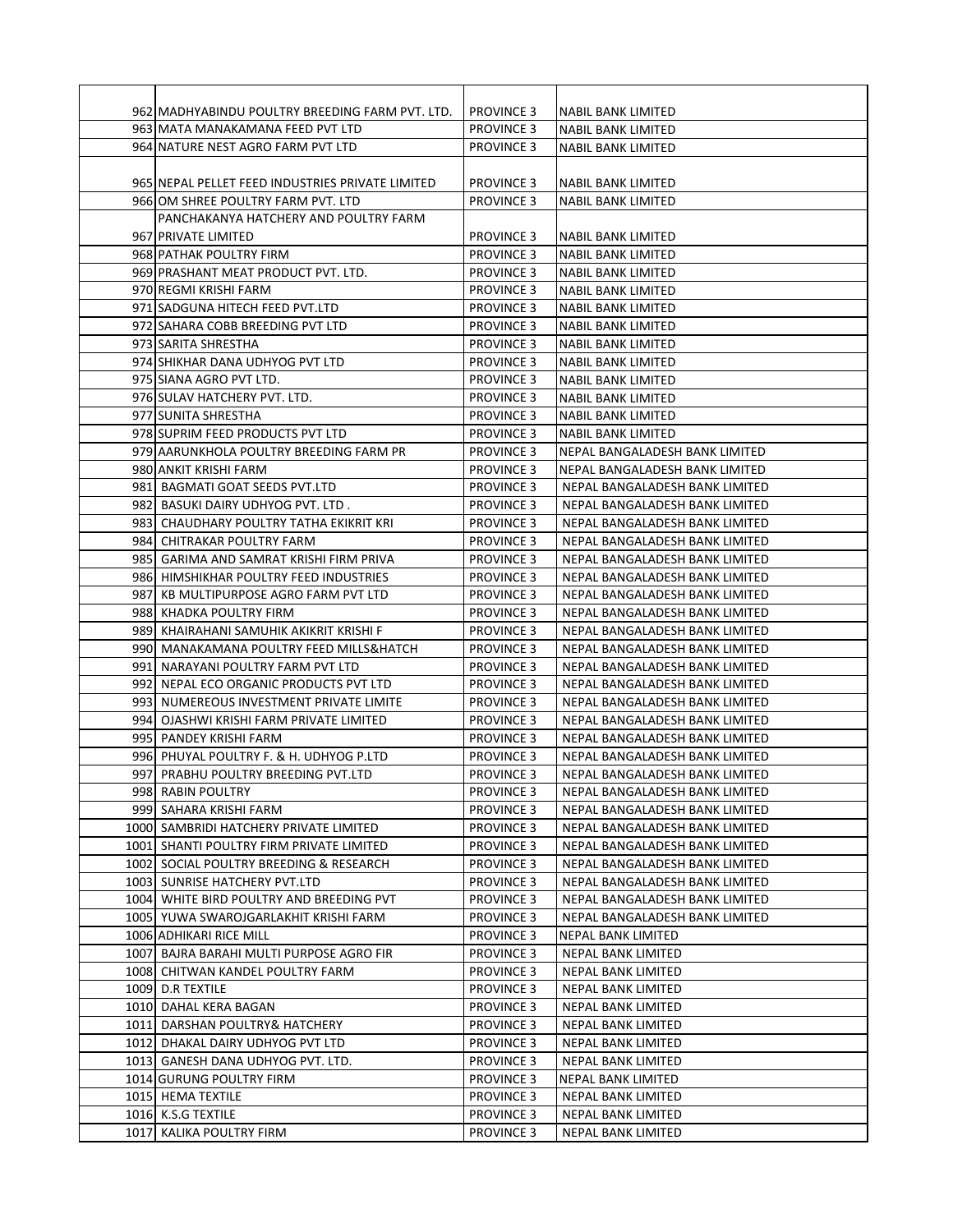|          | 1018 KALSANG KRISHI FARM PVT LTD                    | <b>PROVINCE 3</b> | NEPAL BANK LIMITED                     |
|----------|-----------------------------------------------------|-------------------|----------------------------------------|
|          | 1019 LAMICHHANE POULTRY FARM                        | <b>PROVINCE 3</b> | NEPAL BANK LIMITED                     |
|          | 1020 M.M.POULTRY BREEDING (PVT) LTD.                | <b>PROVINCE 3</b> | NEPAL BANK LIMITED                     |
|          | 1021 MARTIN DAIRY PRODUCTS PVT LTD                  | <b>PROVINCE 3</b> | NEPAL BANK LIMITED                     |
|          | 1022 PAURAKHI KRISHI FARM                           | <b>PROVINCE 3</b> | NEPAL BANK LIMITED                     |
|          | 1023 POUDEL POULTRY FIRM                            | <b>PROVINCE 3</b> | NEPAL BANK LIMITED                     |
|          | 1024 R.S.S TEXTILE UDHYOG                           | <b>PROVINCE 3</b> | NEPAL BANK LIMITED                     |
|          | 1025 SEWA TEXTILE                                   | <b>PROVINCE 3</b> | NEPAL BANK LIMITED                     |
|          | 1026 SHRESTHA POULTRY FIRM                          | <b>PROVINCE 3</b> | <b>NEPAL BANK LIMITED</b>              |
|          |                                                     |                   |                                        |
|          | 1027 SIDDHI GANESH POULTRY BREEDING FIRM PVT LTD    | <b>PROVINCE 3</b> | <b>NEPAL BANK LIMITED</b>              |
|          | 1028 UMA MAHESHWOR KAPADA UDHYOG                    | <b>PROVINCE 3</b> | NEPAL BANK LIMITED                     |
|          | 1029 BANASTHALI KRISHI FARM TATHA RESEAR            | <b>PROVINCE 3</b> | NEPAL CREDIT AND COMMERCE BANK LIMITED |
|          | 1030 BHRIKUTI AGRO AVIAN RESEARCH PVT.              | <b>PROVINCE 3</b> | NEPAL CREDIT AND COMMERCE BANK LIMITED |
|          | 1031 DESHAR POULTRY INDUSTRIES                      | <b>PROVINCE 3</b> | NEPAL CREDIT AND COMMERCE BANK LIMITED |
|          | 1032 EVEREST CHICKEN NEPAL PVT. LTD.                | <b>PROVINCE 3</b> | NEPAL CREDIT AND COMMERCE BANK LIMITED |
|          | 1033 G.N. AGRI-TECH COMPANY PVT.LTD                 | <b>PROVINCE 3</b> | NEPAL CREDIT AND COMMERCE BANK LIMITED |
|          | 1034 GANDAKI HONEY CONCERN PVT.LTD                  | <b>PROVINCE 3</b> | NEPAL CREDIT AND COMMERCE BANK LIMITED |
|          | 1035 GAUTAM POULTRY FARM                            | <b>PROVINCE 3</b> | NEPAL CREDIT AND COMMERCE BANK LIMITED |
|          | 1036 GOLDEN HATCHERY PVT. LTD.                      | <b>PROVINCE 3</b> | NEPAL CREDIT AND COMMERCE BANK LIMITED |
|          | 1037 JIWATI POSHAN UDHYOG PVT LTD                   | <b>PROVINCE 3</b> | NEPAL CREDIT AND COMMERCE BANK LIMITED |
|          | 1038 KALYAN BREEDING & RESEARCH FARM PVT            | <b>PROVINCE 3</b> | NEPAL CREDIT AND COMMERCE BANK LIMITED |
|          | 1039 KHUKURI AGRO FARMS PVT LTD                     | <b>PROVINCE 3</b> | NEPAL CREDIT AND COMMERCE BANK LIMITED |
|          | 1040 KRISHI PASHUPANCHHI PRODUCTION & IN            | <b>PROVINCE 3</b> | NEPAL CREDIT AND COMMERCE BANK LIMITED |
|          | 1041 LOKPRIYA DANA UDHYOG PVT. LTD                  | <b>PROVINCE 3</b> | NEPAL CREDIT AND COMMERCE BANK LIMITED |
|          | 1042 NIBUWATAR KRISHI FARM PVT.LTD                  | <b>PROVINCE 3</b> | NEPAL CREDIT AND COMMERCE BANK LIMITED |
|          | 1043 PRABHAT POULTRY FARM AND HATCHERY P            | <b>PROVINCE 3</b> | NEPAL CREDIT AND COMMERCE BANK LIMITED |
|          | 1044 S.P.L. POULTRY FARM PVT. LTD.                  | <b>PROVINCE 3</b> | NEPAL CREDIT AND COMMERCE BANK LIMITED |
|          | 1045 SIBU KRISHI FARM PVT LTD                       | <b>PROVINCE 3</b> | NEPAL CREDIT AND COMMERCE BANK LIMITED |
|          | 1046 UTKRISHTA AGRICULTURE AND RESEARCH             | <b>PROVINCE 3</b> | NEPAL CREDIT AND COMMERCE BANK LIMITED |
|          | 1047 AASHAPURI HATCHERY PVT LTD                     | <b>PROVINCE 3</b> | NEPAL INVESTMENT BANK LIMITED          |
|          | 1048 ADHIKARI POULTRY FARM                          | <b>PROVINCE 3</b> | NEPAL INVESTMENT BANK LIMITED          |
|          | 1049 AGROMART PVT. LTD                              | <b>PROVINCE 3</b> | NEPAL INVESTMENT BANK LIMITED          |
|          | 1050 BINDABASINI AKIKRIT KRISHI KENDRA PVT.LTD      | <b>PROVINCE 3</b> | NEPAL INVESTMENT BANK LIMITED          |
|          | 1051 DAHAL GAI FARM                                 | <b>PROVINCE 3</b> | NEPAL INVESTMENT BANK LIMITED          |
|          | 1052 DHAKAL POULTRY FARM                            | <b>PROVINCE 3</b> | NEPAL INVESTMENT BANK LIMITED          |
|          |                                                     |                   |                                        |
|          | 1053 DHAWALAGIRI AGRICULTURE AND BEE FIRM PVT. LTD. | <b>PROVINCE 3</b> | NEPAL INVESTMENT BANK LIMITED          |
|          | 1054 ECO HOT INDUSTRIES PVT LTD                     | <b>PROVINCE 3</b> | NEPAL INVESTMENT BANK LIMITED          |
|          | 1055 GOMA KRISHI FARM PVT LTD                       | <b>PROVINCE 3</b> | NEPAL INVESTMENT BANK LIMITED          |
|          | 1056 JAGADAMBA TEA PROCESSING PVT LTD               | <b>PROVINCE 3</b> | NEPAL INVESTMENT BANK LIMITED          |
|          | 1057 KAFALBOTE KRISHI FARM PVT LTD                  | <b>PROVINCE 3</b> | NEPAL INVESTMENT BANK LIMITED          |
|          | 1058 KALPANA KRISHI FIRM                            | <b>PROVINCE 3</b> | NEPAL INVESTMENT BANK LIMITED          |
|          | 1059 KHADKA POULTRY FARM                            | PROVINCE 3        | NEPAL INVESTMENT BANK LIMITED          |
|          | 1060 MAI TEA COMPANY PVT LTD                        | <b>PROVINCE 3</b> | NEPAL INVESTMENT BANK LIMITED          |
|          | 1061 MINERVA FARMS PVT.LTD.                         | <b>PROVINCE 3</b> | NEPAL INVESTMENT BANK LIMITED          |
|          | 1062 NATURE HIMALAYA TEA INDUSTRIES PVT.LTD         | <b>PROVINCE 3</b> | NEPAL INVESTMENT BANK LIMITED          |
|          | 1063 NEPO INDUSTRIES P LTD                          | <b>PROVINCE 3</b> | NEPAL INVESTMENT BANK LIMITED          |
|          | 1064 NIPA INC PVT.LTD                               | <b>PROVINCE 3</b> | NEPAL INVESTMENT BANK LIMITED          |
|          | 1065JON AND ON PASHUPALAN FARM PRIVATE LIMITED      | <b>PROVINCE 3</b> | NEPAL INVESTMENT BANK LIMITED          |
|          | PALUWAPARK BAHUUDHYASIYA KRISHI FARM PVT.           |                   |                                        |
| 1066 LTD |                                                     | <b>PROVINCE 3</b> | NEPAL INVESTMENT BANK LIMITED          |
|          | 1067 SAI AGROTECH PVT LTD                           | <b>PROVINCE 3</b> | NEPAL INVESTMENT BANK LIMITED          |
|          | 1068 SANGAM BREEDERS PVT LTD                        | <b>PROVINCE 3</b> | NEPAL INVESTMENT BANK LIMITED          |
|          | 1069 SHITAL POULTRY PVT .LTD.                       | <b>PROVINCE 3</b> | NEPAL INVESTMENT BANK LIMITED          |
|          | 1070 SHITALA FEED INDUSTRIES PVT. LTD.              | <b>PROVINCE 3</b> | NEPAL INVESTMENT BANK LIMITED          |
|          | 1071 SIMALTAR KRISHI FARM PVT. LTD                  | <b>PROVINCE 3</b> | NEPAL INVESTMENT BANK LIMITED          |
|          |                                                     |                   |                                        |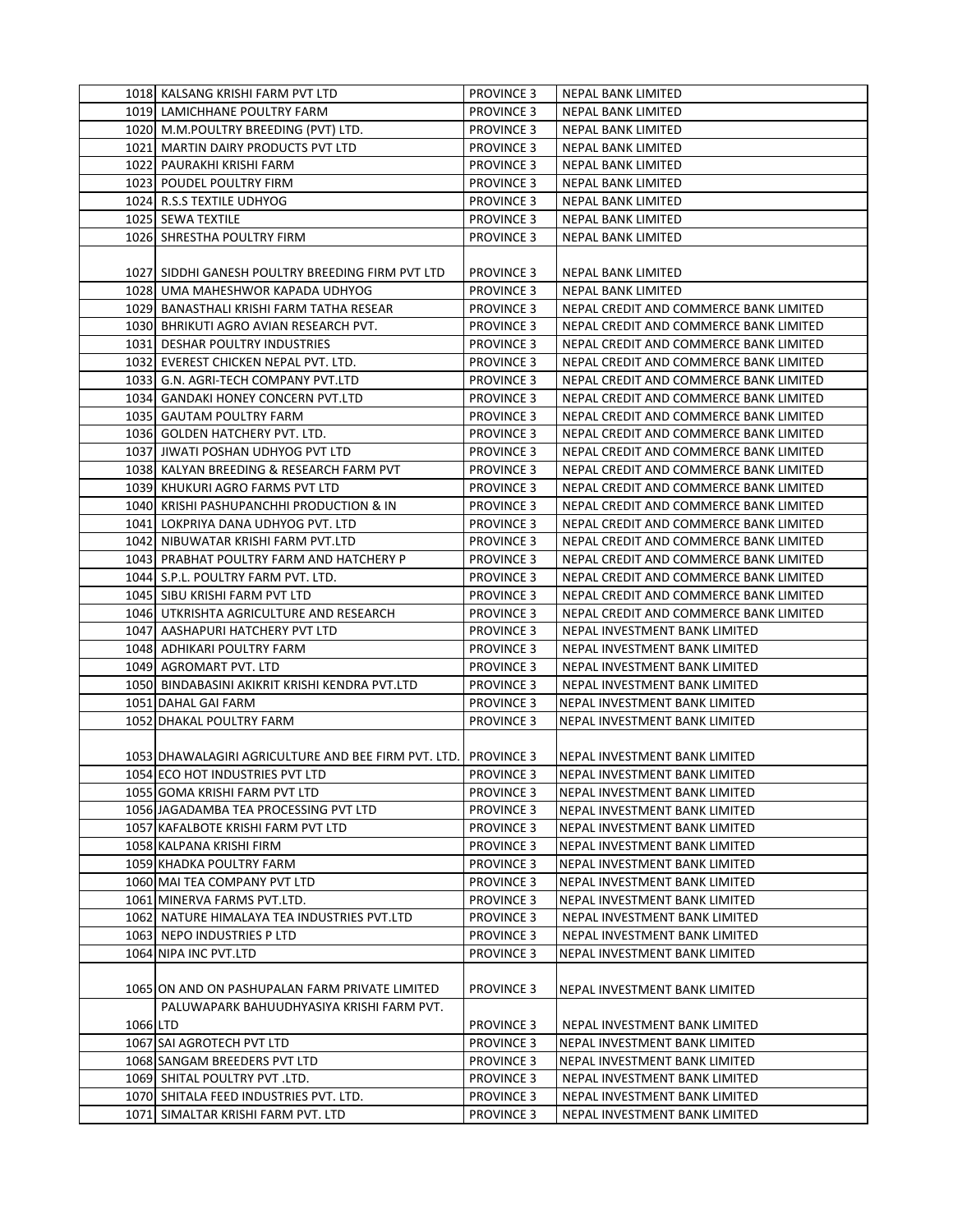|          | 1072 SUBI UNISH AND THOMAS KRISHI FARM PVT.LTD.   | <b>PROVINCE 3</b>                      | NEPAL INVESTMENT BANK LIMITED                  |
|----------|---------------------------------------------------|----------------------------------------|------------------------------------------------|
|          | 1073 TAMU POULTRY PRIVATE LIMITED                 | <b>PROVINCE 3</b>                      | NEPAL INVESTMENT BANK LIMITED                  |
|          | 1074 THAPA KRISHI FIRM                            | <b>PROVINCE 3</b>                      | NEPAL INVESTMENT BANK LIMITED                  |
|          | 1075 UNNAT BEEJ BRIDHI COMPANY PVT.LTD            | <b>PROVINCE 3</b>                      | NEPAL INVESTMENT BANK LIMITED                  |
|          | 1076 ANURODH POULTRY FARM PVT LTD                 | <b>PROVINCE 3</b>                      | <b>NEPAL SBI BANK LIMITED</b>                  |
|          | 1077 FARM GRO PVT LTD                             | <b>PROVINCE 3</b>                      | NEPAL SBI BANK LIMITED                         |
|          | 1078 HIMALAYAN NEPAL TEA INDUSTRY PVT. LTD        | <b>PROVINCE 3</b>                      | NEPAL SBI BANK LIMITED                         |
|          | 1079 JIRI KRISHI FARM PRIVATE LIMITED             | <b>PROVINCE 3</b>                      | NEPAL SBI BANK LIMITED                         |
|          |                                                   |                                        |                                                |
|          | 1080  KALINCHOWK AGRICULTURE FARM PRIVATE LIMITED | <b>PROVINCE 3</b>                      | NEPAL SBI BANK LIMITED                         |
|          | 1081 KRISHNA POULTRY FIRM                         | <b>PROVINCE 3</b>                      | NEPAL SBI BANK LIMITED                         |
|          | 1082 PARTH AGRICULTURE FARM PRIVATE LIMITED       | <b>PROVINCE 3</b>                      | NEPAL SBI BANK LIMITED                         |
|          | 1083 S.S. NEPAL POULTRY FARM PVT. LTD.            | <b>PROVINCE 3</b>                      | NEPAL SBI BANK LIMITED                         |
|          | 1084 SHUVA SHREE POULTRY BREEDING PVT LTD         | <b>PROVINCE 3</b>                      | NEPAL SBI BANK LIMITED                         |
|          | 1085 WHITE BIRD AGRO PVT LTD                      | <b>PROVINCE 3</b>                      | NEPAL SBI BANK LIMITED                         |
|          | 1086 A. ONE POULTRY AND LIVESTOCK PVT. LTD        | <b>PROVINCE 3</b>                      | NIC ASIA BANK LIMITED                          |
|          | 1087 AARAMBHA AGRO PVT. LTD.                      | <b>PROVINCE 3</b>                      | NIC ASIA BANK LIMITED                          |
|          | 1088 ACE AGRO FARM PVT. LTD                       | <b>PROVINCE 3</b>                      | NIC ASIA BANK LIMITED                          |
|          | 1089 ARSIA AGRO FARM PVT. LTD                     | <b>PROVINCE 3</b>                      | NIC ASIA BANK LIMITED                          |
|          | 1090  B.S. PATHIVARA AGRO FARM PVT LTD            | <b>PROVINCE 3</b>                      | NIC ASIA BANK LIMITED                          |
|          | 1091 BABA POULTRY AND BREEDING FARM               | <b>PROVINCE 3</b>                      | NIC ASIA BANK LIMITED                          |
|          | 1092 BATIKA AGRO FARM PRIVATE LIMITED             | <b>PROVINCE 3</b>                      | NIC ASIA BANK LIMITED                          |
|          | 1093 BESHIGAU AGRICULTURE PVT LTD                 | <b>PROVINCE 3</b>                      | NIC ASIA BANK LIMITED                          |
|          | 1094 BHADRAKALI KRISHI FARM PVT. LTD.             | <b>PROVINCE 3</b>                      | NIC ASIA BANK LIMITED                          |
|          | 1095 CANAAN AGRO FARM PVT LTD                     | <b>PROVINCE 3</b>                      | NIC ASIA BANK LIMITED                          |
|          | 1096 DAIRY QUEEN PRIVATE LIMITED                  | <b>PROVINCE 3</b>                      | NIC ASIA BANK LIMITED                          |
|          | DAKSHINKALI PASHUPALAN TATHA KRISHI SUPPLIERS     |                                        |                                                |
|          | 1097 PRIVATE LIMITED                              | <b>PROVINCE 3</b>                      | NIC ASIA BANK LIMITED                          |
|          |                                                   |                                        |                                                |
|          | 1098 DHAULAGIRI NATURAL FOODS AND HERBS PVT.LTD   | <b>PROVINCE 3</b>                      | NIC ASIA BANK LIMITED                          |
|          | 1099 DYNAMIC VET ORGANISATION PRIVATE LIMITED     | <b>PROVINCE 3</b>                      | NIC ASIA BANK LIMITED                          |
|          | 1100 E FARM MULTIPURPOSE AGRO PVT LTD             | <b>PROVINCE 3</b>                      | NIC ASIA BANK LIMITED                          |
|          | FULJOR BABA HATCHERY AND BREEDING FARM PVT        |                                        |                                                |
| 1101 LTD |                                                   | <b>PROVINCE 3</b>                      | NIC ASIA BANK LIMITED                          |
|          | 1102 GANGA FEED PRODUCT                           | <b>PROVINCE 3</b>                      | NIC ASIA BANK LIMITED                          |
|          | 1103 GOKYO CROPS AND LIVESTOCKS PVT.LTD.          | <b>PROVINCE 3</b>                      | NIC ASIA BANK LIMITED                          |
|          | 1104 GREEN CITY HERBAL PVT. LTD.                  |                                        |                                                |
|          | 1105 GUPTESHWOR AGRO FARM PVT. LTD.               | <b>PROVINCE 3</b><br><b>PROVINCE 3</b> | NIC ASIA BANK LIMITED<br>NIC ASIA BANK LIMITED |
|          |                                                   |                                        |                                                |
|          | 1106 GURASE LAMA KRISHI FARM PVT LTD              | <b>PROVINCE 3</b>                      | NIC ASIA BANK LIMITED                          |
|          | 1107 H.B.N POULTRY SUPPLIERS PVT. LTD.            | <b>PROVINCE 3</b>                      | NIC ASIA BANK LIMITED                          |
|          | HARIYALI EKIKRIT KRISHI TATHA PASHUPANCHHI        |                                        |                                                |
|          | 1108 FIRM PRIVATE LIMITED                         | <b>PROVINCE 3</b>                      | NIC ASIA BANK LIMITED                          |
|          |                                                   |                                        |                                                |
|          | 1109 JANAKPUR BAKHRA TATHA GAAI PALAN PVT. LTD.   | <b>PROVINCE 3</b>                      | NIC ASIA BANK LIMITED                          |
|          | 1110 JYOTI BASNET KRISHI FARM PRIVATE LIMITED     | <b>PROVINCE 3</b>                      | NIC ASIA BANK LIMITED                          |
|          | 1111 K.B. MULTIPURPOSE AGRO FARM PVT. LTD.        | <b>PROVINCE 3</b>                      | NIC ASIA BANK LIMITED                          |
|          | 1112 KARKI POULTRY FIRM                           | <b>PROVINCE 3</b>                      | NIC ASIA BANK LIMITED                          |
|          | 1113 KARYABINAYAK KRISHI FARM PVT LTD             | <b>PROVINCE 3</b>                      | NIC ASIA BANK LIMITED                          |
|          | 1114 KRIPA HIMALI AGRO AND FISHERY PVT LTD        | <b>PROVINCE 3</b>                      | NIC ASIA BANK LIMITED                          |
|          | 1115 LAXMI KRISHI FIRM                            | <b>PROVINCE 3</b>                      | NIC ASIA BANK LIMITED                          |
|          | 1116 LIKHU KRISHI FARM PVT. LTD.                  | <b>PROVINCE 3</b>                      | NIC ASIA BANK LIMITED                          |
|          | 1117 MAINA KRISHI SEWA PVT LTD                    | <b>PROVINCE 3</b>                      | NIC ASIA BANK LIMITED                          |
|          | 1118 MALATI POULTRY FIRM PVT LTD                  | <b>PROVINCE 3</b>                      | NIC ASIA BANK LIMITED                          |
|          | 1119 MATA MANAKAMANA DAIRY UDHYOG PVT. LTD        | <b>PROVINCE 3</b>                      | NIC ASIA BANK LIMITED                          |
|          | 1120 MUSH NEPAL PVT. LTD                          | <b>PROVINCE 3</b>                      | NIC ASIA BANK LIMITED                          |
|          | NAGARKOT HILLS RESORT AND ORGANIC FARM PVT        |                                        |                                                |
| 1121 LTD |                                                   | <b>PROVINCE 3</b>                      | NIC ASIA BANK LIMITED                          |
|          | 1122 NEW MAKALU POULTRY FIRM                      | <b>PROVINCE 3</b>                      | NIC ASIA BANK LIMITED                          |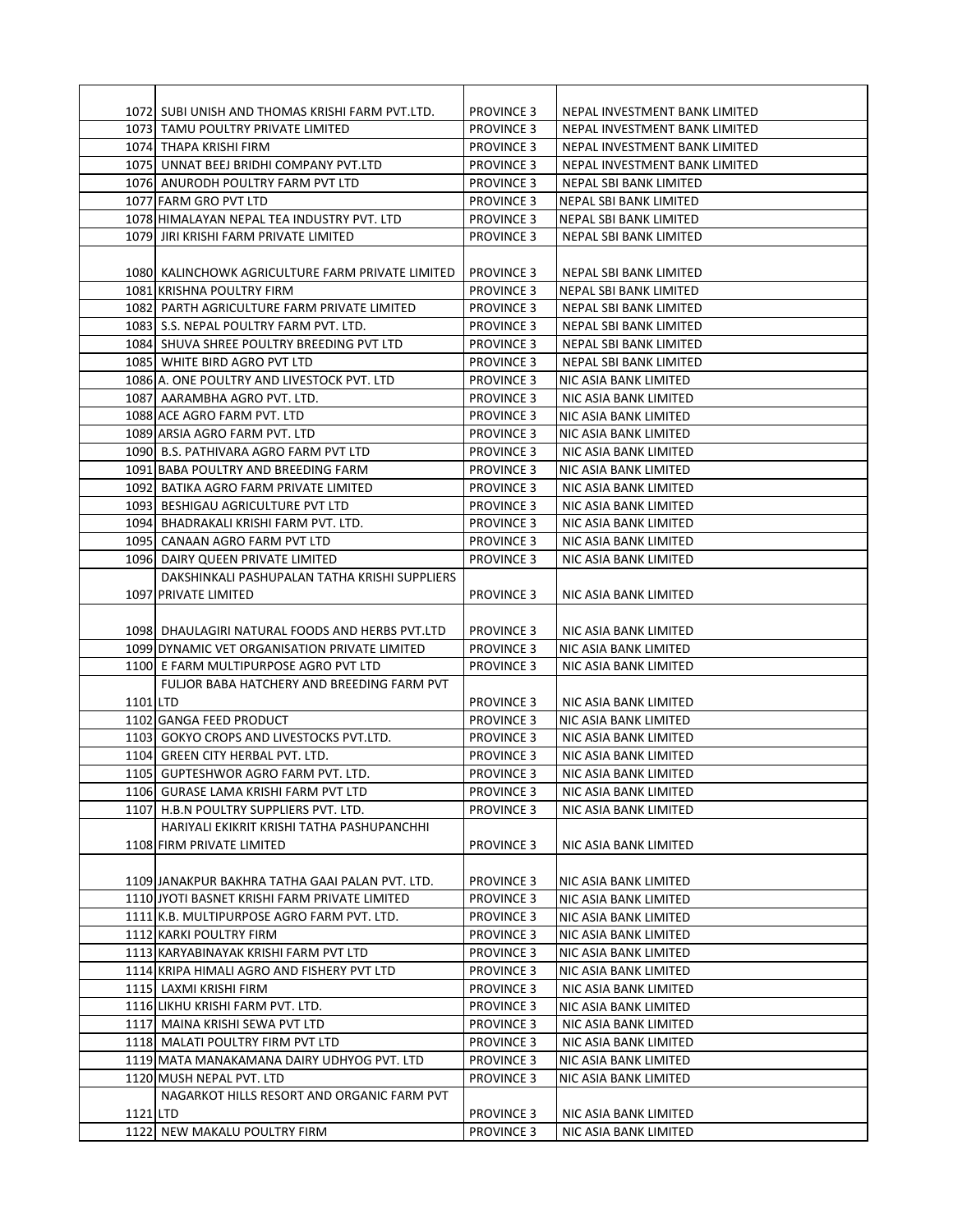|           | 1123 OM KRISHI FIRM                               | <b>PROVINCE 3</b> | NIC ASIA BANK LIMITED   |
|-----------|---------------------------------------------------|-------------------|-------------------------|
|           | 1124 OM ORGANIC AGRICULTURE PRIVATE LIMITED       | <b>PROVINCE 3</b> | NIC ASIA BANK LIMITED   |
|           | PHULBARI AEKIKRIT KIRSHI UDHAM KENDRA PVT.        |                   |                         |
| 1125 LTD. |                                                   | <b>PROVINCE 3</b> | NIC ASIA BANK LIMITED   |
|           |                                                   |                   |                         |
|           | 1126  PRABI KRISHI TATHA PASHUPANCHI FARM PVT LTD | <b>PROVINCE 3</b> | NIC ASIA BANK LIMITED   |
|           | 1127 RATNANGI EVEREST GAI FARM PVT LTD            | <b>PROVINCE 3</b> | NIC ASIA BANK LIMITED   |
|           | 1128 RISHI PATH MUSHROOM PRIVATE LIMITED          | <b>PROVINCE 3</b> | NIC ASIA BANK LIMITED   |
|           | 1129 SABITRA AGROVET PVT LTD                      | <b>PROVINCE 3</b> | NIC ASIA BANK LIMITED   |
|           | 1130 SAKAR DANA UDYOG                             | <b>PROVINCE 3</b> | NIC ASIA BANK LIMITED   |
|           |                                                   |                   |                         |
|           | 1131 SALOMI KRISHI FARM PVT. LTD                  | <b>PROVINCE 3</b> | NIC ASIA BANK LIMITED   |
|           | 1132 SANTOSHI ORGANIC FARM PVT. LTD.              | <b>PROVINCE 3</b> | NIC ASIA BANK LIMITED   |
|           | 1133 SHIVA POULTRY FARM                           | <b>PROVINCE 3</b> | NIC ASIA BANK LIMITED   |
|           | 1134 SIDDHI NARAYAN POULTRY SUPPLIERS             | <b>PROVINCE 3</b> | NIC ASIA BANK LIMITED   |
|           | SIDDHIGANESH AGRO AND RESEARCH CENTER PVT         |                   |                         |
| 1135 LTD  |                                                   | <b>PROVINCE 3</b> | NIC ASIA BANK LIMITED   |
|           | 1136 SOLUTION HERBAL COMPANY PVT.LTD              | <b>PROVINCE 3</b> | NIC ASIA BANK LIMITED   |
|           | 1137 SUPRIM POULTRY FARM PRIVATE LIMITED          | <b>PROVINCE 3</b> | NIC ASIA BANK LIMITED   |
|           | TALKU ORGANIC FARM AND RESEARCH CENTER PVT        |                   |                         |
| 1138 LTD  |                                                   | <b>PROVINCE 3</b> | NIC ASIA BANK LIMITED   |
|           | 1139 TALLO BESHI KRISHI FARM PVT LTD              | <b>PROVINCE 3</b> | NIC ASIA BANK LIMITED   |
|           | TARKESHWOR PASHUPALAN TATHA KRISHI FARM PVT       |                   |                         |
| 1140 LTD  |                                                   | <b>PROVINCE 3</b> | NIC ASIA BANK LIMITED   |
|           | TOP QUALITY POULTRY FEED FARM AND HATCHARY        |                   |                         |
|           | 1141 PRIVATE LIMITED                              | <b>PROVINCE 3</b> | NIC ASIA BANK LIMITED   |
|           | 1142 UJWAL POULTRY FIRM                           | <b>PROVINCE 3</b> | NIC ASIA BANK LIMITED   |
|           | 1143 VALESHWOR AGRO PVT.LTD                       | <b>PROVINCE 3</b> | NIC ASIA BANK LIMITED   |
|           | YUWA SHIVAPURI PASU PALAN TATHA KRISHI            |                   |                         |
|           | 1144 BYAVASAYA PVT LTD                            | <b>PROVINCE 3</b> | NIC ASIA BANK LIMITED   |
|           | 1145 AASHIRBAD POULTRY AND BREEDING PVT.LTD       | <b>PROVINCE 3</b> | NMB BANK LIMITED        |
|           | 1146 ABLOOM FLORA FARM PVT.LTD.                   | <b>PROVINCE 3</b> | NMB BANK LIMITED        |
|           | 1147 ALAS AGRICULTURE PVT. LTD.                   | <b>PROVINCE 3</b> | NMB BANK LIMITED        |
|           | 1148 AMARSIDDHI KRISHI UDHYOG PVT.LTD             | <b>PROVINCE 3</b> | NMB BANK LIMITED        |
|           | 1149 AMRIT POULTRY FARM PVT LTD                   | <b>PROVINCE 3</b> | NMB BANK LIMITED        |
|           | 1150 ANJALI AGROTECH PVT LTD                      | <b>PROVINCE 3</b> | NMB BANK LIMITED        |
|           | 1151 ANMOL LAYERS FARM PVT. LTD.                  | <b>PROVINCE 3</b> | NMB BANK LIMITED        |
|           | 1152 ANUP DAIRY PRIVATE LIMITED                   | <b>PROVINCE 3</b> | <b>NMB BANK LIMITED</b> |
|           | 1153 ANURAG POULTRY INDUSTRY PVT LTD              | <b>PROVINCE 3</b> | NMB BANK LIMITED        |
|           | 1154 ASAL AGRO PRODUCT PVT LTD                    | <b>PROVINCE 3</b> | NMB BANK LIMITED        |
|           | 1155 ASHAPURI ORGANIC PVT. LTD.                   | <b>PROVINCE 3</b> | NMB BANK LIMITED        |
|           | 1156 ASHISH POULTRY FARM PRIVATE LIMITED          | <b>PROVINCE 3</b> | <b>NMB BANK LIMITED</b> |
|           | 1157 BHALTAR DAIRY UDHYOG                         | <b>PROVINCE 3</b> | NMB BANK LIMITED        |
|           | 1158 BIKASH TEXTILE                               | <b>PROVINCE 3</b> | NMB BANK LIMITED        |
|           | 1159 BISHAL POULTRY FARM PVT.LTD                  | <b>PROVINCE 3</b> | NMB BANK LIMITED        |
|           | 1160 BKS TEXTILE                                  | <b>PROVINCE 3</b> | NMB BANK LIMITED        |
|           |                                                   |                   |                         |
|           | 1161 BLACK ORCHID AGRO FARM PVT. LTD              | <b>PROVINCE 3</b> | NMB BANK LIMITED        |
|           | 1162 CHICKS WORLD PRIVATE LIMITED                 | <b>PROVINCE 3</b> | NMB BANK LIMITED        |
|           | 1163 CHITWAN HATCHERY PVT. LTD.                   | <b>PROVINCE 3</b> | NMB BANK LIMITED        |
|           | 1164 DOLESHWOR TEXTILE                            | <b>PROVINCE 3</b> | NMB BANK LIMITED        |
|           | 1165 EKATA NEPAL BREEDING PRIVATE LIMITED         | <b>PROVINCE 3</b> | NMB BANK LIMITED        |
|           | 1166 GALFU BINAYAK DAIRY PVT. LTD                 | <b>PROVINCE 3</b> | NMB BANK LIMITED        |
|           | GURUNG MULTIPLE KRISHI UTPADAN TATHA              |                   |                         |
|           | 1167 PRASODHAN KENDRA PVT.LTD.                    | <b>PROVINCE 3</b> | NMB BANK LIMITED        |
|           | 1168 HELI AGRO PVT LTD                            | <b>PROVINCE 3</b> | NMB BANK LIMITED        |
|           | 1169 HIMALAYAN HONEY SUPPLIERS PVT. LTD.          | <b>PROVINCE 3</b> | NMB BANK LIMITED        |
|           | 1170 JAGADAMBA DAIRY FOOD & BEVERAGE P L          | <b>PROVINCE 3</b> | NMB BANK LIMITED        |
|           | 1171 KAMADHENU DAIRY AND BAKERY PVT LTD           | <b>PROVINCE 3</b> | NMB BANK LIMITED        |
|           | 1172 KRISHNA POULTRY FARM PVT.LTD                 | <b>PROVINCE 3</b> | NMB BANK LIMITED        |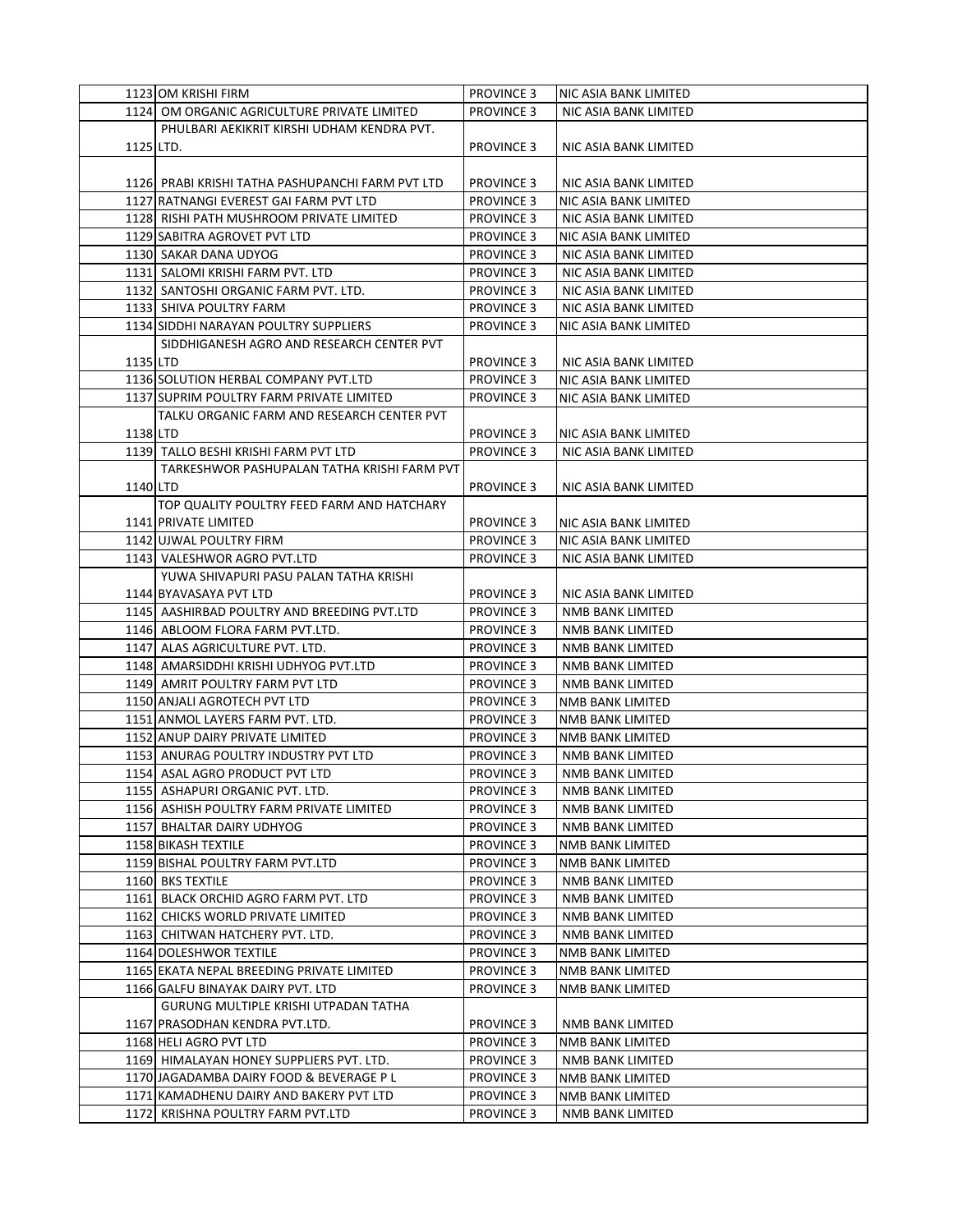|          | LITTLE STAR AGRO POULTRY AND BREEDING FARM         |                   |                         |
|----------|----------------------------------------------------|-------------------|-------------------------|
|          | 1173 PRIVATE LIMITED                               | <b>PROVINCE 3</b> | NMB BANK LIMITED        |
|          | 1174 LUBHOO MEMORIAL TEXTILE                       | <b>PROVINCE 3</b> | NMB BANK LIMITED        |
|          | 1175 M/S BISHAL POULTRY FARM PVT.LTD               | <b>PROVINCE 3</b> | NMB BANK LIMITED        |
|          | MAA BHAGAWATI MEAT STORE AND LIVESTOCK PVT         |                   |                         |
| 1176 LTD |                                                    | <b>PROVINCE 3</b> | NMB BANK LIMITED        |
|          | MAA BHAGAWATI MEAT STORE AND LIVESTOCK             |                   |                         |
|          | 1177 PVT.LTD.                                      | <b>PROVINCE 3</b> | NMB BANK LIMITED        |
|          | 1178 MAA DURGA MUSHROOM INDUSTRY PVT.LTD           | <b>PROVINCE 3</b> | NMB BANK LIMITED        |
|          | 1179 MAKWANI AGRO PVT.LTD.                         | <b>PROVINCE 3</b> | NMB BANK LIMITED        |
|          |                                                    |                   |                         |
|          | 1180 MAUSAM KRISI FARM PVT. LTD.                   | <b>PROVINCE 3</b> | NMB BANK LIMITED        |
|          | 1181 MOUNTAIN BEE CONCERN PVT. LTD.                | <b>PROVINCE 3</b> | NMB BANK LIMITED        |
|          | 1182 NABIN POULTRY FARM PRIVATE LIMITED            | <b>PROVINCE 3</b> | NMB BANK LIMITED        |
|          | 1183 NANDINI AGRICULTURE FORM PRIVATE LIMITED      | <b>PROVINCE 3</b> | NMB BANK LIMITED        |
|          | 1184 NATIONAL BREEDING FARM PVT. LTD.              | <b>PROVINCE 3</b> | NMB BANK LIMITED        |
|          | 1185 NATIVE NEPALI AGRO SUPPLIES PVT LTD           | <b>PROVINCE 3</b> | NMB BANK LIMITED        |
|          | 1186 NEPAL ORGANIC COFFEE PRODUCTS PVT.LTD         | <b>PROVINCE 3</b> | NMB BANK LIMITED        |
|          | 1187 OM SANJEEVANI DAIRY UDYOG PVT LTD             | <b>PROVINCE 3</b> | NMB BANK LIMITED        |
|          | 1188 PENCY POULTRY PVT LTD                         | <b>PROVINCE 3</b> | NMB BANK LIMITED        |
|          | 1189 PRAGATI TEXTILE INDUSTRIES PVT LTD            | <b>PROVINCE 3</b> | <b>NMB BANK LIMITED</b> |
|          | 1190 PREITHAK TEXTILE                              | <b>PROVINCE 3</b> | <b>NMB BANK LIMITED</b> |
|          | 1191 R.R. POULTRY BREEDING FARM PVT LTD            | <b>PROVINCE 3</b> | NMB BANK LIMITED        |
|          | 1192 RAJDHANI POULTRY PVT.LTD                      | <b>PROVINCE 3</b> | NMB BANK LIMITED        |
|          | 1193 SAHAJ AGRICULTURE PVT LTD                     | <b>PROVINCE 3</b> | NMB BANK LIMITED        |
|          |                                                    |                   |                         |
|          | 1194 SALAKA KRISHI TATHA TRAINING CENTRE PVT. LTD. | <b>PROVINCE 3</b> | NMB BANK LIMITED        |
|          | 1195 SAMIN POULTRY FARM PRIVATE LIMITED            | <b>PROVINCE 3</b> | NMB BANK LIMITED        |
|          | 1196 SAPKOTA POULTRY FARM                          | <b>PROVINCE 3</b> | NMB BANK LIMITED        |
|          | 1197 SAYAPATRI HATCHERY PRIVATE LIMITED            | <b>PROVINCE 3</b> | NMB BANK LIMITED        |
|          | 1198 SEED LAND NEPAL PVT. LTD.                     | <b>PROVINCE 3</b> | NMB BANK LIMITED        |
|          |                                                    |                   |                         |
|          | 1199 SHREE KRISHNA DUDH SANKALAN TATHA BIKRI FIRM  | <b>PROVINCE 3</b> | NMB BANK LIMITED        |
|          | 1200 SMART TECH AGRO AND BIO ENERGY PVT LTD        | <b>PROVINCE 3</b> | NMB BANK LIMITED        |
|          | 1201 SUBIDHA FEEDS PVT LTD                         | <b>PROVINCE 3</b> | NMB BANK LIMITED        |
|          |                                                    |                   |                         |
|          | 1202 SURABHI POULTRY AND FEED INDUSTRIES PVT.LTD   | <b>PROVINCE 3</b> | NMB BANK LIMITED        |
|          | 1203 THREE SIXTY AGRO FARM PVT. LTD                | <b>PROVINCE 3</b> | NMB BANK LIMITED        |
|          | 1204 UNICORN TEXTILE                               | <b>PROVINCE 3</b> | NMB BANK LIMITED        |
|          | 1205 ARAVA NEPAL MODERN AGRICULTURE COMP           | <b>PROVINCE 3</b> | PRABHU BANK LIMITED     |
|          | 1206 AVINASH EGGS PRIVATE LIMITED                  | <b>PROVINCE 3</b> | PRABHU BANK LIMITED     |
|          | 1207 B.F.C. POULTRY PVT LTD                        | <b>PROVINCE 3</b> | PRABHU BANK LIMITED     |
|          | 1208 DHUNIBESHI GAI KIRSHI FIRM PVT.LTD            | <b>PROVINCE 3</b> | PRABHU BANK LIMITED     |
|          | 1209 FRESH ACRES AGRIVENTURES PVT LTD              | <b>PROVINCE 3</b> | PRABHU BANK LIMITED     |
|          | FRESH AGRO PRODUCTS AND RESEARCH CENTER PVT        |                   |                         |
|          |                                                    | <b>PROVINCE 3</b> |                         |
| 1210 LTD |                                                    |                   | PRABHU BANK LIMITED     |
|          |                                                    |                   |                         |
|          | 1211 GADHIMAI AGRO AND RESEARCH CENTER PVT LTD     | <b>PROVINCE 3</b> | PRABHU BANK LIMITED     |
|          | 1212 GOLDEN FARMS PVT. LTD                         | <b>PROVINCE 3</b> | PRABHU BANK LIMITED     |
|          | GREEN PARK BAHUUDDESIYA AGRO AND AGRO              |                   |                         |
|          | 1213 TOURISM FARM PVT LTD                          | <b>PROVINCE 3</b> | PRABHU BANK LIMITED     |
|          | 1214 INTEGRATED AGRO (IARPI)                       | <b>PROVINCE 3</b> | PRABHU BANK LIMITED     |
|          | 1215 KIWI FARM PVT.LTD                             | <b>PROVINCE 3</b> | PRABHU BANK LIMITED     |
|          | 1216 MAJUWADEVI KRISHI FARM PVT. LTD.              | <b>PROVINCE 3</b> | PRABHU BANK LIMITED     |
|          | 1217 NAMUNA MATSYA AND KRISHI FIRM PVT LTD         | <b>PROVINCE 3</b> | PRABHU BANK LIMITED     |
|          | 1218 NATIONAL AGRIBUSINESS COMPANY PVT LTD         | <b>PROVINCE 3</b> | PRABHU BANK LIMITED     |
|          | 1219 PATHAK HYACHING & POULTRY PVT.LTD             | <b>PROVINCE 3</b> | PRABHU BANK LIMITED     |
|          | 1220 SHIVA SHAKTI HATCHEY PVT LTD                  | <b>PROVINCE 3</b> | PRABHU BANK LIMITED     |
|          | 1221 SURENDRA KRISHI FARM PVT LTD                  | <b>PROVINCE 3</b> | PRABHU BANK LIMITED     |
|          | 1222 TRIVENI FISH DEVELOPMENT CO. P. LTD           | <b>PROVINCE 3</b> | PRABHU BANK LIMITED     |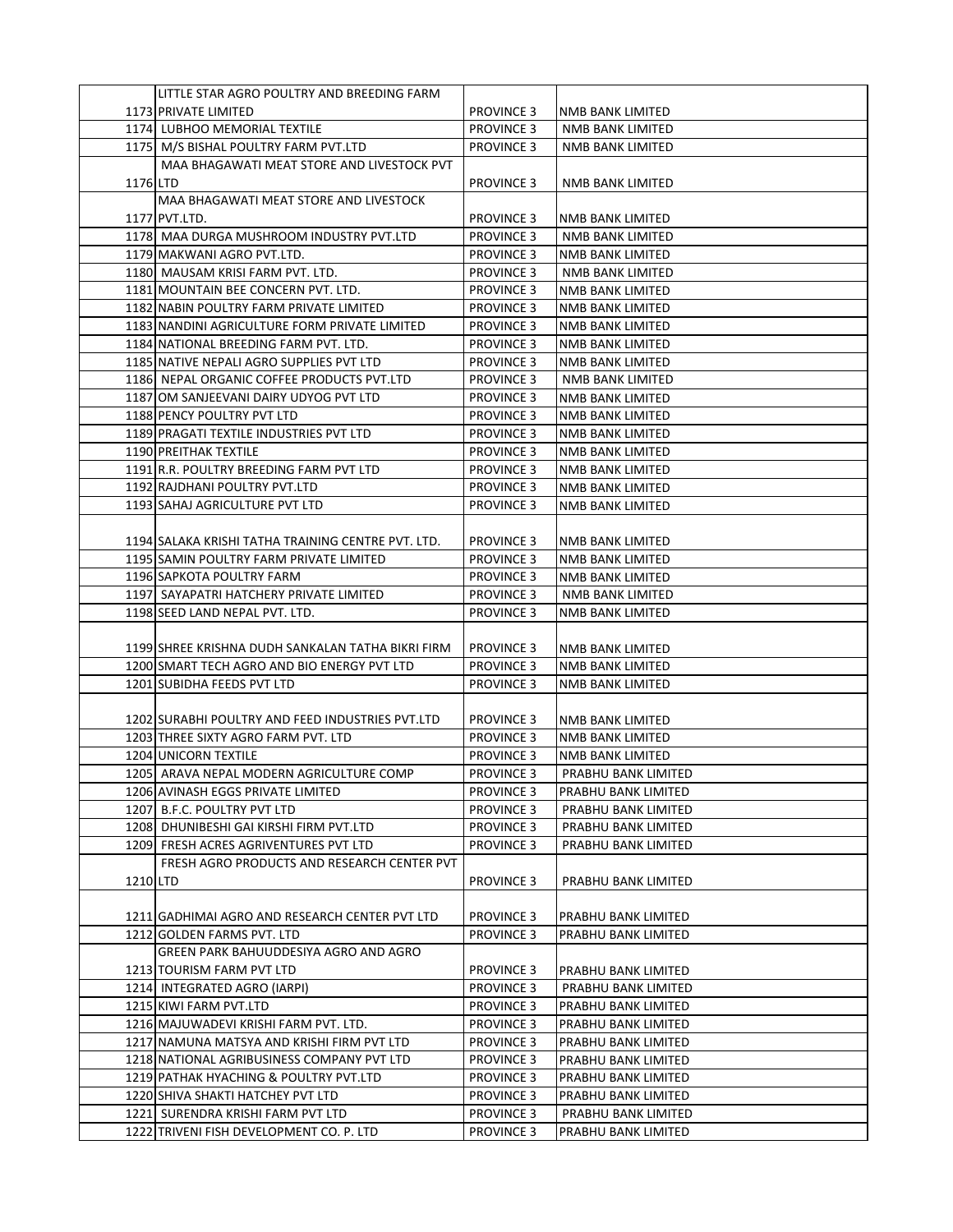| 1223 AAMA FEED AND BREEDING FARM PVT LTD             | <b>PROVINCE 3</b> | PRIME COMMERCIAL BANK LIMITED |
|------------------------------------------------------|-------------------|-------------------------------|
| 1224 AASHA HATCHERY PVT.LTD                          | <b>PROVINCE 3</b> | PRIME COMMERCIAL BANK LIMITED |
| 1225 AASHA MULTI AGRO FARM PVT LTD                   | <b>PROVINCE 3</b> | PRIME COMMERCIAL BANK LIMITED |
| 1226 AGNI KRISHI FARM PVT. LTD                       | <b>PROVINCE 3</b> | PRIME COMMERCIAL BANK LIMITED |
| 1227 AGRI CARE NEPAL PVT LTD                         | <b>PROVINCE 3</b> | PRIME COMMERCIAL BANK LIMITED |
| 1228 AMATYA POULTRY FARM PVT. LTD.                   | <b>PROVINCE 3</b> | PRIME COMMERCIAL BANK LIMITED |
| 1229 ASHAPURI PLANTATIONS PVT. LTD.                  | <b>PROVINCE 3</b> | PRIME COMMERCIAL BANK LIMITED |
| 1230 AWIN POULTRY FIRM PVT. LTD.                     | <b>PROVINCE 3</b> | PRIME COMMERCIAL BANK LIMITED |
| 1231 B.M. KRISHI FARM PVT LTD                        | <b>PROVINCE 3</b> | PRIME COMMERCIAL BANK LIMITED |
| 1232 B.R. RESERACH & AGR NEPAL PVT. LTD              | <b>PROVINCE 3</b> |                               |
|                                                      |                   | PRIME COMMERCIAL BANK LIMITED |
| 1233 BABA GANESH AGRO AND FARM HOUSE                 | <b>PROVINCE 3</b> | PRIME COMMERCIAL BANK LIMITED |
| 1234 BAGMATI FEED PVT LTD                            | <b>PROVINCE 3</b> | PRIME COMMERCIAL BANK LIMITED |
| 1235 BAGMATI HATCHERY PVT.LTD.                       | <b>PROVINCE 3</b> | PRIME COMMERCIAL BANK LIMITED |
| 1236 BANJARIYA AGRO FARM PVT LTD                     | <b>PROVINCE 3</b> | PRIME COMMERCIAL BANK LIMITED |
| 1237 BHIMESHWOR AGRO & POULTRY FARM P. L             | <b>PROVINCE 3</b> | PRIME COMMERCIAL BANK LIMITED |
| 1238 BHUMINANDAN KRISHI FARM PVT LTD.                | <b>PROVINCE 3</b> | PRIME COMMERCIAL BANK LIMITED |
| 1239 BHUTEDHUNGE DEVI AGRI AND KRISH PVT.LTD.        | <b>PROVINCE 3</b> | PRIME COMMERCIAL BANK LIMITED |
| 1240 BIDUR KUKHURA PALAN UDHYOG PVT LTD              | <b>PROVINCE 3</b> | PRIME COMMERCIAL BANK LIMITED |
| 1241 BUDHANILKANTHA BREEDER FARM PVT.LTD             | <b>PROVINCE 3</b> | PRIME COMMERCIAL BANK LIMITED |
| 1242 CHICKEN FACTORY PVT.LTD.                        | <b>PROVINCE 3</b> | PRIME COMMERCIAL BANK LIMITED |
| 1243 COBB POULTRY PVT.LTD                            | <b>PROVINCE 3</b> | PRIME COMMERCIAL BANK LIMITED |
| 1244 DANGOL POLTRY FARM AND SUPPLERS PVT.LTD         | <b>PROVINCE 3</b> | PRIME COMMERCIAL BANK LIMITED |
| 1245 ECO FISH AND AGRO FARMING PVT. LTD.             | <b>PROVINCE 3</b> | PRIME COMMERCIAL BANK LIMITED |
| 1246 EVANS LIFE SCIENCES PVT. LTD                    | <b>PROVINCE 3</b> | PRIME COMMERCIAL BANK LIMITED |
| 1247 FIFTY TWO GROUP AGRICULTURE COMPANY             | <b>PROVINCE 3</b> | PRIME COMMERCIAL BANK LIMITED |
| 1248 G.J POLUTRY PVT.LTD                             | <b>PROVINCE 3</b> | PRIME COMMERCIAL BANK LIMITED |
| 1249 G.J. POULTRY BREEDING&HATCHERY P.LTD            | <b>PROVINCE 3</b> | PRIME COMMERCIAL BANK LIMITED |
| 1250 GOSEN AGRO FARM AND RESEARCH CENTER             | <b>PROVINCE 3</b> | PRIME COMMERCIAL BANK LIMITED |
| GREEN WORLD AGRO FARM AND RESEARCH CENTER            |                   |                               |
| 1251 PVT. LTD.                                       | <b>PROVINCE 3</b> | PRIME COMMERCIAL BANK LIMITED |
| 1252 H. AND S. POULTRY GROUP PVT. LTD                | <b>PROVINCE 3</b> | PRIME COMMERCIAL BANK LIMITED |
| 1253 HEAVEN RISING AGRI. FARM P. LTD.                | <b>PROVINCE 3</b> | PRIME COMMERCIAL BANK LIMITED |
| 1254 HILLBIRD NEPAL BREEDING CO. P. LTD.             | <b>PROVINCE 3</b> | PRIME COMMERCIAL BANK LIMITED |
| 1255 HIM BIRD POULTRY BRE. FARM PVT. LTD             | <b>PROVINCE 3</b> | PRIME COMMERCIAL BANK LIMITED |
|                                                      |                   |                               |
| HIM SHIKHAR KRISHI TATHA PASHUPALAN UDHYOG           |                   |                               |
| 1256 PVT. LTD                                        | <b>PROVINCE 3</b> | PRIME COMMERCIAL BANK LIMITED |
| 1257 HIM SHIKHAR POULTRY BRE. FARM PVT.L             | <b>PROVINCE 3</b> | PRIME COMMERCIAL BANK LIMITED |
| 1258 HIMALAYANRAINBOWTROUT SUNKHANI PLTD             | <b>PROVINCE 3</b> | PRIME COMMERCIAL BANK LIMITED |
| 1259 HYGENIC MEAT CENTER PVT. LTD.                   | <b>PROVINCE 3</b> | PRIME COMMERCIAL BANK LIMITED |
| 1260 ILUM AGRO FARM PVT. LTD.                        | <b>PROVINCE 3</b> | PRIME COMMERCIAL BANK LIMITED |
| 1261 JAGADAMBA COLD STORAGE & SEED PROD              | <b>PROVINCE 3</b> | PRIME COMMERCIAL BANK LIMITED |
| 1262 JAGATPUR AGRO FOREST PVT.LTD.                   | <b>PROVINCE 3</b> | PRIME COMMERCIAL BANK LIMITED |
| 1263 JAHARSINGH PAUWA POULTRY PVT. LTD.              | PROVINCE 3        | PRIME COMMERCIAL BANK LIMITED |
| 1264 KALIMA HATCHERY PVT.LTD                         | <b>PROVINCE 3</b> | PRIME COMMERCIAL BANK LIMITED |
| 1265 KALINCHOWK COW FARM & R. CENTRE P.L             | <b>PROVINCE 3</b> | PRIME COMMERCIAL BANK LIMITED |
| 1266 KAULE VINEYARD AGRO PVT. LTD.                   | <b>PROVINCE 3</b> | PRIME COMMERCIAL BANK LIMITED |
|                                                      |                   |                               |
| 1267  KAVRE PASHUPANCHHI TATHA KRISHI FIRM PVT. LTD. | <b>PROVINCE 3</b> | PRIME COMMERCIAL BANK LIMITED |
| 1268 KDS MAMA BHANJA POULTRY FARM P.LTD              | <b>PROVINCE 3</b> | PRIME COMMERCIAL BANK LIMITED |
| 1269 KHUSHBU COLD STORE PVT. LTD.                    | <b>PROVINCE 3</b> | PRIME COMMERCIAL BANK LIMITED |
| 1270 KIRANKO POULTRY FIRM PVT.LTD                    | <b>PROVINCE 3</b> | PRIME COMMERCIAL BANK LIMITED |
| 1271 LIVE CARE NEPAL PVT LTD                         | <b>PROVINCE 3</b> | PRIME COMMERCIAL BANK LIMITED |
| MAA BHAGAWATI AGRO POULTRY BREEDING FARM             |                   |                               |
| 1272 PVT. LTD.                                       | PROVINCE 3        | PRIME COMMERCIAL BANK LIMITED |
|                                                      |                   |                               |
| 1273 MAA BHAGWATI POULTRY AND HATCHERY PVT. LTD.     | <b>PROVINCE 3</b> | PRIME COMMERCIAL BANK LIMITED |
| 1274 MAA GOLMA DEVI FEED & BREEDING FARM             | <b>PROVINCE 3</b> | PRIME COMMERCIAL BANK LIMITED |
| 1275 MAA JALPADEVI AGR FARM PVT. LTD.                | <b>PROVINCE 3</b> | PRIME COMMERCIAL BANK LIMITED |
|                                                      |                   |                               |
| 1276 MAHATO POULTRY INDUSTRIES PVT. LTD.             | <b>PROVINCE 3</b> | PRIME COMMERCIAL BANK LIMITED |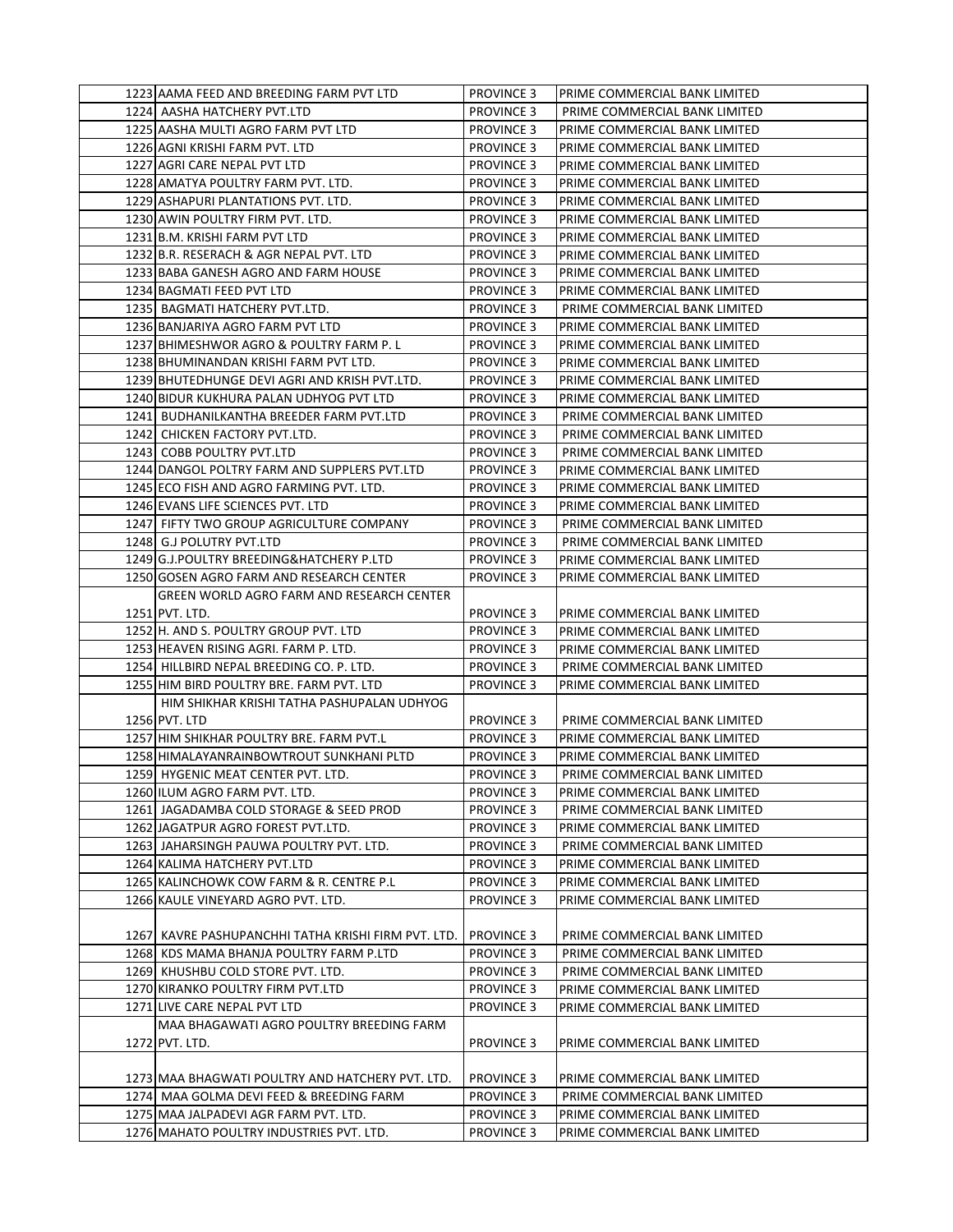| 1277 MANJUSHREE DANA UDHYOG PVT.LTD            | <b>PROVINCE 3</b> | PRIME COMMERCIAL BANK LIMITED |
|------------------------------------------------|-------------------|-------------------------------|
| 1278 MARSYANGDI POULTRY PVT LTD                | <b>PROVINCE 3</b> | PRIME COMMERCIAL BANK LIMITED |
| 1279 MEDHASHREE AGRO MULTIPURPOSE PVT. LTD.    | <b>PROVINCE 3</b> | PRIME COMMERCIAL BANK LIMITED |
| 1280 MT. EVEREST BIRD & AGRI. FARM P. L.       | <b>PROVINCE 3</b> | PRIME COMMERCIAL BANK LIMITED |
| 1281 NATURAL FISH AND MEAT CENTRE PVT.LTD      | <b>PROVINCE 3</b> | PRIME COMMERCIAL BANK LIMITED |
| 1282 NILKANTHA PANCHAYAN KRISHI FARM P.L       | <b>PROVINCE 3</b> | PRIME COMMERCIAL BANK LIMITED |
| 1283 OM SAI KRISHI FARM PVT. LTD.              | <b>PROVINCE 3</b> | PRIME COMMERCIAL BANK LIMITED |
| 1284 P.B POULTRY PVT. LTD                      | <b>PROVINCE 3</b> | PRIME COMMERCIAL BANK LIMITED |
| 1285 P.N.R.POULTRY FARM PVT.LTD.               | <b>PROVINCE 3</b> | PRIME COMMERCIAL BANK LIMITED |
| 1286 PRASHANT POULTRY FARM PVT. LTD.           | <b>PROVINCE 3</b> | PRIME COMMERCIAL BANK LIMITED |
| 1287 PRATIVA MEAT HOUSE PVT. LTD.              | <b>PROVINCE 3</b> | PRIME COMMERCIAL BANK LIMITED |
| 1288 PURKOT POULTRY PVT.LTD                    | <b>PROVINCE 3</b> | PRIME COMMERCIAL BANK LIMITED |
| 1289 RNS KRISHI TATHA PASHUPALAN FIRM PVT. LTD | <b>PROVINCE 3</b> | PRIME COMMERCIAL BANK LIMITED |
|                                                |                   |                               |
| 1290 ROSE AGRO WORLD & RESERACH CENTER PVT.LTD | <b>PROVINCE 3</b> | PRIME COMMERCIAL BANK LIMITED |
| 1291 SAMRIDHA POULTRY & KRISHI FARM PVT. LTD.  | <b>PROVINCE 3</b> | PRIME COMMERCIAL BANK LIMITED |
| 1292 SANTULIT FEED INDUSTRIES PVT.LTD.         | <b>PROVINCE 3</b> | PRIME COMMERCIAL BANK LIMITED |
| 1293 SARBODAYA AGRO KRISHI PVT.LTD.            | <b>PROVINCE 3</b> | PRIME COMMERCIAL BANK LIMITED |
|                                                |                   |                               |
| 1294  SARWAHITAISHI DAIRY AND AGROVET RESEARCH | <b>PROVINCE 3</b> | PRIME COMMERCIAL BANK LIMITED |
| 1295 SHAKSHAM AGRICULTURE PROMOTION COMP       | <b>PROVINCE 3</b> | PRIME COMMERCIAL BANK LIMITED |
| 1296 SHIKHAR AGRO TRADERS PVT. LTD             | <b>PROVINCE 3</b> | PRIME COMMERCIAL BANK LIMITED |
| 1297 SHULAV AGRO PRODUCTS PVT. LTD             | <b>PROVINCE 3</b> | PRIME COMMERCIAL BANK LIMITED |
| 1298 SINDHULI KRISHI FARM NEPAL P.L            | <b>PROVINCE 3</b> | PRIME COMMERCIAL BANK LIMITED |
| 1299 SUWAL POULTRY PVT. LTD                    | <b>PROVINCE 3</b> | PRIME COMMERCIAL BANK LIMITED |
| 1300 TILA AGROVENTURE PVT. LTD                 | <b>PROVINCE 3</b> | PRIME COMMERCIAL BANK LIMITED |
| 1301 VALLEY POULTRY PVT. LTD.                  | <b>PROVINCE 3</b> | PRIME COMMERCIAL BANK LIMITED |
| 1302 WELLKOT COLD STORES PVT.LTD               | <b>PROVINCE 3</b> | PRIME COMMERCIAL BANK LIMITED |
| 1303 AGRI GROWTH INTEGRATED FARM               | <b>PROVINCE 3</b> | PROGESSIVE FINANCE LIMITED    |
| 1304 ABIRAL HATCHERY PVT.LTD                   | <b>PROVINCE 3</b> | RASTRIYA BANIJYA BANK         |
| 1305 ADHIKARI KRISHI FARM                      | <b>PROVINCE 3</b> | RASTRIYA BANIJYA BANK         |
| 1306 ADHIKARI POULTRY FIRM                     | <b>PROVINCE 3</b> | RASTRIYA BANIJYA BANK         |
| 1307 ARYAL POULTRY FIRM                        | <b>PROVINCE 3</b> | RASTRIYA BANIJYA BANK         |
| 1308 B AND B KRISHI POULTRY INDUSTRIES         | <b>PROVINCE 3</b> | RASTRIYA BANIJYA BANK         |
| 1309 B S KHATRI POULTRY FARM PRA LI            | <b>PROVINCE 3</b> | RASTRIYA BANIJYA BANK         |
| 1310 BANDHU POULTRY BREEDING FARM PVT LM       | <b>PROVINCE 3</b> | RASTRIYA BANIJYA BANK         |
| 1311 BANSUN AGRO ORGANIC PVT. LTD              | <b>PROVINCE 3</b> | RASTRIYA BANIJYA BANK         |
| 1312 BDC FOOD PVT LTD                          | <b>PROVINCE 3</b> | RASTRIYA BANIJYA BANK         |
| 1313 CHANGUNARAYAN POULTRY AND HATCHERY        | <b>PROVINCE 3</b> | RASTRIYA BANIJYA BANK         |
| 1314 DAHAL KRISHI FARM                         | <b>PROVINCE 3</b> | RASTRIYA BANIJYA BANK         |
| 1315 DALLAKOTI POULTRY FARM PVT.LTD            | <b>PROVINCE 3</b> | RASTRIYA BANIJYA BANK         |
| 1316 DAUNNE BREEDING FARM PVT                  | <b>PROVINCE 3</b> | RASTRIYA BANIJYA BANK         |
| 1317 EVEREST POULTRY FARM                      | <b>PROVINCE 3</b> | RASTRIYA BANIJYA BANK         |
| 1318 GANAPATI POULTRY AND AGRO RESEARCH        | <b>PROVINCE 3</b> | RASTRIYA BANIJYA BANK         |
| 1319 GAYATRI DAIRY INDUSTRIES PVT.LTD          | <b>PROVINCE 3</b> | RASTRIYA BANIJYA BANK         |
| 1320 HAMRO POULTRY FIRM                        | <b>PROVINCE 3</b> | RASTRIYA BANIJYA BANK         |
| 1321 HARIYALI GROUP PVT.LTD.                   | <b>PROVINCE 3</b> | RASTRIYA BANIJYA BANK         |
| 1322 HETAUDA POULTRY AND HATCHERY PRA.LI       | <b>PROVINCE 3</b> | RASTRIYA BANIJYA BANK         |
| 1323 HIMKAR AGRO PVT.LTD                       | <b>PROVINCE 3</b> | RASTRIYA BANIJYA BANK         |
| 1324 KAILASHPATI-POULTRY & B. F.PVT.LT         | <b>PROVINCE 3</b> | RASTRIYA BANIJYA BANK         |
| 1325 KALIKA POULTRY BREEDING PVT.LTD.          | <b>PROVINCE 3</b> | RASTRIYA BANIJYA BANK         |
| 1326 KAMALAMAI HATCHERY PVT LTD.               | <b>PROVINCE 3</b> | RASTRIYA BANIJYA BANK         |
| 1327 KATHMANDU HATCHERY AND FEED INDUSTR       | <b>PROVINCE 3</b> | RASTRIYA BANIJYA BANK         |
| 1328 KAVRE PANCHKAL COLD STORAGE PVT.LTD       | <b>PROVINCE 3</b> | RASTRIYA BANIJYA BANK         |
| 1329 KRITI TEXTILE                             | <b>PROVINCE 3</b> | RASTRIYA BANIJYA BANK         |
| 1330 LAXMI GAI FARM                            | <b>PROVINCE 3</b> | RASTRIYA BANIJYA BANK         |
| 1331 LAXMI GAI FIRM                            | <b>PROVINCE 3</b> | RASTRIYA BANIJYA BANK         |
| 1332 LAXMI POULTRY FIRM                        | <b>PROVINCE 3</b> | RASTRIYA BANIJYA BANK         |
| 1333 MIRLUNGKOT MACHHA PALAN PRALI             | <b>PROVINCE 3</b> | RASTRIYA BANIJYA BANK         |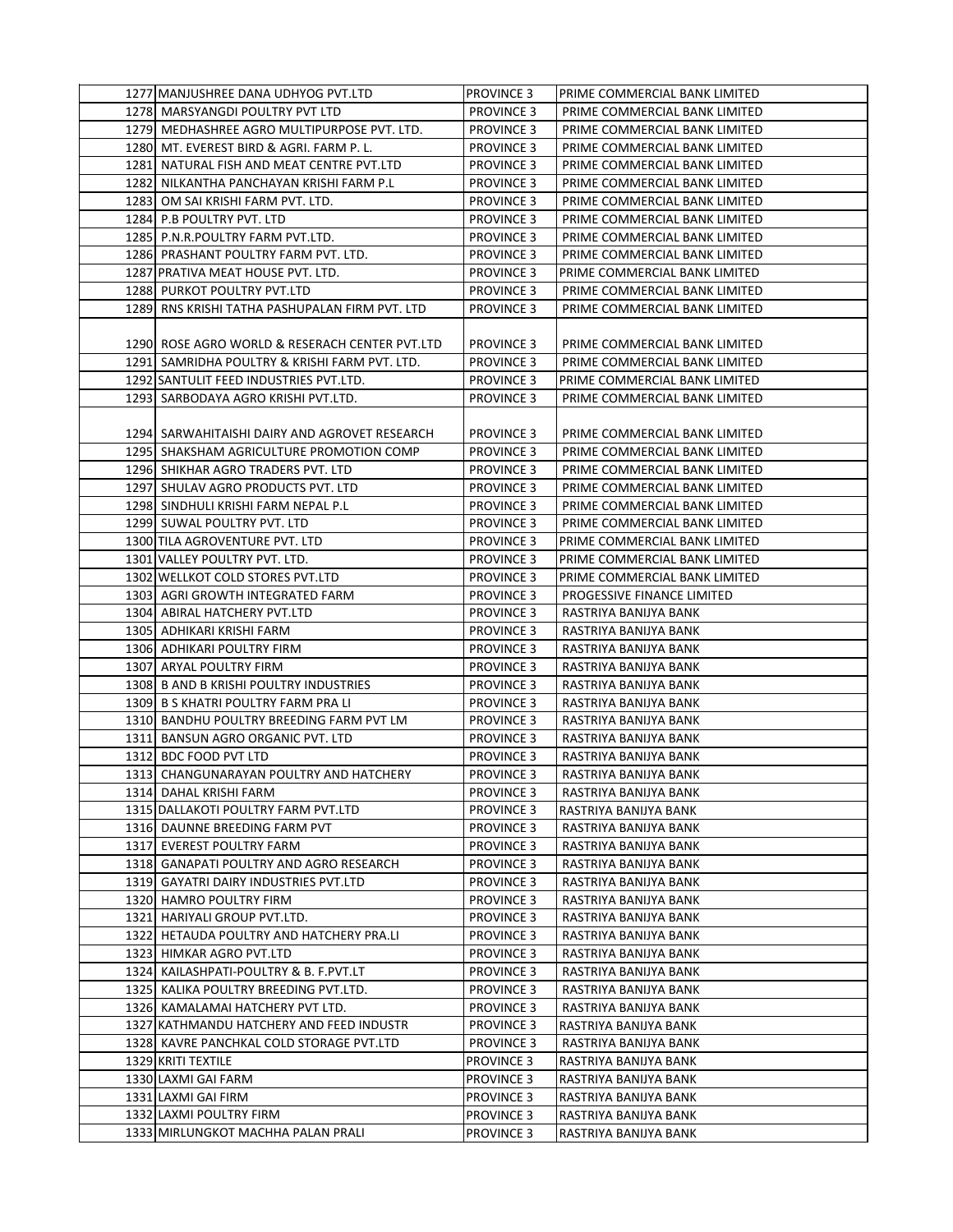|           | 1334 NAMUNA POULTRY FARM                         | PROVINCE 3        | RASTRIYA BANIJYA BANK                  |
|-----------|--------------------------------------------------|-------------------|----------------------------------------|
|           | 1335 NARAYANI POULTRY FARM HATCHERY              | <b>PROVINCE 3</b> | RASTRIYA BANIJYA BANK                  |
|           | 1336 NATIONAL BIO-TECH PVT LTD                   | <b>PROVINCE 3</b> | RASTRIYA BANIJYA BANK                  |
|           | 1337 NAULIN BHADRAKALI DAIRY FARM PVT            | <b>PROVINCE 3</b> | RASTRIYA BANIJYA BANK                  |
|           | 1338 NAWALAPUR MADHYABINDU POUL                  | <b>PROVINCE 3</b> | RASTRIYA BANIJYA BANK                  |
|           | 1339 OM SAI POLTRI AND BRIDING FIRM              | <b>PROVINCE 3</b> | RASTRIYA BANIJYA BANK                  |
|           | 1340 PANCHA SHEEL DAIRY PVT.LTD                  | PROVINCE 3        | RASTRIYA BANIJYA BANK                  |
|           | 1341 PANCHYAKANYA POULTRY BREEDING FARM          | PROVINCE 3        | RASTRIYA BANIJYA BANK                  |
|           | PATIVARA POULTRY AND AGRO RESEARCH FARM          |                   |                                        |
|           | 1342 PVT.LTD                                     | PROVINCE 3        | RASTRIYA BANIJYA BANK                  |
|           | 1343 PHUYAL POULTRY FEED PVT. LTD                | <b>PROVINCE 3</b> | RASTRIYA BANIJYA BANK                  |
|           | 1344 REGMI POULTRY FIRM                          | PROVINCE 3        | RASTRIYA BANIJYA BANK                  |
|           | 1345 RISHESHWORSHEET BHANDAR P.LTD.              | PROVINCE 3        | RASTRIYA BANIJYA BANK                  |
|           | 1346 SEAN SEED SERVICE CENTER LTD.               | <b>PROVINCE 3</b> | RASTRIYA BANIJYA BANK                  |
|           | 1347 SHRISTI POULTRY FARM                        | PROVINCE 3        | RASTRIYA BANIJYA BANK                  |
|           | 1348 SIDDHABABA EKIKRIT KRISHI FARM              | PROVINCE 3        | RASTRIYA BANIJYA BANK                  |
|           | 1349 SUBIDHA POULTRY PVT. LTD                    | <b>PROVINCE 3</b> | RASTRIYA BANIJYA BANK                  |
|           | 1350 SUNGAVA POULTRY FIRM PVT.LTD                | <b>PROVINCE 3</b> | RASTRIYA BANIJYA BANK                  |
|           | 1351 SUPRIYA POLTI AND R. F. PVT.LTD             | <b>PROVINCE 3</b> | RASTRIYA BANIJYA BANK                  |
|           | 1352 SURYA MOHAN POLTY FIRM PRA.LI               | <b>PROVINCE 3</b> | RASTRIYA BANIJYA BANK                  |
|           | 1353 SURYA MUKHI AGRICULTER FIRM PVT.LTD         | <b>PROVINCE 3</b> | RASTRIYA BANIJYA BANK                  |
|           | 1354 TARAPUNJA POULTRY BREEDING FARM P.L         | <b>PROVINCE 3</b> | RASTRIYA BANIJYA BANK                  |
|           | 1355 THANIMAI POULTRY FARM PVT LTD               | <b>PROVINCE 3</b> | RASTRIYA BANIJYA BANK                  |
|           | 1356 UNITED NEPAL KRISHI FARM PVT.LTD            | <b>PROVINCE 3</b> | RASTRIYA BANIJYA BANK                  |
|           | 1357 VALLEY COLD STORE PVT.LTD.                  | <b>PROVINCE 3</b> | RASTRIYA BANIJYA BANK                  |
|           | 1358 WELCOME POLTRY DANA UDHYOG PVT.LTD          | <b>PROVINCE 3</b> | RASTRIYA BANIJYA BANK                  |
|           | 1359 BRIGHT FUTURE FEED INDUSTRY PVT LTD         | <b>PROVINCE 3</b> | SANIMA BANK LIMITED                    |
|           | 1360 CHHORI CHELI KRISHI FARM PVT.LTD            | <b>PROVINCE 3</b> | SANIMA BANK LIMITED                    |
|           | CHULAN POULTRY FARM AND MULTIPURPOSE AGRO        |                   |                                        |
|           | 1361 PRODUCTS PVT. LTD                           | <b>PROVINCE 3</b> | SANIMA BANK LIMITED                    |
|           | 1362 COBB CHITWAN POULTRY BREEDING PVT LTD       | <b>PROVINCE 3</b> | SANIMA BANK LIMITED                    |
|           | GADHI KRISHI TATHA PASHUPANCHHI FARM PVT.        |                   |                                        |
| 1363 LTD. |                                                  | <b>PROVINCE 3</b> | SANIMA BANK LIMITED                    |
|           |                                                  |                   |                                        |
|           | 1364 GHISING INNOVATIVE AGRICULTURE FARM PVT LTD | <b>PROVINCE 3</b> | SANIMA BANK LIMITED                    |
|           | 1365 JAYA SHREE KRISHNA DAIRY UDHYOG PVT. LTD.   | <b>PROVINCE 3</b> | SANIMA BANK LIMITED                    |
|           | 1366  KALYANI POULTRY FARM & SUPPLIERS PV        | <b>PROVINCE 3</b> | SANIMA BANK LIMITED                    |
|           | 1367 LAXMI EKIKRIT KRISHI BYABASAYA PVT. LTD.    | <b>PROVINCE 3</b> | SANIMA BANK LIMITED                    |
|           | 1368 M.Q. AGROTECH NEPAL PVT LTD                 | <b>PROVINCE 3</b> | SANIMA BANK LIMITED                    |
|           |                                                  |                   |                                        |
|           | 1369 MA SHAKTI HATCHERY & BREEDING FARM PVT LTD  | <b>PROVINCE 3</b> | SANIMA BANK LIMITED                    |
|           | 1370  MADHUWAN KRISHI P.U.T.A KENDRA P .L        | <b>PROVINCE 3</b> | SANIMA BANK LIMITED                    |
|           | 1371 MANJUSHREE FEED TATHA HATCHERI PVT.LTD.     | <b>PROVINCE 3</b> | SANIMA BANK LIMITED                    |
|           | 1372 MODEL POULTRY UDHYOG PVT LTD                | <b>PROVINCE 3</b> | SANIMA BANK LIMITED                    |
|           | 1373 MUSTANG FRESH FIELD PVT LTD                 | <b>PROVINCE 3</b> | SANIMA BANK LIMITED                    |
|           | 1374 NTS INDUSTRIES PVT.LTD                      | <b>PROVINCE 3</b> | SANIMA BANK LIMITED                    |
|           | 1375 PRASIDDHA KRISHI FIRM PVT LTD               | <b>PROVINCE 3</b> | SANIMA BANK LIMITED                    |
|           | 1376 PURNIMA POULTRY FIRM                        | <b>PROVINCE 3</b> | SANIMA BANK LIMITED                    |
|           | 1377 SATURN AGRICULTURE FARMING PVT. LTD.        | <b>PROVINCE 3</b> | SANIMA BANK LIMITED                    |
|           | 1378 SHREERAM DAIRY UDHYOG AND FOODS PVT LTD     | <b>PROVINCE 3</b> | SANIMA BANK LIMITED                    |
|           | 1379 SUPRATIK AND AKRITI TRADE LINK PVT LTD      | <b>PROVINCE 3</b> | SANIMA BANK LIMITED                    |
|           | 1380 UPADESH HERBAL UDHYOG PVT LTD               | <b>PROVINCE 3</b> | SANIMA BANK LIMITED                    |
|           | 1381 YAK CHEW SUPPLY COMPANY PVT LTD             | <b>PROVINCE 3</b> | SANIMA BANK LIMITED                    |
|           | 1382 AJAMBARI PO. FEED AND B. FARM P.LTD         | <b>PROVINCE 3</b> | SHINE RESUNGA DEVELOPMENT BANK LIMITED |
|           | 1383 CHITWAN KRISHI MATSAYA T.P.F.P.LTD          | <b>PROVINCE 3</b> | SHINE RESUNGA DEVELOPMENT BANK LIMITED |
|           | 1384 RAINBOW BAHUUDESIYA KRISHI FIRM             | <b>PROVINCE 3</b> | SHREE INVESTMENT & FINANCE CO. LIMITED |
|           | 1385 A.J. POULTRY FARM PVT LTD                   | <b>PROVINCE 3</b> | SIDDHARTHA BANK LIMITED                |
|           | 1386 APOLLO FEEDS PVT. LTD.                      | <b>PROVINCE 3</b> | SIDDHARTHA BANK LIMITED                |
|           | 1387 ARYAL HATCHERY PVT. LTD.                    | <b>PROVINCE 3</b> | SIDDHARTHA BANK LIMITED                |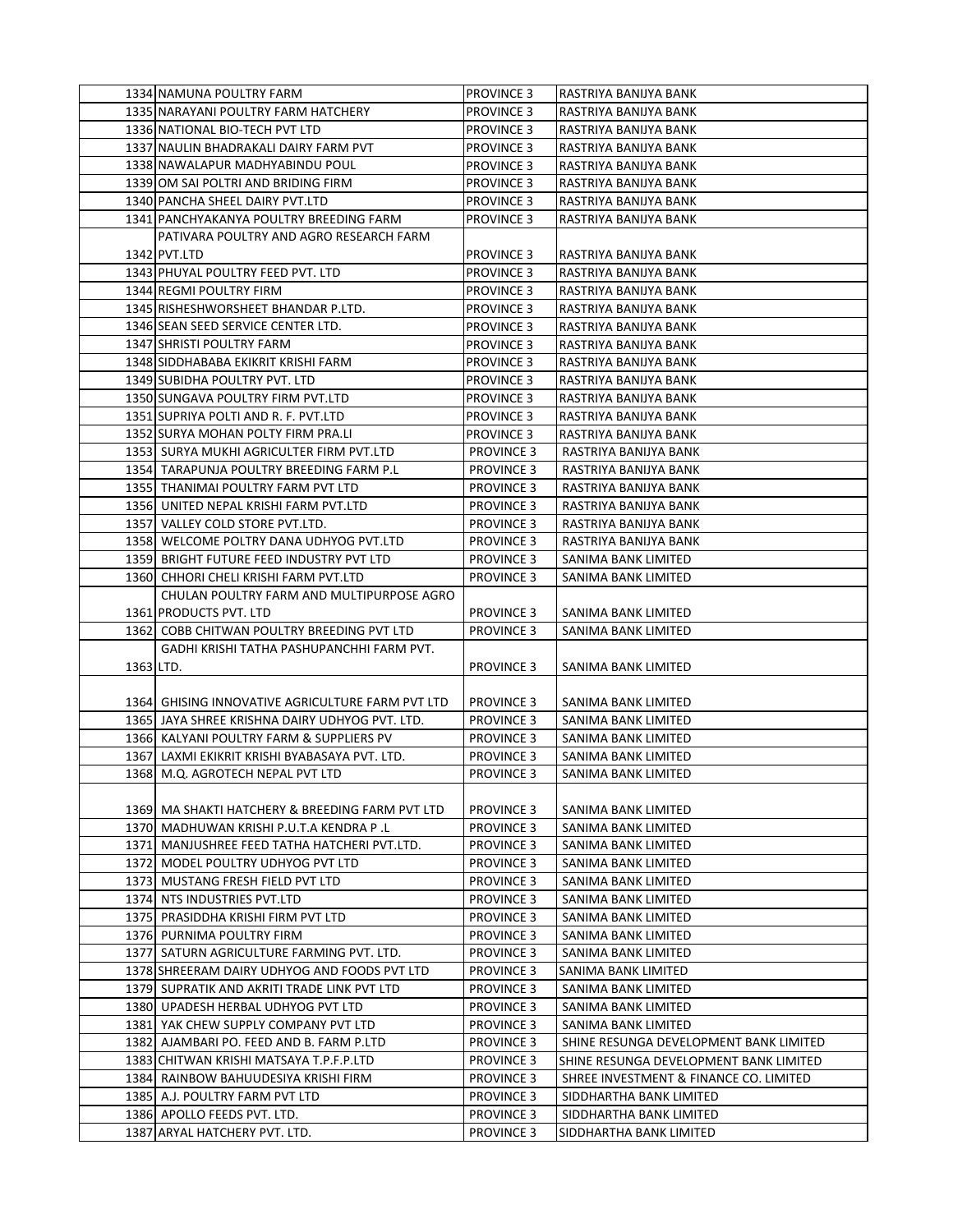| 1388 AVI AGRO AND WILDLIFE PVT LTD                                  | <b>PROVINCE 3</b> | ISIDDHARTHA BANK LIMITED              |
|---------------------------------------------------------------------|-------------------|---------------------------------------|
| 1389 BUDHANILKANTHA HATCHERY (P.) LTD.                              | <b>PROVINCE 3</b> | SIDDHARTHA BANK LIMITED               |
| 1390 DHAMIJA BAHU UDDESHIYA KRISHI FARM                             | <b>PROVINCE 3</b> | SIDDHARTHA BANK LIMITED               |
| 1391 DIVINE HIMALAYAN PVT. LTD.                                     | <b>PROVINCE 3</b> | SIDDHARTHA BANK LIMITED               |
| 1392 GAUTAM POULTRY HOUSE PVT LTD                                   | <b>PROVINCE 3</b> | SIDDHARTHA BANK LIMITED               |
| 1393 HIMALAYA DAIRY PRODUCTS PVT. LTD.                              | <b>PROVINCE 3</b> | SIDDHARTHA BANK LIMITED               |
| 1394 J R AGRO FARM P. LTD.                                          | <b>PROVINCE 3</b> | SIDDHARTHA BANK LIMITED               |
| 1395 JASMIN FEEDS PRIVATE LIMITED                                   | <b>PROVINCE 3</b> | SIDDHARTHA BANK LIMITED               |
| 1396 JUN CHANDRA BA KRI TA PA FARM P L                              | <b>PROVINCE 3</b> | SIDDHARTHA BANK LIMITED               |
| 1397 KATHMANDU COFFEE PVT LTD                                       | <b>PROVINCE 3</b> | SIDDHARTHA BANK LIMITED               |
| 1398 M.D. AGRICUL AND LIVESTOCKS PVT LTD                            | <b>PROVINCE 3</b> | SIDDHARTHA BANK LIMITED               |
| 1399 MOTIVATION FOR YOUTH AGRO FARM P.L                             | <b>PROVINCE 3</b> | SIDDHARTHA BANK LIMITED               |
| 1400 NEW SURAJ POULTRY FARM PVT LTD                                 | <b>PROVINCE 3</b> | SIDDHARTHA BANK LIMITED               |
| 1401 PRIYAL POULTRY & BREEDING FARM PL                              | <b>PROVINCE 3</b> | SIDDHARTHA BANK LIMITED               |
| 1402 REEF AKIKRIT KRISHI FARM PVT LTD                               | <b>PROVINCE 3</b> | SIDDHARTHA BANK LIMITED               |
| 1403   SAMRIDHI KRISHI BAHUUDESHYA C P L                            | <b>PROVINCE 3</b> | SIDDHARTHA BANK LIMITED               |
| 1404 SHIVA KAILASH DANA UDHYOG PVT.LTD.                             | <b>PROVINCE 3</b> | SIDDHARTHA BANK LIMITED               |
| 1405 SINDHU MULTIPURPOSE COMP PVT LTD                               | <b>PROVINCE 3</b> | SIDDHARTHA BANK LIMITED               |
| 1406 TOP TOWN AGRO FARM PVT.LTD                                     | <b>PROVINCE 3</b> | SIDDHARTHA BANK LIMITED               |
| 1407 ADHUNIK DAIRY PRODUCTS PRIVATE LIMITED                         | <b>PROVINCE 3</b> | STANDARD CHARTERED BANK NEPAL LIMITED |
| 1408 COTTON TEXTILE                                                 | <b>PROVINCE 3</b> | STANDARD CHARTERED BANK NEPAL LIMITED |
| 1409 DEKHA HERBALS PRIVATE LIMITED                                  | <b>PROVINCE 3</b> | STANDARD CHARTERED BANK NEPAL LIMITED |
| 1410 GOURMET VIENNA MEAT & MORE PRODUCTS                            | <b>PROVINCE 3</b> | STANDARD CHARTERED BANK NEPAL LIMITED |
| 1411 GRAMIN DAANA UDHYOG PRIVATE LIMITED                            | <b>PROVINCE 3</b> | STANDARD CHARTERED BANK NEPAL LIMITED |
| 1412 GRAMIN POULTRY AND BREEDING FARM PR                            | <b>PROVINCE 3</b> | STANDARD CHARTERED BANK NEPAL LIMITED |
| 1413 HEERA TEXTILES                                                 |                   |                                       |
| 1414 KALAPAS BIOTECH PRIVATE LIMITED                                | <b>PROVINCE 3</b> | STANDARD CHARTERED BANK NEPAL LIMITED |
|                                                                     | <b>PROVINCE 3</b> | STANDARD CHARTERED BANK NEPAL LIMITED |
| 1415 KALIKA DAIRY COMPANY PVT. LTD.                                 | <b>PROVINCE 3</b> | STANDARD CHARTERED BANK NEPAL LIMITED |
| 1416 KALPANA SHRESTHA                                               | <b>PROVINCE 3</b> | STANDARD CHARTERED BANK NEPAL LIMITED |
| 1417 KATHMANDU DAIRY PRIVATE LIMITED<br>1418 KRISHNA TEXTILE UDHYOG | <b>PROVINCE 3</b> | STANDARD CHARTERED BANK NEPAL LIMITED |
|                                                                     | <b>PROVINCE 3</b> | STANDARD CHARTERED BANK NEPAL LIMITED |
| 1419 LUBHU GANESH SUTI KAPADA UDHYOG                                | <b>PROVINCE 3</b> | STANDARD CHARTERED BANK NEPAL LIMITED |
| 1420 MEATCO FOOD NEPAL PRIVATE LIMITED                              | <b>PROVINCE 3</b> | STANDARD CHARTERED BANK NEPAL LIMITED |
| 1421 NABA PRABHAT TEXTILE                                           | <b>PROVINCE 3</b> | STANDARD CHARTERED BANK NEPAL LIMITED |
| 1422 NEPAL DAIRY PRIVATE LIMITED                                    | <b>PROVINCE 3</b> | STANDARD CHARTERED BANK NEPAL LIMITED |
| 1423 RATNA DEV KAPADA UDHYOG                                        | <b>PROVINCE 3</b> | STANDARD CHARTERED BANK NEPAL LIMITED |
| 1424 SAINJU DAIRY PRIVATE LIMITED                                   | <b>PROVINCE 3</b> | STANDARD CHARTERED BANK NEPAL LIMITED |
| 1425 SANGITA SHRESTHA                                               | <b>PROVINCE 3</b> | STANDARD CHARTERED BANK NEPAL LIMITED |
| 1426 SHAKTI FOOD PRIVATE LIMITED                                    | <b>PROVINCE 3</b> | STANDARD CHARTERED BANK NEPAL LIMITED |
| 1427 A. H. POULTRY FARM PVT. LTD                                    | <b>PROVINCE 3</b> | <b>SUNRISE BANK LIMITED</b>           |
| 1428 ANGELS AGRO PVT. LTD.                                          | <b>PROVINCE 3</b> | SUNRISE BANK LIMITED                  |
|                                                                     |                   |                                       |
| 1429 BHANDARI AND BROTHER POULTRY FARM PVT LTD                      | <b>PROVINCE 3</b> | <b>SUNRISE BANK LIMITED</b>           |
| 1430 BIG AGRICULTURE PVT.LTD                                        | <b>PROVINCE 3</b> | <b>SUNRISE BANK LIMITED</b>           |
|                                                                     |                   |                                       |
| 1431 BRIGHT FUTURE INTEGRATED FARM HOUSE PVT.LTD                    | <b>PROVINCE 3</b> | SUNRISE BANK LIMITED                  |
| 1432 DACHHINKALI MATA AGRO FARM PVT LTD                             | PROVINCE 3        | <b>SUNRISE BANK LIMITED</b>           |
| 1433 DHAKAL POULTRY FARM PVT. LTD.                                  | <b>PROVINCE 3</b> | SUNRISE BANK LIMITED                  |
| 1434 DHAMALA DAIRY PRODUCTS PVT. LTD                                | <b>PROVINCE 3</b> | <b>SUNRISE BANK LIMITED</b>           |
| 1435 DILEX DEEP KRISHI FARM                                         | <b>PROVINCE 3</b> | SUNRISE BANK LIMITED                  |
| 1436 LUBHOO SUTI KAPADA UDYOG                                       | <b>PROVINCE 3</b> | <b>SUNRISE BANK LIMITED</b>           |
| 1437 NAWA DURGA DANA UDHAYOG PVT.LTD                                | <b>PROVINCE 3</b> | <b>SUNRISE BANK LIMITED</b>           |
| 1438 NEPAL MEAT PROCESSING INDUSTRIES PVT.LTD.                      | <b>PROVINCE 3</b> | SUNRISE BANK LIMITED                  |
| 1439 NI-FOUR POULTRY FARM                                           | PROVINCE 3        | <b>SUNRISE BANK LIMITED</b>           |
| 1440 PASCHIM BINDU AGRO PVT. LTD.                                   | <b>PROVINCE 3</b> | SUNRISE BANK LIMITED                  |
| THAPA BROTHERS KRISHI UTPADAN TATHA                                 |                   |                                       |
| 1441 PRASHODHAN KENDRA PVT.LTD                                      | <b>PROVINCE 3</b> | SUNRISE BANK LIMITED                  |
|                                                                     |                   |                                       |
| 1442 TRISHULI BREEDING AND RESEARCH FARM PVT.LTD                    | <b>PROVINCE 3</b> | <b>SUNRISE BANK LIMITED</b>           |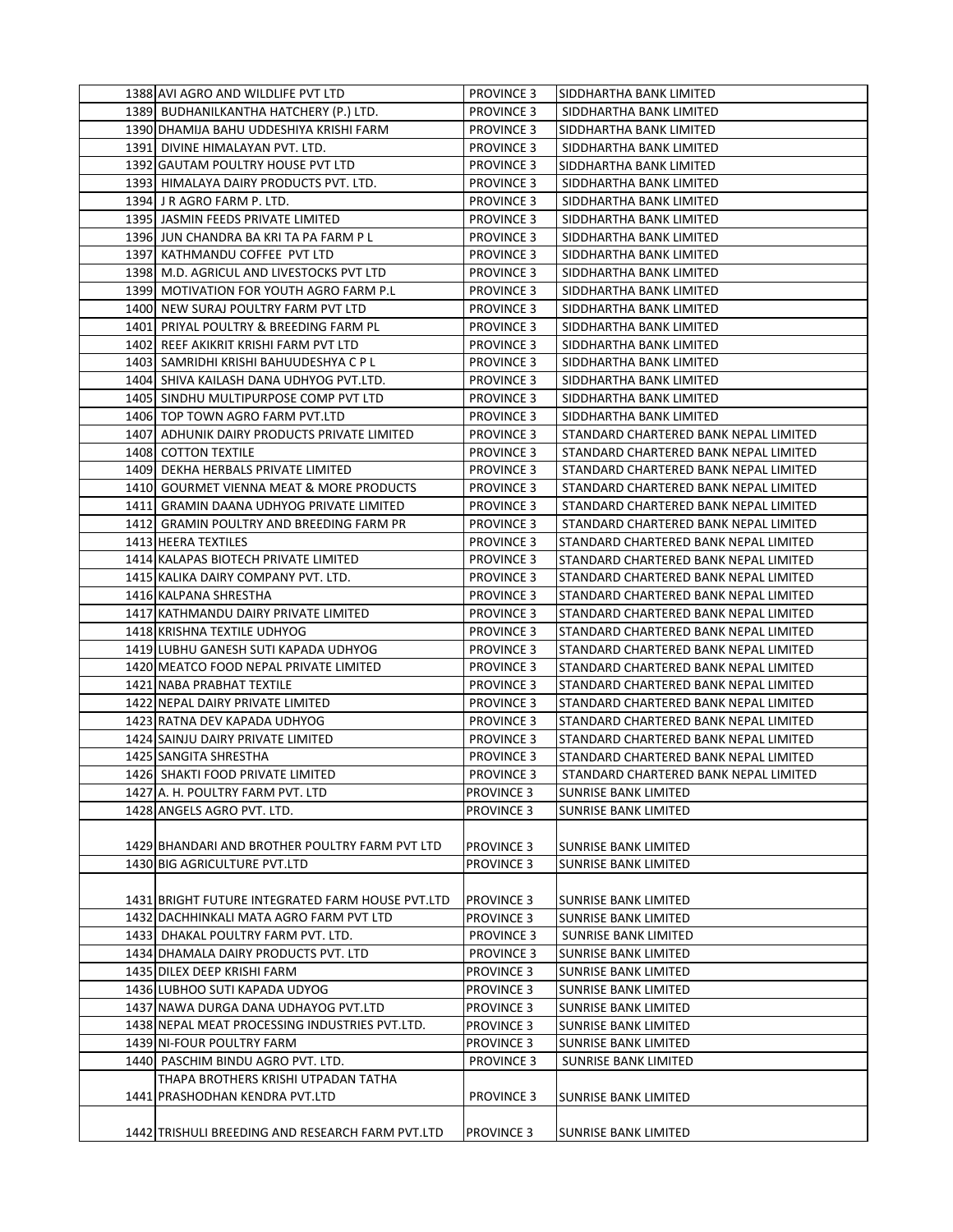|          | 1443 UDAYA GARDEN CENTER PVT.LTD.                  | <b>PROVINCE 3</b> | <b>SUNRISE BANK LIMITED</b>            |
|----------|----------------------------------------------------|-------------------|----------------------------------------|
|          | 1444 WORLDWIDE AGRO LINK PVT LTD                   | <b>PROVINCE 3</b> | <b>SUNRISE BANK LIMITED</b>            |
|          |                                                    |                   |                                        |
|          | 1445 AGRO AGGREGATE AND RESEARCH CENTER PVT LTD    | <b>PROVINCE 4</b> | AGRICULTURE DEVELOPMENT BANK           |
|          | 1446 AKALAMAI PASHUPANCHHI TATHA POULTRY           | <b>PROVINCE 4</b> | AGRICULTURE DEVELOPMENT BANK           |
|          | 1447 BARAHI POLTRY P LTD                           | <b>PROVINCE 4</b> | AGRICULTURE DEVELOPMENT BANK           |
|          | 1448 BOHORA POULTRY FIRM PVT.LTD                   | <b>PROVINCE 4</b> | AGRICULTURE DEVELOPMENT BANK           |
|          | 1449 CHURE VALLEY AGRO FIRM PVT LTD                | <b>PROVINCE 4</b> | AGRICULTURE DEVELOPMENT BANK           |
|          | 1450 HAMRO KRISHI FIRM                             | <b>PROVINCE 4</b> | AGRICULTURE DEVELOPMENT BANK           |
|          | 1451 HEMJA GAI FARM PVT LTD                        | <b>PROVINCE 4</b> | AGRICULTURE DEVELOPMENT BANK           |
|          | 1452 KRISHNASAGAR POULTRY AND KRISHI FIR           | <b>PROVINCE 4</b> | AGRICULTURE DEVELOPMENT BANK           |
|          | 1453  LAHACHOK KRISHI FARM PVT. LTD.               | <b>PROVINCE 4</b> | AGRICULTURE DEVELOPMENT BANK           |
|          | 1454 LWANG TEA ESTATE PVT. LTD.                    | <b>PROVINCE 4</b> | AGRICULTURE DEVELOPMENT BANK           |
|          | 1455 MOONSHINE POULTRY                             | <b>PROVINCE 4</b> | AGRICULTURE DEVELOPMENT BANK           |
|          | 1456 RANJIT INTEGRATED AGRO PRIVATE LIMITED        | <b>PROVINCE 4</b> | AGRICULTURE DEVELOPMENT BANK           |
|          | 1457 SAGAR NURSERY KENDRA & AG                     | <b>PROVINCE 4</b> | AGRICULTURE DEVELOPMENT BANK           |
|          | 1458 BEE AGRO PVT.LTD.                             | <b>PROVINCE 4</b> | <b>BANK OF KATHMANDU LIMITED</b>       |
|          | 1459 K.C. EKIKRIT PASHU BIKASH BREADER FIRM        | <b>PROVINCE 4</b> | <b>BANK OF KATHMANDU LIMITED</b>       |
|          | 1460 COLOR BIRD BREEDER PRIVATE LIMITED            | <b>PROVINCE 4</b> | <b>CENTURY COMMERCIAL BANK LIMITED</b> |
|          | 1461 DEVCHULI INTEGRATED AGRICULTURE FAR           | <b>PROVINCE 4</b> | CENTURY COMMERCIAL BANK LIMITED        |
|          | 1462 LINKAGE KRISHI FARM PVT LTD                   | <b>PROVINCE 4</b> | CENTURY COMMERCIAL BANK LIMITED        |
|          | 1463 NAWALPUR POULTRY PVT.LTD                      | <b>PROVINCE 4</b> | CENTURY COMMERCIAL BANK LIMITED        |
|          | 1464 UJJWAL POULTRY FARM PVT LTD                   | PROVINCE 4        | CENTURY COMMERCIAL BANK LIMITED        |
|          | 1465 CHIMLEY ORCHARDS PVT. LTD                     | <b>PROVINCE 4</b> | CITIZENS BANK INTERNATIONAL LIMITED    |
|          | 1466 GORKHALAND AGRICULTURE PVT.LTD.               | <b>PROVINCE 4</b> | CITIZENS BANK INTERNATIONAL LIMITED    |
|          | 1467 BATAS AGRO PVT. LTD.                          | <b>PROVINCE 4</b> | CIVIL BANK LIMITED                     |
|          | 1468 BEERSHEBA COLD STORES & POULTRY SUP           | <b>PROVINCE 4</b> | CIVIL BANK LIMITED                     |
|          | 1469 NARAL MULTIPURPOSE PVT. LTD.                  | <b>PROVINCE 4</b> | CIVIL BANK LIMITED                     |
|          | 1470 SHREE YUGIN KRISHI FARM PVT LTD               | <b>PROVINCE 4</b> | CIVIL BANK LIMITED                     |
|          | 1471 YONA KRISHI FARM                              | <b>PROVINCE 4</b> | CIVIL BANK LIMITED                     |
|          | 1472 GANDAKI AND DHAULAGIRI SUPPLIERS PVT LTD      | <b>PROVINCE 4</b> | <b>EVEREST BANK LIMITED</b>            |
|          |                                                    |                   |                                        |
|          | 1473  JAYA GORAKHKALI AGRO AND DAIRY FARM PVT. LTD | <b>PROVINCE 4</b> | EVEREST BANK LIMITED                   |
|          | 1474 PHEWA MEAT PRODUCT PVT LTD                    | <b>PROVINCE 4</b> | EVEREST BANK LIMITED                   |
|          | 1475 BIGYA POULTRY FARM PVT.LTD                    | <b>PROVINCE 4</b> | <b>GARIMA BIKAS BANK LIMITED</b>       |
|          | 1476 BONA FIDE TRADERS PVT.LTD                     | <b>PROVINCE 4</b> | GARIMA BIKAS BANK LIMITED              |
|          | 1477 JAYPRAGATI SUPPLIERS                          | <b>PROVINCE 4</b> | GARIMA BIKAS BANK LIMITED              |
|          | 1478 LAMSAL AKIKRIT AGRO FARMING AND RES           | <b>PROVINCE 4</b> | <b>GARIMA BIKAS BANK LIMITED</b>       |
|          | 1479 QUALITY PACKAGING PVT LTD                     | <b>PROVINCE 4</b> | <b>GARIMA BIKAS BANK LIMITED</b>       |
|          | 1480 SAUNEPANI AGRO FARM P.LTD                     | <b>PROVINCE 4</b> | GARIMA BIKAS BANK LIMITED              |
|          | 1481 ARBA DAIRY FARM PVT LTD                       | <b>PROVINCE 4</b> | <b>GLOBAL IME BANK LIMITED</b>         |
|          | 1482 BANDIPUR HATCHERY PVT. LTD.                   | <b>PROVINCE 4</b> | <b>GLOBAL IME BANK LIMITED</b>         |
|          | 1483 BIGYA POULTRY FARM PVT.LTD.                   | <b>PROVINCE 4</b> | <b>GLOBAL IME BANK LIMITED</b>         |
|          | 1484 BINAY KRISHI FARM                             | <b>PROVINCE 4</b> | <b>GLOBAL IME BANK LIMITED</b>         |
|          | BISHNU SHANTI BAHUUDDESIYA KRISHI FARM PVT.        |                   |                                        |
| 1485 LTD |                                                    | <b>PROVINCE 4</b> | <b>GLOBAL IME BANK LIMITED</b>         |
|          | 1486 DEVCHULI AGRO FARM PVT.LTD                    | <b>PROVINCE 4</b> | <b>GLOBAL IME BANK LIMITED</b>         |
|          | 1487   GAINDAKOT TRIMURTI AGRO FIRM PVT.LTD.       | <b>PROVINCE 4</b> | <b>GLOBAL IME BANK LIMITED</b>         |
|          | 1488 GANDAKI AGRICULTURE FARM PVT.LTD              | <b>PROVINCE 4</b> | GLOBAL IME BANK LIMITED                |
|          | 1489 SAIRAM AGRO FARM PVT.LTD.                     | <b>PROVINCE 4</b> | <b>GLOBAL IME BANK LIMITED</b>         |
|          | 1490 ALAINCHE LIVESTOCK AGRO PVT. LTD.             | <b>PROVINCE 4</b> | <b>GREEN DEVELOPMENT BANK LIMITED</b>  |
|          | 1491  CHHABDI BARAHI ORGANIC BAHU PVT LTD          | <b>PROVINCE 4</b> | HIMALAYAN BANK LIMITED                 |
|          | 1492 JAL BARAHI KRISHI TATHA P.F.PVT.LTD           | <b>PROVINCE 4</b> | HIMALAYAN BANK LIMITED                 |
|          | 1493 RUCHI POULTRY PVT LTD                         | <b>PROVINCE 4</b> | HIMALAYAN BANK LIMITED                 |
|          | 1494 SAHAYOGI KRISHI TATHA PASHUPANCHI             | <b>PROVINCE 4</b> | HIMALAYAN BANK LIMITED                 |
|          | 1495 SAMPURNA AGRICULTURAL COMPANY PVT L           | <b>PROVINCE 4</b> | HIMALAYAN BANK LIMITED                 |
|          | 1496 SARANGKOT DAJUBHAI AGRO FARM PVT LT           | <b>PROVINCE 4</b> | HIMALAYAN BANK LIMITED                 |
|          | 1497 SARANGKOT VIEW TOURISM AGRO FARM              | <b>PROVINCE 4</b> | HIMALAYAN BANK LIMITED                 |
|          | 1498 THAPA KRISHI T. PASHU FARM UDHYOG             | <b>PROVINCE 4</b> | HIMALAYAN BANK LIMITED                 |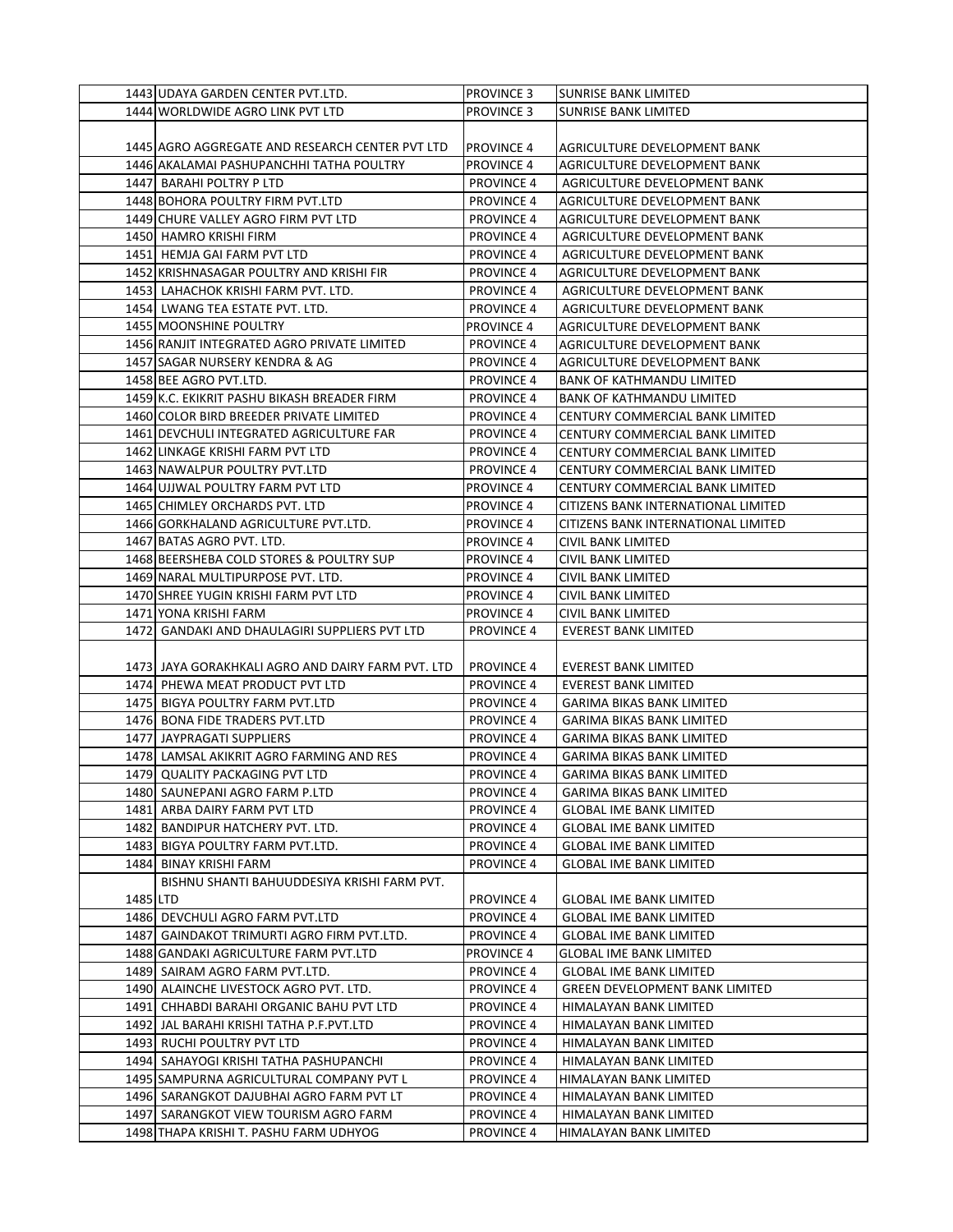| 1499 SPINE SMIRTI MULTIPURPOSE AGRI FIRM                                  | <b>PROVINCE 4</b>                      | JYOTI BIKAS BANK LIMITED                                 |
|---------------------------------------------------------------------------|----------------------------------------|----------------------------------------------------------|
| 1500 BASANTA NURSERY PVT. LTD.                                            | <b>PROVINCE 4</b>                      | KAMANA SEWA BIKASH BANK LIMITED                          |
| 1501 BHANDARI GAI FIRM                                                    | <b>PROVINCE 4</b>                      | KAMANA SEWA BIKASH BANK LIMITED                          |
| 1502 GARHUN KALAIKA AGRO PV LTD                                           | <b>PROVINCE 4</b>                      | KAMANA SEWA BIKASH BANK LIMITED                          |
| 1503 KANTAR AGRO & MULTIPURPOSE PVT.LTD                                   | <b>PROVINCE 4</b>                      | KAMANA SEWA BIKASH BANK LIMITED                          |
| 1504 KUSUM & SITARAM PASUPANCHI TATHA KR                                  | <b>PROVINCE 4</b>                      | KAMANA SEWA BIKASH BANK LIMITED                          |
| 1505 NEPATHYA AGRO FARM PVT. LTD                                          | <b>PROVINCE 4</b>                      | KAMANA SEWA BIKASH BANK LIMITED                          |
| 1506 TINDOBATE DUGDHA DAIRY UDHYOG PV LT                                  | <b>PROVINCE 4</b>                      | KAMANA SEWA BIKASH BANK LIMITED                          |
| 1507 TULASI KUNJA ECO AND WILD VILLAGE P                                  | <b>PROVINCE 4</b>                      | KAMANA SEWA BIKASH BANK LIMITED                          |
| 1508 ALE AGRICULTURE ASHRAM PVT. LTD.                                     | <b>PROVINCE 4</b>                      | KUMARI BANK LIMITED                                      |
|                                                                           |                                        |                                                          |
| 1509 BAISHAKHEGHAT LIVESTOCK AGRO PRIVATE LIMITED                         | <b>PROVINCE 4</b>                      | KUMARI BANK LIMITED                                      |
| 1510 BHATTARAI DOODH UDYOG                                                | <b>PROVINCE 4</b>                      | KUMARI BANK LIMITED                                      |
| 1511  BHATTARAI DOODH UDYOG PVT.LTD                                       | <b>PROVINCE 4</b>                      | KUMARI BANK LIMITED                                      |
| 1512 CHHIMKA MARSYANGDI KRISHI FARM PVT. LTD.                             | <b>PROVINCE 4</b>                      | KUMARI BANK LIMITED                                      |
| 1513 DALDALE MACHHA TATHA KRISHI FIRM PVT LTD                             | <b>PROVINCE 4</b>                      | KUMARI BANK LIMITED                                      |
| 1514 EKATA POULTRY BREEDING PVT.LTD                                       | <b>PROVINCE 4</b>                      | KUMARI BANK LIMITED                                      |
| 1515   GANDHI AGRO PRIVATE LIMITED                                        | <b>PROVINCE 4</b>                      | KUMARI BANK LIMITED                                      |
| 1516 LUMBINI FABRIC INDUSTRIES PVT. LTD                                   | <b>PROVINCE 4</b>                      | KUMARI BANK LIMITED                                      |
| 1517 NAMUNA SWOICHCHHIK KRISHI FARM PVT. LTD.                             | <b>PROVINCE 4</b>                      | KUMARI BANK LIMITED                                      |
| 1518 SANSKAR HATCHERY PRIVATE LIMITED                                     | <b>PROVINCE 4</b>                      | KUMARI BANK LIMITED                                      |
|                                                                           |                                        |                                                          |
| 1519 AAYAM AGRO GROUP OF COMPANY PVT LTD<br>1520 CEPHAS AGRO FARM PVT LTD | <b>PROVINCE 4</b>                      | LAXMI BANK LIMITED<br>LAXMI BANK LIMITED                 |
|                                                                           | <b>PROVINCE 4</b>                      |                                                          |
| 1521 INDRENI BANGUR PALAN UDHYOG PVT. LTD.                                | <b>PROVINCE 4</b>                      | LAXMI BANK LIMITED                                       |
| 1522 MIMIK AGRO PRIVATE LIMITED                                           | <b>PROVINCE 4</b>                      | LAXMI BANK LIMITED                                       |
| 1523 THREE STAR AGRO AND LIVESTOCK BREED                                  | <b>PROVINCE 4</b>                      | LUMBINI BIKAS BANK LIMITED                               |
| 1524 FEWA GROUP OF POULTRY IND. PVT.                                      | <b>PROVINCE 4</b>                      | MACHHAPUCHHRE BANK LIMITED                               |
| 1525 FISHTAIL DAIRY PVT. LTD.                                             | <b>PROVINCE 4</b>                      | MACHHAPUCHHRE BANK LIMITED                               |
| 1526 HEMJA DILBARI KRISHI FARM PVT. L                                     | <b>PROVINCE 4</b>                      | MACHHAPUCHHRE BANK LIMITED                               |
| 1527 KHADKA POULTRY AND MULTIAGRI PVT                                     | <b>PROVINCE 4</b><br><b>PROVINCE 4</b> | MACHHAPUCHHRE BANK LIMITED<br>MACHHAPUCHHRE BANK LIMITED |
| 1528 LEMON FARM HOUSE PVT LTD<br>1529 NISCHAL AGRO INDUSTRIES PVT.LTD     | <b>PROVINCE 4</b>                      | MACHHAPUCHHRE BANK LIMITED                               |
| NISTHA ORG KRISHI PASHUPANCHHI TATHA FARM                                 |                                        |                                                          |
| 1530 STAY PVT                                                             | <b>PROVINCE 4</b>                      | MEGA BANK NEPAL LIMITED                                  |
|                                                                           |                                        |                                                          |
| 1531 PUIME EKIKRIT KRISHI TATHA PASHU FIRM PVT. LTD                       | <b>PROVINCE 4</b>                      | MEGA BANK NEPAL LIMITED                                  |
| 1532 S.AND S.DAIRY UDHYOG PVT. LTD.                                       | <b>PROVINCE 4</b>                      | MEGA BANK NEPAL LIMITED                                  |
|                                                                           |                                        |                                                          |
| 1533 SIDDHABABA AGRO FIRM AND RESEARCH CENTER                             | <b>PROVINCE 4</b>                      | MEGA BANK NEPAL LIMITED                                  |
| 1534 BRINDA AGRO RESORT & KRISHI FARM PVT. LTD.                           | <b>PROVINCE 4</b>                      | MUKTINATH BIKAS BANK LIMITED                             |
| 1535 NAMUNA ORGANIC KRISHI T.P. B.F P.L                                   | <b>PROVINCE 4</b>                      | MUKTINATH BIKAS BANK LIMITED                             |
| 1536 P.SEVEN AGRO FARM                                                    | <b>PROVINCE 4</b>                      | MUKTINATH BIKAS BANK LIMITED                             |
|                                                                           |                                        |                                                          |
| 1537 SANJIBANI ORGANIC BAHU. KR.TA.PA.FA. PVT LTD                         | <b>PROVINCE 4</b>                      | MUKTINATH BIKAS BANK LIMITED                             |
| 1538 BISHAL AGRO PRIVATE LIMITED                                          | <b>PROVINCE 4</b>                      | NABIL BANK LIMITED                                       |
| 1539 D JANAKI AGRO FARM PVT LTD                                           | <b>PROVINCE 4</b>                      | NABIL BANK LIMITED                                       |
| 1540 PALUNG POULTRY FISHERY FARM PVT LTD                                  | <b>PROVINCE 4</b>                      | NABIL BANK LIMITED                                       |
| 1541 POKHARA HIMALAYAN MEATS PVT. LTD.                                    | <b>PROVINCE 4</b>                      | NABIL BANK LIMITED                                       |
| 1542 UNIQUE MULTI AGRO PVT.LTD.                                           | <b>PROVINCE 4</b>                      | NABIL BANK LIMITED                                       |
| 1543 KAPRI FARM AND RESEARCH CENTER PVT                                   | <b>PROVINCE 4</b>                      | NEPAL BANGALADESH BANK LIMITED                           |
| 1544 RAINAS MULTI AGRO FARM PVT. LTD                                      | <b>PROVINCE 4</b>                      | NEPAL BANGALADESH BANK LIMITED                           |
| 1545 SAFAL KRISHI FARM                                                    | <b>PROVINCE 4</b>                      | NEPAL BANGALADESH BANK LIMITED                           |
| 1546 HEMJA AGRO PVT.LTD.                                                  | <b>PROVINCE 4</b>                      | NEPAL BANK LIMITED                                       |
| 1547 LUV KUSH DIARY PVT LTD                                               | <b>PROVINCE 4</b>                      | NEPAL BANK LIMITED                                       |
| 1548 SUBHALAXMI HATCHERY PVT.LTD                                          | <b>PROVINCE 4</b>                      | NEPAL BANK LIMITED                                       |
| 1549 MUNA PASHU FARM PVT LTD                                              | <b>PROVINCE 4</b>                      | NEPAL CREDIT AND COMMERCE BANK LIMITED                   |
| 1550 SUBEDI NAMUNA PASHU BIKASH FARM PVT                                  | <b>PROVINCE 4</b>                      | NEPAL CREDIT AND COMMERCE BANK LIMITED                   |
| 1551 SUNITA SHRESTHA                                                      | <b>PROVINCE 4</b>                      | NEPAL CREDIT AND COMMERCE BANK LIMITED                   |
| 1552   GANDAKI KRISHI FARM                                                | <b>PROVINCE 4</b>                      | NEPAL INVESTMENT BANK LIMITED                            |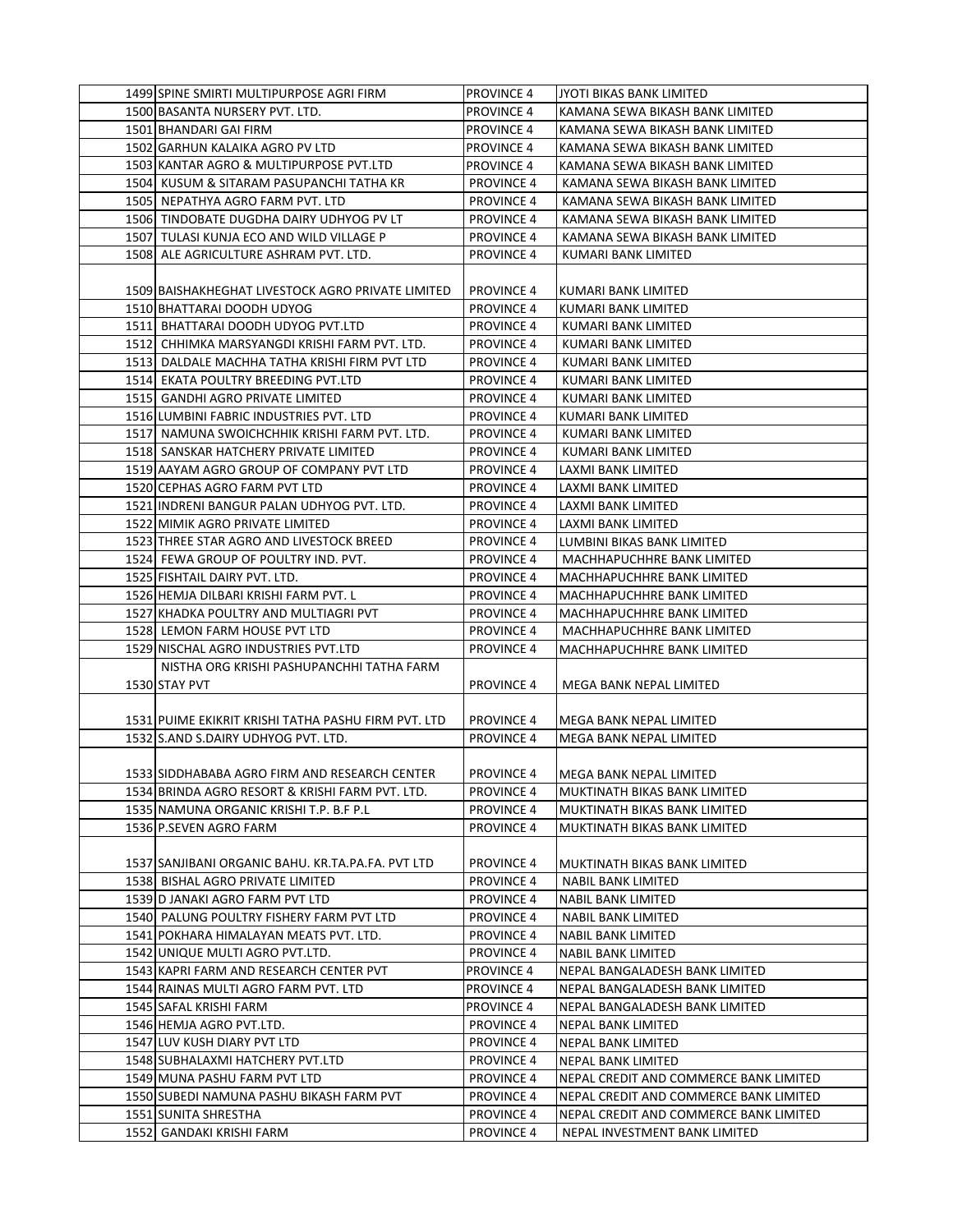|           | 1553   GANDAKI URJA PVT.LTD.                                           | <b>PROVINCE 4</b>                      | NEPAL INVESTMENT BANK LIMITED              |
|-----------|------------------------------------------------------------------------|----------------------------------------|--------------------------------------------|
|           | 1554 LAXMI KIRANA PASAL                                                | <b>PROVINCE 4</b>                      | NEPAL INVESTMENT BANK LIMITED              |
|           | 1555 FRUITS AGRO FARM PVT. LTD.                                        | <b>PROVINCE 4</b>                      | NEPAL SBI BANK LIMITED                     |
|           | 1556 CHOICE DAIRY PRODUCTS (P) LTD.                                    | <b>PROVINCE 4</b>                      | NIC ASIA BANK LIMITED                      |
|           | 1557 DAUWA POULTRY AND AGRO PVT LTD                                    | <b>PROVINCE 4</b>                      | NIC ASIA BANK LIMITED                      |
|           | 1558 HIM SHIKHAR AGRO FARM PVT LTD                                     | <b>PROVINCE 4</b>                      | NIC ASIA BANK LIMITED                      |
|           | 1559 JAYA BUDDHA KRISHI FARM PRIVATE LIMITED                           | <b>PROVINCE 4</b>                      | NIC ASIA BANK LIMITED                      |
|           | 1560 MOONLIGHT KRISHI FARM PRIVATE LIMITED                             | <b>PROVINCE 4</b>                      | NIC ASIA BANK LIMITED                      |
|           | 1561 POUDEL POLTRY PVT. LTD.                                           | <b>PROVINCE 4</b>                      | NIC ASIA BANK LIMITED                      |
|           | 1562 SAMBRIDDHI AGRICULTURE PVT.LTD.                                   | <b>PROVINCE 4</b>                      | NIC ASIA BANK LIMITED                      |
|           |                                                                        |                                        |                                            |
|           | 1563 SHISHUWA BAHUUDDESHIYA KRISHI FARM PVT. LTD                       | <b>PROVINCE 4</b>                      | NIC ASIA BANK LIMITED                      |
|           | SHUKLA GANDAKI AGRICULTURE PRODUCTION AND                              |                                        |                                            |
|           | 1564 RESEARCH PVT.LTD                                                  | <b>PROVINCE 4</b>                      | NIC ASIA BANK LIMITED                      |
|           | 1565 TANGIKOT PASHU FARAM PVT.LTD                                      | <b>PROVINCE 4</b>                      | NIC ASIA BANK LIMITED                      |
|           | 1566 WALING OM AGRO FARM PVT LTD                                       | <b>PROVINCE 4</b>                      | NIC ASIA BANK LIMITED                      |
|           | 1567 AALTA MULTIPURPOSE TRADING PVT. LTD.                              | <b>PROVINCE 4</b>                      | NMB BANK LIMITED                           |
|           | 1568 BHAISHI GAUDA AGRO FARM PVT. LTD.                                 | <b>PROVINCE 4</b>                      | NMB BANK LIMITED                           |
|           | 1569 BINDHESHWORI POULTRY BREEDERS PVT. LTD.                           | <b>PROVINCE 4</b>                      | NMB BANK LIMITED                           |
|           | DIKSHITA AND D.SIX AGRICULTURE AND POULTRY                             |                                        |                                            |
|           | 1570 PVT. LTD.                                                         | <b>PROVINCE 4</b>                      | NMB BANK LIMITED                           |
|           | 1571 HIMALAYAN DEURALI PASHU FARM PVT. LTD.                            | <b>PROVINCE 4</b>                      | NMB BANK LIMITED                           |
|           | 1572 HIMALAYAN ECO FARM PVT LTD                                        | <b>PROVINCE 4</b>                      | <b>NMB BANK LIMITED</b>                    |
|           | 1573 JUNGLE EKIKRIT AGRO FARM PRIVATE LIMITED                          | <b>PROVINCE 4</b>                      | NMB BANK LIMITED                           |
|           |                                                                        | <b>PROVINCE 4</b>                      | NMB BANK LIMITED                           |
|           | 1574 KANCHAN POULTRY PVT LTD<br>1575 KESHAR AGRO FARM PVT. LTD.        | <b>PROVINCE 4</b>                      |                                            |
|           |                                                                        |                                        | NMB BANK LIMITED                           |
|           | 1576 MARDI HIMAL KRISHI FARM PRIVATE LIMITED                           | <b>PROVINCE 4</b>                      | NMB BANK LIMITED                           |
|           | NARAYANI MORDEN KRISHI TATHA PASHUPALAN<br>1577 FARM PRIVATE LIMITED   |                                        |                                            |
|           |                                                                        | <b>PROVINCE 4</b>                      | NMB BANK LIMITED                           |
|           | 1578 PUN GROUP OF POULTRY IND. PVT. LTD.                               | <b>PROVINCE 4</b>                      | NMB BANK LIMITED                           |
|           | 1579 RASHAM HACHARY UDHOG PVT. LTD                                     | <b>PROVINCE 4</b>                      | NMB BANK LIMITED                           |
|           | 1580 RASHAM HACHARY UDHOG PVT. LTD.                                    | <b>PROVINCE 4</b>                      | NMB BANK LIMITED                           |
|           | 1581 BABAKO DHABA AGRO FARM                                            | <b>PROVINCE 4</b>                      | POKHARA FINANCE LIMITED                    |
|           | 1582 FULBARI MULTIPURPOSE AGRO FARM PVT.                               | <b>PROVINCE 4</b>                      | POKHARA FINANCE LIMITED                    |
|           | 1583 GAUNBESHI KRISHI KENDRA PVT.LTD.                                  | <b>PROVINCE 4</b>                      | POKHARA FINANCE LIMITED                    |
|           | 1584 ADARSHA POULTRY FARM<br>ADHIKARI POULTRY AND MULTIAGRICULTURE PVT | <b>PROVINCE 4</b>                      | PRABHU BANK LIMITED                        |
| 1585 LTD  |                                                                        | <b>PROVINCE 4</b>                      |                                            |
|           | 1586 AGGREGATE MULTI AGRO PVT LTD                                      | <b>PROVINCE 4</b>                      | PRABHU BANK LIMITED<br>PRABHU BANK LIMITED |
|           | 1587 BHATTARAI MULTI AGRO FARM PVT LTD                                 | <b>PROVINCE 4</b>                      | PRABHU BANK LIMITED                        |
|           | BISHNU DEV POULTRY AND MULTIAGRICULTURE PVT                            |                                        |                                            |
|           |                                                                        | <b>PROVINCE 4</b>                      |                                            |
| 1588 LTD  | 1589 CHHETRADIP COFFEE BIKASH PVT. LTD.                                | <b>PROVINCE 4</b>                      | PRABHU BANK LIMITED<br>PRABHU BANK LIMITED |
|           |                                                                        |                                        | PRABHU BANK LIMITED                        |
|           | 1590 KALIKA AGRO FARM<br>1591 LIG LIG MULTIPURPOSE AGRI FARM           | <b>PROVINCE 4</b><br>PROVINCE 4        |                                            |
|           | 1592 M.C WILDLIFE AGRO & RESEARCH CENTER                               |                                        | PRABHU BANK LIMITED                        |
|           | 1593 MANGALAM KRISHI FARM PVT.LTD                                      | <b>PROVINCE 4</b><br><b>PROVINCE 4</b> | PRABHU BANK LIMITED<br>PRABHU BANK LIMITED |
|           | 1594 PANCHASE ORGANIC KRISHI FARM PVT.LT                               | <b>PROVINCE 4</b>                      | PRABHU BANK LIMITED                        |
|           | 1595 PANDHERI AGRO PARK VILLAGE PVT. LTD                               | <b>PROVINCE 4</b>                      | PRABHU BANK LIMITED                        |
|           | 1596 PRATIK AVHIYAN AGRO COMPANY PVT LTD                               | <b>PROVINCE 4</b>                      | PRABHU BANK LIMITED                        |
|           | 1597 SABJEY FARM PVT LTD                                               | <b>PROVINCE 4</b>                      | PRABHU BANK LIMITED                        |
|           | 1598 SUPREME AGRICULTURE FARM PVT.LTD                                  |                                        |                                            |
|           | 1599 WORLD GYANIK FARM HOUSE PVT. LTD.                                 | <b>PROVINCE 4</b><br><b>PROVINCE 4</b> | PRABHU BANK LIMITED<br>PRABHU BANK LIMITED |
|           | ANANTA POULTRY AND MULTI AGRICULTURE PVT.                              |                                        |                                            |
| 1600 LTD. |                                                                        | <b>PROVINCE 4</b>                      | PRIME COMMERCIAL BANK LIMITED              |
|           | 1601 BAGAICHA FARMHOUSE RESORT PVT. LTD.                               | PROVINCE 4                             | PRIME COMMERCIAL BANK LIMITED              |
|           | 1602 BINJU AND BIHAN AGRO MULTIPURPOSE P                               | PROVINCE 4                             | PRIME COMMERCIAL BANK LIMITED              |
|           | 1603 CHAPAGHAT AGRO AND MULTIPURPOSE PVT                               | PROVINCE 4                             | PRIME COMMERCIAL BANK LIMITED              |
|           | 1604 D.L. POULTRY AND BREEDING PVT LTD                                 | <b>PROVINCE 4</b>                      | PRIME COMMERCIAL BANK LIMITED              |
|           |                                                                        |                                        |                                            |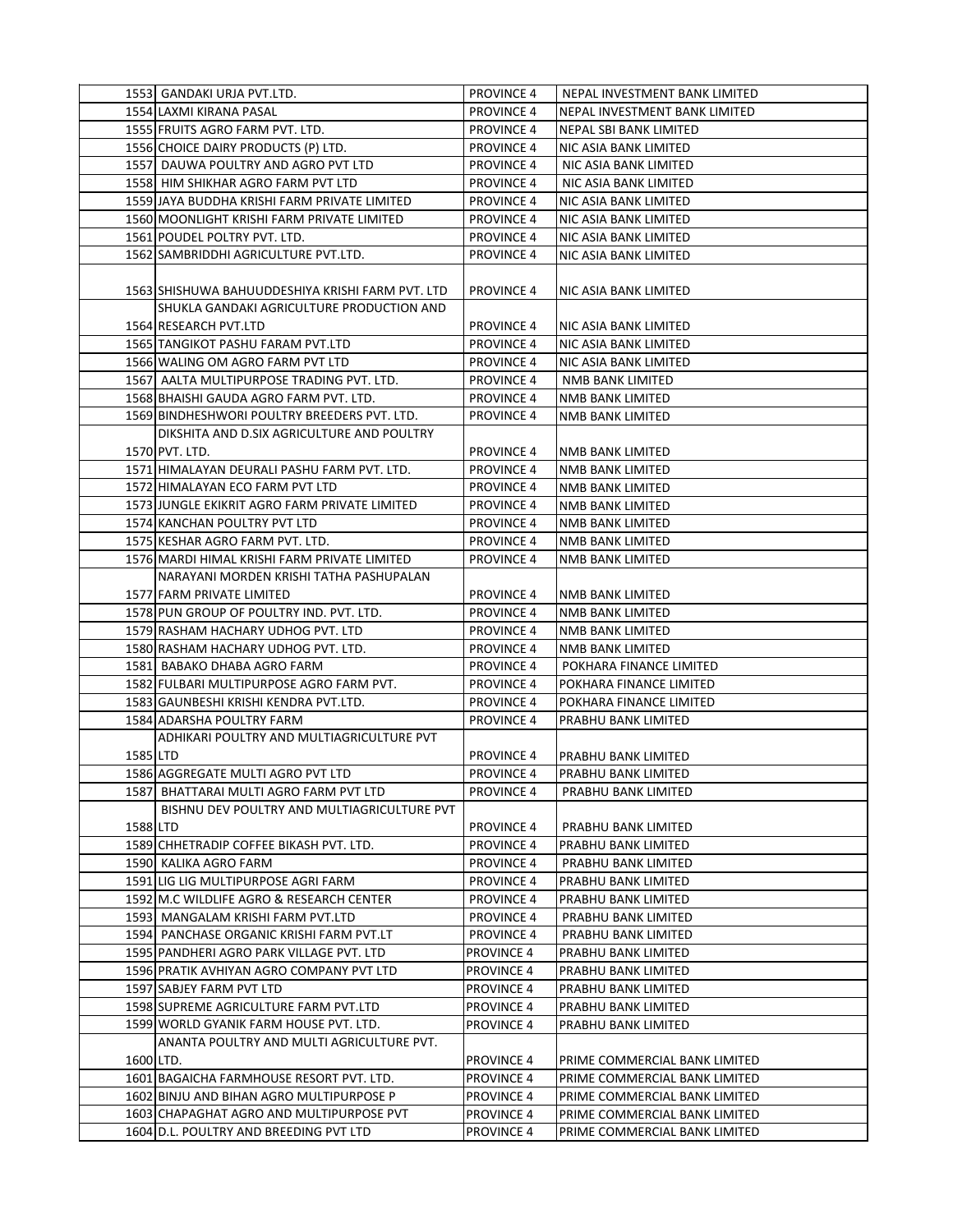|           | DURADANDA MULTI AGRO RESEARCH CENTER PVT          |                   |                                    |
|-----------|---------------------------------------------------|-------------------|------------------------------------|
| 1605 LTD  |                                                   | <b>PROVINCE 4</b> | PRIME COMMERCIAL BANK LIMITED      |
|           | 1606 FRESH EGG AND AGRO MULTIPURPOSE PV           | <b>PROVINCE 4</b> | PRIME COMMERCIAL BANK LIMITED      |
|           | 1607 J.U. KUKHURAPALAN & MULTIAGRICULTUR          | <b>PROVINCE 4</b> | PRIME COMMERCIAL BANK LIMITED      |
|           | J.U. KUKHURAPALAN AND MULTIAGRICULTURE PVT        |                   |                                    |
| 1608 LTD  |                                                   | <b>PROVINCE 4</b> | PRIME COMMERCIAL BANK LIMITED      |
|           |                                                   |                   |                                    |
|           | 1609 KALAS POULTRY AND MULTIAGRICULTURE PVT. LTD. | <b>PROVINCE 4</b> | PRIME COMMERCIAL BANK LIMITED      |
|           |                                                   |                   |                                    |
|           | KATAHARBOT AGRO AND MULTIAGRICULTURE PVT.         |                   |                                    |
| 1610 LTD. |                                                   | <b>PROVINCE 4</b> | PRIME COMMERCIAL BANK LIMITED      |
|           | 1611 KRISHI KRANTI AGRO PVT. LTD.                 | <b>PROVINCE 4</b> | PRIME COMMERCIAL BANK LIMITED      |
|           | 1612 LAMA AND SUNDAR POULTRY BREEDING FA          | <b>PROVINCE 4</b> | PRIME COMMERCIAL BANK LIMITED      |
|           | 1613 LAMJUNG KRISHI FARM PVT. LTD.                | <b>PROVINCE 4</b> | PRIME COMMERCIAL BANK LIMITED      |
|           | 1614 MACHHAPUCHCHHRE COLD S & M S P LTD           | <b>PROVINCE 4</b> | PRIME COMMERCIAL BANK LIMITED      |
|           | 1615 MACHHAPUCHHRE POULTRY GROUP (P) LTD          | <b>PROVINCE 4</b> | PRIME COMMERCIAL BANK LIMITED      |
|           | 1616 MADISETI AGRO AND MULTIPURPOSE PV L          | <b>PROVINCE 4</b> | PRIME COMMERCIAL BANK LIMITED      |
|           |                                                   |                   |                                    |
|           | 1617 NARAYAN POULTRY & MULTIGRICULTURE PVT LTD    | <b>PROVINCE 4</b> | PRIME COMMERCIAL BANK LIMITED      |
|           | NAWALPUR PAUDEL KRISHI TATHA PASHUPALAN           |                   |                                    |
|           | 1618 FARM PVT.LTD                                 | <b>PROVINCE 4</b> | PRIME COMMERCIAL BANK LIMITED      |
|           | 1619 P.L.A. AGRICULTURE & LIVESTOCK PVT.          | <b>PROVINCE 4</b> | PRIME COMMERCIAL BANK LIMITED      |
|           | 1620 PANTHI DAIRY PVT LTD                         | <b>PROVINCE 4</b> | PRIME COMMERCIAL BANK LIMITED      |
|           | 1621 PASCHIMANCHAL EKIKRIT KRISHI KENDRA          | <b>PROVINCE 4</b> | PRIME COMMERCIAL BANK LIMITED      |
|           | 1622 POKHARA LIVESTOCK PVT.LTD.                   | <b>PROVINCE 4</b> | PRIME COMMERCIAL BANK LIMITED      |
|           | 1623 PRABESH POLTRY BREEDING PRIVATE LIMITED      | <b>PROVINCE 4</b> | PRIME COMMERCIAL BANK LIMITED      |
|           | 1624 S & S KRISHI FIRM                            | <b>PROVINCE 4</b> | PRIME COMMERCIAL BANK LIMITED      |
|           | 1625 SHREE COMPLEX PVT. LTD                       | <b>PROVINCE 4</b> | PRIME COMMERCIAL BANK LIMITED      |
|           | 1626 SUMAN SACHIN KUKHURA FARM PVT. LTD.          | <b>PROVINCE 4</b> | PRIME COMMERCIAL BANK LIMITED      |
|           | 1627 THAPA FIRM HOUSE PVT. LTD                    | <b>PROVINCE 4</b> | PRIME COMMERCIAL BANK LIMITED      |
|           | 1628 THAPA FIRM HOUSE PVT. LTD.                   | <b>PROVINCE 4</b> | PRIME COMMERCIAL BANK LIMITED      |
|           | 1629 UJYALO BHARAM KRISHI FORM PVT LTD            | <b>PROVINCE 4</b> | PRIME COMMERCIAL BANK LIMITED      |
|           | 1630 URJA ORGANIC KRISHI FARM PVT.LTD.            | <b>PROVINCE 4</b> | PRIME COMMERCIAL BANK LIMITED      |
|           |                                                   |                   |                                    |
|           | 1631 VIDHYAROSHAN POULTRY AND BREEDING PVT. LTD.  | <b>PROVINCE 4</b> | PRIME COMMERCIAL BANK LIMITED      |
|           | 1632 BHATTARAI POULTRY PVT LTD                    | <b>PROVINCE 4</b> | RASTRIYA BANIJYA BANK              |
|           | 1633 BINDAWASINI BREADING AND AGRO FARM           | <b>PROVINCE 4</b> | RASTRIYA BANIJYA BANK              |
|           | 1634   MARDIKHOLA RAINBOW TROUT PVT.LTD           | <b>PROVINCE 4</b> | RASTRIYA BANIJYA BANK              |
|           | 1635 ACRES AGRICULTURAL FARM AND POULTRY          | <b>PROVINCE 4</b> | SAMRIDDHI FINANCE COMPANY LIMITED  |
|           | 1636 ARPANA HATCHERY AND AGRO FARM PVT. LTD.      | <b>PROVINCE 4</b> | SANIMA BANK LIMITED                |
|           | 1637 B. BHANJA HATCHERY PVT LTD                   | <b>PROVINCE 4</b> | SANIMA BANK LIMITED                |
|           |                                                   |                   |                                    |
|           | 1638 CHANDRAWATI POULTRY BREEDING FARM PVT. LTD.  | <b>PROVINCE 4</b> | SANIMA BANK LIMITED                |
|           | 1639 COMPASS AGRO INDUSTRY PVT.LTD                | <b>PROVINCE 4</b> | SANIMA BANK LIMITED                |
|           | 1640 DEURALI POULTRY AND BREEDING PVT LTD         | <b>PROVINCE 4</b> | SANIMA BANK LIMITED                |
|           | 1641 ECO THREE AGRO FARM PVT LTD                  | PROVINCE 4        | SANIMA BANK LIMITED                |
|           | 1642 JAYANTI SUPPLIERS PVT LTD                    | <b>PROVINCE 4</b> | SANIMA BANK LIMITED                |
|           | 1643 LOKPRIYA KANCHAN COLD STORE & POU P          | <b>PROVINCE 4</b> | SANIMA BANK LIMITED                |
|           | 1644 POKHARA TANAHUN MAHILA AGRO FARM             | <b>PROVINCE 4</b> | SANIMA BANK LIMITED                |
|           | 1645 DHORKHANI EKIKRIT KRISHI FARM TATHA          | <b>PROVINCE 4</b> | SHANGRILA DEVELOPMENT BANK LIMITED |
|           | 1646 AAPUBHANJYANG AGRO HERBS PVT LTD             | <b>PROVINCE 4</b> | SIDDHARTHA BANK LIMITED            |
|           | 1647 B.G. AGRO AND BREEDING FARM PVT LTD          | <b>PROVINCE 4</b> | SIDDHARTHA BANK LIMITED            |
|           | 1648 BAGHAMARA AGRO FARM PVT LTD                  | <b>PROVINCE 4</b> | SIDDHARTHA BANK LIMITED            |
|           | 1649 BIYANKA KRISHI TATHA PASHUPANCHHI            | <b>PROVINCE 4</b> | SIDDHARTHA BANK LIMITED            |
|           | 1650 KABERI HERBS AGROTEC PVT.LTD                 | <b>PROVINCE 4</b> | SIDDHARTHA BANK LIMITED            |
|           | 1651 MACHHAPUCHHRE AGRO CENTER PVT.LTD.           | <b>PROVINCE 4</b> | SIDDHARTHA BANK LIMITED            |
|           | 1652 SYANGJA AGRO AND RESEARCH CTR P L            | <b>PROVINCE 4</b> | SIDDHARTHA BANK LIMITED            |
|           | 1653 TRIDEV POULTRY PVT LTD                       | <b>PROVINCE 4</b> | SIDDHARTHA BANK LIMITED            |
|           | 1654 GORKHA POULTRY BREEDING FIRM                 | <b>PROVINCE 4</b> | SUNRISE BANK LIMITED               |
|           | 1655 LINKAGE MULTIPURPOSE AGRO PVT LTD            | PROVINCE 4        | SUNRISE BANK LIMITED               |
|           |                                                   |                   |                                    |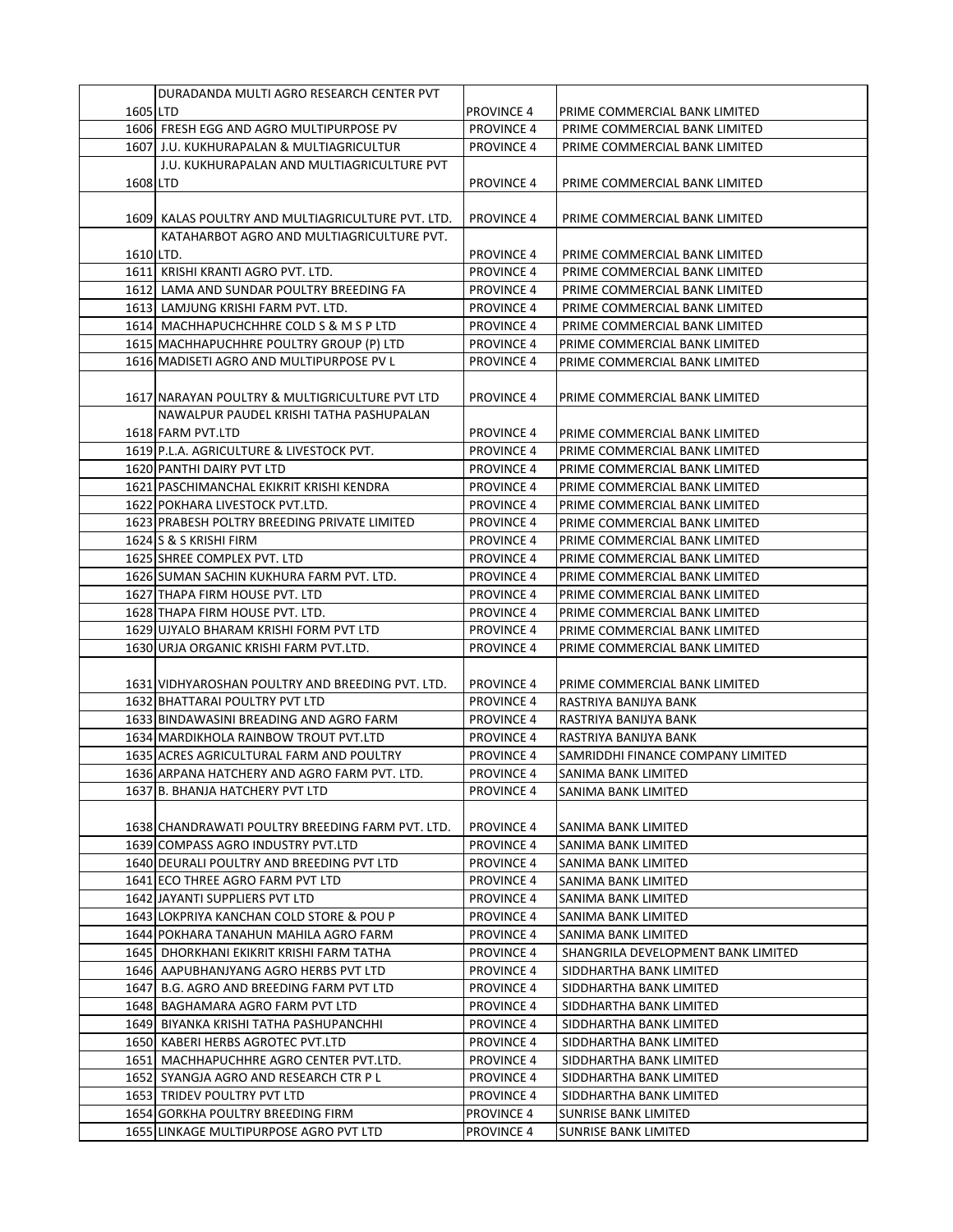|          | 1656 BHIM POULTRY AND AGRO PVT                        | <b>PROVINCE 5</b> | AGRICULTURE DEVELOPMENT BANK        |
|----------|-------------------------------------------------------|-------------------|-------------------------------------|
|          | 1657 BHUSAL EKIKRIT KRISHI FARM                       | <b>PROVINCE 5</b> | AGRICULTURE DEVELOPMENT BANK        |
|          | 1658 GAULE HETCHERY PVT.LID.                          | <b>PROVINCE 5</b> | AGRICULTURE DEVELOPMENT BANK        |
|          | 1659 HIMAL SEED COMPANY PVT. LTD.                     | <b>PROVINCE 5</b> | AGRICULTURE DEVELOPMENT BANK        |
|          | 1660 JAY MAA JAGADAMBA BHELI UDHYOG PVT. LTD.         | <b>PROVINCE 5</b> | AGRICULTURE DEVELOPMENT BANK        |
|          | 1661 KALIKA SEED COMPANY PVT LTD                      | <b>PROVINCE 5</b> | AGRICULTURE DEVELOPMENT BANK        |
|          | 1662 KARKI PASHUPANCHI TATHA KRISHI PVT.LTD           | <b>PROVINCE 5</b> | AGRICULTURE DEVELOPMENT BANK        |
|          | 1663 KHAJANA AGRO FIRM PVT.LTD.                       | <b>PROVINCE 5</b> | AGRICULTURE DEVELOPMENT BANK        |
|          | 1664 LAXMI EKIKRIT KRISHI FIRM                        | <b>PROVINCE 5</b> | AGRICULTURE DEVELOPMENT BANK        |
|          | 1665 LAXMI KRISHI FARM                                | <b>PROVINCE 5</b> | AGRICULTURE DEVELOPMENT BANK        |
|          | MANAKAMANA FISH VILLAGE AND AGRO FARM PVT             |                   |                                     |
| 1666 LTD |                                                       | <b>PROVINCE 5</b> | AGRICULTURE DEVELOPMENT BANK        |
|          | 1667 MODERN INTEGRATED AGRO FARM PVT.LTD              | <b>PROVINCE 5</b> | AGRICULTURE DEVELOPMENT BANK        |
|          | 1668 MUSKAN SEED COMPANY PVT. LTD                     | <b>PROVINCE 5</b> | AGRICULTURE DEVELOPMENT BANK        |
|          | NATIONAL VISION MULTI PURPOSE AGRO AND BIO            |                   |                                     |
|          | 1669 FIRM                                             | <b>PROVINCE 5</b> | AGRICULTURE DEVELOPMENT BANK        |
|          | 1670 PANDEY BAKHRA FIRM AND AGRO PVT. LTD             | <b>PROVINCE 5</b> | AGRICULTURE DEVELOPMENT BANK        |
|          | 1671 POKHREL KRISHI FIRM                              | <b>PROVINCE 5</b> | AGRICULTURE DEVELOPMENT BANK        |
|          |                                                       |                   |                                     |
|          | 1672  ROHINI MACHHA TATHA EKIKRIT KIRSHI FARM PRA.LI. | <b>PROVINCE 5</b> | AGRICULTURE DEVELOPMENT BANK        |
|          | 1673 ROYAL AGRICULTURE AND FOOD PVT.LTD               | <b>PROVINCE 5</b> | AGRICULTURE DEVELOPMENT BANK        |
|          | 1674 RUKUMELI KRISHI FIRM PVT.LTD                     | <b>PROVINCE 5</b> | AGRICULTURE DEVELOPMENT BANK        |
|          | 1675 S.K.GOAT FIRM PVT LTD                            | <b>PROVINCE 5</b> | AGRICULTURE DEVELOPMENT BANK        |
|          | 1676 SAGAR MATSYA TATHA PASHUPALAN PVT. LTD.          | <b>PROVINCE 5</b> | AGRICULTURE DEVELOPMENT BANK        |
|          | 1677 SAGUN SEED COMPANY PVT LTD                       | <b>PROVINCE 5</b> | AGRICULTURE DEVELOPMENT BANK        |
|          | 1678 SAKSHAM SAHANI MATSYA HAYCHARI PVT.LTD.          | <b>PROVINCE 5</b> | AGRICULTURE DEVELOPMENT BANK        |
|          | 1679 SANTI UNNAT PASHU TATHA MACHHA FARM              | <b>PROVINCE 5</b> | AGRICULTURE DEVELOPMENT BANK        |
|          | 1680 SHANTI MATSYA HATCHERY RESEARCH PVT.LTD          | <b>PROVINCE 5</b> | AGRICULTURE DEVELOPMENT BANK        |
|          |                                                       |                   |                                     |
|          | 1681 SHREE DEVDAHA POULTRY BREEDERS AND HATCHER       | <b>PROVINCE 5</b> | AGRICULTURE DEVELOPMENT BANK        |
|          | 1682 SHREERAM JANAKI GAUSALA FARM PVT.LTD.            | <b>PROVINCE 5</b> | AGRICULTURE DEVELOPMENT BANK        |
|          | 1683 SHRESTHA POULTRY FARM                            | <b>PROVINCE 5</b> | AGRICULTURE DEVELOPMENT BANK        |
|          | 1684 SUN AND STAR AGRO COMPANY PVT LTD                | <b>PROVINCE 5</b> | AGRICULTURE DEVELOPMENT BANK        |
|          | 1685 UMADEVI PASHU BIKAS FARM PVT LTD                 | <b>PROVINCE 5</b> | AGRICULTURE DEVELOPMENT BANK        |
|          | 1686 B.J AGRICULTURE FARMING PVT LTD                  | <b>PROVINCE 5</b> | <b>BANK OF KATHMANDU LIMITED</b>    |
|          | 1687 BIBIGYA KRISHI FARM PVT LTD                      | <b>PROVINCE 5</b> | <b>BANK OF KATHMANDU LIMITED</b>    |
|          | 1688 DUNGAREE GARMENT PVT LTD                         | <b>PROVINCE 5</b> | BANK OF KATHMANDU LIMITED           |
|          | 1689 GANESHBABA AGRO SEED COMPANY LTD.                | <b>PROVINCE 5</b> | <b>BANK OF KATHMANDU LIMITED</b>    |
|          | 1690 JAYAS SHUVA SAFAL AGRICULTURE PVT.LTD            | PROVINCE 5        | <b>BANK OF KATHMANDU LIMITED</b>    |
|          | 1691 KRISHNA UMA RICE MILL PVT.LTD                    | <b>PROVINCE 5</b> | <b>BANK OF KATHMANDU LIMITED</b>    |
|          | 1692 LAXMI NARAYAN FOOD PVT.LTD                       | <b>PROVINCE 5</b> | <b>BANK OF KATHMANDU LIMITED</b>    |
|          | 1693 MAINAPOKHAR SIDDHARTHA RICE MILL PVT.LTD         | <b>PROVINCE 5</b> | BANK OF KATHMANDU LIMITED           |
|          | 1694 SHANTI KHADYA UDHYOG PVT. LTD                    | <b>PROVINCE 5</b> | <b>BANK OF KATHMANDU LIMITED</b>    |
|          |                                                       |                   |                                     |
|          | 1695 TRISANA AND LUJINA KRISHI FARM PRIVATE LIMITED   | <b>PROVINCE 5</b> | BANK OF KATHMANDU LIMITED           |
|          | 1696 BASANTAPUR EKIKRIT KRISHI FARM P.L               | <b>PROVINCE 5</b> | CENTURY COMMERCIAL BANK LIMITED     |
|          | 1697 HAJURKO MAKALU POULTRY FIRM PVT LTD              | <b>PROVINCE 5</b> | CENTURY COMMERCIAL BANK LIMITED     |
|          | 1698 ISHA POULTRY FARM PRIVATE LIMITED                | <b>PROVINCE 5</b> | CITIZENS BANK INTERNATIONAL LIMITED |
|          | 1699 LUMBINI NURSARY PVT LTD                          | <b>PROVINCE 5</b> | CIVIL BANK LIMITED                  |
|          | 1700 SHAKTI METAL TATHA KRISHI AUJAR UD               | <b>PROVINCE 5</b> | CIVIL BANK LIMITED                  |
|          | 1701 SHUBHA SRI DOBHAN HATCHERY FARM P L              | <b>PROVINCE 5</b> | <b>CIVIL BANK LIMITED</b>           |
|          | 1702 TINAU AGRO AND BREEDING FARM PVT LT              | <b>PROVINCE 5</b> | CIVIL BANK LIMITED                  |
|          | 1703 BAGWANI MULTIPURPOSE AGRO FARM                   | <b>PROVINCE 5</b> | <b>EVEREST BANK LIMITED</b>         |
|          | 1704 HAJI KIRANA AND HERBAL SUPPLIERS                 | <b>PROVINCE 5</b> | <b>EVEREST BANK LIMITED</b>         |
|          | 1705 HUMA INTEGRATED LIVESTOCK FARM PVT.LTD.          | <b>PROVINCE 5</b> | <b>EVEREST BANK LIMITED</b>         |
|          | 1706 JAY SHREE RADHA KRISHNA KHADYA UDHYOG            | <b>PROVINCE 5</b> | <b>EVEREST BANK LIMITED</b>         |
|          | 1707 JYOTI AGRO PVT. LTD.                             | <b>PROVINCE 5</b> | EVEREST BANK LIMITED                |
|          | 1708 MADHUBAN SHYAM BABA RICE MILL PVT LTD            | <b>PROVINCE 5</b> | EVEREST BANK LIMITED                |
|          | 1709 NANDAN FEED PVT LTD                              | <b>PROVINCE 5</b> | EVEREST BANK LIMITED                |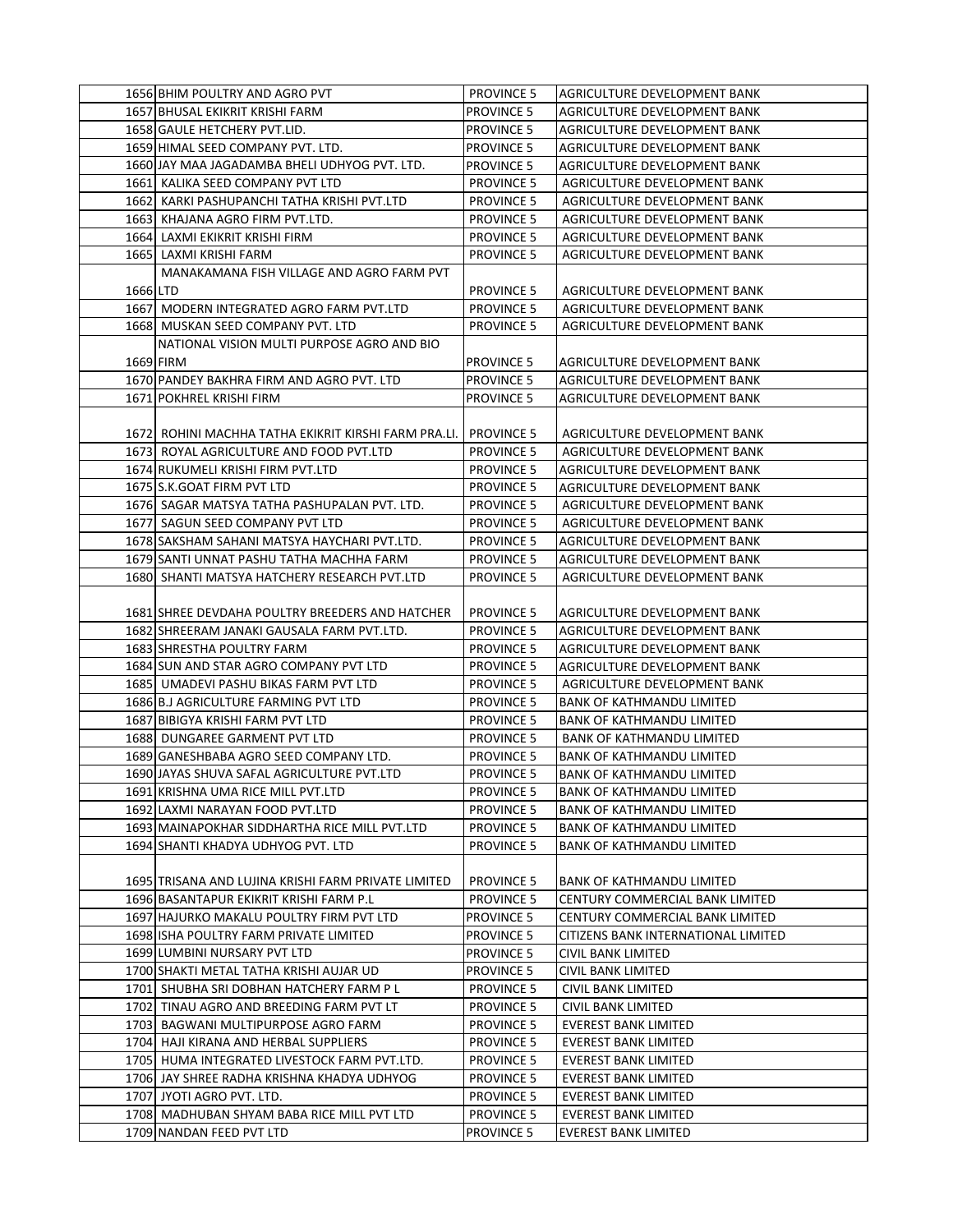|           | 1710 SHISHIR CHAMAL UDHYOG PVT LTD                                          | <b>PROVINCE 5</b>                      | <b>EVEREST BANK LIMITED</b>                      |
|-----------|-----------------------------------------------------------------------------|----------------------------------------|--------------------------------------------------|
|           | SURAVI DUGDHA UTPADAN TATHA KRISHI BIKAS PVT.                               |                                        |                                                  |
| 1711 LTD. |                                                                             | <b>PROVINCE 5</b>                      | <b>EVEREST BANK LIMITED</b>                      |
|           | 1712 J.K AQUACULTURE FARM PVT LTD                                           | <b>PROVINCE 5</b>                      | <b>GARIMA BIKAS BANK LIMITED</b>                 |
|           | 1713 KAFLE ORGANIC AGRO & RES.CEN.PVT.LT                                    | <b>PROVINCE 5</b>                      | GARIMA BIKAS BANK LIMITED                        |
|           | 1714 NAWA DURGA AGRO AND RESEARCH CENTER                                    | <b>PROVINCE 5</b>                      | <b>GARIMA BIKAS BANK LIMITED</b>                 |
|           | <b>GURANS ORGANIC FARM AND INSTITUTE PRIVATE</b>                            |                                        |                                                  |
|           | 1715 LIMITED                                                                | <b>PROVINCE 5</b>                      | <b>GLOBAL IME BANK LIMITED</b>                   |
|           | 1716 JAYASHREE CHIURA AND BHUJA UDHYOG                                      | <b>PROVINCE 5</b>                      | <b>GLOBAL IME BANK LIMITED</b>                   |
|           | 1717 KISAN COLD STORE AND POULTRY FARM PVT LTD                              | <b>PROVINCE 5</b>                      | <b>GLOBAL IME BANK LIMITED</b>                   |
|           | 1718 LUMBINI AGRICULTURE PRIVATE LIMITED                                    | <b>PROVINCE 5</b>                      | <b>GLOBAL IME BANK LIMITED</b>                   |
|           | 1719 LUMBINI MULTIPLE AGRICULTURE & RESEA                                   | <b>PROVINCE 5</b>                      | <b>GLOBAL IME BANK LIMITED</b>                   |
|           | LUMBINI MULTIPLE AGRICULTURE & RESEARCH                                     |                                        |                                                  |
|           | 1720 CENTER                                                                 | <b>PROVINCE 5</b>                      | GLOBAL IME BANK LIMITED                          |
|           | MAHALAXMI AYURVED AUSADHI UDYOG PRIVATE                                     |                                        |                                                  |
|           | 1721 LIMITED                                                                | <b>PROVINCE 5</b>                      | GLOBAL IME BANK LIMITED                          |
|           | MID WESTERN LIVESTOCK AND POULTRY FARM                                      |                                        |                                                  |
|           | 1722 PVT.LTD                                                                | <b>PROVINCE 5</b>                      | GLOBAL IME BANK LIMITED                          |
|           | 1723 OCEAN FISH FARM PVT.LTD                                                | <b>PROVINCE 5</b>                      | <b>GLOBAL IME BANK LIMITED</b>                   |
|           | 1724 PAICHO PASAL PVT LTD                                                   | <b>PROVINCE 5</b>                      | <b>GLOBAL IME BANK LIMITED</b>                   |
|           | 1725 PALAHI AGRO FARM PVT. LTD.                                             | <b>PROVINCE 5</b>                      | <b>GLOBAL IME BANK LIMITED</b>                   |
|           | 1726 PALPA ORGANIC KRISHI FARM                                              | <b>PROVINCE 5</b>                      | <b>GLOBAL IME BANK LIMITED</b>                   |
|           | 1727 RADHIKA RICE MILL                                                      | <b>PROVINCE 5</b>                      | <b>GLOBAL IME BANK LIMITED</b>                   |
|           | 1728 RAPTI HERBAL WOOD AND FOOD PVT LTD                                     | <b>PROVINCE 5</b>                      | <b>GLOBAL IME BANK LIMITED</b>                   |
|           | 1729 TOYANATH FISHERIES & RESEARCH CENTER                                   | <b>PROVINCE 5</b>                      | <b>GLOBAL IME BANK LIMITED</b>                   |
|           | 1730 WORLD MART UNIQUE SOLUTION PVT. LTD                                    | <b>PROVINCE 5</b>                      | <b>GLOBAL IME BANK LIMITED</b>                   |
|           | 1731 ANNAPURNA AGRO BREEDING & RES.P.LTD                                    | <b>PROVINCE 5</b>                      | HIMALAYAN BANK LIMITED                           |
|           | 1732 ANNAPURNA AGRO INDUSTRIES PVT.LTD                                      | <b>PROVINCE 5</b>                      | HIMALAYAN BANK LIMITED                           |
|           | 1733 BOOSTER FEED INDUSTRIES PVT. LTD.                                      |                                        |                                                  |
|           |                                                                             | <b>PROVINCE 5</b>                      | HIMALAYAN BANK LIMITED                           |
|           | 1734 DAJU BHAI AGRO FARM PVT.LTD<br>1735 ENVIPOWER ENERGY & FERTILIZER P.L. | <b>PROVINCE 5</b><br><b>PROVINCE 5</b> | HIMALAYAN BANK LIMITED<br>HIMALAYAN BANK LIMITED |
|           | 1736 KISAN FEED MILL PVT. LTD.                                              | <b>PROVINCE 5</b>                      | HIMALAYAN BANK LIMITED                           |
|           | 1737 NANDINI AGRO INDUSTRIES                                                | <b>PROVINCE 5</b>                      | HIMALAYAN BANK LIMITED                           |
|           | 1738 PASCHIMANCHAL POULTRY PVT. LTD.                                        | <b>PROVINCE 5</b>                      | HIMALAYAN BANK LIMITED                           |
|           | 1739 SHARMILA INTIGRATED AGR FARM P. L.                                     | <b>PROVINCE 5</b>                      | HIMALAYAN BANK LIMITED                           |
|           | 1740 R.N.S.A MULTIPURPOSE COMPANY PVT LTD                                   | <b>PROVINCE 5</b>                      | <b>ICFC FINANCE LIMITED</b>                      |
|           | 1741 SAGARMATHA LIVESTOCK AND AGRO FARMI                                    | <b>PROVINCE 5</b>                      | <b>ICFC FINANCE LIMITED</b>                      |
|           | 1742 PANAS WILD LIFE AGRO PVT.LTD                                           | <b>PROVINCE 5</b>                      | JYOTI BIKAS BANK LIMITED                         |
|           | 1743 ROHINI AGRICULTURE FARM PVT. LTD.                                      | <b>PROVINCE 5</b>                      | JYOTI BIKAS BANK LIMITED                         |
|           | 1744 BUDDHA DANA UDYOG PVT.LTD.                                             | <b>PROVINCE 5</b>                      | KUMARI BANK LIMITED                              |
|           | 1745 LUMBINI BAHUUDESHYA AGRICULTURE PVT.LTD.                               | <b>PROVINCE 5</b>                      | KUMARI BANK LIMITED                              |
|           | PAWAN BAHUUDDESHIYA KRISHI TATHA                                            |                                        |                                                  |
|           | 1746 PASHUPANCHI FARM                                                       | <b>PROVINCE 5</b>                      | KUMARI BANK LIMITED                              |
|           | 1747 SHAH BROTHERS MULTIPURPOSE PVT. LTD.                                   | <b>PROVINCE 5</b>                      | KUMARI BANK LIMITED                              |
|           | 1748 SIDDHARTHA BHUMI PVT LTD                                               | <b>PROVINCE 5</b>                      | KUMARI BANK LIMITED                              |
|           |                                                                             |                                        |                                                  |
|           | 1749 UTTAM AGRO PRODUCTS AND MACHINERIES PVT. LTD                           | <b>PROVINCE 5</b>                      | KUMARI BANK LIMITED                              |
|           | 1750 ROHINI MULTI AGRO COMPANY PVT.LTD                                      | <b>PROVINCE 5</b>                      | LAXMI BANK LIMITED                               |
|           | 1751 TILOTTAMA NURSERY PVT. LTD.                                            | <b>PROVINCE 5</b>                      | LUMBINI BIKAS BANK LIMITED                       |
|           | 1752 AMUL DAIRY & BEVERAGE NEPAL PVT LTD                                    | <b>PROVINCE 5</b>                      | MACHHAPUCHHRE BANK LIMITED                       |
|           | LALIGURAS AGRO FORESTRY TOURISM RESORT                                      |                                        |                                                  |
|           | 1753 PVT.LTD.                                                               | <b>PROVINCE 5</b>                      | MAHALAXMI BIKAS BANK LIMITED                     |
|           | 1754 B.G. AGRICULTURE PVT. LTD.                                             | <b>PROVINCE 5</b>                      | MEGA BANK NEPAL LIMITED                          |
|           | BARAULIYA PASHUPANKSHI MATSYA KRISHI FARM                                   |                                        |                                                  |
|           | 1755 PVT.LTD.                                                               | <b>PROVINCE 5</b>                      | MEGA BANK NEPAL LIMITED                          |
|           |                                                                             |                                        |                                                  |
|           | 1756  JAY BHAWANI KRISHI TA. PASHUPALAN COM.PVT.LTD                         | <b>PROVINCE 5</b>                      | MEGA BANK NEPAL LIMITED                          |
|           |                                                                             |                                        |                                                  |
|           | 1757 MALIKA BAHUUDESIYA AGRICULTURE FARM PVT LTD                            | <b>PROVINCE 5</b>                      | MEGA BANK NEPAL LIMITED                          |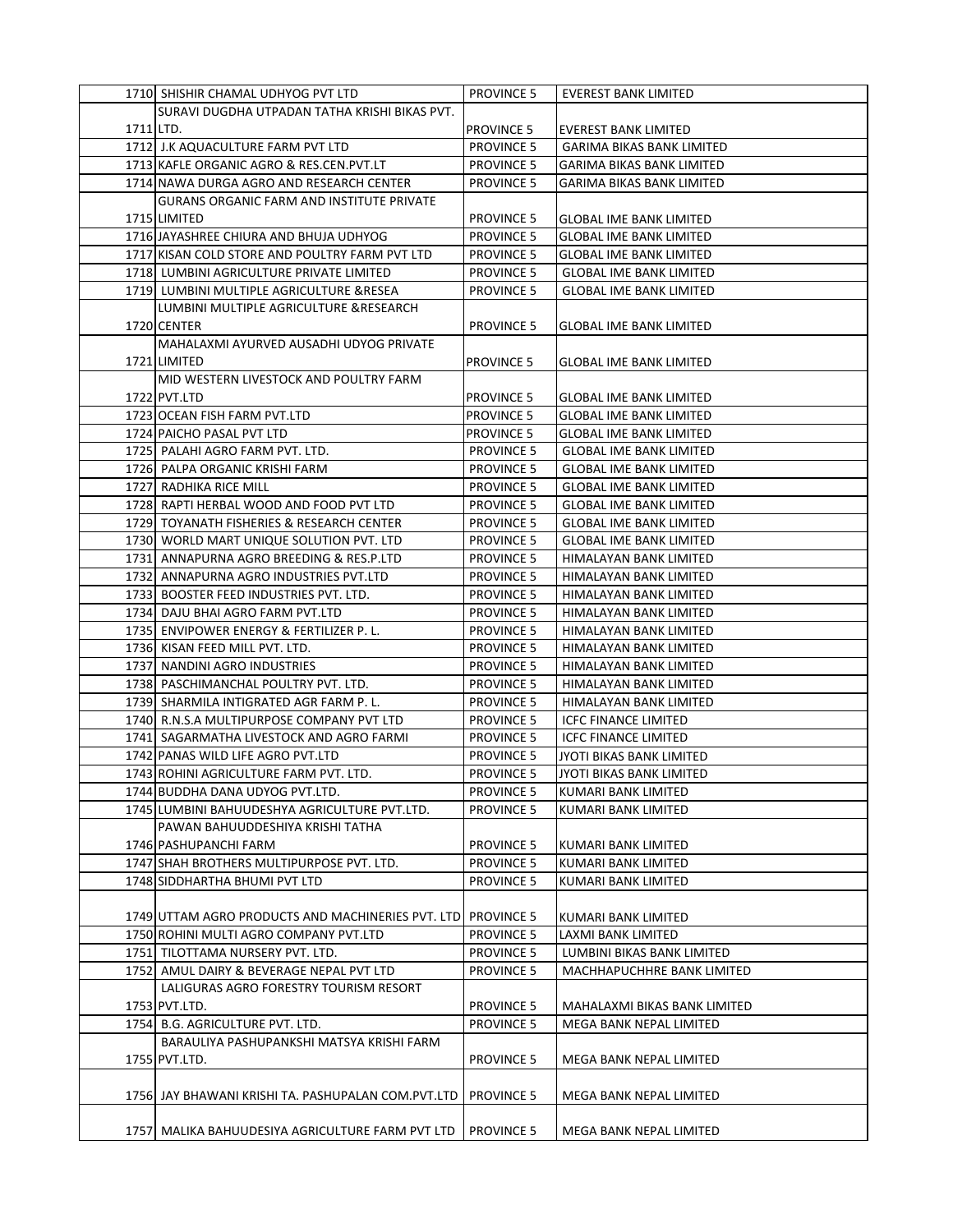|          | 1758 NATURE TARAI PVT LTD                       | <b>PROVINCE 5</b> | MEGA BANK NEPAL LIMITED                |
|----------|-------------------------------------------------|-------------------|----------------------------------------|
|          | 1759 NEPAL AGRO FORESTRY AND RESOURCE PVT LTD   | <b>PROVINCE 5</b> | MEGA BANK NEPAL LIMITED                |
|          | 1760 RADHE RADHE AGRO CONCERN PVT.LTD.          | <b>PROVINCE 5</b> | MEGA BANK NEPAL LIMITED                |
|          | 1761 SHIVASHAKTI BEE CONCERN                    | <b>PROVINCE 5</b> | MEGA BANK NEPAL LIMITED                |
|          | TARAPATI AKIKRIT KRISHI TATHA PASHUPANCHI FARM  |                   |                                        |
| 1762 PL  |                                                 | <b>PROVINCE 5</b> | MEGA BANK NEPAL LIMITED                |
|          | 1763 B.A. BAHUUDASHYA KRISHI FARM PVT.LT        | <b>PROVINCE 5</b> | MUKTINATH BIKAS BANK LIMITED           |
|          | 1764 BHAGYASHALI GAII VAISI FARM PVT. LTD.      | <b>PROVINCE 5</b> | MUKTINATH BIKAS BANK LIMITED           |
|          | 1765 DELWA ORGANIC KRISHI FARM PVT.LTD          | <b>PROVINCE 5</b> | MUKTINATH BIKAS BANK LIMITED           |
|          | 1766 RADHE KRISHNA GAI BHAISI FIRM PVT. LTD.    | <b>PROVINCE 5</b> | MUKTINATH BIKAS BANK LIMITED           |
|          | 1767 BUDDHANAGAR AGRO FARM LTD.                 | <b>PROVINCE 5</b> | <b>NABIL BANK LIMITED</b>              |
|          | 1768 BUTWAL KALI GANDAKI SUPPLIERS PVT.LTD.     | <b>PROVINCE 5</b> | NABIL BANK LIMITED                     |
|          | 1769 DOVAN HATCHERY FARM PVT. LTD.              | <b>PROVINCE 5</b> | NABIL BANK LIMITED                     |
|          | 1770 HARDIK RICE MILL PVT. LTD.                 | <b>PROVINCE 5</b> | NABIL BANK LIMITED                     |
|          | 1771 HIMSHREE KHADYA UDHYOG PVT.LTD.            | <b>PROVINCE 5</b> | NABIL BANK LIMITED                     |
|          | 1772 HY PO AGRO PVT.LTD                         | <b>PROVINCE 5</b> | NABIL BANK LIMITED                     |
|          |                                                 |                   |                                        |
|          | 1773  KALI GANDAKI MATSYA TATHA PASHUPALAN FARM | <b>PROVINCE 5</b> | NABIL BANK LIMITED                     |
|          | NEPAL AGRO INPUTS MARKETING AND                 |                   |                                        |
|          | 1774 ENTREPRENEURSHIP SERVICE P LTD             | <b>PROVINCE 5</b> | <b>NABIL BANK LIMITED</b>              |
|          | NEPAL AGROSEEDS AND INPUTS COMPANY PRIVATE      |                   |                                        |
|          | 1775 LIMITED                                    | <b>PROVINCE 5</b> | NABIL BANK LIMITED                     |
|          | 1776 OLI POULTRY BREEDING PVT.LTD               | <b>PROVINCE 5</b> | <b>NABIL BANK LIMITED</b>              |
|          |                                                 |                   | NABIL BANK LIMITED                     |
|          | 1777 OM SHANTI RICE AND FLOUR MILL PVT. LTD     | <b>PROVINCE 5</b> |                                        |
|          | 1778 PASHUPATI AGRO FEED INDUSTRY               | <b>PROVINCE 5</b> | NABIL BANK LIMITED                     |
|          | 1779 RAPTI FEED INDUSTRIES PVT LTD              | <b>PROVINCE 5</b> | NABIL BANK LIMITED                     |
| 1780 LTD | SAPTARANGI KRISHI TATHA PASHUPALAN FARM PVT.    |                   |                                        |
|          |                                                 | <b>PROVINCE 5</b> | NABIL BANK LIMITED                     |
|          | 1781 SAURABH RICE AND OIL MILL PVT. LTD.        | <b>PROVINCE 5</b> | NABIL BANK LIMITED                     |
|          | 1782 TILBARI VILLAGE AGRO FARM PVT LTD          | <b>PROVINCE 5</b> | <b>NABIL BANK LIMITED</b>              |
|          | UNITED INNOVATIVE AGRICULTURE AND LIVESTOCK     |                   |                                        |
|          | 1783 PVT LTD.                                   | <b>PROVINCE 5</b> | <b>NABIL BANK LIMITED</b>              |
|          | 1784 ANURAG FISHERIES AND HATCHERY FARM         | <b>PROVINCE 5</b> | NEPAL BANGALADESH BANK LIMITED         |
|          | 1785  ASHOKA ALOVERA AGROTECH AND HERBS P       | <b>PROVINCE 5</b> | NEPAL BANGALADESH BANK LIMITED         |
|          | 1786 ASIA AGRO & ANIMAL FARM PVT LTD            | <b>PROVINCE 5</b> | NEPAL BANGALADESH BANK LIMITED         |
|          | 1787 MAHABALESHWOR DAIRY & BEV. I. . P.L        | <b>PROVINCE 5</b> | NEPAL BANGALADESH BANK LIMITED         |
|          | 1788 N P R FISH VILLAGE AND AGRO FARM PL        | <b>PROVINCE 5</b> | NEPAL BANGALADESH BANK LIMITED         |
|          | 1789 NATURAL AGRICULTURE FARM                   | <b>PROVINCE 5</b> | NEPAL BANGALADESH BANK LIMITED         |
|          | 1790 SHUVARAMBHA AGRO FARM PVT LTD              | <b>PROVINCE 5</b> | NEPAL BANGALADESH BANK LIMITED         |
|          | 1791 SUPER QUALITY MEAT PROCESSING I.P.L        | <b>PROVINCE 5</b> | NEPAL BANGALADESH BANK LIMITED         |
|          | 1792 SUPER QUALITY MEAT PROCESSING IND.P        | <b>PROVINCE 5</b> | NEPAL BANGALADESH BANK LIMITED         |
|          | 1793 DEVI KHADYANNA TATHA KIRANA PASAL          | <b>PROVINCE 5</b> | NEPAL BANK LIMITED                     |
|          | 1794 MAHASHAKTI AGRO INDUSTRIES PVT.LTD         | <b>PROVINCE 5</b> | NEPAL BANK LIMITED                     |
|          | 1795 NEPAL INDO INDUSTRIES PVT. LTD.            | <b>PROVINCE 5</b> | NEPAL BANK LIMITED                     |
|          | 1796 SAGARMATHA POULTRY PVT .LTD                | <b>PROVINCE 5</b> | NEPAL BANK LIMITED                     |
|          | 1797 SIDDHARTHA RICE MILLS PVT. LTD.            | <b>PROVINCE 5</b> | NEPAL BANK LIMITED                     |
|          | 1798 DAUNNE POULTRY BREEDING FARM P.L.          | <b>PROVINCE 5</b> | NEPAL CREDIT AND COMMERCE BANK LIMITED |
|          | 1799 N.S.A.R.D AGRO FARM PVT LTD                | <b>PROVINCE 5</b> | NEPAL CREDIT AND COMMERCE BANK LIMITED |
|          | 1800 PRAPTI AGRICULTURE PVT.LTD                 | <b>PROVINCE 5</b> | NEPAL CREDIT AND COMMERCE BANK LIMITED |
|          | 1801 SUPER SHINE HYCHARY UDHOG PVT.LTD.         | <b>PROVINCE 5</b> | NEPAL CREDIT AND COMMERCE BANK LIMITED |
|          | 1802 GREENCORE GROUP PVT LTD                    | <b>PROVINCE 5</b> | NEPAL INVESTMENT BANK LIMITED          |
|          | 1803 KAPILBASTU INTEGRATED AGRO FARM PVT LTD    | <b>PROVINCE 5</b> | NEPAL INVESTMENT BANK LIMITED          |
|          | 1804 KISHAN RICE MILL PVT.LTD                   | <b>PROVINCE 5</b> | NEPAL INVESTMENT BANK LIMITED          |
|          | 1805 LUMBINI SEED COMPANY PVT. LTD              | <b>PROVINCE 5</b> | NEPAL SBI BANK LIMITED                 |
|          | 1806 LUMBINI SEED COMPANY PVT. LTD(2%)          | <b>PROVINCE 5</b> | NEPAL SBI BANK LIMITED                 |
|          | 1807 LUMBINI SEED COMPANY PVT. LTD(5%)          | <b>PROVINCE 5</b> | NEPAL SBI BANK LIMITED                 |
|          | 1808 NATIONAL LIVE STOCK AND FARMING PVT. LTD.  | <b>PROVINCE 5</b> | NEPAL SBI BANK LIMITED                 |
|          | 1809 PUN KRISHI FARM PVT LTD                    | <b>PROVINCE 5</b> | NEPAL SBI BANK LIMITED                 |
|          | 1810 RAMANIA PALPA KRISHI FARM PVT LTD          | <b>PROVINCE 5</b> | NEPAL SBI BANK LIMITED                 |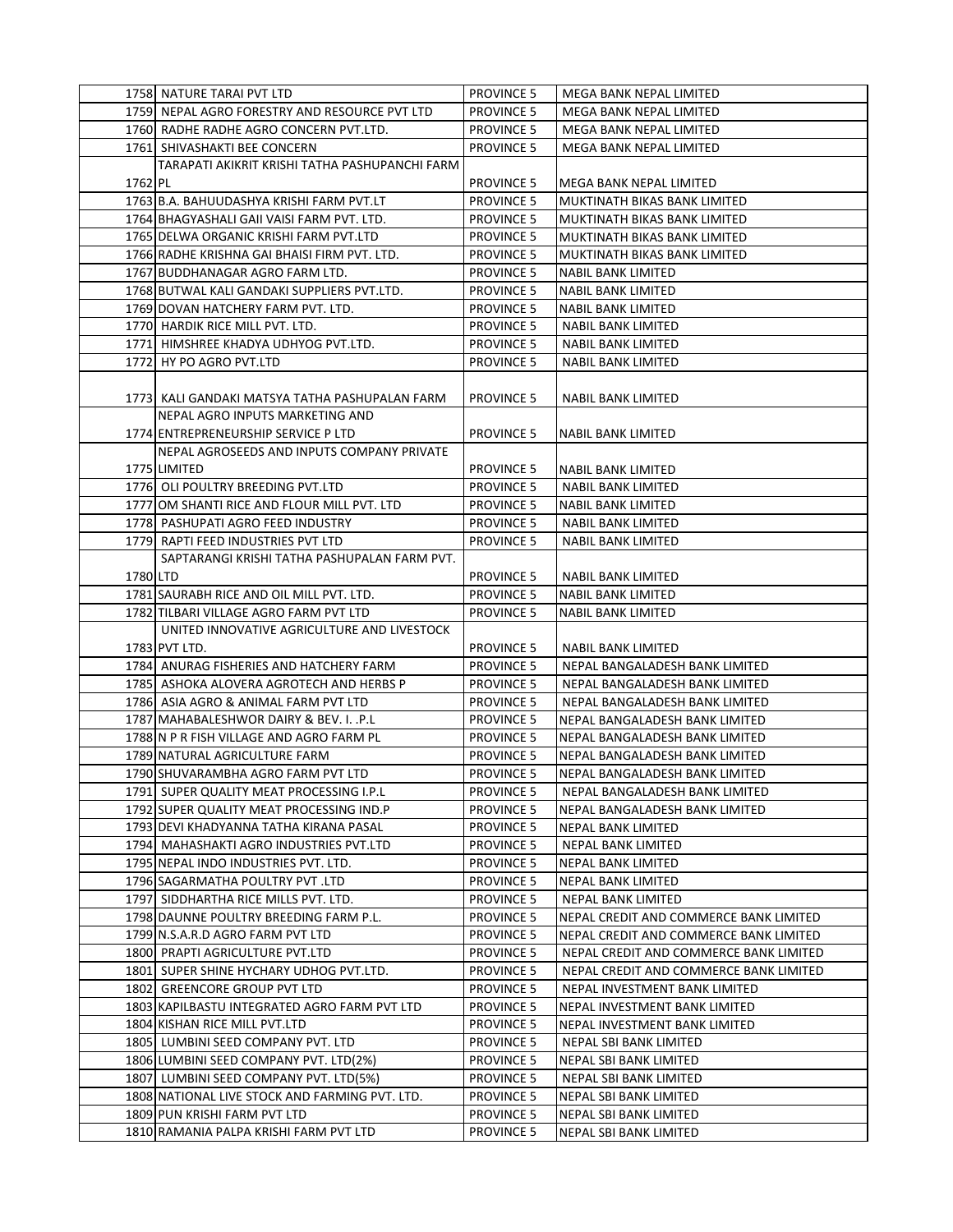|           | 1811 RAPTI POULTRY BREEDING AND RESEARCH PVT. LTD. | <b>PROVINCE 5</b> | NEPAL SBI BANK LIMITED |
|-----------|----------------------------------------------------|-------------------|------------------------|
|           | 1812 SHREE DAONNE FEEDS PVT. LTD.                  | <b>PROVINCE 5</b> | NEPAL SBI BANK LIMITED |
|           | 1813 APEX POULTRY PVT LTD                          | <b>PROVINCE 5</b> | NIC ASIA BANK LIMITED  |
|           |                                                    |                   |                        |
|           | 1814 ARAMBHA AGRO RESEARCH AND PRODUCT PVT.LTD     | <b>PROVINCE 5</b> | NIC ASIA BANK LIMITED  |
|           | 1815 ARYA WILD AGRO FARM PVT. LTD                  | <b>PROVINCE 5</b> | NIC ASIA BANK LIMITED  |
|           | 1816 ARYAL POULTRY FARM                            | <b>PROVINCE 5</b> | NIC ASIA BANK LIMITED  |
|           | 1817 BAGALE AGRO FARM PVT LTD                      | <b>PROVINCE 5</b> | NIC ASIA BANK LIMITED  |
|           | 1818 BANKE KRISHI FARM PRIVATE LIMITED             | <b>PROVINCE 5</b> | NIC ASIA BANK LIMITED  |
|           | 1819 BASISTA DAIRY UDHYOG PRIVATE LIMITED          | <b>PROVINCE 5</b> | NIC ASIA BANK LIMITED  |
|           | 1820 BASNET CORPORATION PVT LTD                    | <b>PROVINCE 5</b> | NIC ASIA BANK LIMITED  |
|           | 1821 CHALISE AGRO FARM PVT.LTD.                    | <b>PROVINCE 5</b> | NIC ASIA BANK LIMITED  |
|           | 1822 CHAUDHARY KRISHI FIRM                         | <b>PROVINCE 5</b> | NIC ASIA BANK LIMITED  |
|           |                                                    |                   |                        |
|           | 1823  DARLAM MAHAKALI AGRO FARM PRIVATE LIMITED    | <b>PROVINCE 5</b> | NIC ASIA BANK LIMITED  |
|           | 1824 DEURALI HATCHARY UDYOG PVT LTD                | <b>PROVINCE 5</b> | NIC ASIA BANK LIMITED  |
|           | 1825 G.C. DANA UDHYOG PVT. LTD.                    | <b>PROVINCE 5</b> | NIC ASIA BANK LIMITED  |
|           | 1826 GHIMIRE GAI TATHA BHAISIPALAN                 | <b>PROVINCE 5</b> | NIC ASIA BANK LIMITED  |
|           | 1827 GLOBAL DAIRY PVT LTD                          | <b>PROVINCE 5</b> | NIC ASIA BANK LIMITED  |
|           | 1828 HAJARE KRISHI FIRM PVT LTD                    | <b>PROVINCE 5</b> | NIC ASIA BANK LIMITED  |
|           |                                                    |                   |                        |
|           | 1829 HIMALI POULTRY DEVELOPMENT COMPANY PVT LTD    | <b>PROVINCE 5</b> | NIC ASIA BANK LIMITED  |
|           | 1830 HYGIENE AGRO PRIVATE LIMITED                  | <b>PROVINCE 5</b> | NIC ASIA BANK LIMITED  |
|           | 1831 JANAKI EKIKRIT AGRO FARM PVT LTD              | <b>PROVINCE 5</b> | NIC ASIA BANK LIMITED  |
|           | 1832 JANAKI LAXMI GAI PALAN FARM PVT. LTD.         | <b>PROVINCE 5</b> | NIC ASIA BANK LIMITED  |
|           | 1833 LUMBINI DAIRY MILK PVT LTD                    | <b>PROVINCE 5</b> | NIC ASIA BANK LIMITED  |
|           | LUMBINI UNIVERSAL MULTITRADE COMPANY               |                   |                        |
|           | 1834 PVT.LTD.                                      | <b>PROVINCE 5</b> | NIC ASIA BANK LIMITED  |
|           | 1835 M.K. AGRICULTURAL TOURISM PRIVATE LIMITED     | <b>PROVINCE 5</b> | NIC ASIA BANK LIMITED  |
|           | 1836 MACHHAPUCHHRE AGRO PRODUCT PVT.LTD            | <b>PROVINCE 5</b> | NIC ASIA BANK LIMITED  |
|           | 1837 MAMATA AGRO AND LIVESTOCK PVT.LTD             | <b>PROVINCE 5</b> | NIC ASIA BANK LIMITED  |
|           | 1838 N G AGRO INDUSTRIES PVT LTD                   | <b>PROVINCE 5</b> | NIC ASIA BANK LIMITED  |
|           | 1839 N.P.G. AGRO PVT.LTD.                          | <b>PROVINCE 5</b> | NIC ASIA BANK LIMITED  |
|           |                                                    |                   |                        |
|           | 1840 NAWA DEEP POULTRY FIRM AND HATCHERY PVT.LTD   | <b>PROVINCE 5</b> | NIC ASIA BANK LIMITED  |
|           | 1841 NIDHI KRISHI FIRM PVT LTD                     | <b>PROVINCE 5</b> | NIC ASIA BANK LIMITED  |
|           | 1842 PABITRA AGROVET PRODUCTION PVT LTD            | <b>PROVINCE 5</b> | NIC ASIA BANK LIMITED  |
|           | PRABHUNATH AGRI PRODUCTION AND SERVICE             |                   |                        |
|           | 1843 CENTER PVT LTD                                | <b>PROVINCE 5</b> | NIC ASIA BANK LIMITED  |
|           | 1844 RAJ AGRO TRADE LINK PVT. LTD.                 | <b>PROVINCE 5</b> | NIC ASIA BANK LIMITED  |
|           | 1845 RAJU KRISHI FARM PVT. LTD.                    | <b>PROVINCE 5</b> | NIC ASIA BANK LIMITED  |
|           | 1846 RED CHILLY AGRO FARM PVT. LTD.                | <b>PROVINCE 5</b> | NIC ASIA BANK LIMITED  |
|           | 1847 SAJHA GAI TATHA BHAISI FARM PVT.LTD.          | <b>PROVINCE 5</b> | NIC ASIA BANK LIMITED  |
|           | SHREEKANTI INTEGRATED AGRICULTURE FARM PVT.        |                   |                        |
| 1848 LTD. |                                                    | <b>PROVINCE 5</b> | NIC ASIA BANK LIMITED  |
|           | 1849 SHREENAGAR DAIRY MILK                         | <b>PROVINCE 5</b> | NIC ASIA BANK LIMITED  |
|           | SIDDHARTHA AGRICULTURAL PRODUCTION &               |                   |                        |
|           | 1850 RESEARCH CENTER PVT.LTD                       | <b>PROVINCE 5</b> | NIC ASIA BANK LIMITED  |
|           | 1851 SIDDHARTHA AGRO & DAIRY PVT.LTD               | <b>PROVINCE 5</b> | NIC ASIA BANK LIMITED  |
|           | 1852 SUNMOON KRISHI FARM PVT LTD                   | <b>PROVINCE 5</b> | NIC ASIA BANK LIMITED  |
|           | SWARGADWARI POULTRY BREEDING AND                   |                   |                        |
|           | 1853 AGRICULTURE PVT. LTD.                         | <b>PROVINCE 5</b> | NIC ASIA BANK LIMITED  |
|           | 1854 TILOTTAMA NURSERY PRIVATE LIMITED             | <b>PROVINCE 5</b> | NIC ASIA BANK LIMITED  |
|           | YADUVANSHI PASHUPALAN TATHA KRISHI FARM            |                   |                        |
|           | 1855 PVT.LTD                                       | <b>PROVINCE 5</b> | NIC ASIA BANK LIMITED  |
|           | 1856 YOUTH MULTI AGRICULTURE PVT.LTD               | <b>PROVINCE 5</b> | NIC ASIA BANK LIMITED  |
|           | KAMDHENU CATTLE BREEDING AND RESEARCH              |                   |                        |
|           | 1857 CENTER PVT.LTD.                               | <b>PROVINCE 5</b> | NMB BANK LIMITED       |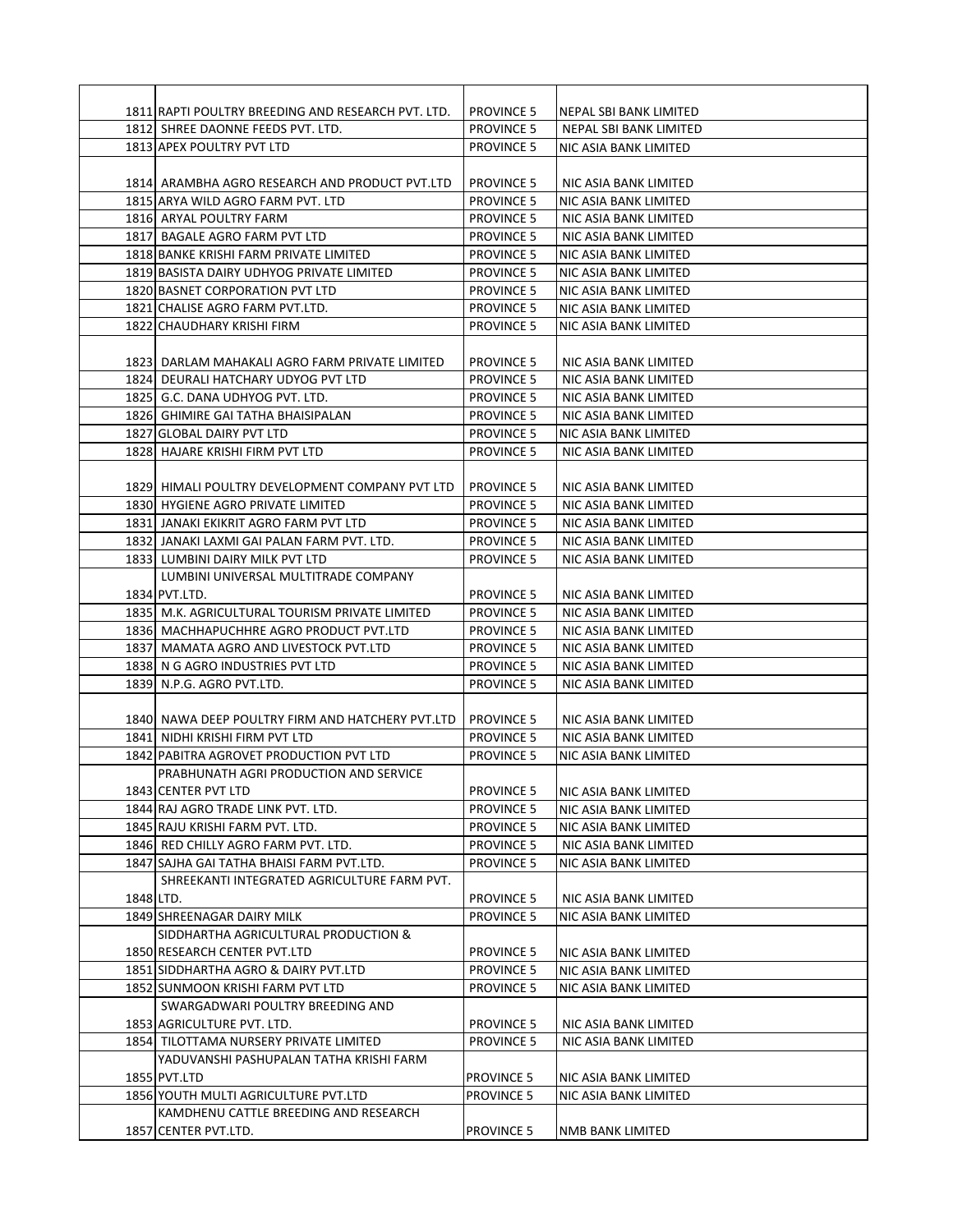| NAWA DURGA PASHUPALANDUGDHA UTPADAN              |                   |                                        |
|--------------------------------------------------|-------------------|----------------------------------------|
| 1858 TATHA KRISHI FIRM PVT LTD                   | <b>PROVINCE 5</b> | NMB BANK LIMITED                       |
| 1859 OJAS HERBACEUTICALS PVT LTD                 | <b>PROVINCE 5</b> | NMB BANK LIMITED                       |
| 1860 PRADIP MASU PACKAGING CENTER PVT LTD        | <b>PROVINCE 5</b> | NMB BANK LIMITED                       |
| 1861 S.K.KHANAL AGRO COMPANY PVT.LTD             | <b>PROVINCE 5</b> | NMB BANK LIMITED                       |
| 1862 SWARGADWARI BEE CONCERN PVT LTD             | <b>PROVINCE 5</b> | NMB BANK LIMITED                       |
| 1863 ALPHA INDUSTRIES PVT LTD                    | <b>PROVINCE 5</b> | PRABHU BANK LIMITED                    |
| 1864 EVERGREEN AGRO BUSINESS NEPAL P.LTD         | <b>PROVINCE 5</b> | PRABHU BANK LIMITED                    |
| 1865 GODHULI DAIRY SUPPLIERS PVT LTD             | <b>PROVINCE 5</b> | PRABHU BANK LIMITED                    |
| 1866 PALPA BHAIRAB BREEDING FARM PVT LTD         | <b>PROVINCE 5</b> | PRABHU BANK LIMITED                    |
| 1867 S.K. DAIRY INDUSTRIES PVT.LTD               | <b>PROVINCE 5</b> | PRABHU BANK LIMITED                    |
| 1868 SHIVA GANGA DAIRY UDYOG PL.                 | <b>PROVINCE 5</b> | PRABHU BANK LIMITED                    |
| 1869 ADITYA EKIKRIT KRISHI FARM                  | <b>PROVINCE 5</b> | PRIME COMMERCIAL BANK LIMITED          |
| 1870 ADITYA EKIKRIT KRISHI FARM PVT.LTD.         | <b>PROVINCE 5</b> | PRIME COMMERCIAL BANK LIMITED          |
| 1871 ANJU AGRO PVT.LTD                           | <b>PROVINCE 5</b> | PRIME COMMERCIAL BANK LIMITED          |
| 1872 BUDHA POULTRY FARM                          | <b>PROVINCE 5</b> | PRIME COMMERCIAL BANK LIMITED          |
| 1873 GLOBAL AGRITECH NEPAL PVT. LTD.             | <b>PROVINCE 5</b> | PRIME COMMERCIAL BANK LIMITED          |
| 1874 GUTHICHAUR AGRO FARM PVT. LTD.              | <b>PROVINCE 5</b> | PRIME COMMERCIAL BANK LIMITED          |
| 1875 HIRA FISHERIES AND AGRO FARM PVT. LTD.      | <b>PROVINCE 5</b> | PRIME COMMERCIAL BANK LIMITED          |
| 1876 KAILASH COLD STORAGE & AGRO PVT. L.         | <b>PROVINCE 5</b> | PRIME COMMERCIAL BANK LIMITED          |
| 1877 M.K. PIG FARM PVT.LTD.                      | <b>PROVINCE 5</b> | PRIME COMMERCIAL BANK LIMITED          |
| 1878 MAINAIYA KRISHI FARM PVT. LTD.              | <b>PROVINCE 5</b> | PRIME COMMERCIAL BANK LIMITED          |
|                                                  |                   |                                        |
| 1879 SHYAM MACHA TATHA PASHUPALAN FARM PVT. LTD. | PROVINCE 5        | PRIME COMMERCIAL BANK LIMITED          |
| 1880 SIYARI MATSYA TATHA KRISHI FIRM             | <b>PROVINCE 5</b> | PRIME COMMERCIAL BANK LIMITED          |
| 1881 TRIMURTI MULTI AGRO COMPANY PVT LTD         | <b>PROVINCE 5</b> | PRIME COMMERCIAL BANK LIMITED          |
| 1882 BADI MALIKA PASHUPALAN PVT. LTD             | <b>PROVINCE 5</b> | RASTRIYA BANIJYA BANK                  |
| 1883 D.K. COLD ROOM MEAT SUPPLIERS PVT.LTD       | <b>PROVINCE 5</b> | RASTRIYA BANIJYA BANK                  |
| 1884 GORKHA HACHARY PVT LTD                      | <b>PROVINCE 5</b> | RASTRIYA BANIJYA BANK                  |
| 1885 LAXMI GAI FARM                              | <b>PROVINCE 5</b> | RASTRIYA BANIJYA BANK                  |
| 1886 MATA BAGESHWORI AGRO FARM PVT. LTD.         | <b>PROVINCE 5</b> | RASTRIYA BANIJYA BANK                  |
| 1887 MOUNT EVEREST AGRICULTURE COM.PVT.L         | <b>PROVINCE 5</b> | RASTRIYA BANIJYA BANK                  |
| 1888 OLI KRISHI FIRM                             | <b>PROVINCE 5</b> | RASTRIYA BANIJYA BANK                  |
| 1889 PAHARI KRISHI FARM PVT LTD                  | <b>PROVINCE 5</b> | RASTRIYA BANIJYA BANK                  |
| 1890 PALAU AGRICULTURE PVT.LTD.                  | <b>PROVINCE 5</b> | RASTRIYA BANIJYA BANK                  |
| 1891  PRAGATI BREEDING AND POULTRY PVT.LT        | <b>PROVINCE 5</b> | RASTRIYA BANIJYA BANK                  |
| 1892 RAPTI VALLEY POULTRY AND AG PL              | <b>PROVINCE 5</b> | RASTRIYA BANIJYA BANK                  |
| 1893   SAGARMATHA CHITWAN AGRO FARM              | <b>PROVINCE 5</b> | RASTRIYA BANIJYA BANK                  |
| 1894 SEKH AGRO INDUSTRIES PVT. LTD.              | <b>PROVINCE 5</b> | RASTRIYA BANIJYA BANK                  |
| 1895 SHILA SALIKGRAM AGRO VILLAGE PVT. LTD       | <b>PROVINCE 5</b> | RASTRIYA BANIJYA BANK                  |
| 1896 SIDDHABABA BREEDING FARM                    | <b>PROVINCE 5</b> | RASTRIYA BANIJYA BANK                  |
| 1897 AANAND DANA UDHYOG PVT.ITD.                 | <b>PROVINCE 5</b> | SANIMA BANK LIMITED                    |
| 1898 DEVBHAR RICE MILL PVT. LTD.                 | <b>PROVINCE 5</b> | SANIMA BANK LIMITED                    |
| 1899 GOKUL CHAMAL DAL MILL PVT. LTD              | <b>PROVINCE 5</b> | SANIMA BANK LIMITED                    |
| 1900 K.S. NATURE PVT.LTD                         | <b>PROVINCE 5</b> | SANIMA BANK LIMITED                    |
| 1901 NEPLO AGRO FARM PVT.LTD                     | <b>PROVINCE 5</b> | SANIMA BANK LIMITED                    |
| 1902 RAJESH KUMAR RICE MILL PVT.LTD.             | <b>PROVINCE 5</b> | SANIMA BANK LIMITED                    |
| 1903 B.P. AND SONS AGRI BUSINESS PVT LTD         | <b>PROVINCE 5</b> | SHINE RESUNGA DEVELOPMENT BANK LIMITED |
| 1904 BAASGHARI PASHUPANCHI T.K.F.PVT.LTD         | <b>PROVINCE 5</b> | SHINE RESUNGA DEVELOPMENT BANK LIMITED |
| 1905 BAHUUDDESHIYA PRANGARIK KRISHI FIRM         | <b>PROVINCE 5</b> | SHINE RESUNGA DEVELOPMENT BANK LIMITED |
| 1906 BANGANGA AGRO INDUSTRIES PVT.LTD            | <b>PROVINCE 5</b> | SHINE RESUNGA DEVELOPMENT BANK LIMITED |
| 1907 BASHYAL KRISHI FARM PVT.LTD.                | <b>PROVINCE 5</b> | SHINE RESUNGA DEVELOPMENT BANK LIMITED |
| 1908 BUDDHA AGRO AND FEED INDUSTRIES PVT.LTD.    | <b>PROVINCE 5</b> | SHINE RESUNGA DEVELOPMENT BANK LIMITED |
|                                                  |                   |                                        |
| 1909 DEURALI POULTRY FIRM AND HATCHERY PVT. LTD  | <b>PROVINCE 5</b> | SHINE RESUNGA DEVELOPMENT BANK LIMITED |
| EVERGREEN AGRI & BOER GOAT RESEARCH CENTER       |                   |                                        |
| 1910 PVT.LTD                                     | <b>PROVINCE 5</b> | SHINE RESUNGA DEVELOPMENT BANK LIMITED |
| 1911 GUPTA NURSERY P. LTD                        | <b>PROVINCE 5</b> | SHINE RESUNGA DEVELOPMENT BANK LIMITED |
| 1912 HARIYO TARKARI PVT.LTD                      | <b>PROVINCE 5</b> | SHINE RESUNGA DEVELOPMENT BANK LIMITED |
|                                                  |                   |                                        |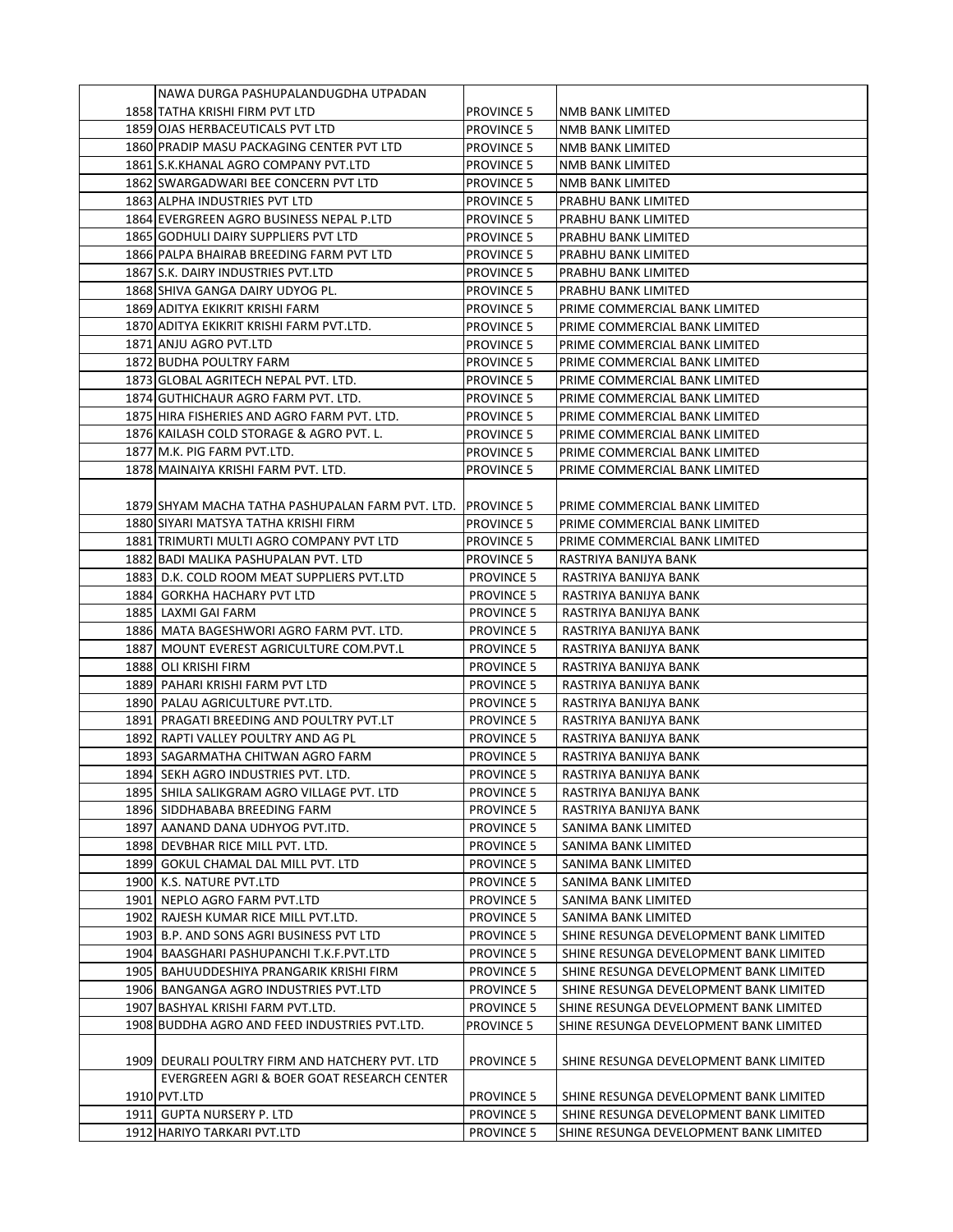|          | 1913 HIMALAYAN KRISHI T.P.UDH.PVT.LTD      | <b>PROVINCE 5</b> | ISHINE RESUNGA DEVELOPMENT BANK LIMITED |
|----------|--------------------------------------------|-------------------|-----------------------------------------|
|          | 1914 KASBIN KRISHI FARM PVT. LTD.          | <b>PROVINCE 5</b> | SHINE RESUNGA DEVELOPMENT BANK LIMITED  |
|          | 1915 RAINBOW MATSYA TATHA KRISHI FARM PV   | <b>PROVINCE 5</b> | SHINE RESUNGA DEVELOPMENT BANK LIMITED  |
|          | 1916 ROYAL HETCHARY PVT.LTD.               | <b>PROVINCE 5</b> | SHINE RESUNGA DEVELOPMENT BANK LIMITED  |
|          | 1917 SANGAM HATCHERY & BREEDING FARM       | <b>PROVINCE 5</b> | SHINE RESUNGA DEVELOPMENT BANK LIMITED  |
|          | 1918 SHUVA SAMBRIDDHI UNIT.AG.F PVT.LTD.   | <b>PROVINCE 5</b> | SHINE RESUNGA DEVELOPMENT BANK LIMITED  |
|          | 1919 TANDAN POULTRY BREEDING FRM PVT.LTD   | <b>PROVINCE 5</b> | SHINE RESUNGA DEVELOPMENT BANK LIMITED  |
|          | 1920 TILOTTAMA KRISHI FARM & RESEARCH PV   | <b>PROVINCE 5</b> | SHINE RESUNGA DEVELOPMENT BANK LIMITED  |
|          | 1921 ANAND FOODS AND AGRO IND PVT LTD      | <b>PROVINCE 5</b> | SIDDHARTHA BANK LIMITED                 |
|          | 1922 BHAT AGRO PVT. LTD.                   | <b>PROVINCE 5</b> | SIDDHARTHA BANK LIMITED                 |
|          | 1923 BHAT TARKARI TAHTA PHALFUL SUPP.      | <b>PROVINCE 5</b> | SIDDHARTHA BANK LIMITED                 |
|          | 1924 HIMAL HATCHERY AND FARM HOUSE         | <b>PROVINCE 5</b> | SIDDHARTHA BANK LIMITED                 |
|          | 1925 JANATA AGRO AND FEED PVT. LTD.        | <b>PROVINCE 5</b> | SIDDHARTHA BANK LIMITED                 |
|          | 1926 KAPTAN KRISHI PHARMA PVT LTD          | <b>PROVINCE 5</b> | SIDDHARTHA BANK LIMITED                 |
|          | 1927 KASISH MULTIPURPOSE CO PVT LTD        | <b>PROVINCE 5</b> | SIDDHARTHA BANK LIMITED                 |
|          | 1928 KISHAN POULTRY & HATCHERY PVT.LTD.    | <b>PROVINCE 5</b> | SIDDHARTHA BANK LIMITED                 |
|          | 1929 MAKALU AGGREGATE AGRO PVT. LTD.       | <b>PROVINCE 5</b> | SIDDHARTHA BANK LIMITED                 |
|          | 1930 NAGINI AGRO AND RESEARCH CENTER P L   | <b>PROVINCE 5</b> | SIDDHARTHA BANK LIMITED                 |
|          | 1931 ORGANIC KARNALI PVT LTD               | <b>PROVINCE 5</b> | SIDDHARTHA BANK LIMITED                 |
|          | 1932 RAJAPUR KARNALI RICE MILL PVT LTD     | <b>PROVINCE 5</b> | SIDDHARTHA BANK LIMITED                 |
|          | 1933 RAWAL FOODS PVT. LTD.                 | <b>PROVINCE 5</b> | SIDDHARTHA BANK LIMITED                 |
|          | 1934 SIDRA INTERNATIONAL PVT. LTD.         | <b>PROVINCE 5</b> | SIDDHARTHA BANK LIMITED                 |
|          | 1935 SUPADEURALI MULTI AGRO FARM P.LTD.    | <b>PROVINCE 5</b> | SIDDHARTHA BANK LIMITED                 |
|          | 1936 THUM DINGLA AGRO FORESTRY PVT LTD     | <b>PROVINCE 5</b> | SIDDHARTHA BANK LIMITED                 |
|          | 1937 VALLEY AGRO FARM PVT LTD              | <b>PROVINCE 5</b> | SIDDHARTHA BANK LIMITED                 |
|          | 1938 YUMMY FOODS PVT.LTD                   | <b>PROVINCE 5</b> | SIDDHARTHA BANK LIMITED                 |
|          | 1939 KAKSHAPATI CHAMAL TATHA KHADHYANNA    | <b>PROVINCE 5</b> | STANDARD CHARTERED BANK NEPAL LIMITED   |
|          | 1940 PRAMOD RICE MILL PRIVATE LIMITED      | <b>PROVINCE 5</b> | STANDARD CHARTERED BANK NEPAL LIMITED   |
|          | 1941 SUNIL RICE MILLS PRIVATE LIMITED      | <b>PROVINCE 5</b> | STANDARD CHARTERED BANK NEPAL LIMITED   |
|          | 1942 ARVIND MEAT CENTER PVT. LTD.          | <b>PROVINCE 5</b> | <b>SUNRISE BANK LIMITED</b>             |
|          | 1943 BUDDHA SEED COMPANY PVT LTD           | <b>PROVINCE 5</b> | SUNRISE BANK LIMITED                    |
|          | 1944 SIDDHARTHA EKIKRIT AGRO PVT LTD       | <b>PROVINCE 5</b> | <b>SUNRISE BANK LIMITED</b>             |
|          | 1945 UNITED AGRO RESEARCH PVT LTD          | <b>PROVINCE 5</b> | <b>SUNRISE BANK LIMITED</b>             |
|          | 1946 DEUTI HAYTCHARI PVT LTD               | PROVINCE 6        | NMB BANK LIMITED                        |
|          | 1947 SURKHET DAIRY UDHYOG PVT LTD          | <b>PROVINCE 6</b> | SANIMA BANK LIMITED                     |
|          | 1948 JUMLA AGRO FIRM PVT.LTD               | PROVINCE 6        | SIDDHARTHA BANK LIMITED                 |
|          | 1949 KARNALI HATCHARY UDHYOG PVT.LTD       | <b>PROVINCE 6</b> | SUNRISE BANK LIMITED                    |
|          | 1950 KARNALI HATCHERY UDHYOG               | <b>PROVINCE 6</b> | <b>SUNRISE BANK LIMITED</b>             |
|          | <b>1951 BIST POULTRY FIRM</b>              | <b>PROVINCE 7</b> | AGRICULTURE DEVELOPMENT BANK            |
|          | 1952 CHANDAS GOAT & AGRICULTURE FARM       | <b>PROVINCE 7</b> | AGRICULTURE DEVELOPMENT BANK            |
|          | 1953 DAHIT POULTRY FIRM                    | <b>PROVINCE 7</b> | AGRICULTURE DEVELOPMENT BANK            |
|          | 1954 HIMALI AGRO ARGANIC FIRM              | <b>PROVINCE 7</b> | AGRICULTURE DEVELOPMENT BANK            |
|          | 1955 KALASH SEEDS COMPANY PVT.LTD.         | <b>PROVINCE 7</b> | AGRICULTURE DEVELOPMENT BANK            |
|          | 1956 M.K AGRICULTURE GROUP PRIVATE LIMITED | <b>PROVINCE 7</b> | <b>BANK OF KATHMANDU LIMITED</b>        |
|          | 1957 NARAYANI MEAT PRODUCTS PVT LTD        | PROVINCE 7        | BANK OF KATHMANDU LIMITED               |
|          | 1958 P.D DAIRY UDHYOG PVT LTD              | <b>PROVINCE 7</b> | BANK OF KATHMANDU LIMITED               |
|          | 1959 RAJ SHREE FOOD INDUSTRIES P.LTD.      | <b>PROVINCE 7</b> | BANK OF KATHMANDU LIMITED               |
|          | 1960 JEEWAN AGRO SERVICE PVT. LTD.         | <b>PROVINCE 7</b> | CITIZENS BANK INTERNATIONAL LIMITED     |
|          | A.P.B. AGRO FARM AND BREEDING POULTRY      |                   |                                         |
|          | 1961 PVT.TLD.                              | <b>PROVINCE 7</b> | <b>EVEREST BANK LIMITED</b>             |
|          | FARMHOUSE AGRO PRODUCT AND PROMOTION PVT   |                   |                                         |
| 1962 LTD |                                            | <b>PROVINCE 7</b> | <b>EVEREST BANK LIMITED</b>             |
|          | 1963 FULBARI FARM RANCH PVT. LTD           | <b>PROVINCE 7</b> | <b>EVEREST BANK LIMITED</b>             |
|          | 1964 K.C. DAIRY TATHA GAI BHAISIPALAN      | <b>PROVINCE 7</b> | <b>EVEREST BANK LIMITED</b>             |
|          | 1965 LEMONICITY FARM HOUSE PVT.LTD.        | <b>PROVINCE 7</b> | <b>EVEREST BANK LIMITED</b>             |
|          | 1966 NABIN PALLET DANA UDHYOG PVT. LTD.    | <b>PROVINCE 7</b> | <b>EVEREST BANK LIMITED</b>             |
|          | 1967 SATWIK AGRO HERBAL DHANGADI PVT. LTD. | PROVINCE 7        | EVEREST BANK LIMITED                    |
|          | 1968 BHANJA POULTRY FARM PVT LTD           | <b>PROVINCE 7</b> | <b>GLOBAL IME BANK LIMITED</b>          |
|          | 1969 JAY MA BADIMALIKA KRISHI FARM         | PROVINCE 7        | GLOBAL IME BANK LIMITED                 |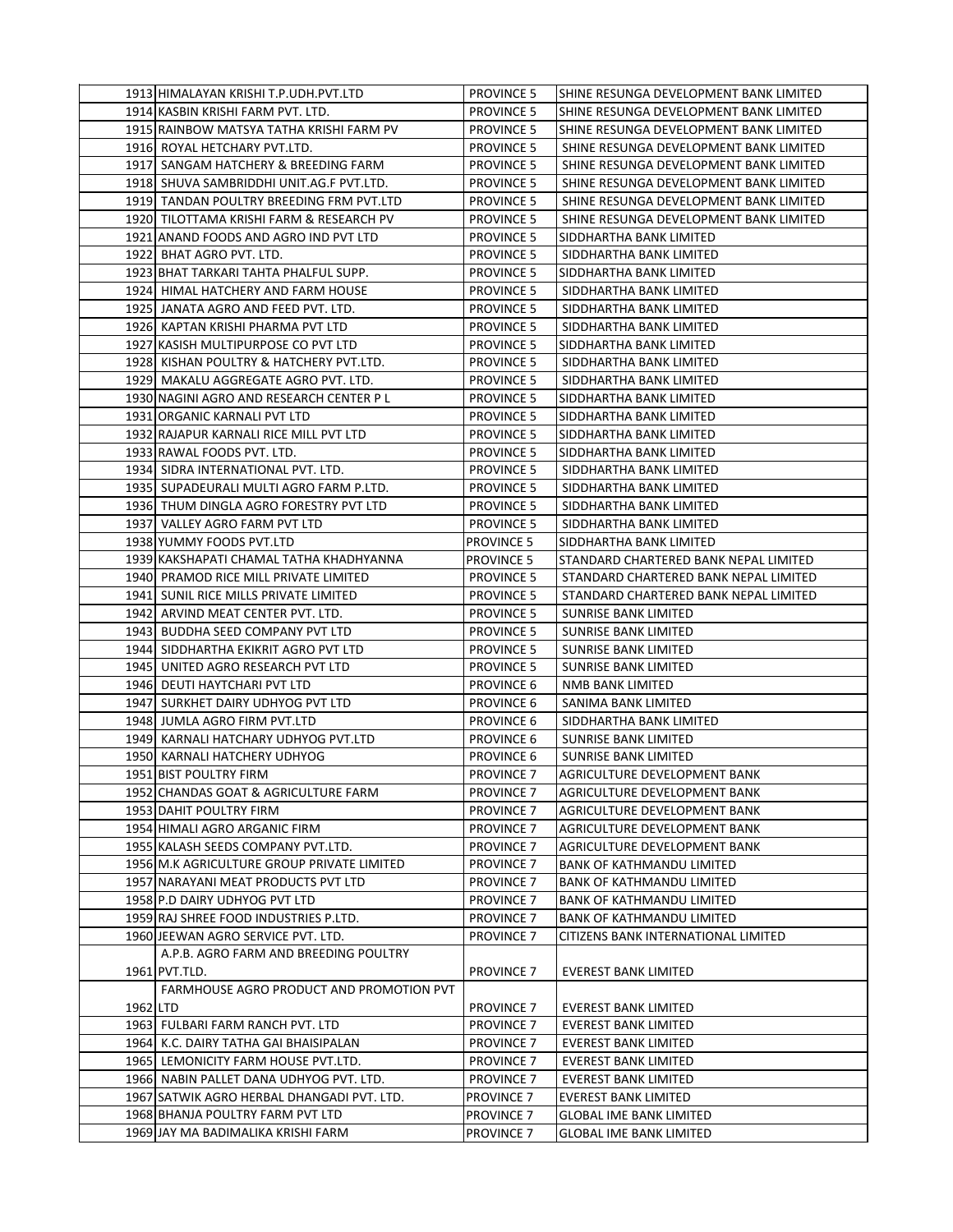|           | 1970 PADMA INTEGRATED AGRO PVT.LTD.                                  | PROVINCE <sub>7</sub>                  | <b>GLOBAL IME BANK LIMITED</b>                                          |
|-----------|----------------------------------------------------------------------|----------------------------------------|-------------------------------------------------------------------------|
|           | 1971 PANCHASHAKTI POULTRY PVT LTD                                    | <b>PROVINCE 7</b>                      | <b>GLOBAL IME BANK LIMITED</b>                                          |
|           | 1972 PARVATI AGRO INDUSTRIES PVT.LTD                                 | <b>PROVINCE 7</b>                      | <b>GLOBAL IME BANK LIMITED</b>                                          |
|           | 1973 SANJIVANI HERBS AND AGRO PVT.LTD.                               | <b>PROVINCE 7</b>                      | <b>GLOBAL IME BANK LIMITED</b>                                          |
|           | 1974 SITARAM DAIRY AND AGRITECH PVT LTD                              | <b>PROVINCE 7</b>                      | <b>GLOBAL IME BANK LIMITED</b>                                          |
|           | 1975 WESTERN POULTRY BREEDING FARM PVT.LTD.                          | <b>PROVINCE 7</b>                      | <b>GLOBAL IME BANK LIMITED</b>                                          |
|           | 1976 BADIMALIKA AGRO FARM PVT. LTD                                   | <b>PROVINCE 7</b>                      | HIMALAYAN BANK LIMITED                                                  |
|           | 1977 DOLPHIN FEED INDUSTRY P. LTD                                    | <b>PROVINCE 7</b>                      | HIMALAYAN BANK LIMITED                                                  |
|           | 1978 HUATLAI POULTRY FARM PVT.LTD                                    | <b>PROVINCE 7</b>                      | KUMARI BANK LIMITED                                                     |
|           | 1979 PANCHA SHAKTI SEED COMPANY PVT.LTD                              | <b>PROVINCE 7</b>                      | LAXMI BANK LIMITED                                                      |
|           | 1980 PARTHA FISH FARM PRIVATE LIMITED                                | <b>PROVINCE 7</b>                      | LAXMI BANK LIMITED                                                      |
|           | 1981 R.B. POULTRY BREEDING FARM PVT. LTD.                            | <b>PROVINCE 7</b>                      | MEGA BANK NEPAL LIMITED                                                 |
|           | 1982 SUNAULO KRISHI TATHA PARYATAN UDHOG P L                         | <b>PROVINCE 7</b>                      | MEGA BANK NEPAL LIMITED                                                 |
|           |                                                                      |                                        |                                                                         |
|           | 1983 KANCHAN KISAN AGRO FIRM AND RESEARCH CENTER                     | <b>PROVINCE 7</b>                      | MUKTINATH BIKAS BANK LIMITED                                            |
|           | 1984 R.B. AGRO FARM PVT .LTD                                         | <b>PROVINCE 7</b>                      | MUKTINATH BIKAS BANK LIMITED                                            |
|           | 1985 GHODAGHODI SEED COMPANY PVT. LTD                                | <b>PROVINCE 7</b>                      | <b>NABIL BANK LIMITED</b>                                               |
|           | SONA AND SONA KIRSHI TATHA PASHUPANKSHI BIKAS                        |                                        |                                                                         |
|           | 1986 FARM PVT. LTD.                                                  | PROVINCE 7                             | <b>NABIL BANK LIMITED</b>                                               |
|           | 1987 UNIQUE SEED COMPANY PVT. LTD                                    | <b>PROVINCE 7</b>                      | <b>NABIL BANK LIMITED</b>                                               |
|           |                                                                      |                                        |                                                                         |
|           | 1988   UGRATARA SHIT BHANDAR UDHYOG(TERM LOAN)                       | <b>PROVINCE 7</b>                      | NEPAL BANK LIMITED                                                      |
|           | 1989 KALIKA AND MALIKA POULTRY FARM PVT.                             | <b>PROVINCE 7</b>                      | NEPAL CREDIT AND COMMERCE BANK LIMITED                                  |
|           | 1990 KHAPTAD BRIDING POULTRY PVT. LTD                                | <b>PROVINCE 7</b>                      | NEPAL CREDIT AND COMMERCE BANK LIMITED                                  |
|           |                                                                      |                                        |                                                                         |
|           | 1991 KHAPTAD BRIDING POULTRY PVT.LTD<br>1992 FARWEST POULTRY PVT.LTD | <b>PROVINCE 7</b><br><b>PROVINCE 7</b> | NEPAL CREDIT AND COMMERCE BANK LIMITED<br>NEPAL INVESTMENT BANK LIMITED |
|           | 1993 GREAT WESTERN AGRO PVT.LTD.                                     |                                        |                                                                         |
|           |                                                                      | <b>PROVINCE 7</b>                      | NEPAL INVESTMENT BANK LIMITED                                           |
|           | 1994 ROYAL FEED INDUSTRIES PVT.LTD                                   | <b>PROVINCE 7</b>                      | NEPAL INVESTMENT BANK LIMITED                                           |
|           | 1995 SUDURPASCHIM FOOD INDUSTRIES PVT. LTD.                          | <b>PROVINCE 7</b>                      | NEPAL INVESTMENT BANK LIMITED                                           |
|           | 1996 BEDKOT AGRICULTURE PVT. LTD.                                    | <b>PROVINCE 7</b>                      | NEPAL SBI BANK LIMITED                                                  |
|           | 1997 KRISHNA BAGWANI KERA FARM PVT LTD                               | <b>PROVINCE 7</b>                      | NIC ASIA BANK LIMITED                                                   |
|           | API HIMALAYA AGRO & LIVESTOCK COMPANY PVT.                           |                                        |                                                                         |
| 1998 LTD. |                                                                      | <b>PROVINCE 7</b>                      | NMB BANK LIMITED                                                        |
|           | 1999 BRAHMA AAURBEDIK UDHYOG                                         | <b>PROVINCE 7</b>                      | NMB BANK LIMITED                                                        |
|           | 2000 HARI KRISHI FORM PVT. LTD                                       | <b>PROVINCE 7</b>                      | NMB BANK LIMITED                                                        |
|           | 2001 JAY KRISHNA KRISHI FARM PRIVATE LIMITED                         | <b>PROVINCE 7</b>                      | NMB BANK LIMITED                                                        |
|           | 2002 SHREE DIVYA MULTI AGRO FIRM PVT.LTD                             | <b>PROVINCE 7</b>                      | NMB BANK LIMITED                                                        |
|           | 2003 KHAPTAD DAIRY INDUSTRIES PVT LTD                                | <b>PROVINCE 7</b>                      | PRABHU BANK LIMITED                                                     |
|           |                                                                      |                                        |                                                                         |
|           | 2004 NAINI AGRO FARM AND RESEARCH CENTER PVT. LTD.                   | <b>PROVINCE 7</b>                      | PRABHU BANK LIMITED                                                     |
|           |                                                                      |                                        |                                                                         |
|           | 2005 NAYAN POULTRY KRISHI TATHA PASHU BIKAS FARM                     | <b>PROVINCE 7</b>                      | PRABHU BANK LIMITED                                                     |
|           | 2006 RIVER SIDE PIG AND AGRO FARM PVT.LTD                            | <b>PROVINCE 7</b>                      | PRABHU BANK LIMITED                                                     |
| 2007      | CHAUDHARY GROUP KRISHI TATHA PASHUP                                  | <b>PROVINCE 7</b>                      | PRIME COMMERCIAL BANK LIMITED                                           |
|           | 2008 DIRGHAYU MACHAPALAN PVT.LTD.                                    | <b>PROVINCE 7</b>                      | PRIME COMMERCIAL BANK LIMITED                                           |
|           | 2009 FAPLA AGRICULTURE FARM PVT.LTD                                  | <b>PROVINCE 7</b>                      | PRIME COMMERCIAL BANK LIMITED                                           |
|           | 2010 JAGDAMBA AGRO FARM PVT.LTD                                      | <b>PROVINCE 7</b>                      | PRIME COMMERCIAL BANK LIMITED                                           |
|           | 2011 MAUSAMI MATSYA PALAN UDHYOG                                     | <b>PROVINCE 7</b>                      | PRIME COMMERCIAL BANK LIMITED                                           |
|           | 2012 R.K. AGRO INDUSTRY PVT. LTD                                     | <b>PROVINCE 7</b>                      | PRIME COMMERCIAL BANK LIMITED                                           |
|           | 2013 GHODAGHODI POULTRY PRIVATE LIMITED                              | <b>PROVINCE 7</b>                      | SANIMA BANK LIMITED                                                     |
|           | 2014 KUSHMI EKIKRIT KRISHI TATHA POULTRY PVT.LTD.                    | <b>PROVINCE 7</b>                      | SANIMA BANK LIMITED                                                     |
|           | 2015 PARTIBHA AGRO INDUSTRIES PVT.LTD.                               | <b>PROVINCE 7</b>                      | SANIMA BANK LIMITED                                                     |
|           | 2016 RUBUS AGRO PVT. LTD                                             | <b>PROVINCE 7</b>                      | SANIMA BANK LIMITED                                                     |
| 2017      | WESTERN MULTI AGRO FIRM PVT.LTD.                                     | <b>PROVINCE 7</b>                      | SANIMA BANK LIMITED                                                     |
|           | 2018 KAILALI AGRO AND POULTRY FARM P L                               | <b>PROVINCE 7</b>                      | SIDDHARTHA BANK LIMITED                                                 |
|           | 2019 MAA PURNAGIRI POULTRY BREE FARM P L                             | <b>PROVINCE 7</b>                      | SIDDHARTHA BANK LIMITED                                                 |
|           | 2020 NEPAL TARA SEED COMPANY PVT LTD                                 | <b>PROVINCE 7</b>                      | SIDDHARTHA BANK LIMITED                                                 |
|           |                                                                      |                                        |                                                                         |
|           | 2021 QUALITY FEED & AGRO FARM PVT. LTD.                              | <b>PROVINCE 7</b>                      | SIDDHARTHA BANK LIMITED                                                 |